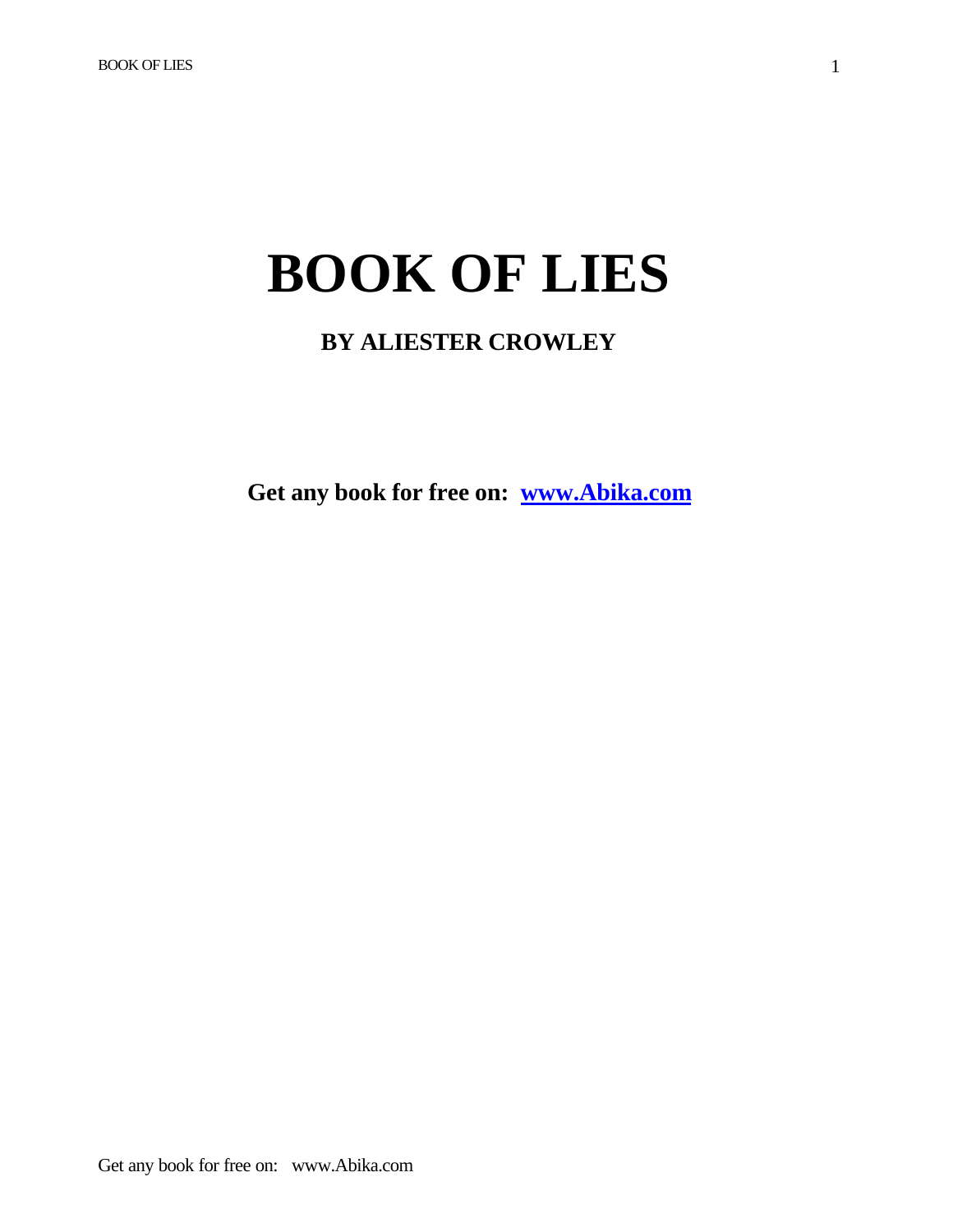THE BOOK OF LIES WHICH IS ALSO FALSELY CALLED

BREAKS

 THE WANDERINGS OR FALSIFICATIONS OF THE ONE THOUGHT OF

> FRATER PERDURABO (Aleister Crowley)

 WHICH THOUGHT IS ITSELF UNTRUE

 A REPRINT with an additional commentary to each chapter.

> "Break, break, break At the foot of thy stones, O Sea! And I would that I could utter The thoughts that arise in me!"

Get any book for free on: www.Abika.com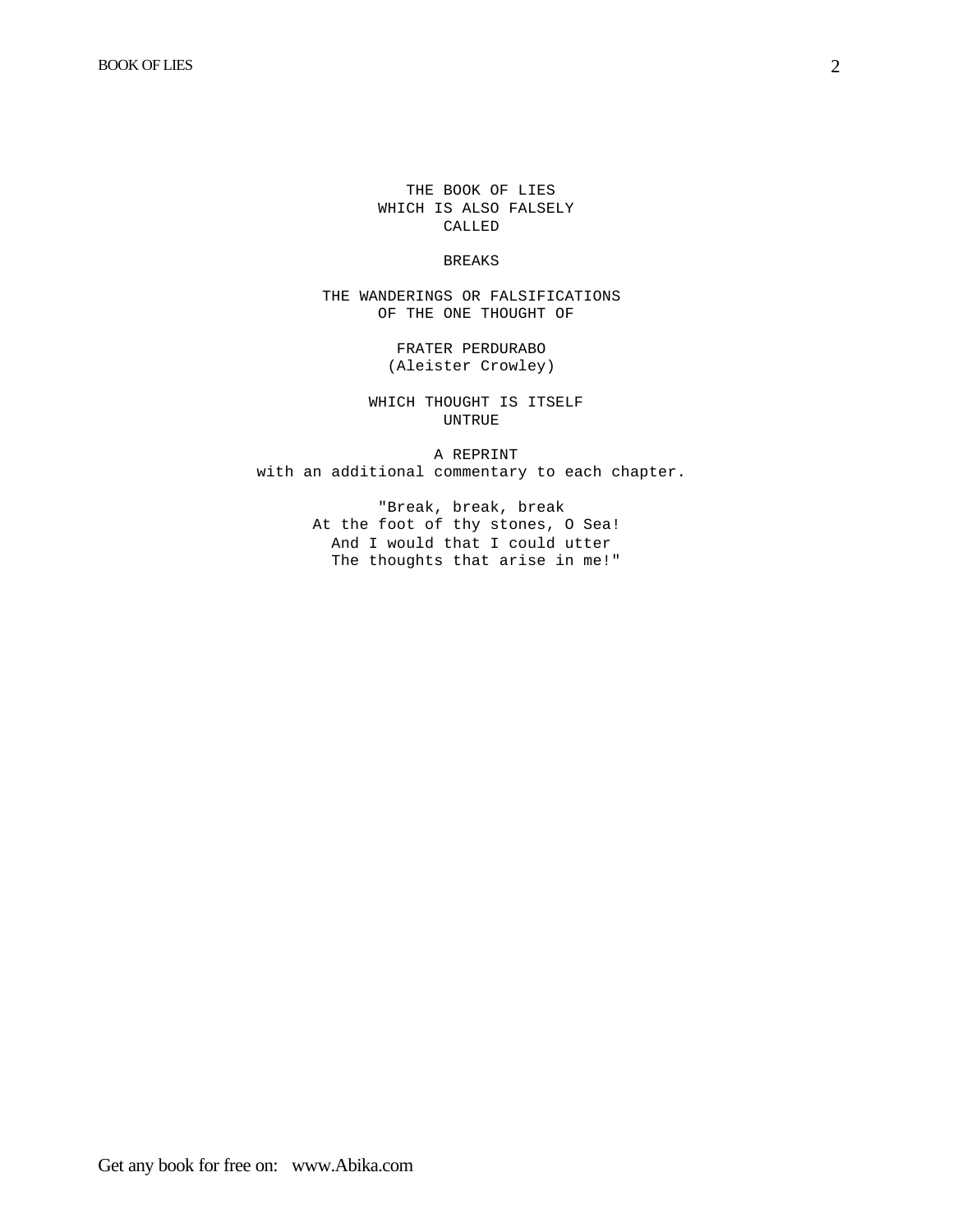(OPPOSITE: Photo of FRATER PERDURABO on his ass.) COMMENTARY (Title Page)

 The number of the book is 333, as implying dis persion, so as to correspond with the title, "Breaks" and "Lies".

 However, the "one thought is itself untrue", and therefore its falsifications are relatively true.

 This book therefore consists of statements as nearly true as is possible to human language.

 The verse from Tennyson is inserted partly because of the pun on the word "break"; partly because of the reference to the meaning of this title page, as explained above; partly because it is intensely amusing for Crowley to quote Tennyson.

 There is no joke or subtle meaning in the publisher's imprint.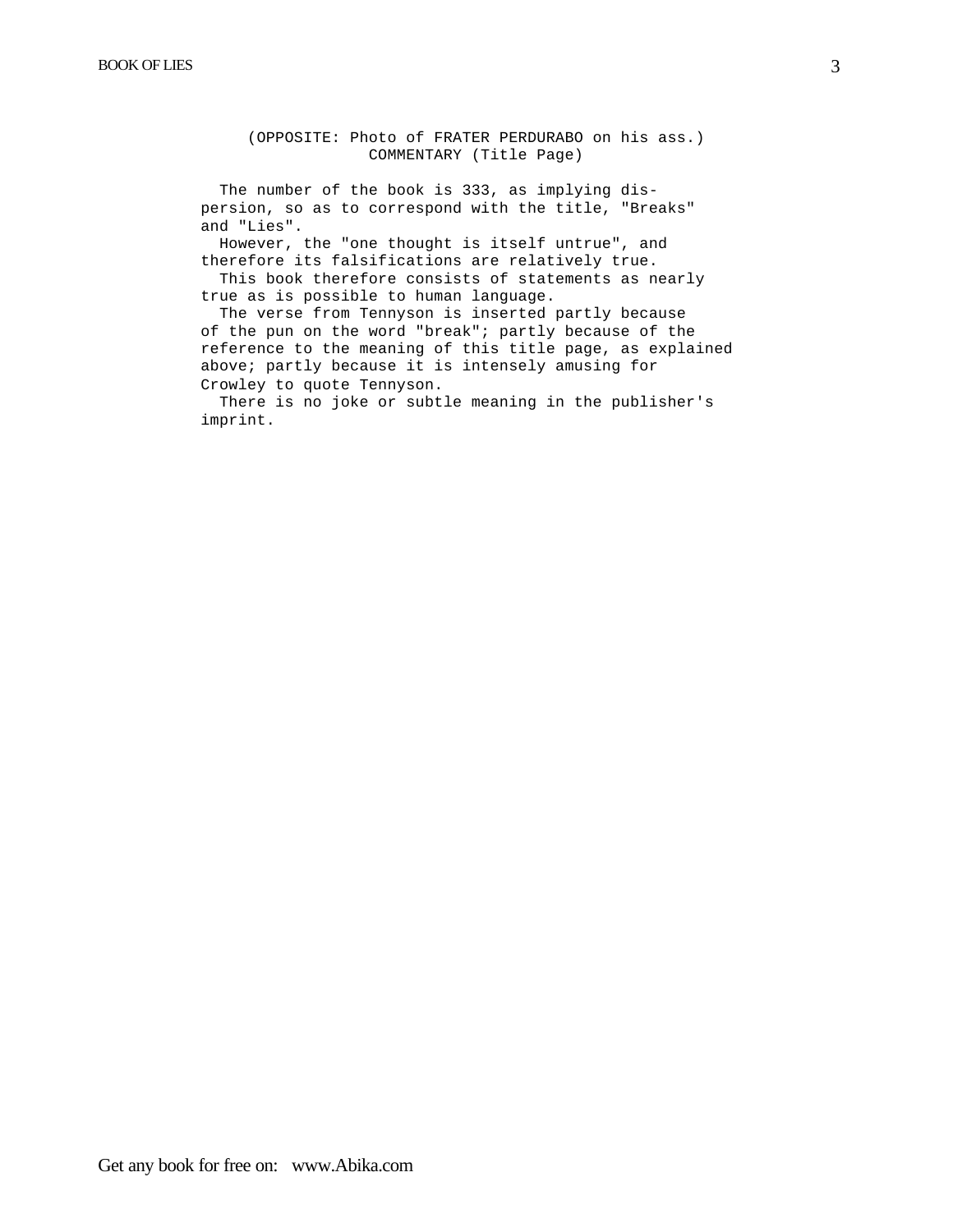#### FOREWORD

 THE BOOK OF LIES, first published in London in 1913, Aleister Crowley's little master work, has long been out of print. Its re-issue with the author's own Commentary gives occasion for a few notes. We have so much material by Crowley himself about this book that we can do no better that quote some passages which we find scattered about in the un published volumes of his "CONFESSIONS." He writes:

 "...None the less, I could point to some solid achievement on the large scale, although it is com posed of more or less disconnected elements. I refer to THE BOOK OF LIES. In this there are 93 chapters: we count as a chapter the two pages filled re respectively with a note of interrogation and a mark of exclamation. The other chapters contain sometimes a single word, more frequently from a half-dozen to twenty paragraphs. The subject of each chapter is determined more or less definitely by the Qabalistic import of its number. Thus Chapter 25 gives a revised ritual of the Pentagram; 72 is a rondel with the refrain ~Shemhamphorash', the Divine name of 72 letters; 77 Laylah, whose name adds to that number; and 80, the number of the letter Pe, referred to Mars, a panegyric upon War. Sometimes the text is serious and straightforward, sometimes its obscure oracles demand deep knowledge of the Qabalah for inter pretation, others contain obscure allusions, play upon words, secrets expressed in cryptogram, double or triple meanings which must be combined in order

4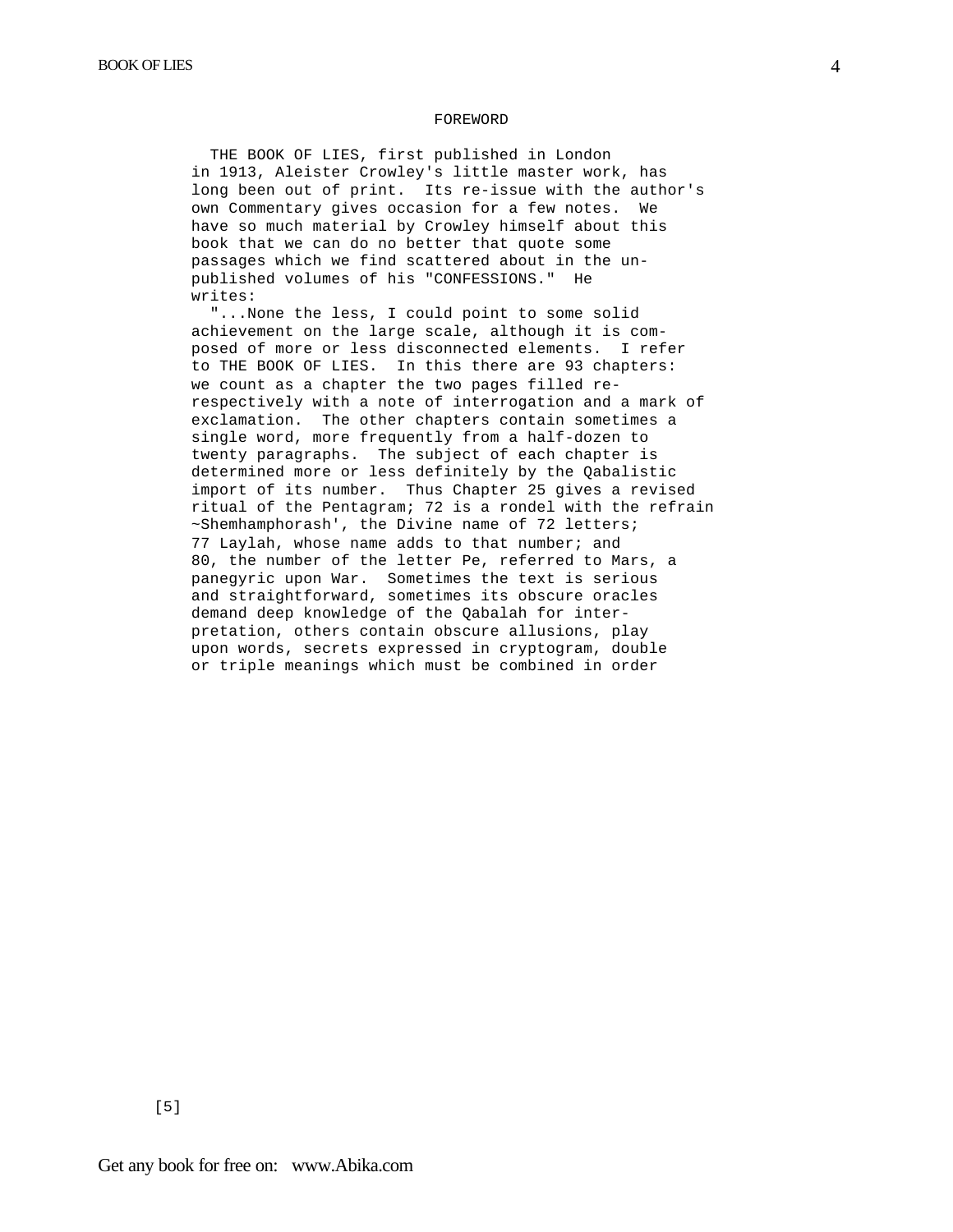to appreciate the full flavour; others again are subtly ironical or cynical. At first sight the book is a jumble of nonsense intended to insult the reader. It requires infinite study, sympathy, intuition and initiation. Given these I do not hesitate to claim that in none other of my writings have I given so pro found and comprehensive an exposition of my philosophy on every plane...."

 "...My association with Free Masonry was there fore destined to be more fertile that almost any other study, and that in a way despite itself. A word should be pertinent with regard to the question of secrecy. It has become difficult for me to take this matter very seriously. Knowing what the secret actually is, I cannot attach much importance to artificial mysteries. Again, though the secret itself is of such tremendous import, and though it is so simple that I could disclose it...in a short paragraph, I might do so without doing much harm. For it cannot be used indiscriminately...I have found in practice that the secret of the O.T.O. cannot be used unworthily...."

 "It is interesting in this connection to recall how it came into my possession. It had occurred to me to write a book `THE BOOK OF LIES, WHICH IS ALSO FALSELY CALLED BREAKS, THE WANDERINGS OR FALSIFICATION OF THE THOUGHT OF FRATER PERDURABO WHICH THOUGHT IS ITSELF UNTRUE. . . .' One of these chapters bothered me. I could not write it. I invoked Dionysus with particular fervour, but still without success. I went off in desperation to `change my luck', by doing something entirely contrary to my inclinations. In the midst of my disgust, the spirit came over me, and I scribbled the chapter down by the light of a farthing dip.. When I read it over, I was as discontented as before, but I stuck it into the book in a sort of anger at myself as a deliberate act of spite towards my readers.

 [6] "Shortly after publication, the O.H.O. (Outer Head of the O.T.O.) came to me. (At that time I did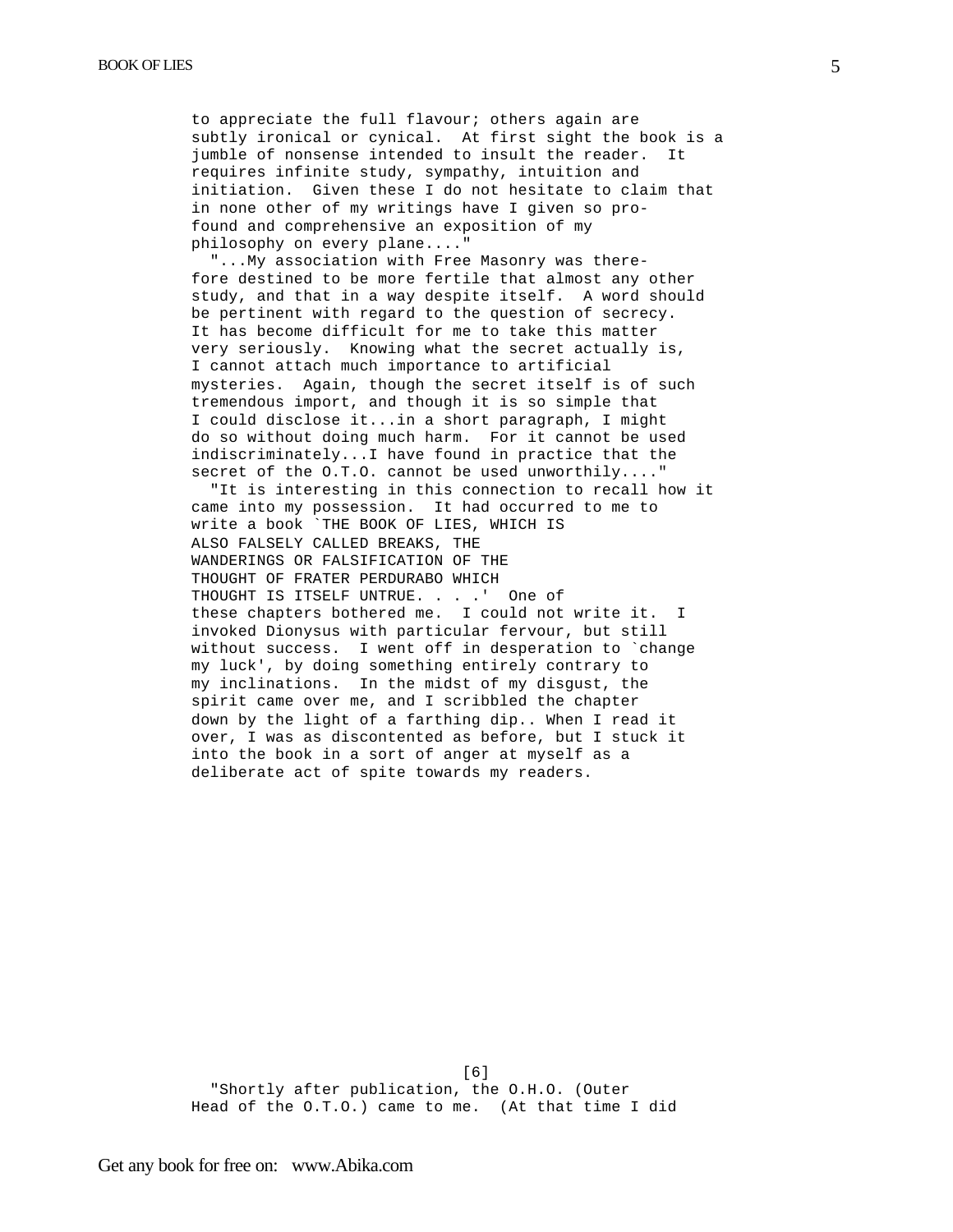not realise that there was anything in the O.T.O. beyond a convenient compendium of the more important truths of Free Masonry.) He said that since I was acquainted with the supreme secret of the Order, I must be allowed the IX {degree} and obligated in regard to it. I protested that I knew no such secret. He said `But you have printed it in the plainest language'. I said that I could not have done so because I did not know it. He went to the book shelves; taking out a copy of THE BOOK OF LIES, he pointed to a passage in the despised chapter. It instantly flashed upon me. The entire symbolism not only of Free Masonry but of many other traditions blazed upon my spiritual vision. From that moment the O.T.O. assumed its proper importance in my mind. I understood that I held in my hands the key to the future progress of humanity...."

 The Commentary was written by Crowley prob ably around 1921. The student will find it very helpful for the light it throws on many of its passages.

The Editors

 [7] \*\*\*\*\*\*\*\*\*\*\*\*\*\*\*\*\*\*\*\*\*\*\*\*\*\*\*\*\*\*\*\*\*\*\*\*\*\*\*\*\*\*\*\*\*\*\*\*\*\*\*\*\*\*\*\*\*\*\*\*  $\star$  \*  $\star$  \*  $\star$  \*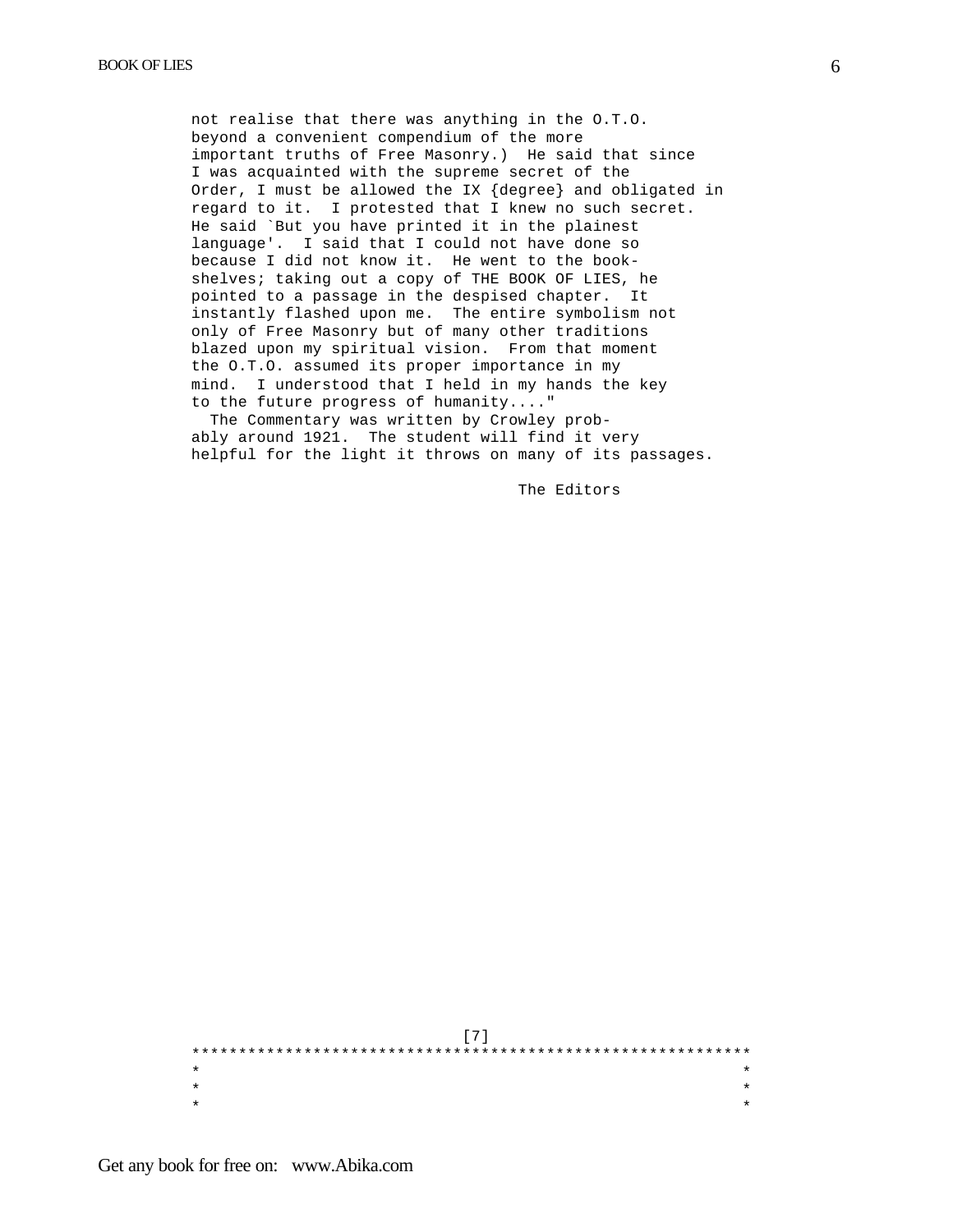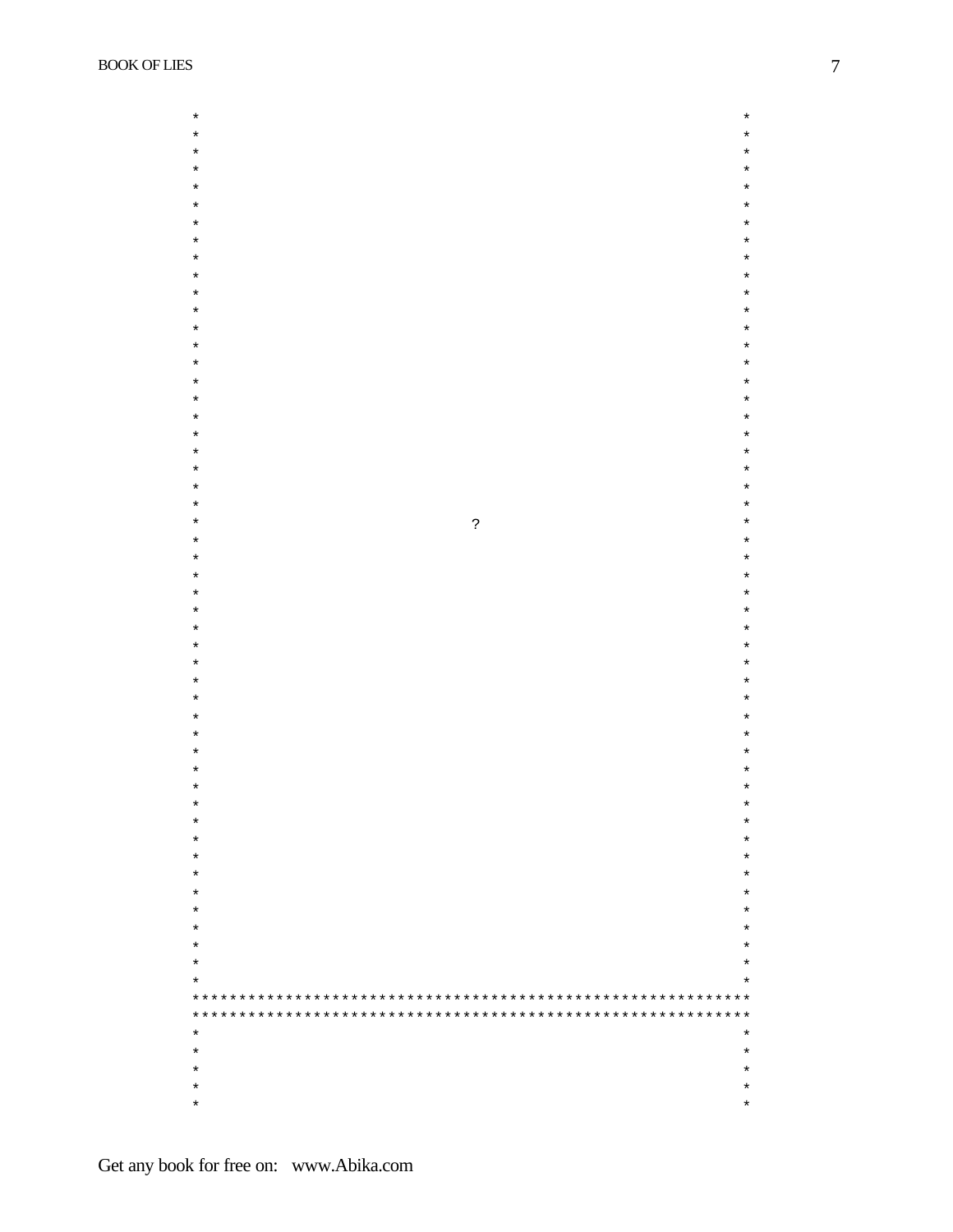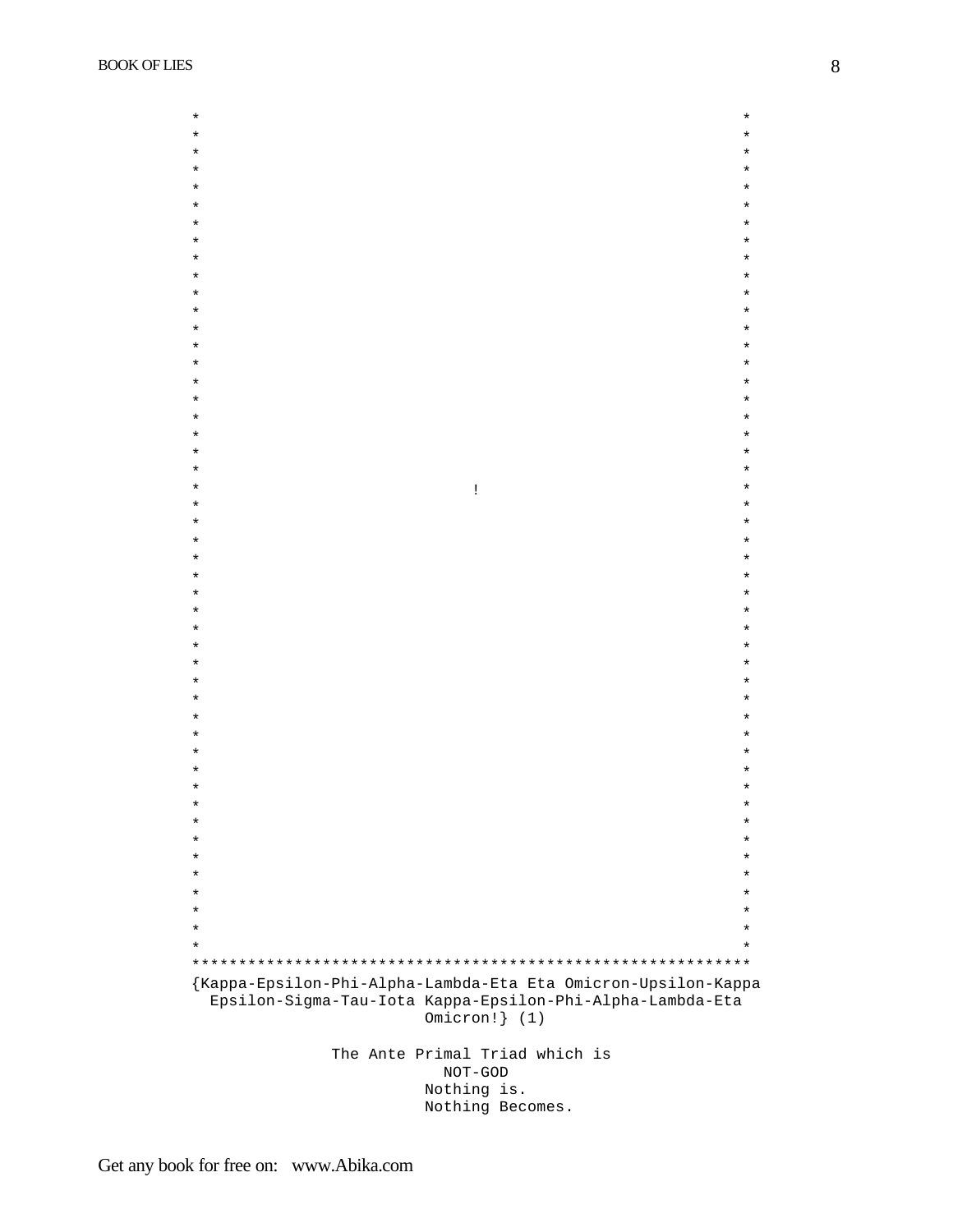Nothing is not.

 The First Triad which is GOD I AM. I utter The Word. I hear The Word.

 The Abyss The Word is broken up. There is Knowledge. Knowledge is Relation. These fragments are Creation. The broken manifests Light. (2)

 The Second Triad which is GOD GOD the Father and Mother is concealed in Genera tion. GOD is concealed in the whirling energy of Nature. GOD is manifest in gathering: harmony: considera tion: the Mirror of the Sun and of the Heart.

> The Third Triad Bearing: preparing. Wavering: flowing: flashing. Stability: begetting.

 The Tenth Emanation The world.

[10]

 COMMENTARY (The Chapter that is not a Chapter) This chapter, numbered 0, corresponds to the Negative, which is before Kether in the Qabalistic system. The notes of interrogation and exclamation on the previous pages are the other two veils. The meaning of these symbols is fully explained in "The Soldier and the Hunchback".

 This chapter begins by the letter O, followed by a mark of exclamation; its reference to the theogony of "Liber Legis" is explained in the note, but it also refers to KTEIS PHALLOS

Get any book for free on: www.Abika.com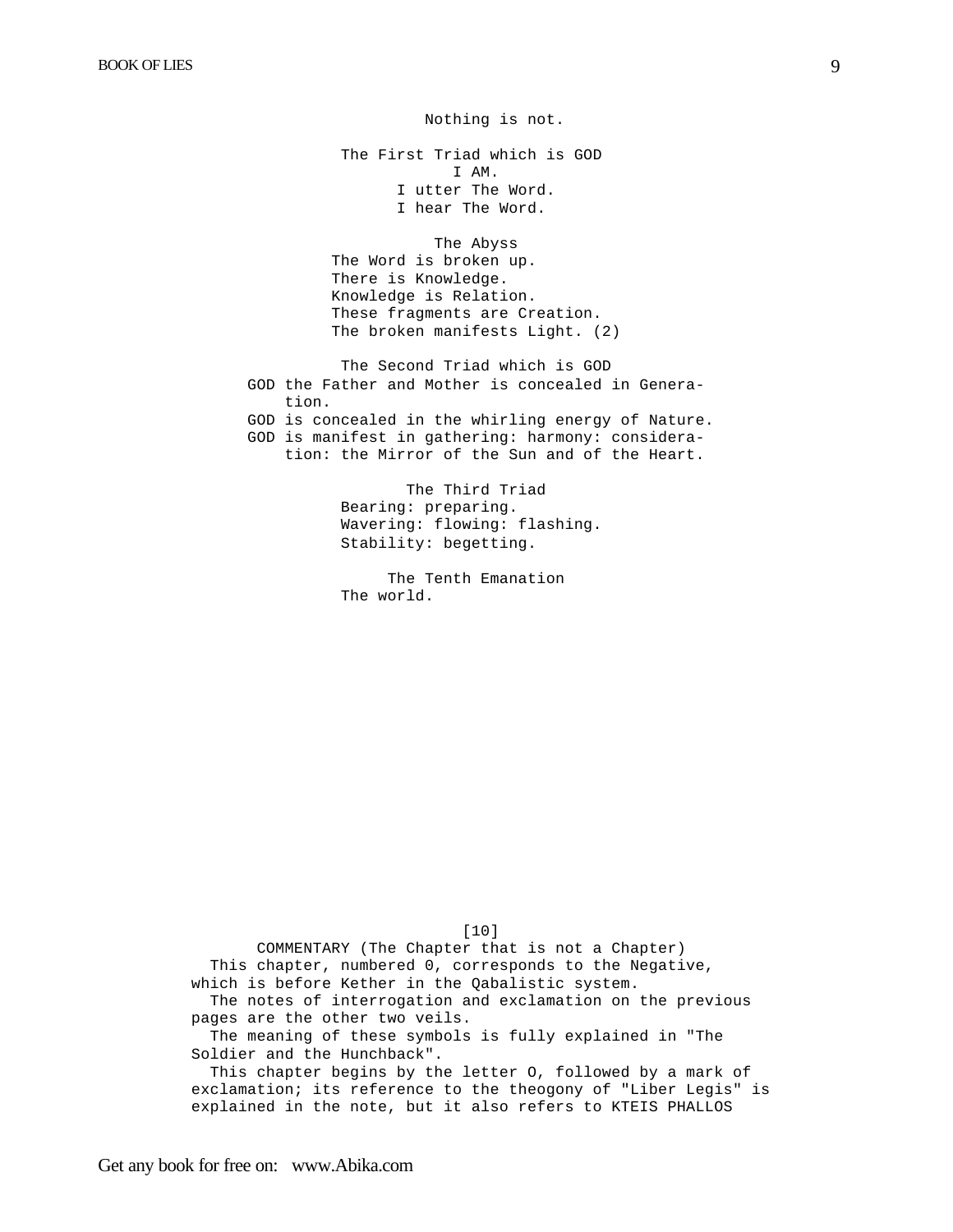and SPERMA, and is the exclamation of wonder or ecstasy, which is the ultimate nature of things.

NOTE

(1) Silence. Nuit, O; Hadit; Ra-Hoor-Khuit, I.

COMMENTARY (The Ante Primal Triad)

This is the negative Trinity; its three statements are, in an ultimate sense, identical. They harmonise Being, Becoming, Not-Being, the three possible modes of conceiving the universe.

 The statement, Nothing is Not , technically equivalent to Something Is, is fully explained in the essay called Berashith. The rest of the chapter follows the Sephirotic system of the Qabalah, and constitutes a sort of quintessential comment upon that system.

 Those familiar with that system will recognise Kether, Chokmah, Binah, in the First Triad; Daath, in the Abyss; Chesed,

 Geburah, Tiphareth, in the Second Triad; Netzach, Hod and Yesod in the Third Triad, and Malkuth in the Tenth Emanation. It will be noticed that this cosmogony is very complete; the manifestation even of God does not appear until Tiphareth; and the universe itself not until Malkuth.

 The chapter many therefore be considered as the most complete treatise on existence ever written.

NOTE (2) The Unbroken, absorbing all, is called Darkness.

 $[11]$ 

{Kappa-Epsilon-Phi-Alpha-Lambda Alpha}

#### THE SABBATH OF THE GOAT

 O! the heart of N.O.X. the Night of Pan. {Pi-Alpha-Nu}: Duality: Energy: Death. Death: Begetting: the supporters of O! To beget is to die; to die is to beget. Cast the Seed into the Field of Night.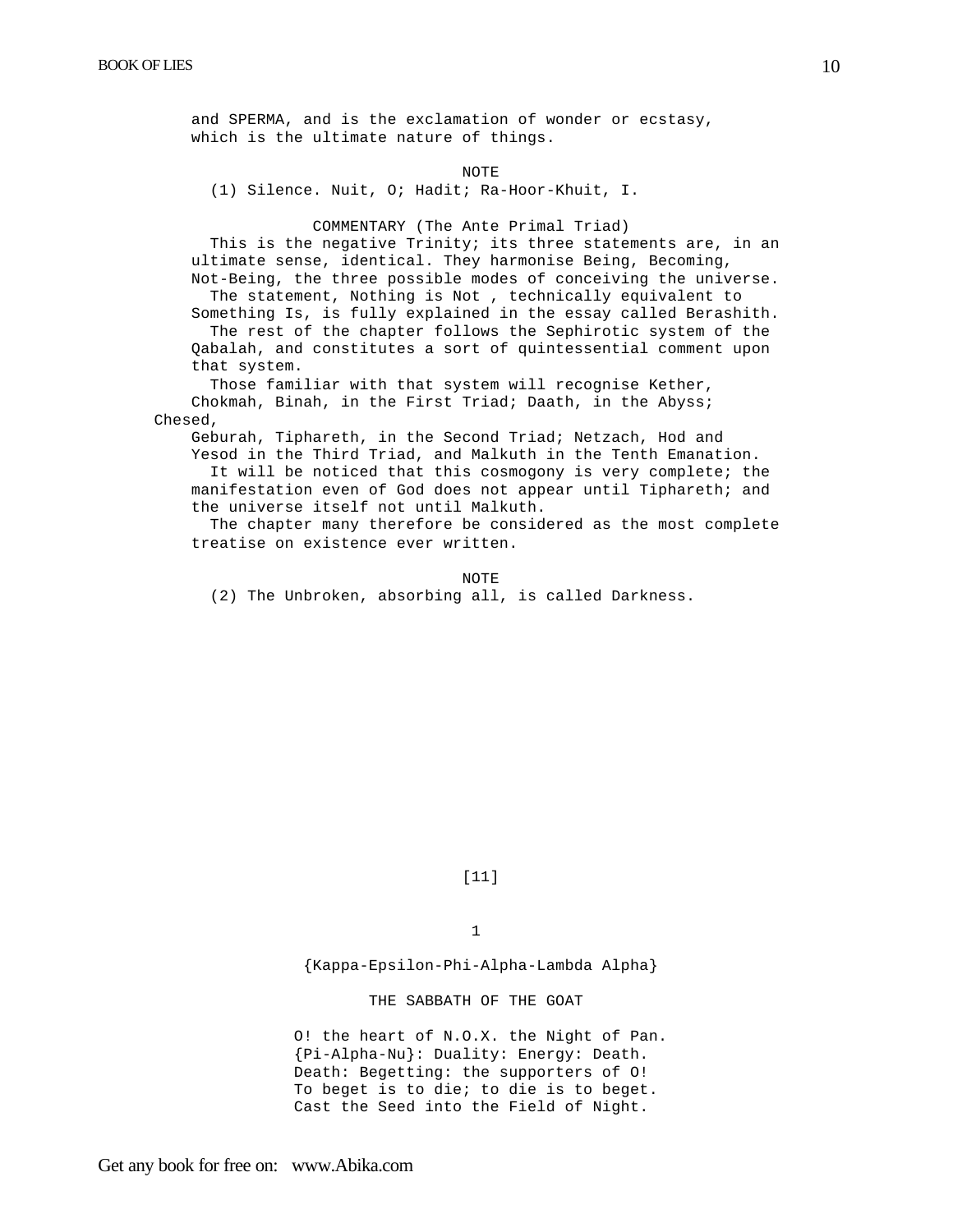Life and Death are two names of A. Kill thyself. Neither of these alone is enough.

# [12]

#### COMMENTARY ({Alpha})

The shape of the figure I suggests the Phallus; this chapter is therefore called the Sabbath of the Goat, the Witches' Sabbath, in which the Phallus is adored. The chapter begins with a repetition of O! referred to in the previous chapter. It is explained that this triad lives in Night, the Night of Pan, which is mystically called N.O.X., and this O is identified with the O in this word. N is the Tarot symbol, Death; and the X or Cross is the sign of the Phallus. For a fuller com mentary on Nox, see Liber VII, Chapter I. Nox adds to 210, which symbolises the reduction of

Get any book for free on: www.Abika.com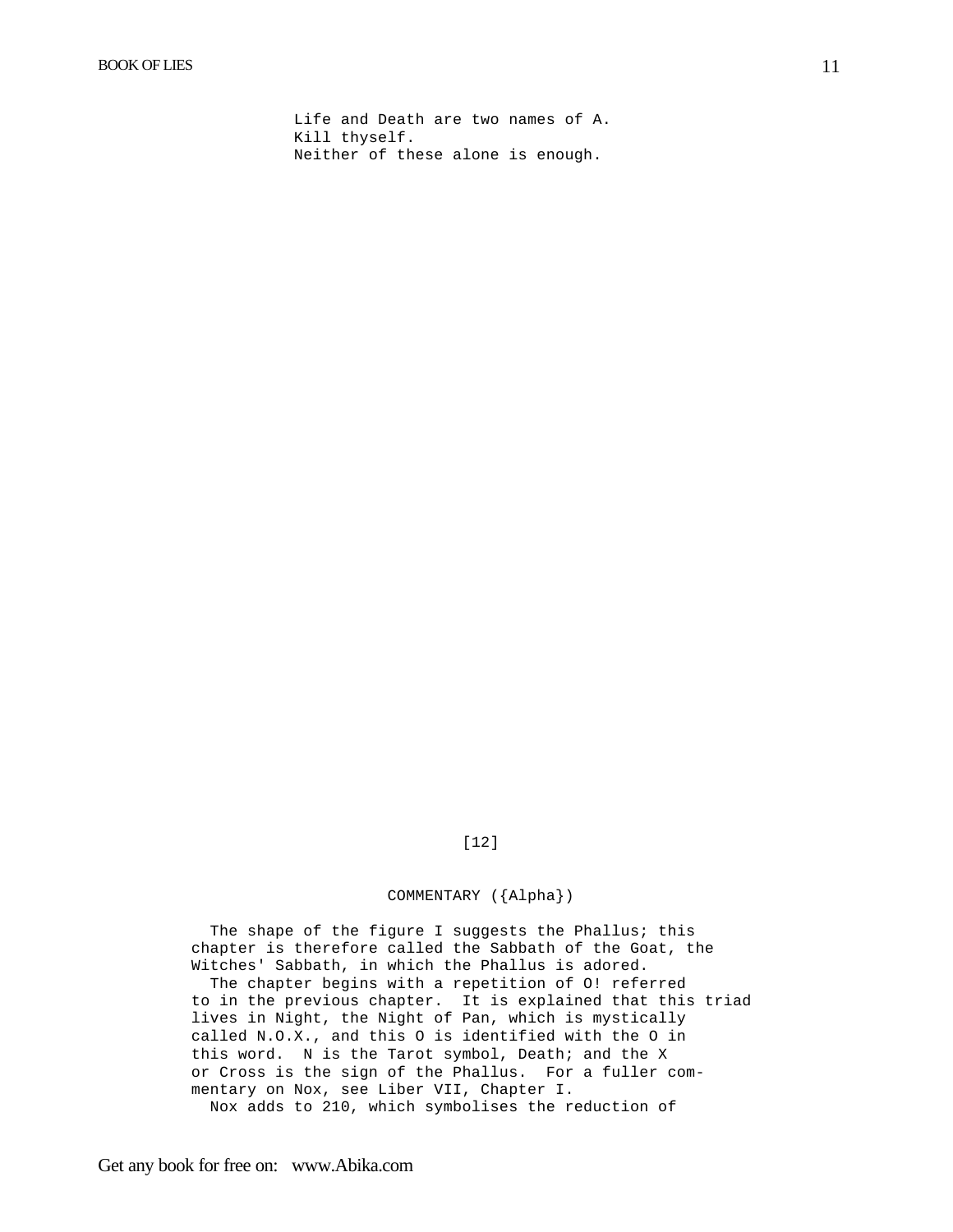duality to unity, and thence to negativity, and is thus a hieroglyph of the Great Work.

 The word Pan is then explained, {Pi}, the letter of Mars, is a hieroglyph of two pillars, and therefore suggest duality; A, by its shape, is the pentagram, energy, and N, by its Tarot attribution, is death.

 Nox is then further explained, and it is shown that the ultimate Trinity, O!, is supported, or fed, by the process of death and begetting, which are the laws of the universe.

The identity of these two is then explained.

 The Student is then charged to understand the spiritual importance of this physical procession in line 5.

 It is then asserted that the ultimate letter A has two names, or phases, Life and Death.

 Line 7 balances line 5. It will be notice that the phraseology of these two lines is so conceived that the one contains the other more than itself.

 Line 8 emphasises the importance of performing both.

 [13] 2

{Kappa-Epsilon-Phi-Alpha-Eta Beta}

THE CRY OF THE HAWK

 Hoor hath a secret fourfold name: it is Do What Thou Wilt.(3) Four Words: Naught-One-Many-All. Thou-Child! Thy Name is holy. Thy Kingdom is come. Thy Will is done. Here is the Bread.

12

Get any book for free on: www.Abika.com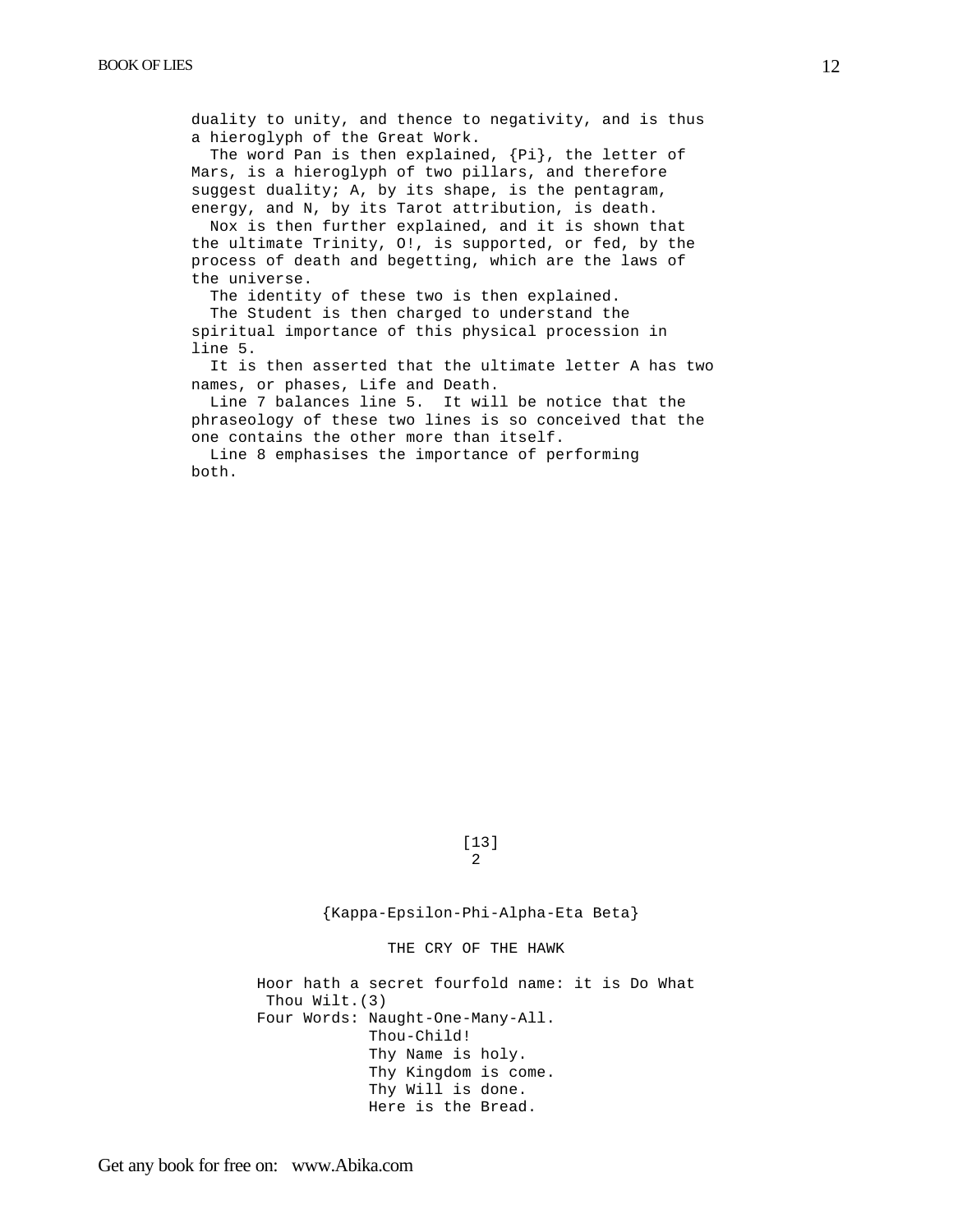Here is the Blood. Bring us through Temptation! Deliver us from Good and Evil! That Mine as Thine be the Crown of the Kingdom, even now. ABRAHADABRA.

These ten words are four, the Name of the One.

 [14] COMMENTARY ({Beta})

 The "Hawk" referred to is Horus. The chapter begins with a comment on Liber Legis III, 49. Those four words, Do What Thou Wilt, are also identified with the four possible modes of conceiving the universe; Horus unites these. Follows a version of the "Lord's Prayer", suitable to Horus. Compare this with the version in Chapter 44. There are ten sections in this prayer, and, as the prayer is attributed to Horus, they are called four, as above explained; but it is only the name of Horus which is fourfold; He himself is One. This may be compared with the Qabalistic doctrine of the Ten Sephiroth as an expression of Tetra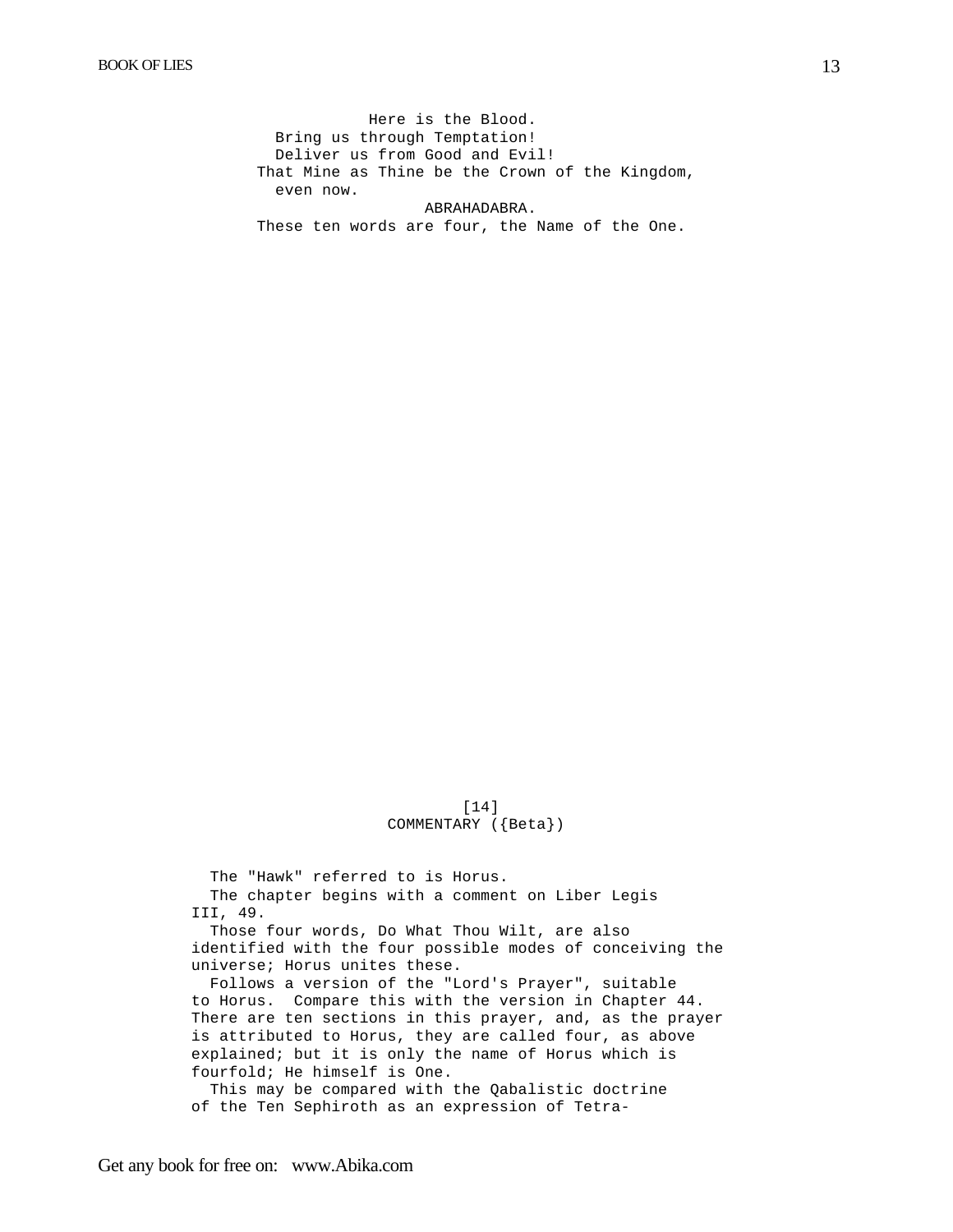grammaton (1 plus 2 plus 3 plus 4 = 10). It is now seen that this Hawk is not Solar, but Mercurial; hence the words, the Cry of the Hawk, the essential part of Mercury being his Voice; and the number of the chapter, B, which is Beth the letter of Mercury, the Magus of the Tarot, who has four weapons, and it must be remembered that this card is numbered 1, again connecting all these symbols with the Phallus. The essential weapon of Mercury is the Caduceus.

NOTE (3) Fourteen letters. Quid Voles Illud Fac. Q.V.I.F.  $196 = 14^2$ .

 $[15]$ 3

{Kappa-Epsilon-Phi-Alpha-Lambda-Eta Gamma}

#### THE OYSTER

 The Brothers of A.'.A.'. are one with the Mother of the Child.(4) The Many is as adorable to the One as the One is to the Many. This is the Love of These; creation parturition is the Bliss of the One; coition dissolution is the Bliss of the Many. The All, thus interwoven of These, is Bliss. Naught is beyond Bliss. The Man delights in uniting with the Woman; the Woman in parting from the Child. The Brothers of A.'.A.'. are Women: the Aspirants to A.'.A.'. are Men.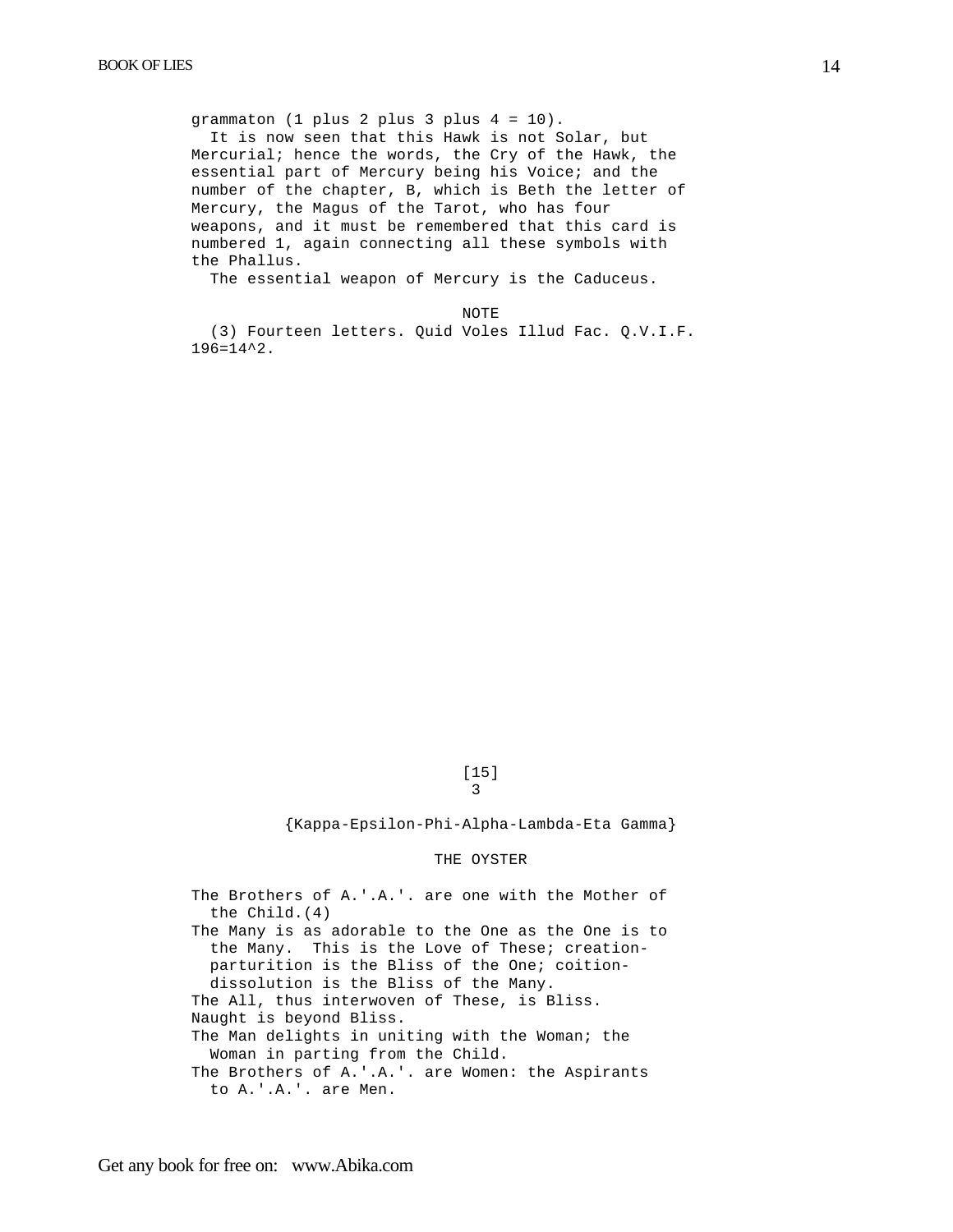[16] COMMENTARY ({Gamma})

 Gimel is the High Priestess of the Tarot. This chapter gives the initiated feminine point of view; it is therefore called the Oyster, a symbol of the Yoni. In Equinox X, The Temple of Solomon the King, it is explained how Masters of the Temple, or Brothers of A.'.A.'. have changed the formula of their progress. These two formulae, Solve et Coagula, are now ex plained, and the universe is exhibited as the interplay between these two. This also explains the statement in Liber Legis I, 28-30.

NOTE (4) They cause all men to worship it.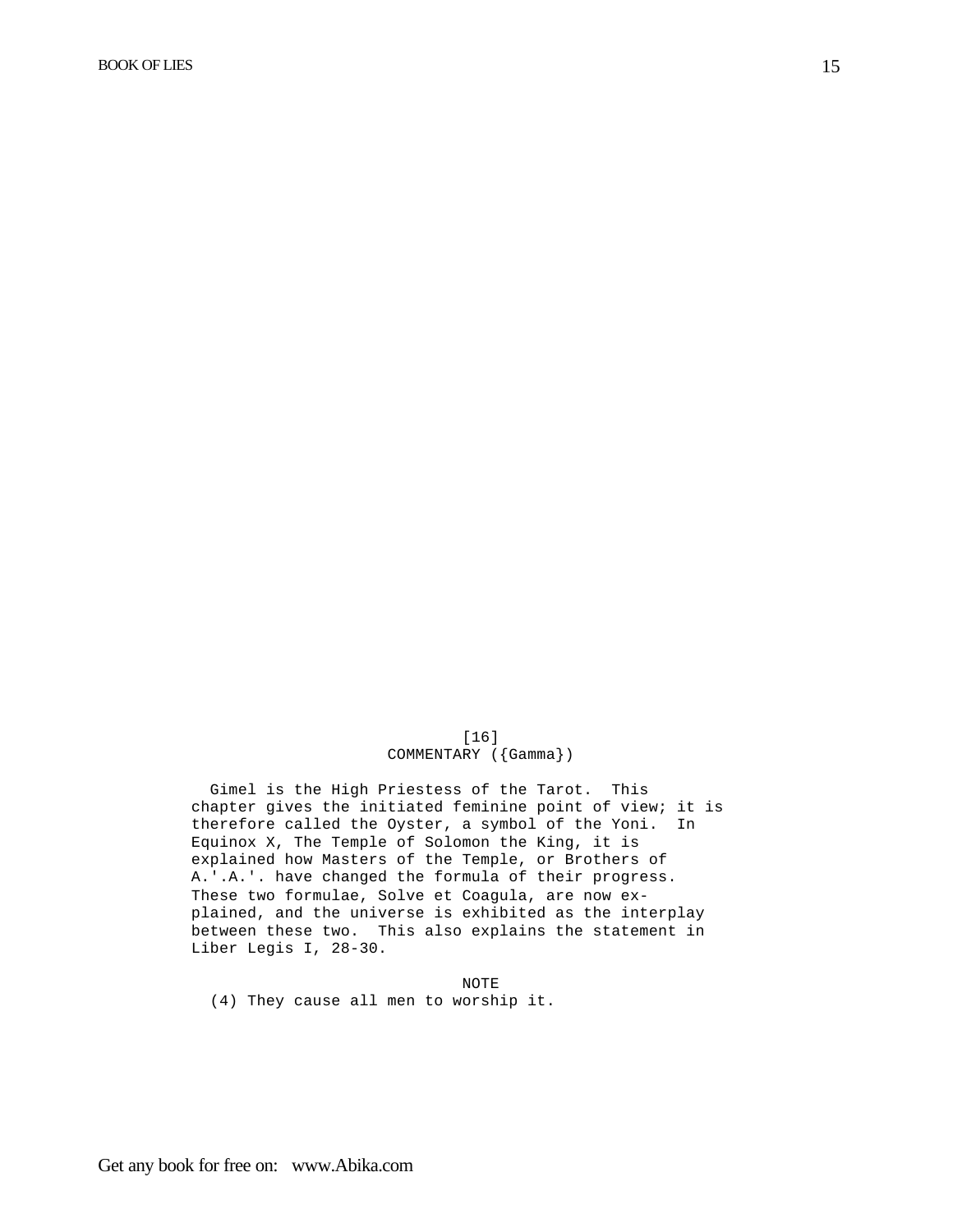[17]

#### 4

{Kappa-Epsilon-Phi-Alpha-Lambda-Eta Delta}

#### PEACHES

 Soft and hollow, how thou dost overcome the hard and full! It dies, it gives itself; to Thee is the fruit! Be thou the Bride; thou shalt be the Mother here after. To all impressions thus. Let them not overcome thee; yet let them breed within thee. The least of the impressions, come to its perfection, is Pan. Receive a thousand lovers; thou shalt bear but One Child. This child shall be the heir of Fate the Father.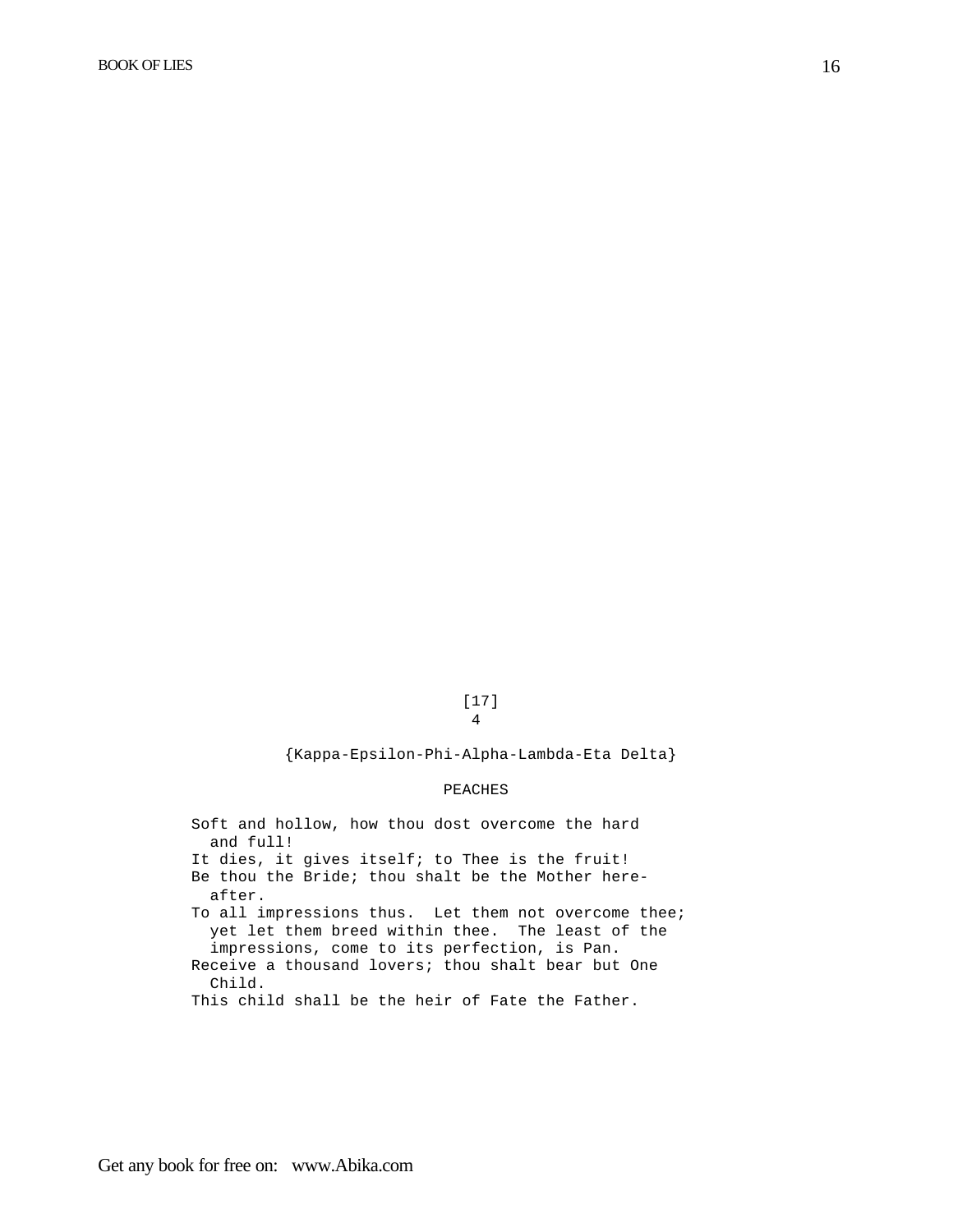#### [18] COMMENTARY ({Delta})

 Daleth is the Empress of the Tarot, the letter of Venus, and the title, Peaches, again refers to the Yoni. The chapter is a counsel to accept all impressions; it is the formula of the Scarlet woman; but no impression must be allowed to dominate you, only to fructify you; just as the artist, seeing an object, does not worship it, but breeds a masterpiece from it. This process is exhibited as one aspect of the Great Work. The last two paragraphs may have some reference to the 13th Aethyr (see The Vision and The Voice).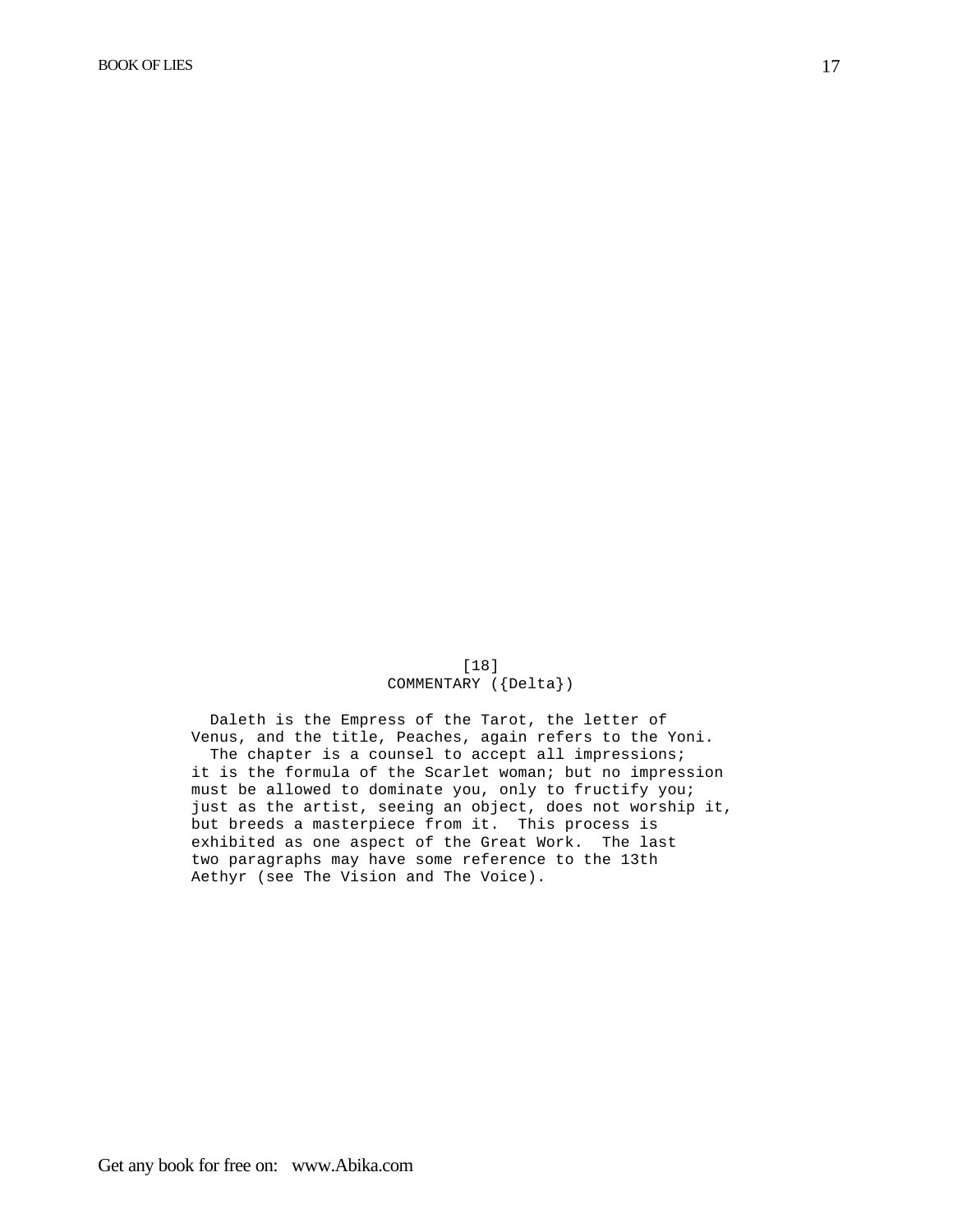[19]  $\sim$  5  $\sim$  5  $\sim$  5  $\sim$  5  $\sim$  5  $\sim$  5  $\sim$  5  $\sim$  5  $\sim$  5  $\sim$  5  $\sim$  5  $\sim$  5  $\sim$  5  $\sim$  5  $\sim$  5  $\sim$  5  $\sim$  5  $\sim$  5  $\sim$  5  $\sim$  5  $\sim$  5  $\sim$  5  $\sim$  5  $\sim$  5  $\sim$  5  $\sim$  5  $\sim$  5  $\sim$  5  $\sim$  5  $\sim$  5  $\sim$  5  $\sim$ 

{Kappa-Epsilon-Phi-Alpha-Lambda-Eta Epsilon}

THE BATTLE OF THE ANTS

 That is not which is. The only Word is Silence. The only Meaning of that Word is not. Thoughts are false. Fatherhood is unity disguised as duality. Peace implies war. Power implies war. Harmony implies war. Victory implies war. Glory implies war. Foundation implies war. Alas! for the Kingdom wherein all these are at war.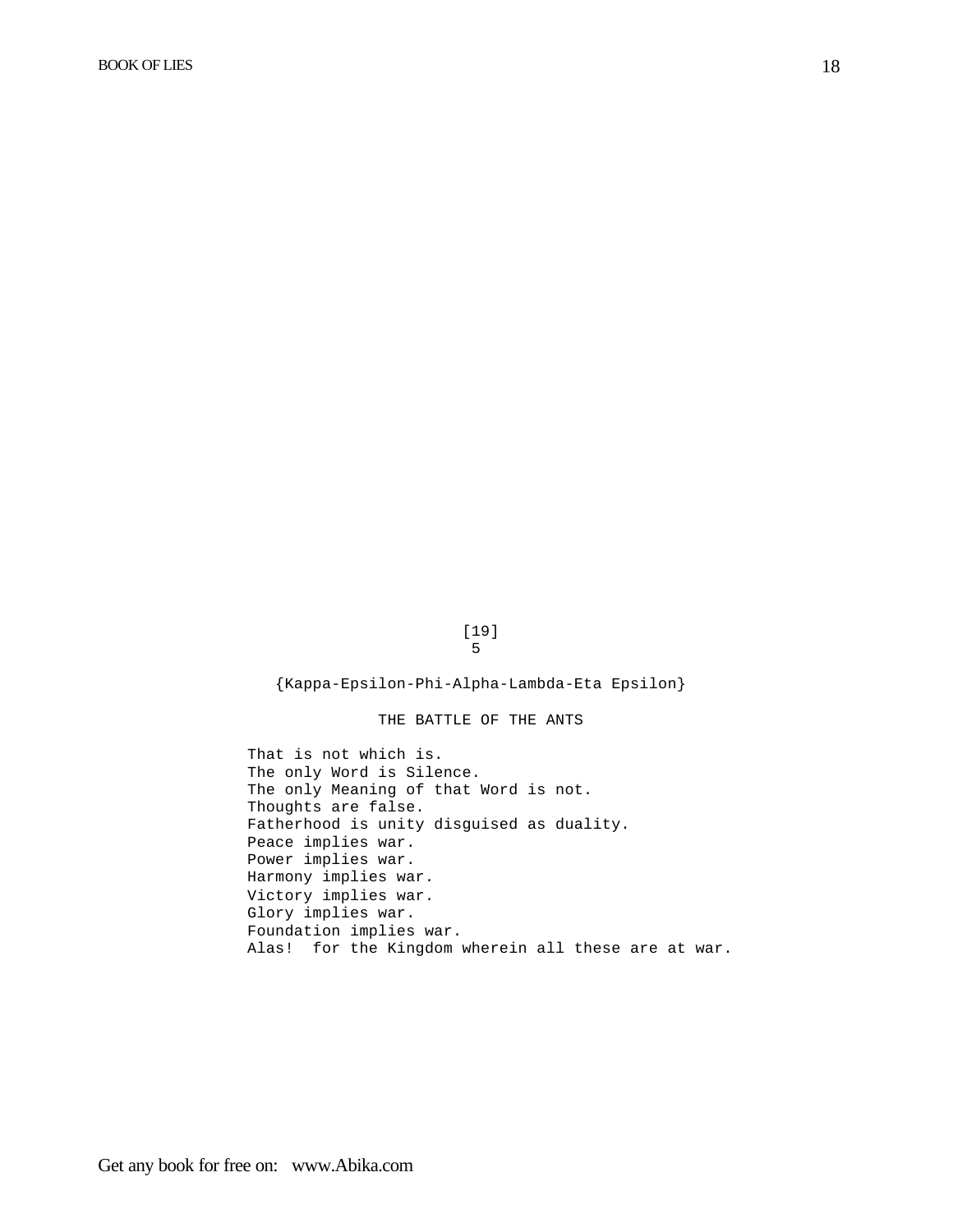[20] COMMENTARY ({Epsilon})

 He is the letter of Aries, a Martial sign; while the title suggests war. The ants are chosen as small busy objects.

 Yet He, being a holy letter, raises the beginning of the chapter to a contemplation of the Pentagram, con sidered as a glyph of the ultimate.

In line 1, Being is identified with Not-Being.

In line 2, Speech with Silence.

 In line 3, the Logos is declared as the Negative. Line 4 is another phrasing of the familiar Hindu statement, that that which can be thought is not true.

 In line 5, we come to an important statement, an adumbration of the most daring thesis in this book- Father and Son are not really two, but one; their unity being the Holy Ghost, the semen; the human form is a non-essential accretion of this quintessence.

 So far the chapter has followed the Sephiroth from Kether to Chesed, and Chesed is united to the Supernal Triad by virtue of its Phallic nature; for not only is Amoun a Phallic God, and Jupiter the Father of All, but 4 is Daleth, Venus, and Chesed refers to water, from which Venus sprang, and which is the symbol of the Mother in the Tetragrammaton. See Chapter 0, "God the Father and Mother is concealed in genera tion".

 But Chesed, in the lower sense, is conjoined to Microprosopus. It is the true link between the greater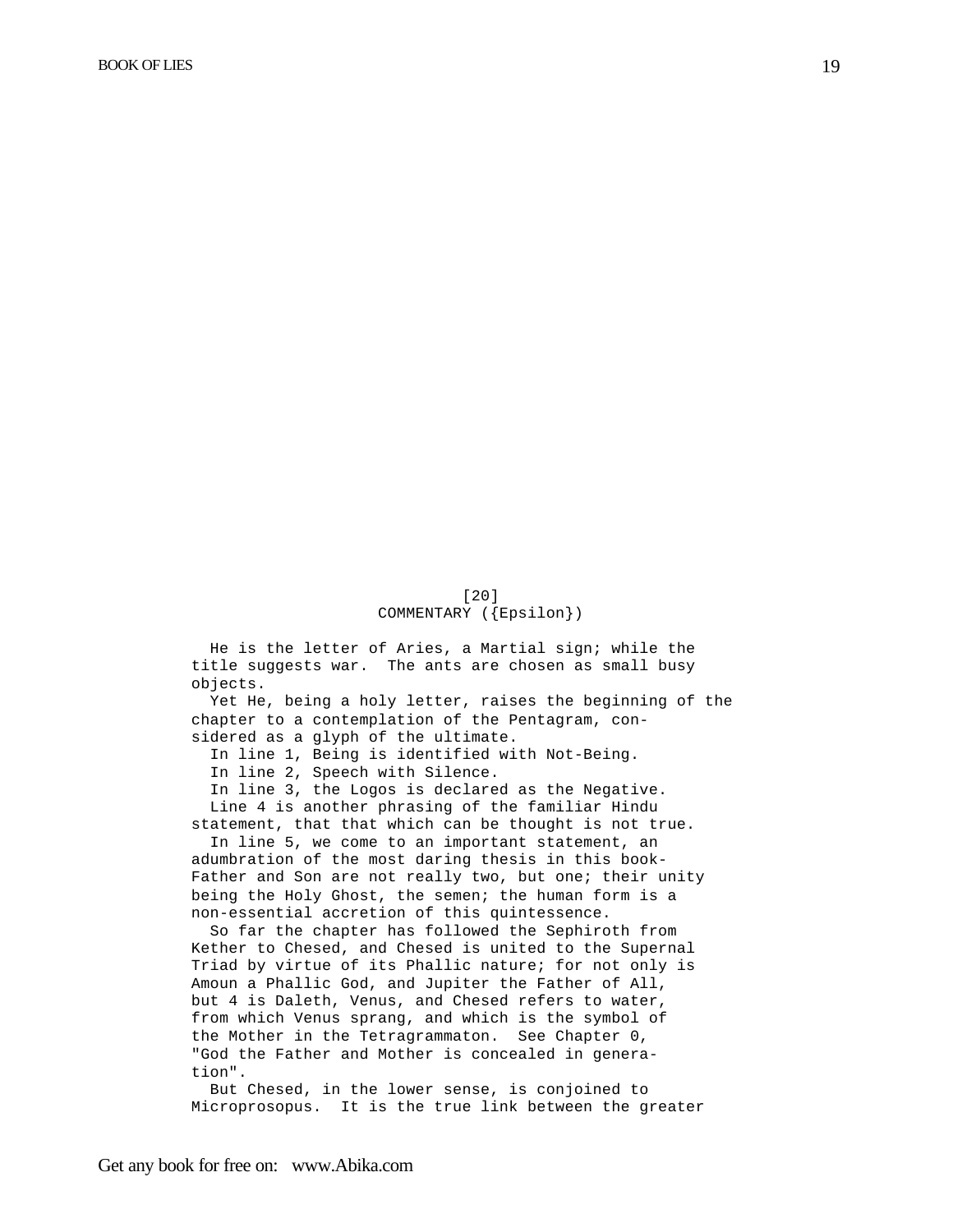and lesser countenances, whereas Daath is the false. Compare the doctrine of the higher and lower Manas in Theosophy. The rest of the chapter therefor points out the duality, and therefore the imperfection, of all the lower Sephiroth

in their essence.

 [21]  $\sim$  6

{Kappa-Epsilon-Phi-Alpha-Lambda-Eta Digamma}

# CAVIAR

 The Word was uttered: the One exploded into one thousand million worlds. Each world contained a thousand million spheres. Each sphere contained a thousand million planes. Each plane contained a thousand million stars. Each star contained a many thousand million things. Of these the reasoner took six, and, preening, said: This is the One and the All. These six the Adept harmonised, and said: This is the Heart of the One and the All. These six were destroyed by the Master of the Temple; and he spake not. The Ash thereof was burnt up by the Magus into The Word. Of all this did the Ipsissimus know Nothing.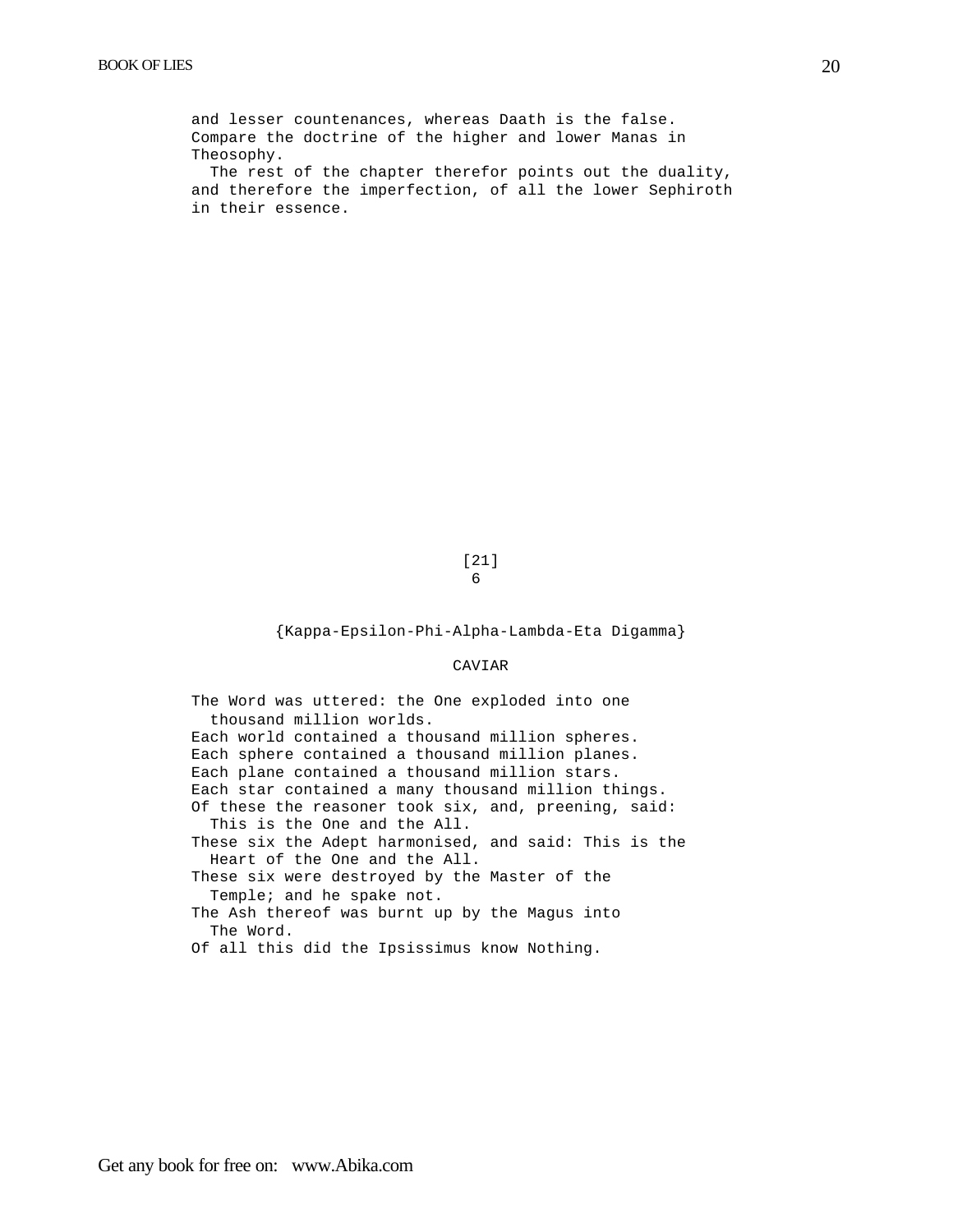[22] COMMENTARY ({Digamma})

 This chapter is presumably called Caviar because that substance is composed of many spheres.

 The account given of Creation is the same as that familiar to students of the Christian tradition, the Logos transforming the unity into the many.

 We then see what different classes of people do with the many.

 The Rationalist takes the six Sephiroth of Micro prosopus in a crude state, and declares them to be the universe. This folly is due to the pride of reason.

 The Adept concentrates the Microcosm in Tiphareth, recognising an Unity, even in the microcosm, but, qua Adept, he can go no further.

 The Master of the Temple destroys all these illusions, but remains silent. See the description of his functions in the Equinox, Liber 418 and elsewhere.

 In the next grade, the Word is re-formulated, for the Magus in Chokmah, the Dyad, the Logos.

 The Ipsissimus, in the highest grade of the A.'.A.'., is totally unconscious of this process, or, it might be better to say, he recognises it as Nothing, in that positive sense of the word, which is only intelligible in Samasamadhi.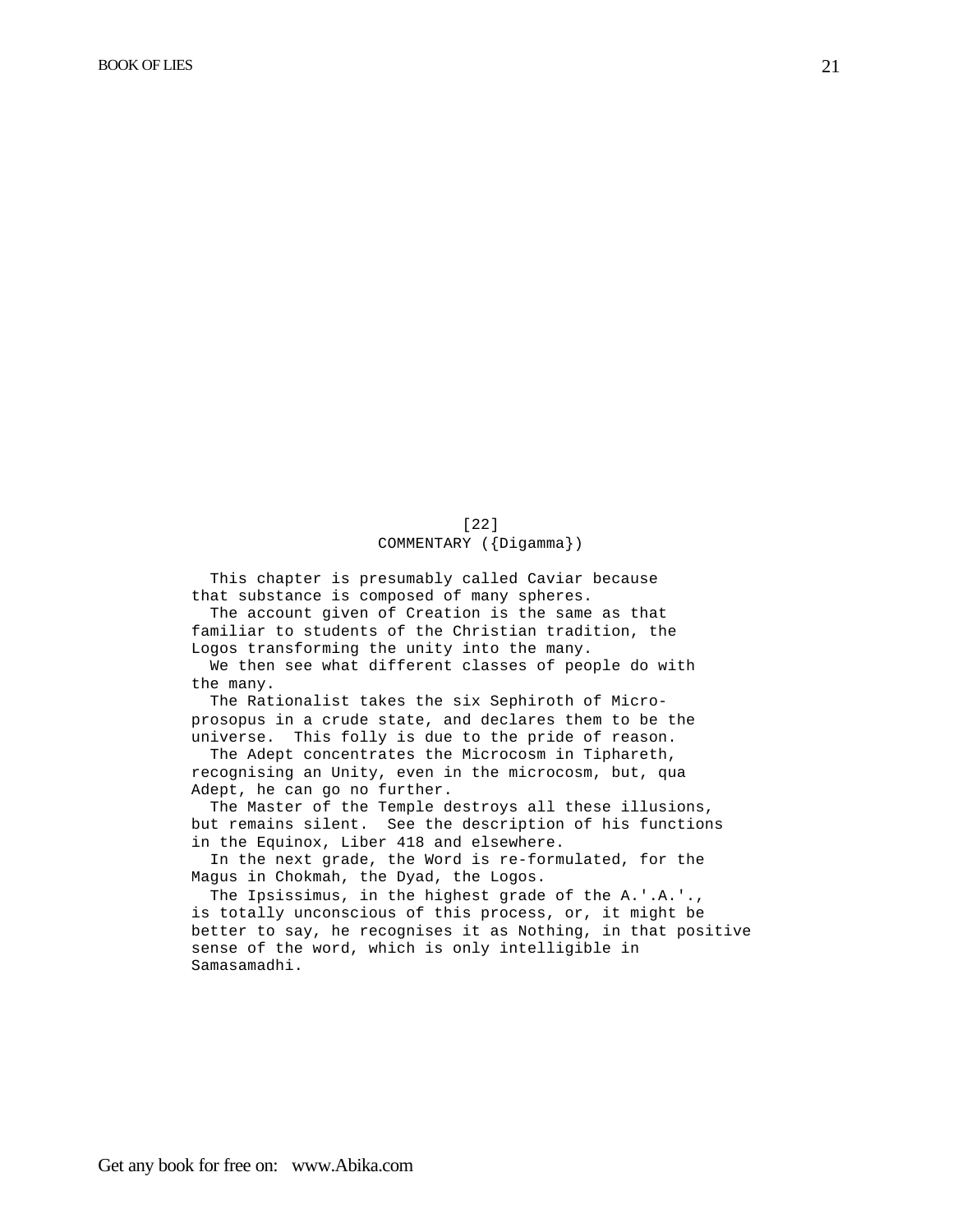[28] 7

{Kappa-Epsilon-Phi-Alpha-Lambda-Eta Zeta}

#### THE DINOSAURS

 None are They whose number is Six:(5) else were they six indeed. Seven(6) are these Six that live not in the City of the Pyramids, under the Night of Pan. There was Lao-tzu. There was Siddartha. There was Krishna. There was Tahuti. There was Mosheh. There was Dionysus.(7) There was Mahmud. But the Seventh men called PERDURABO; for enduring unto The End, at The End was Naught to endure. (8) Amen.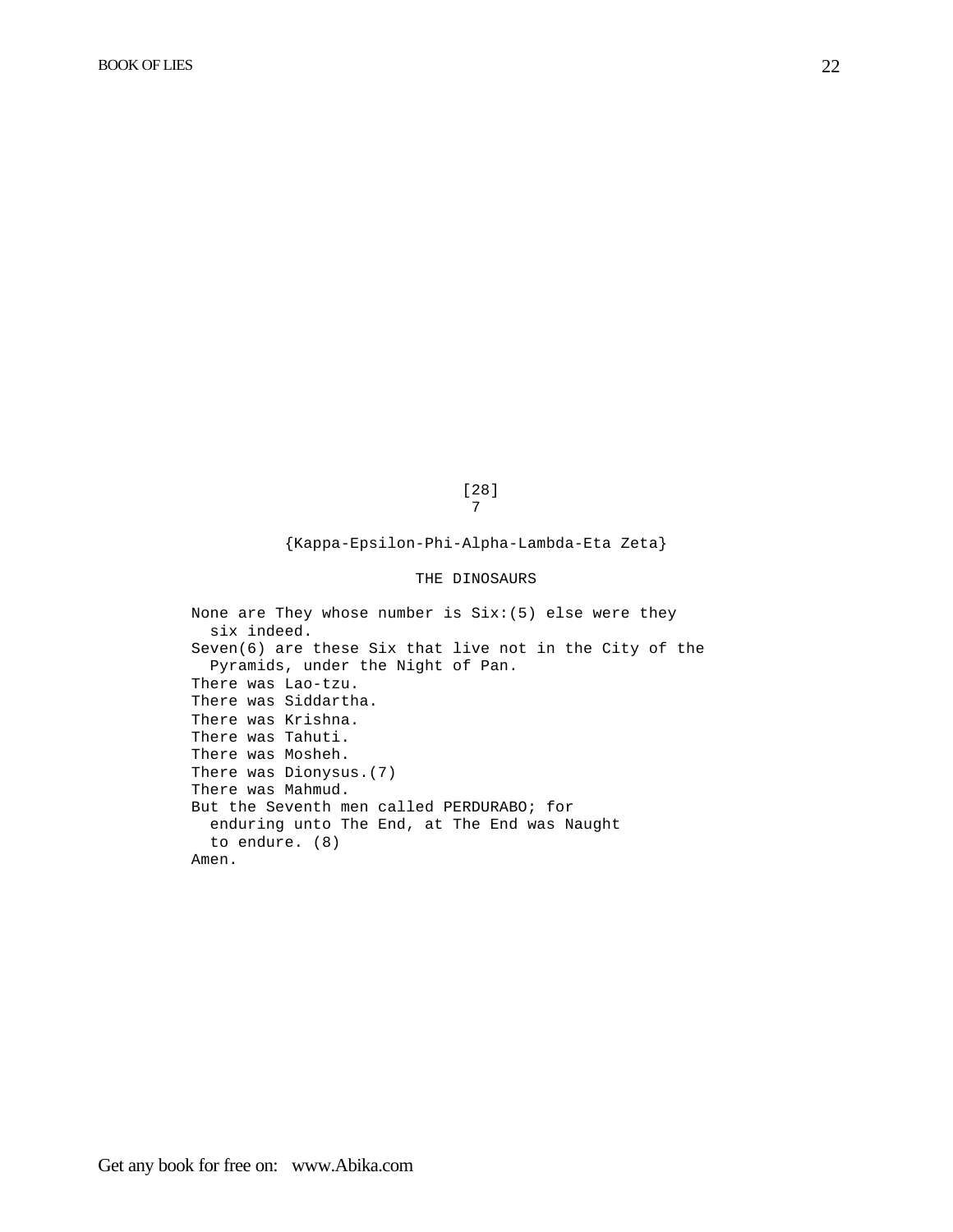[29] COMMENTARY ({Zeta})

 This chapter gives a list of those special messengers of the Infinite who initiate periods. they are called Dinosaurs because of their seeming to be terrible devouring creatures. They are Masters of the Temple, for their number is 6 (1 plus 2 plus 3), the mystic number of Binah; but they are called "None", because they have attained. If it were not so, they would be called "six" in its bad sense of mere intellect. They are called Seven, although they are Eight, because Lao-tzu counts as nought, owing to the nature of his doctrine. The reference to their "living not" is to be found in Liber 418. The word "Perdurabo" means "I will endure unto the end". The allusion is explained in the note. Siddartha, or Gotama, was the name of the last Budda. Krishna was the principal incarnation of the Indian Vishnu, the preserver, the principal expounder of Vedantism. Tahuti, or Thoth, the Egyptian God of Wisdom. Mosheh, Moses, the founder of the Hebrew system. Dionysus, probably an ecstatic from the East. Mahmud, Mohammed. All these were men; their Godhead is the result of

mythopoeia.

NOTES

 (5) Masters of the Temple, whose grade has the mystic number  $6 (= 1 + 2 + 3)$ . (6) These are not eight, as apparent; for Lao-tzu counts as 0. (7) The legend of "Christ" is only a corruption and perversion of other legends. Especially of Dionysus: compare the account of Christ before Herod/Pilate in

23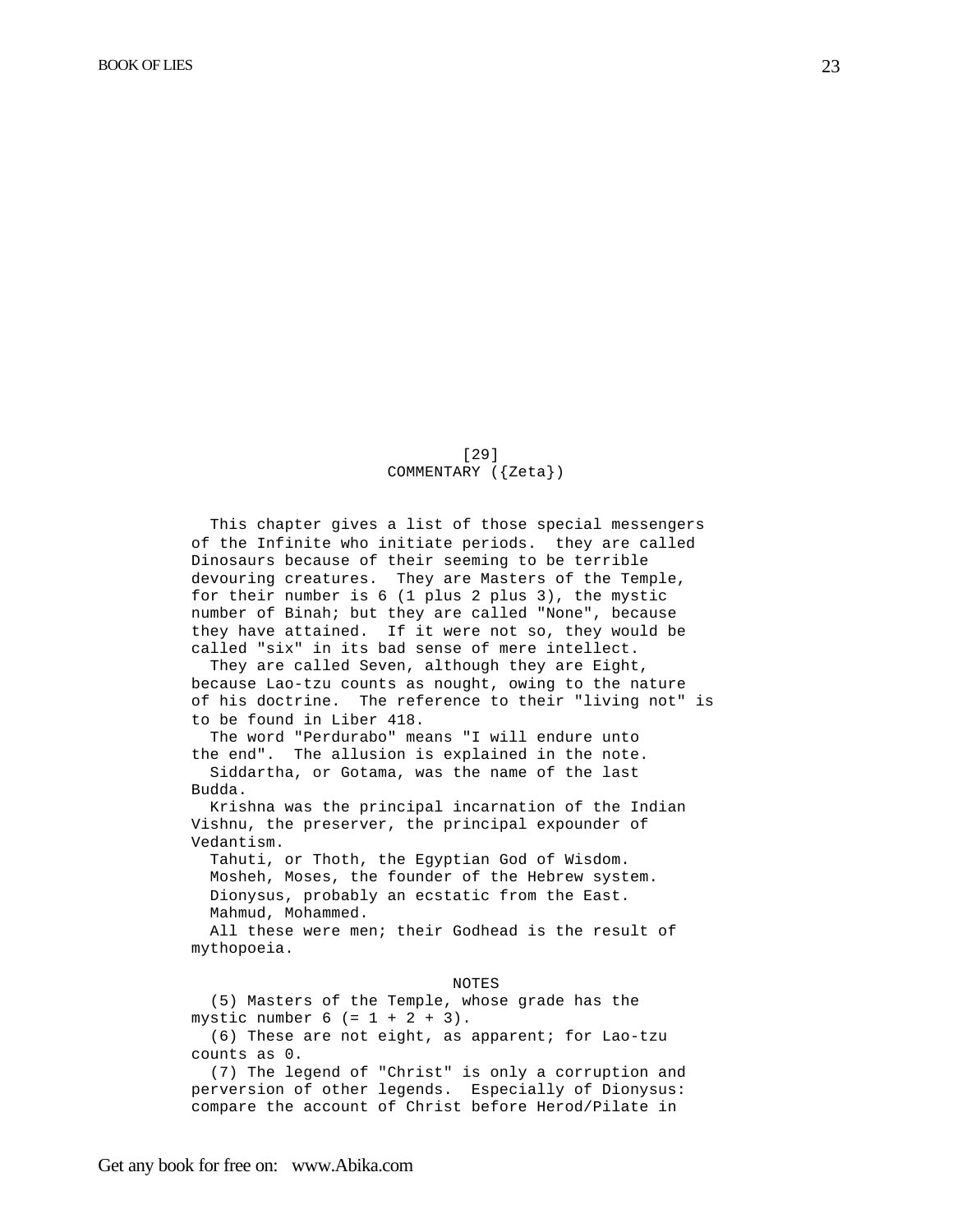the gospels, and of Dionysus before Pentheus in "The Baccae". (8) O, the last letter of Perdurabo, is Naught.

 $\begin{bmatrix} 25 \end{bmatrix}$ 8

{Kappa-epsilon-Alpha-Lambda-Eta Eta}

STEEPED HORSEHAIR

 Mind is a disease of semen. All that a man is or may be is hidden therein. Bodily functions are parts of the machine; silent, unless in dis-ease. But mind, never at ease, creaketh "I". This I persisteth not, posteth not through genera tions, changeth momently, finally is dead. Therefore is man only himself when lost to himself in The Charioting.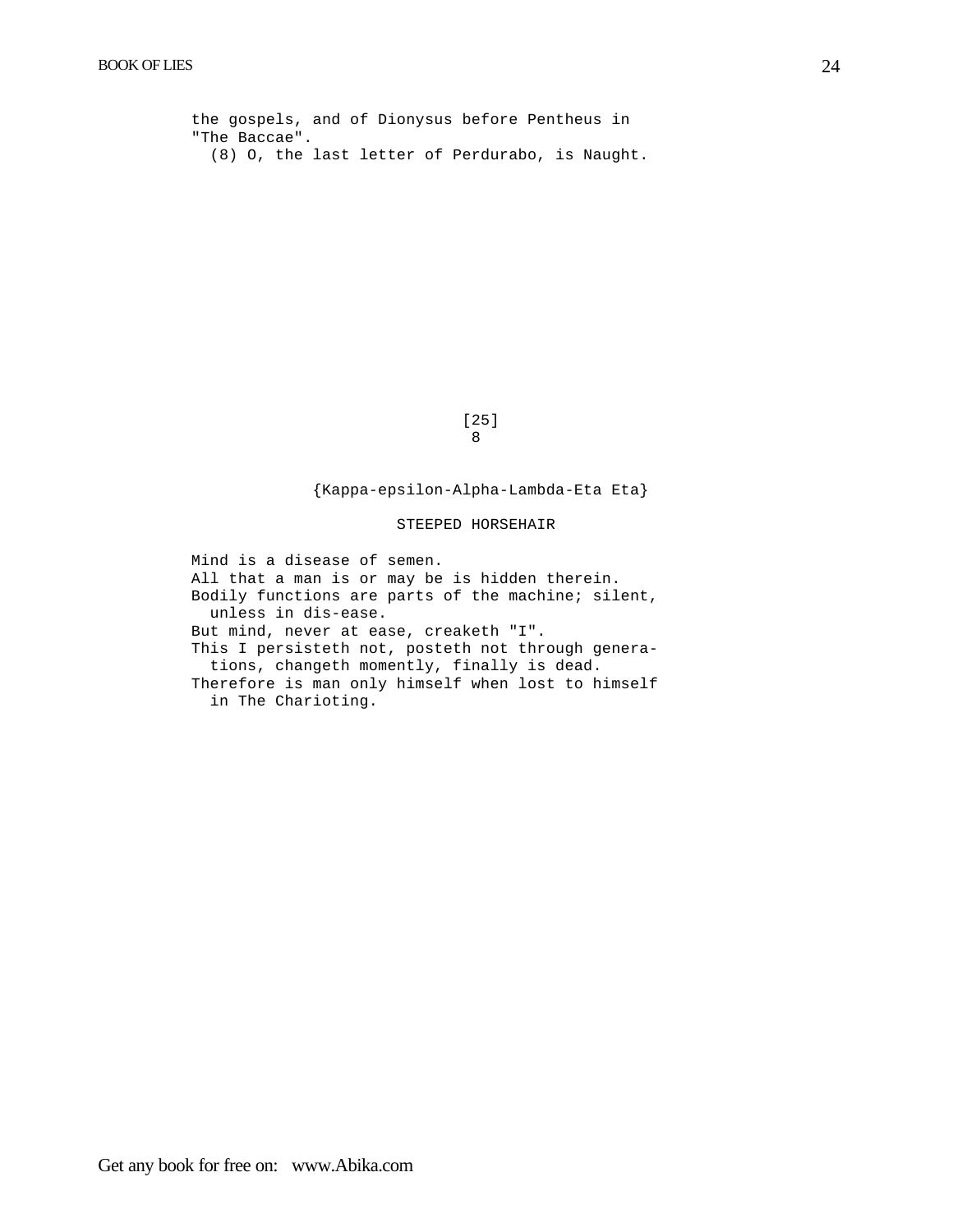#### [26] COMMENTARY ({Eta})

 Cheth is the Chariot in the Tarot. The Charioteer is the bearer of the Holy Grail. All this should be studied in Liber 418, the 12th Aethyr.

 The chapter is called "Steeped Horsehair" because of the mediaeval tradition that by steeping horsehair a snake is produced, and the snake is the hieroplyphic representation of semen, particularly in Gnostic and Egyptian emblems.

The meaning of the chapter is quite clear; the whole race-consciousness, that which is omnipotent, omnis cient, omnipresent, is hidden therein.

 Therefore, except in the case of an Adept, man only rises to a glimmer of the universal consciousness, while, in the orgasm, the mind is blotted out.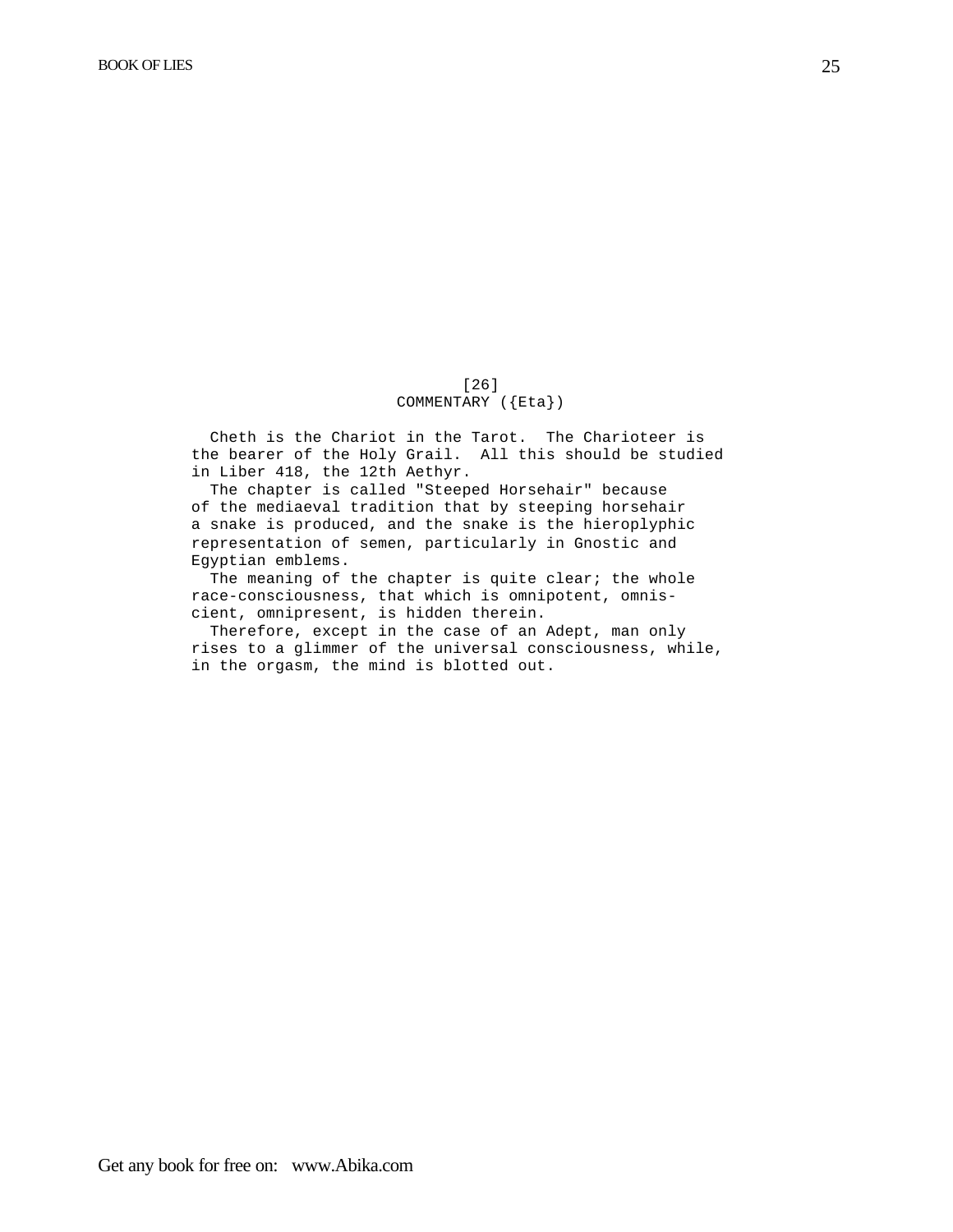[27] 9

#### {Kappa-epsilon-Phi-Alpha-Eta Theta}

#### THE BRANKS

 Being is the Noun; Form is the adjective. Matter is the Noun; Motion is the Verb. Wherefore hath Being clothed itself with Form? Wherefore hath Matter manifested itself in Motion? Answer not, O silent one! For THERE is no "where fore", no "because". The name of THAT is not known; the Pronoun interprets, that is , misinterprets, It. Time and Space are Adverbs. Duality begat the Conjunction. The Conditioned is Father of the Preposition. The Article also marketh Division; but the Inter jeciton is the sound that endeth in the Silence. Destroy therefore the Eight Parts of Speech; the Ninth is nigh unto Truth. This also must be destroyed before thou enterest into The Silence. Aum.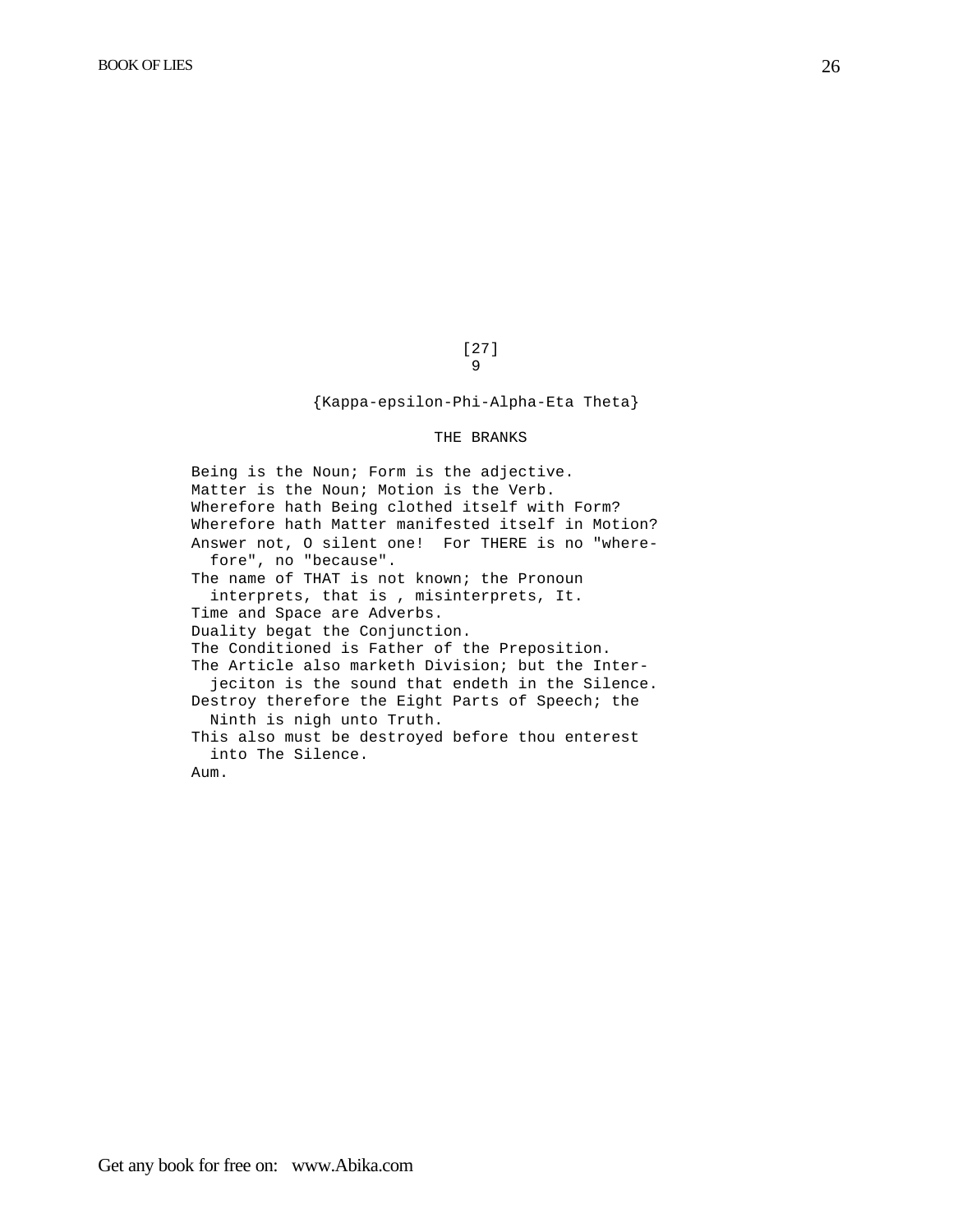# [28] COMMENTARY ({Theta})

 Teth is the Tarot trump, Strength, in which a woman is represented closing the mouth of a lion.

 This chapter is called "The Branks", an even more powerful symbol, for it is the Scottish, and only known, apparatus for closing the mouth of a woman.

 The chapter is formally an attack upon the parts of speech, the interjection, the meaningless utterance of ecstasy, being the only thing worth saying; yet even this is to be regarded as a lapse.

 "Aum" represents the entering into the silence, as will observed upon pronouncing it.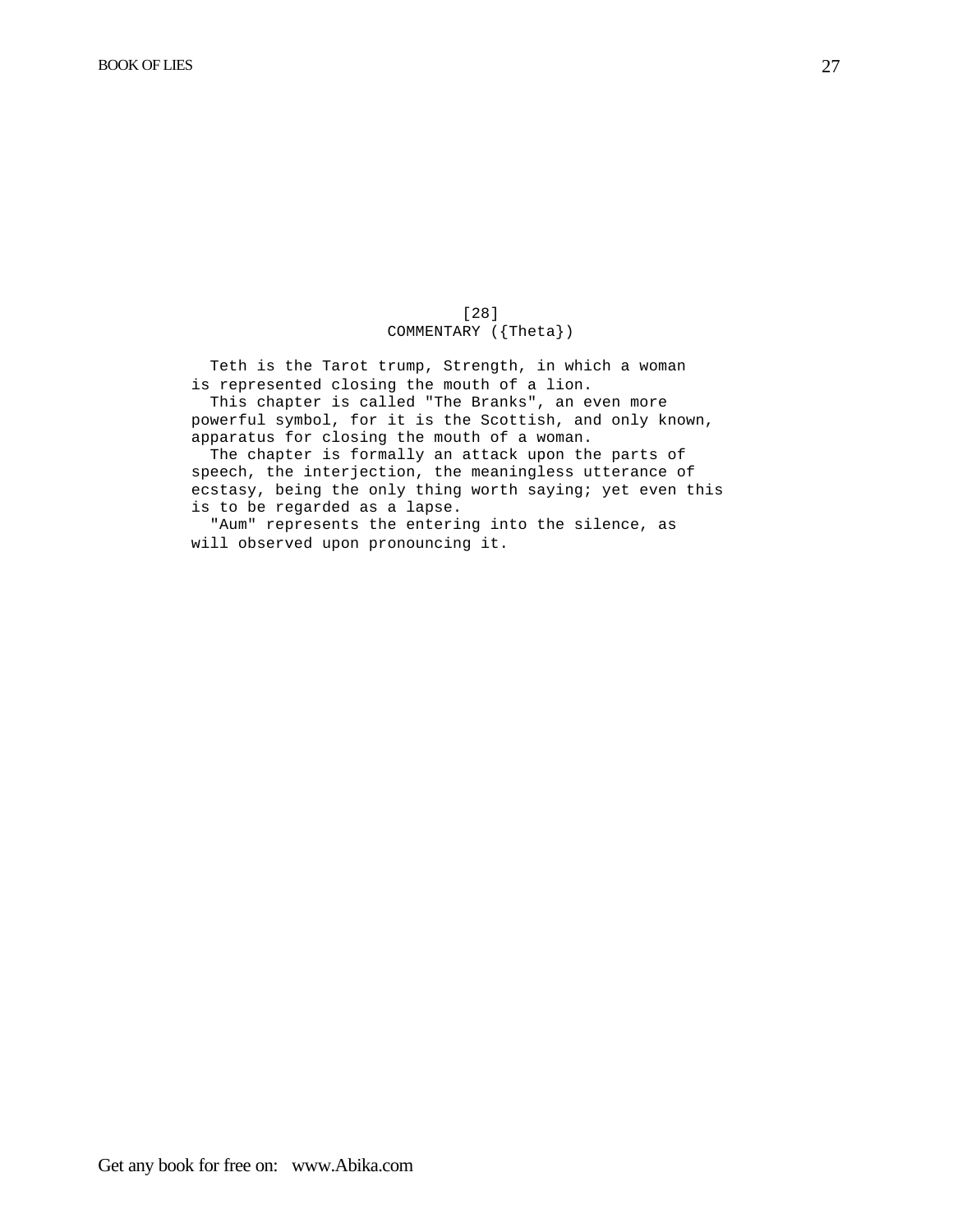[29] 10

{Kappa-epsilon-Phi-Alpha-Lambda-Eta Iota}

#### WINDLESTRAWS

 The Abyss of Hallucinations has Law and Reason; but in Truth there is no bond between the Toys of the Gods. This Reason and Law is the Bond of the Great Lie. Truth! Truth! Truth! crieth the Lord of the Abyss of Hallucinations. There is no silence in that Abyss: for all that men call Silence is Its Speech. This Abyss is also called "Hell", and "The Many". Its name is "Consciousness", and "The Universe", among men. But THAT which neither is silent, nor speaks, re-

joices therein.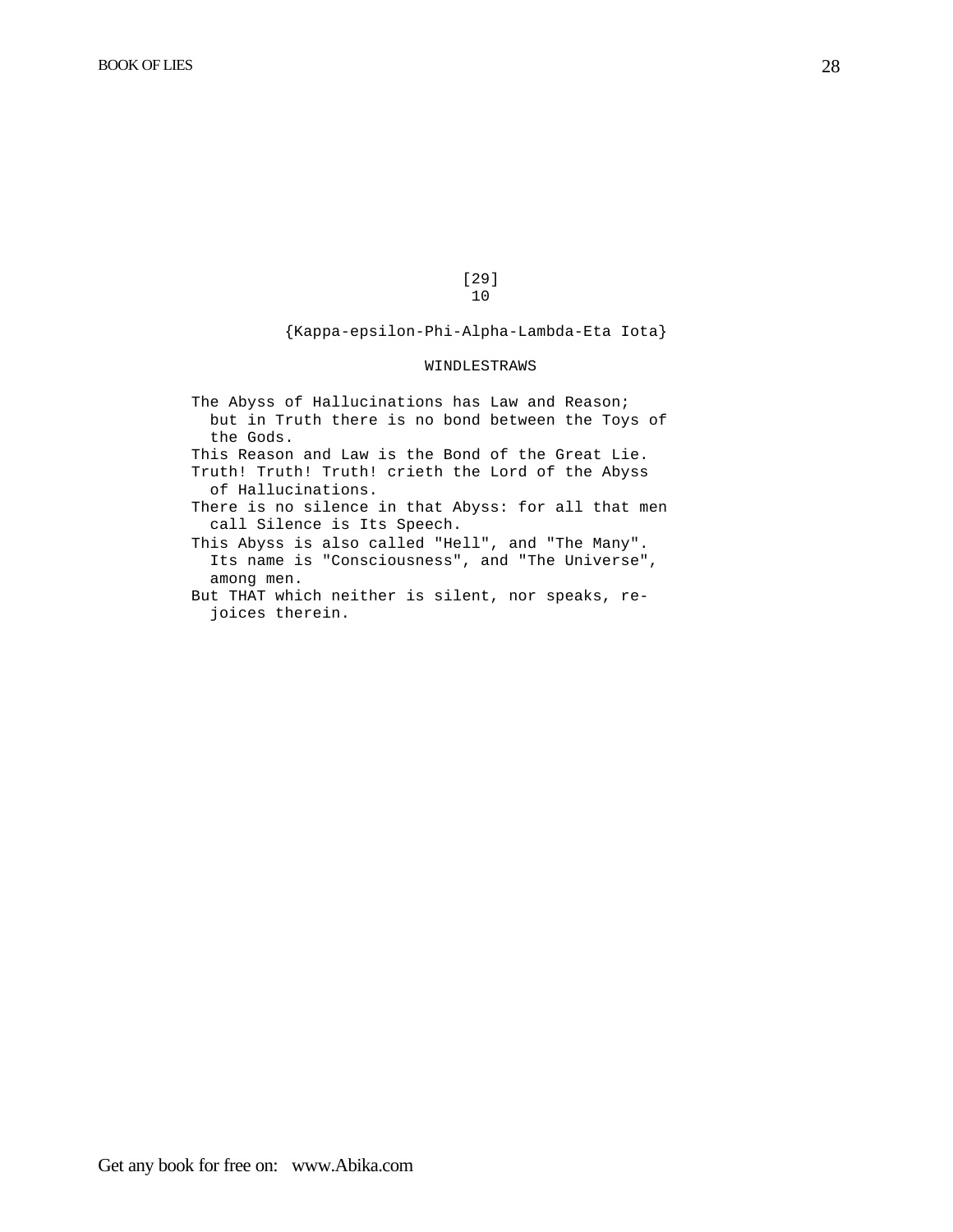# [30] COMMENTARY ({Iota})

 There is no apparent connection between the number of this chapter and its subject.

 It does, however, refer to the key of the Tarot called The Hermit, which represents him as cloaked.

 Jod is the concealed Phallus as opposed to Tau, the extended Phallus. This chapter should be studied in the light of what is said in "Aha!" and in the Temple of Solomon the King about the reason.

 The universe is insane, the law of cause and effect is an illusion, or so it appears in the Abyss, which is thus identified with consciousness, the many, and both; but within this is a secret unity which rejoices; this unit being far beyond any conception.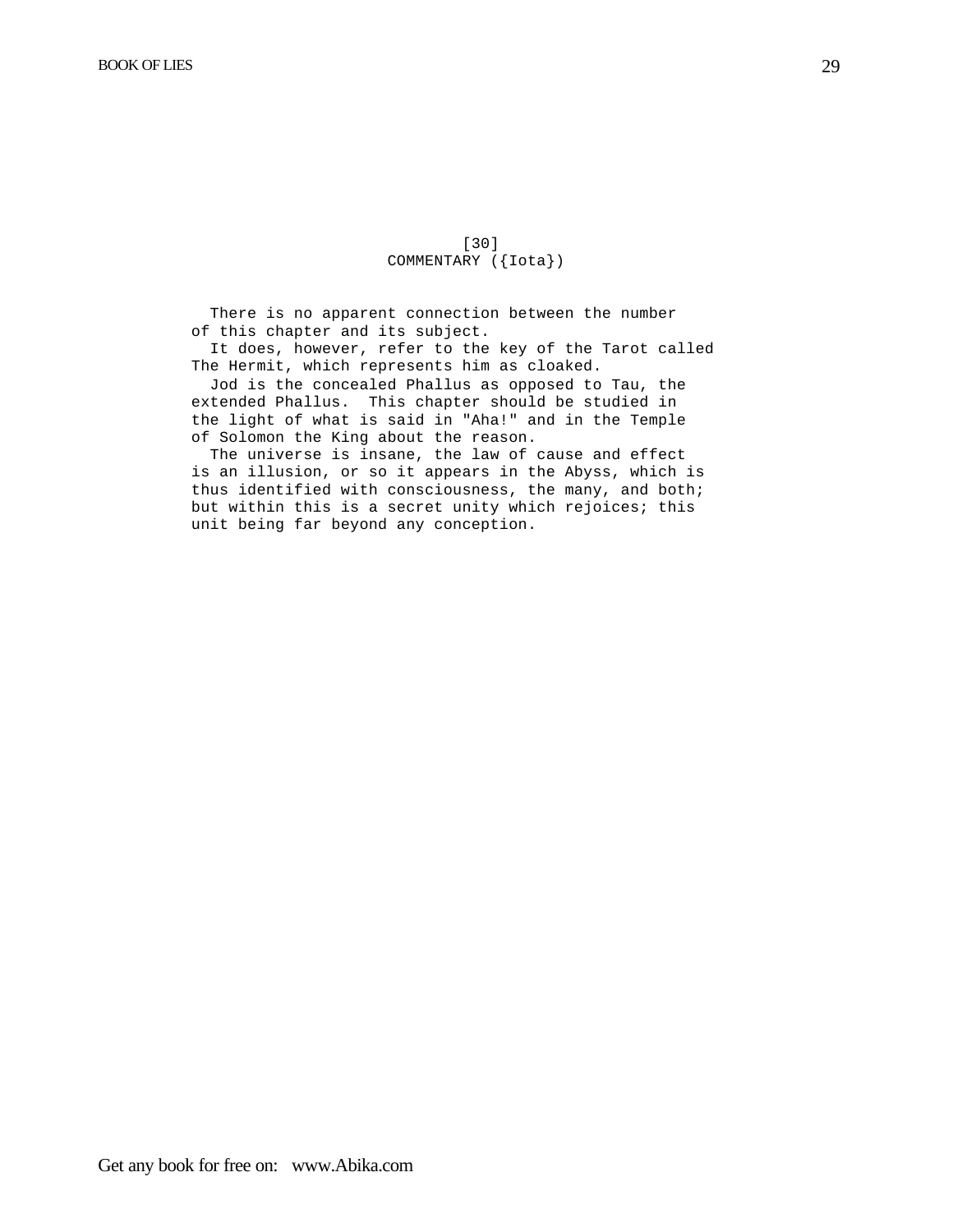[31]  $11$ 

#### {Kappa-epsilon-Phi-Alpha-Lambda-Eta Iota-Alpha}

THE GLOW-WORM

 Concerning the Holy Three-in-Naught. Nuit, Hadit, Ra-Hoor-Khuit, are only to be under stood by the Master of the Temple. They are above The Abyss, and contain all con tradiction in themselves. Below them is a seeming duality of Chaos and Babalon; these are called Father and Mother, but it is not so. They are called Brother and Sister, but it is not so. They are called Husband and Wife, but it is not so. The reflection of All is Pan: the Night of Pan is the Annihilation of the All. Cast down through The Abyss is the Light, the Rosy Cross, the rapture of Union that destroys, that is The Way. The Rosy Cross is the Ambassador of Pan. How infinite is the distance form This to That! Yet All is Here and Now. Nor is there any there or Then; for all that is, what is it but a manifestation, that is, a part, that is, a falsehood, of THAT which is not? Yet THAT which is not neither is nor is not That which is! Identity is perfect; therefore the w of Identity is but a lie. For there is no subject, and there is no predicate; nor is there the contradictory of either of these things. Holy, Holy, Holy are these Truths that I utter, knowing them to be but falsehoods, broken mirrors, troubled waters; hide me, O our Lady, in Thy Womb! for I may not endure the rapture. In this utterance of falsehood upon falsehood, whose contradictories are also false, it seems as if That which I uttered not were true. Blessed, unutterably blessed, is this last of the illusions; let me play the man, and thrust it from me! Amen.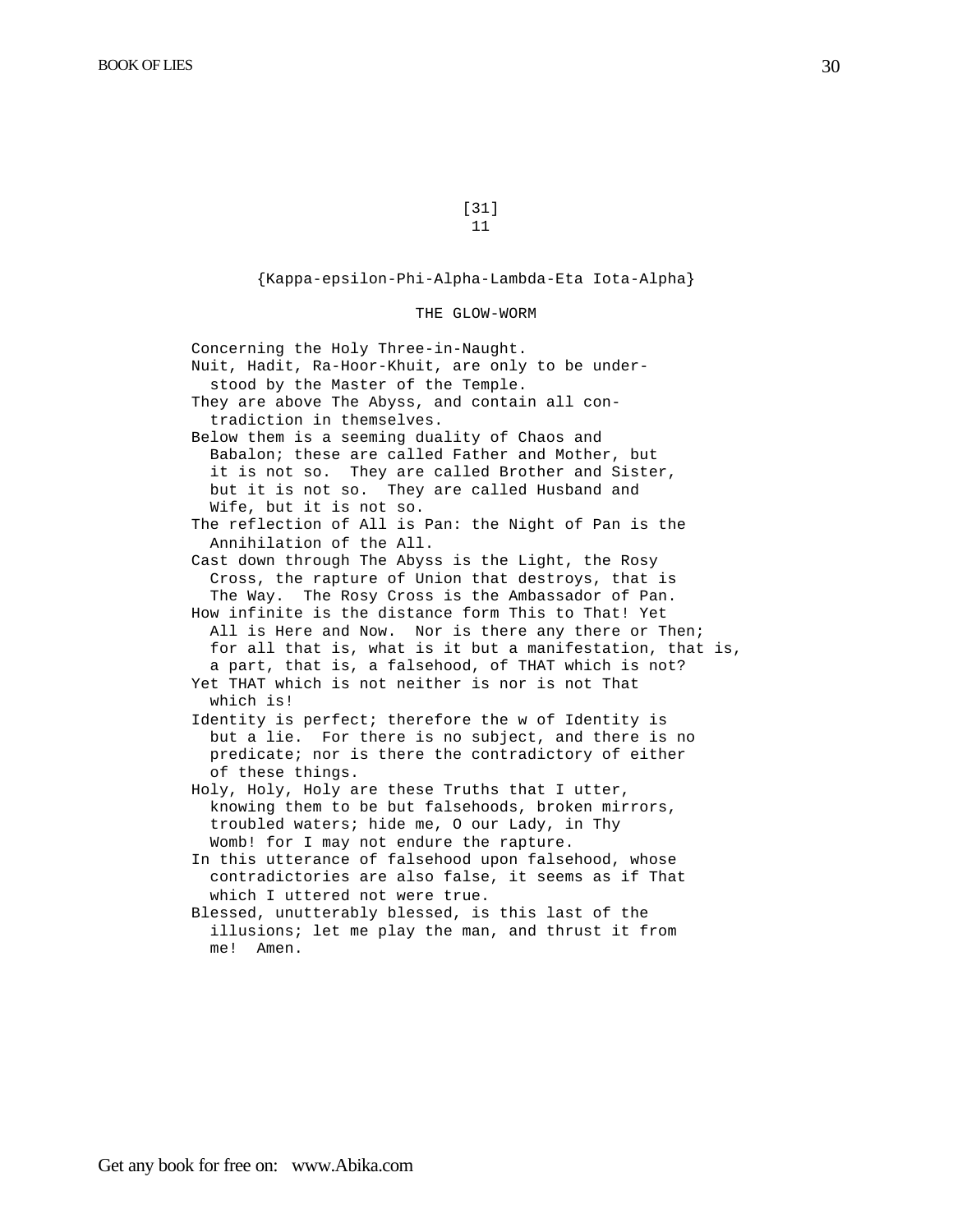#### [32] COMMENTARY ({Iota Alpha})

 "The Glow-Worm" may perhaps be translated as "a little light in the darkness", though there may be a subtle reference to the nature of that light.

 Eleven is the great number of Magick, and this chapter indicates a supreme magical method; but it is really called eleven, because of Liber Legis, I, 60.

 The first part of the chapter describes the universe in its highest sense, down to Tiphareth; it is the new and perfect cosmogony of Liber Legis.

 Chaos and Babalon are Chokmah and Binah, but they are really one; the essential unity of the supernal Triad is here insisted upon.

 Pan is a generic name, including this whole system of its manifested side. Those which are above the Abyss are therefore said to live in the Night of Pan; they are only reached by the annihilation of the All.

 Thus, the Master of the Temple lives in the Night of Pan.

 Now, below the Abyss, the manifested part of the Master of the temple, also reaches Samadhi, as the way of Annihilation.

 Paragraph 7 begins by a reflection produced by the preceding exposition. This reflection is immediately contradicted, the author being a Master of the Temple. He thereupon enters into his Samadhi, and he piles contradiction upon contradiction, and thus a higher degree of rapture, with ever sentence, until his armoury is exhausted, and, with the word Amen, he enters the supreme state.

Get any book for free on: www.Abika.com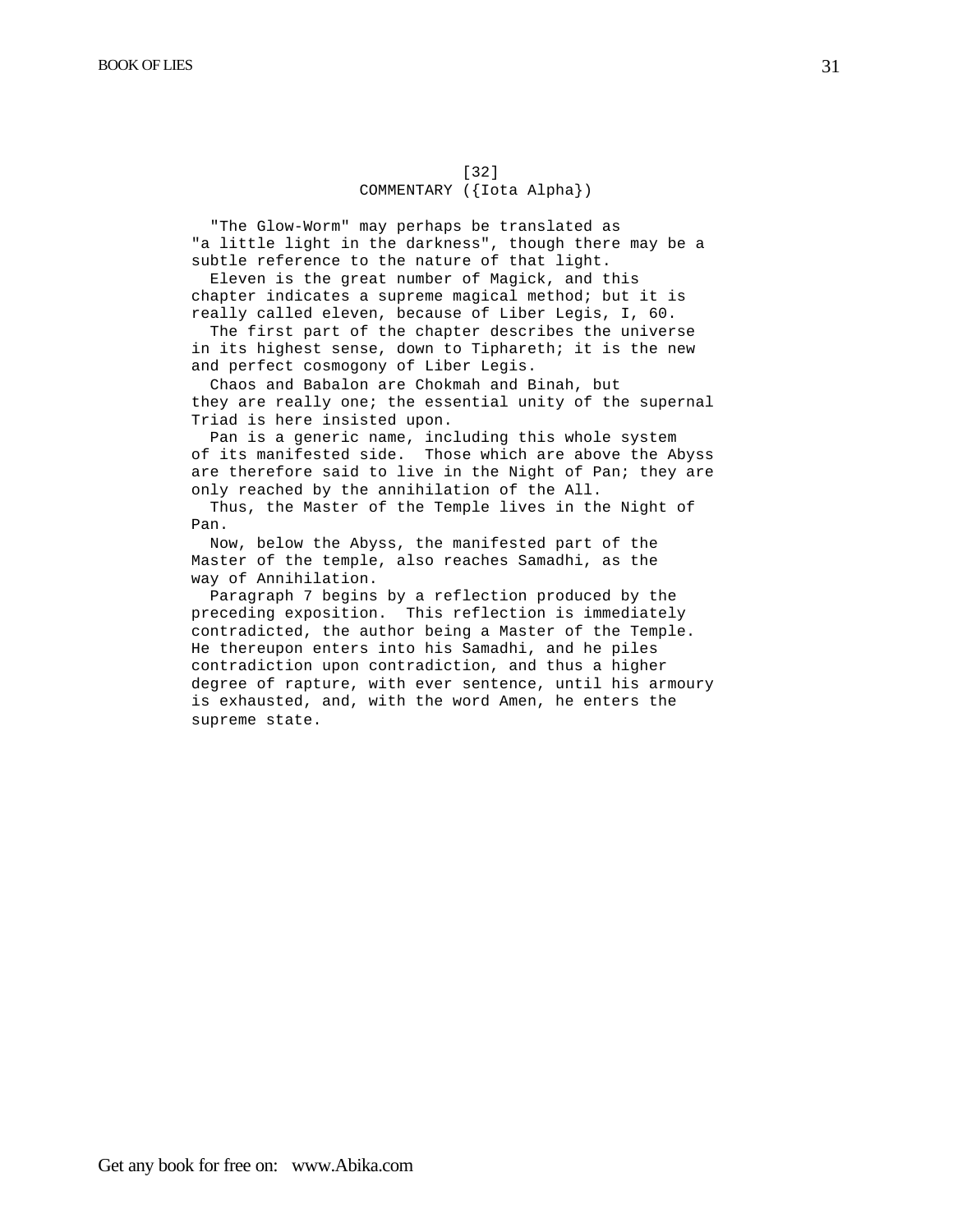[33] 12

{Kappa-Epsilon-Phi-Alpha-Lambda-Eta Iota Beta}

# THE DRAGON-FLIES

 IO is the cry of the lower as OI of the higher. In figures they are  $1001$ ; (9) in letters they are Joy.(10) For when all is equilibrated, when all is beheld from without all, there is joy, joy, joy that is but one facet of a diamond, every other facet whereof is more joyful than joy itself.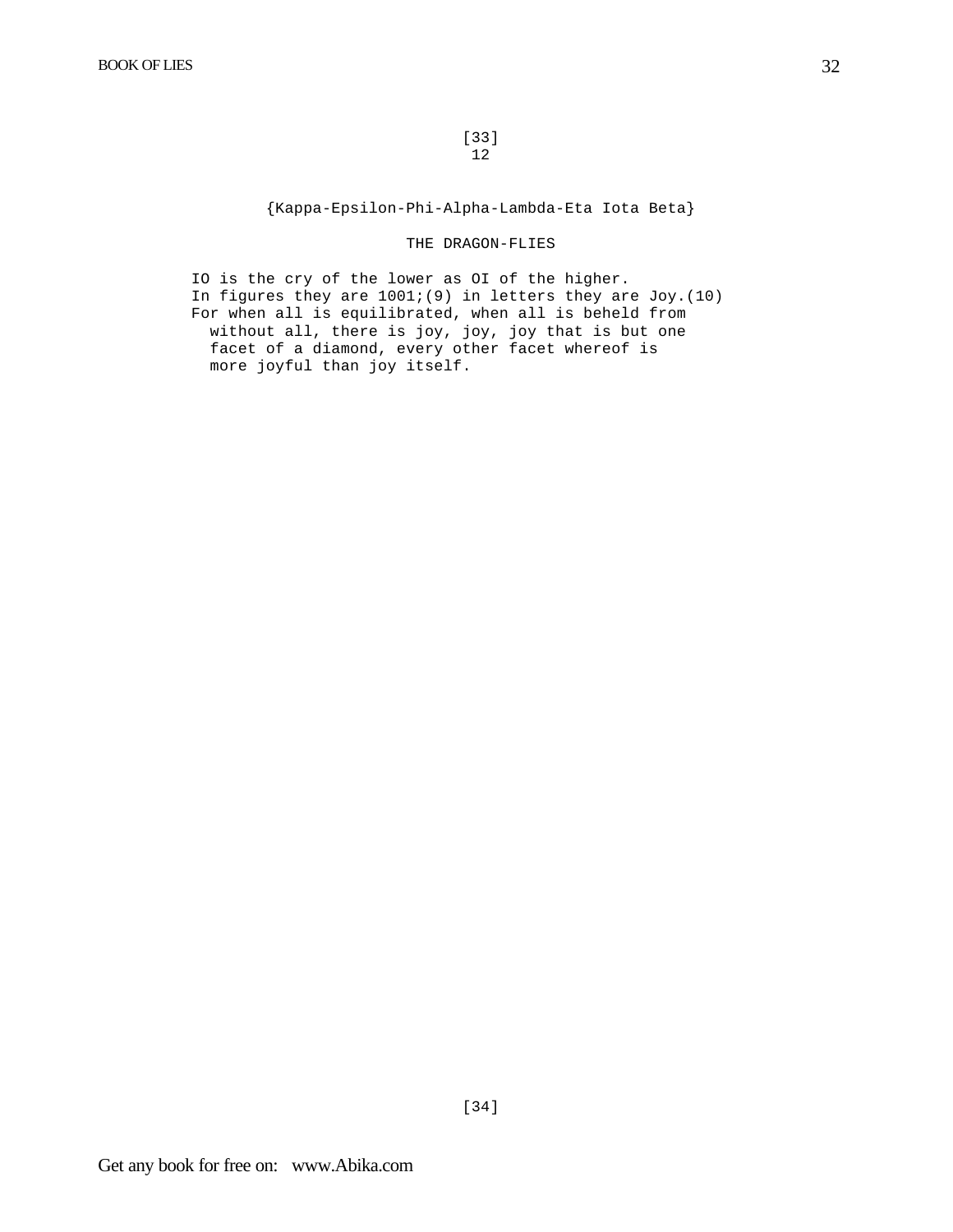# COMMENTARY ({Iota Beta})

 The Dragon-Flies were chosen as symbols of joy, because of the author's observation as a naturalist.

 Paragraph 1 mere repeats Chapter 4 in quintessence; 1001, being 11{Sigma} (1-13), is a symbol of the complete unity manifested as the many, for  $\{Sigma\}$  (1-13) gives the whole course of numbers from the simple unity of 1 to the complex unity of 13, impregnated by the magical 11.

 I may add a further comment on the number 91. 13 (1 plus 3) is a higher form of 4. 4 is Amoun, the God of generation, and 13 is 1, the Phallic unity. Daleth is the Yoni. And 91 is AMN (Amen), a form of the Phallus made complete through the intervention of the Yoni. This again connects with the IO and OI of paragraph 1, and of course IO is the rapture-cry of the Greeks.

 The whole chapter is, again, a comment on Liber legis, 1, 28-30.

 NOTES (9)  $1001 = 11$ {Sigma}. The Petals of the Sahasraracakkra.

 (10) JOY = 101, the Egg of Spirit in equilibrium between the Pillars of the Temple.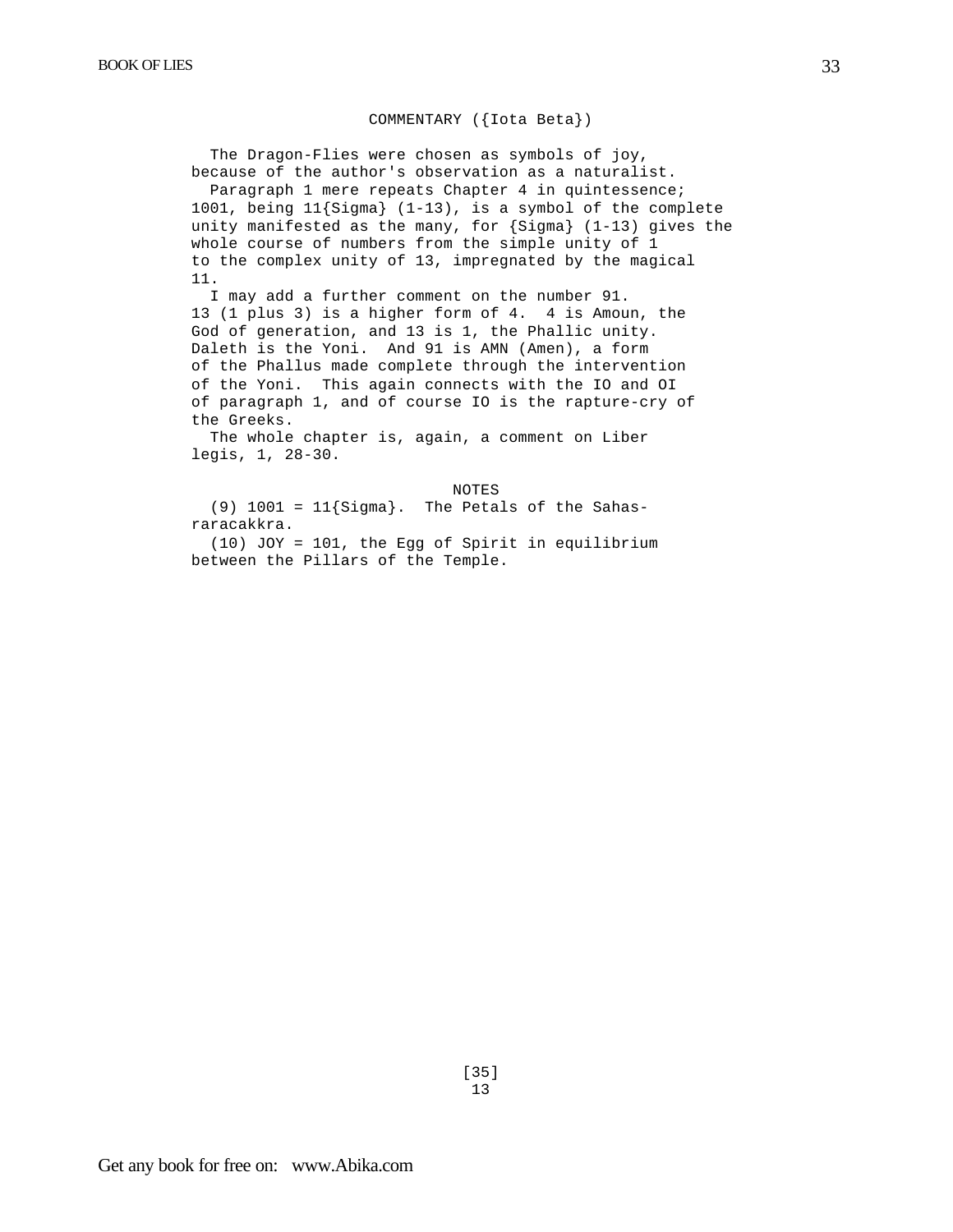{Kappa-Epsilon-Phi-Alpha-Lambda Iota-Gamma}

#### PILGRIM-TALK

- O thou that settest out upon The Path, false is the Phantom that thou seekest. When thou hast it thou shalt know all bitterness, thy teeth fixed in the Sodom-Apple.
- Thus hast thou been lured along That Path, whose terror else had driven thee far away.
- O thou that stridest upon the middle of The Path, no phantoms mock thee. For the stride's sake thou stridest.
- Thus art thou lured along That Path, whose fascina tion else had driven thee far away.
- O thou that drawest toward the End of The Path, effort is no more. Faster and faster dos thou fall; thy weariness is changed into Ineffable Rest.
- For there is not Thou upon That Path: thou hast become The Way.

 [36] COMMENTARY ({Iota Gamma})

 This chapter is perfectly clear to anyone who has studied the career of an Adept.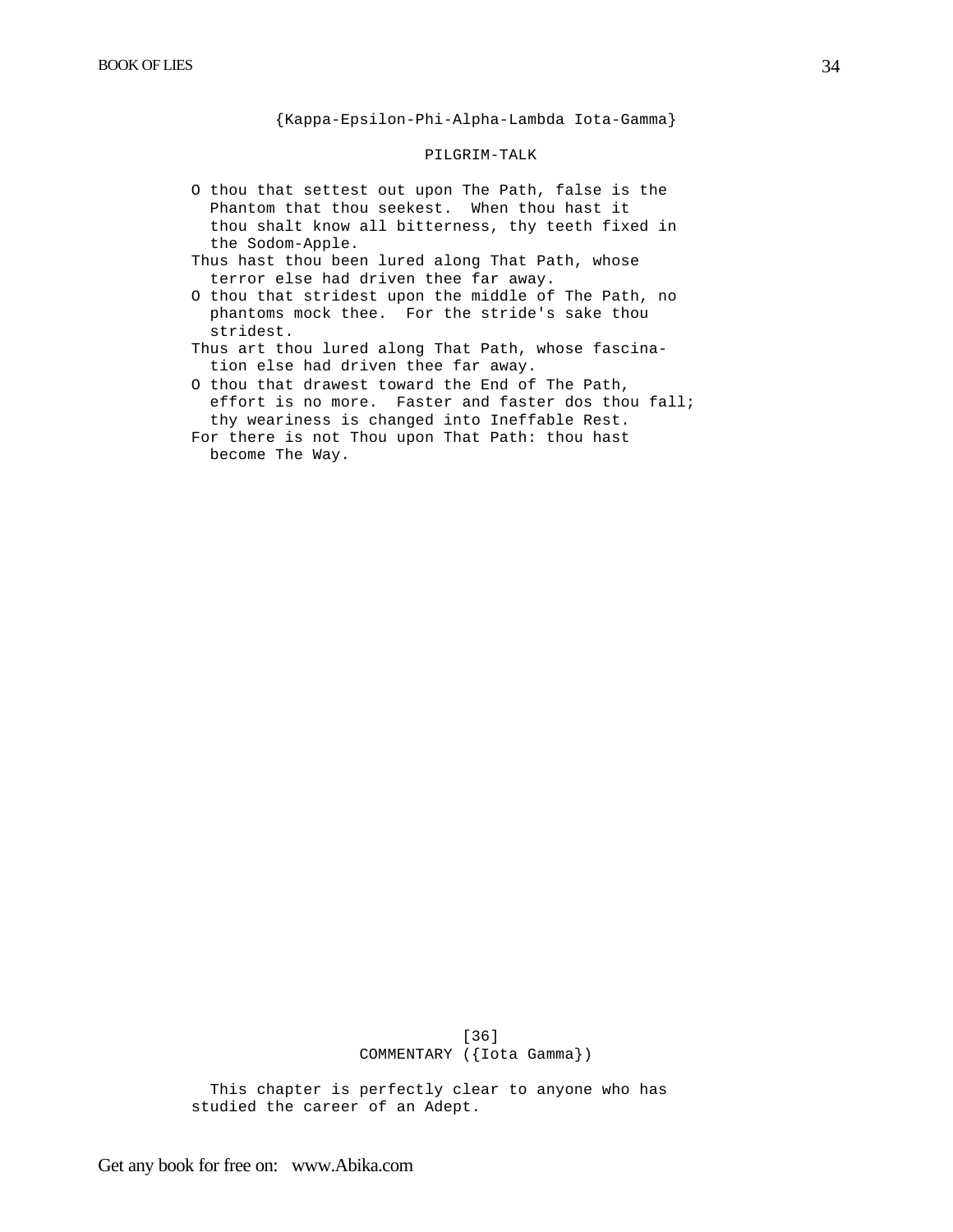The Sodom-Apple is an uneatable fruit found in the desert.

 [37] 14

{Kappa-Epsilon-Phi-Alpha-Lambda-Eta Iota-Delta}

ONION-PEELINGS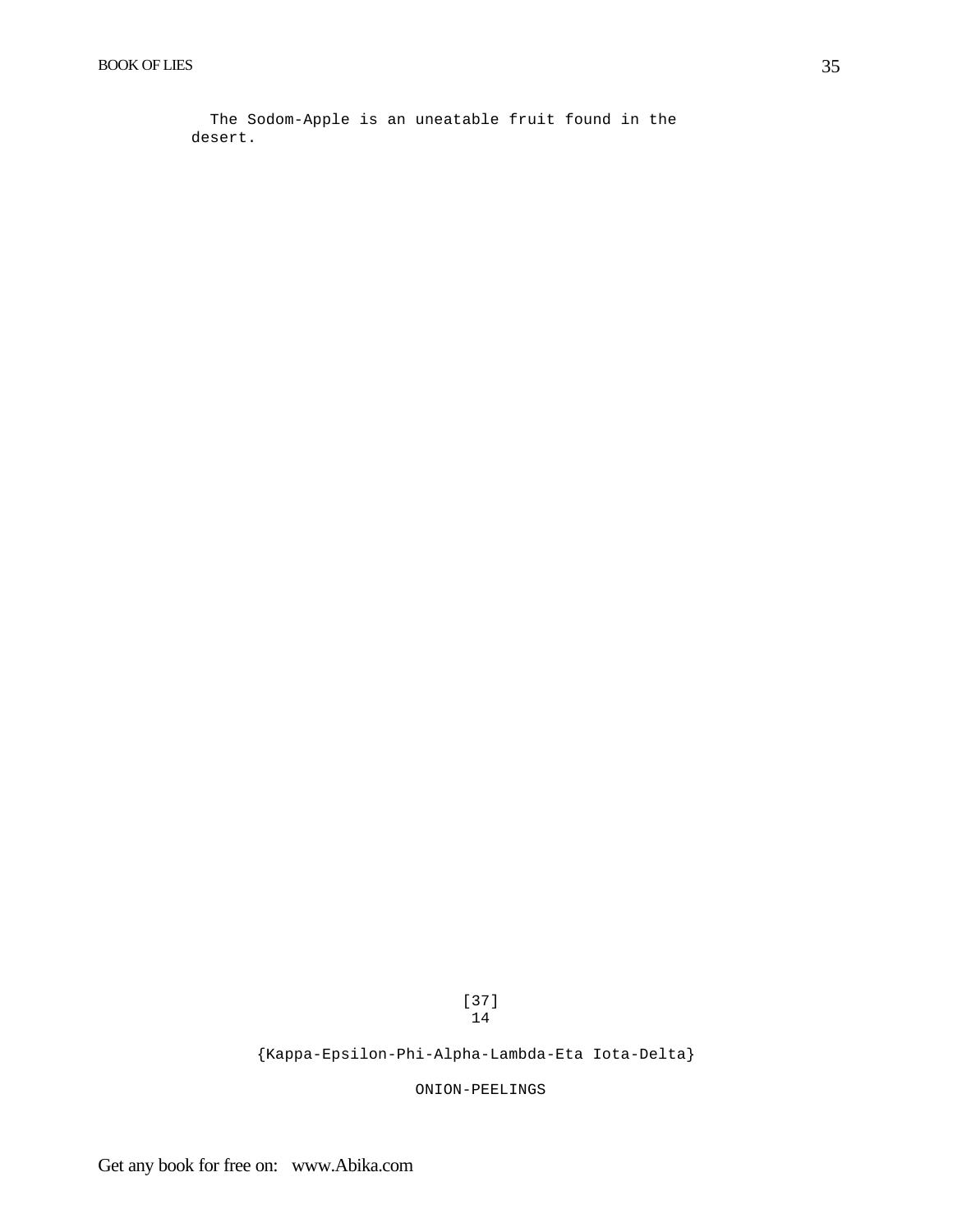The Universe is the Practical Joke of the General at the Expense of the Particular, quoth FRATER PERDURABO, and laughed. But those disciples nearest to him wept, seeing the Universal Sorrow. Those next to them laughed, seeing the Universal Joke. Below these certain disciples wept. Then certain laughed. Others next wept. Others next laughed. Next others wept. Next others laughed. Last came those that wept because they could not see the Joke, and those that laughed lest they should be thought not to see the Joke, and thought it safe to act like FRATER PERDURABO. But though FRATER PERDURABO laughed openly, He also at the same time wept secretly; and in Himself He neither laughed nor wept. Nor did He mean what He said.

 [38] COMMENTARY ({Iota-Delta})

 The title, "Onion-Peelings", refers to the well-known incident in "Peer Gynt". The chapter resembles strongly Dupin's account of how he was able to win at the game of guessing odd or even. (See Poe's tale of "The Purloined Letter".) But this is a more serious piece of psychology. In one's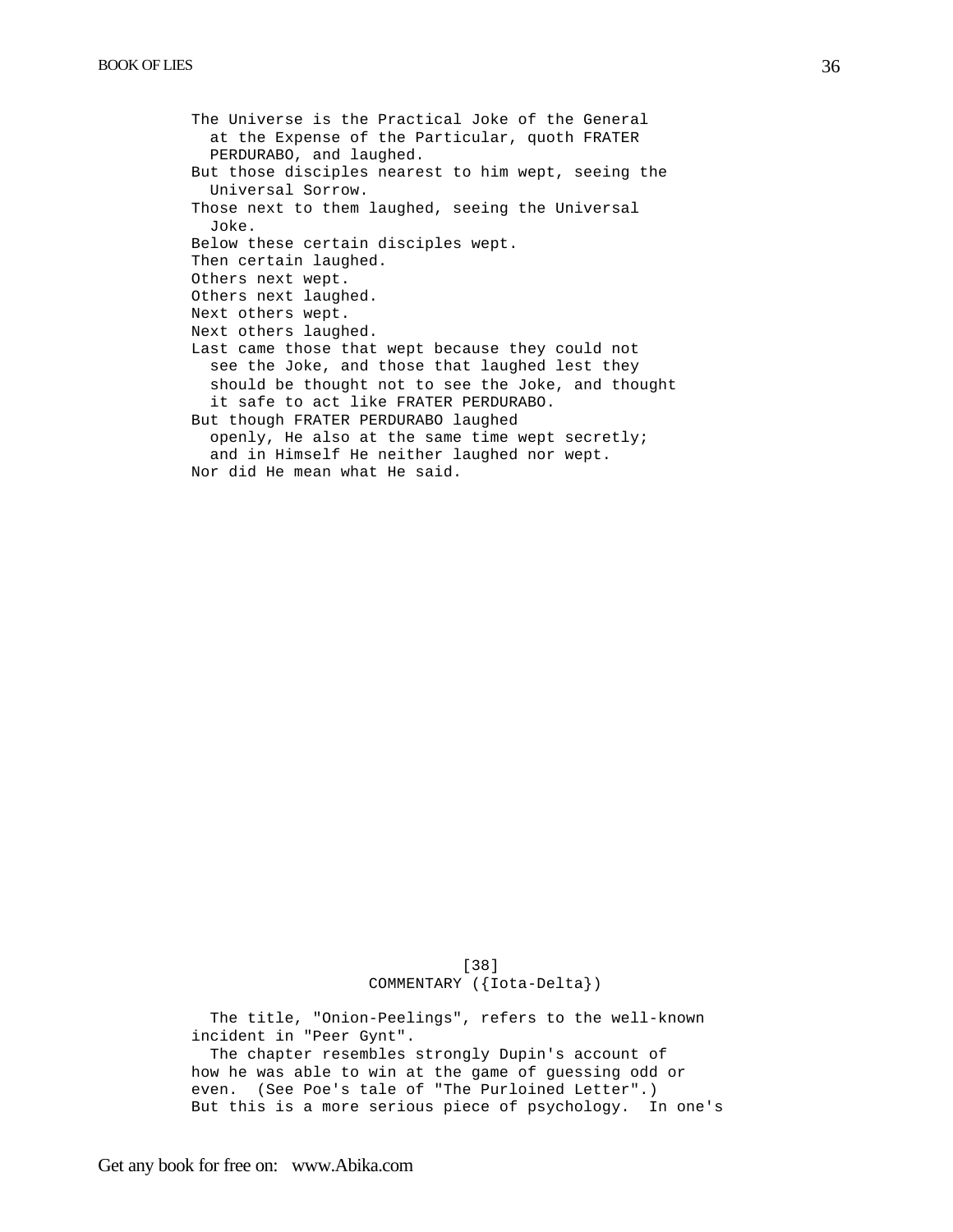advance towards a comprehension of the universe, one changes radically one's point of view; nearly always it amounts to a reversal.

 this is the cause of most religious controversies. Paragraph 1, however, is Frater Perdurabo's formula tion of his perception of the Universal Joke, also described in Chapter 34. All individual existence is tragic. Perception of this fact is the essence of comedy. "Household Gods" is an attempt to write pure comedy. "The Bacchae" of Euripides is another.

 At the end of the chapter it is, however, seen that to the Master of the Temple the opposite perception occurs simultaneously, and that he himself is beyond both of these.

 And in the last paragraph it is shown that he realises the truth as beyond any statement of it.

 [39] <u>15</u>

{Kappa-Epsilon-Phi-Alpha-Lambda-Eta Iota-Epsilon}

THE GUN-BARREL

 Mighty and erect is this Will of mine, this Pyramid of fire whose summit is lost in Heaven. Upon it have I burned the corpse of my desires.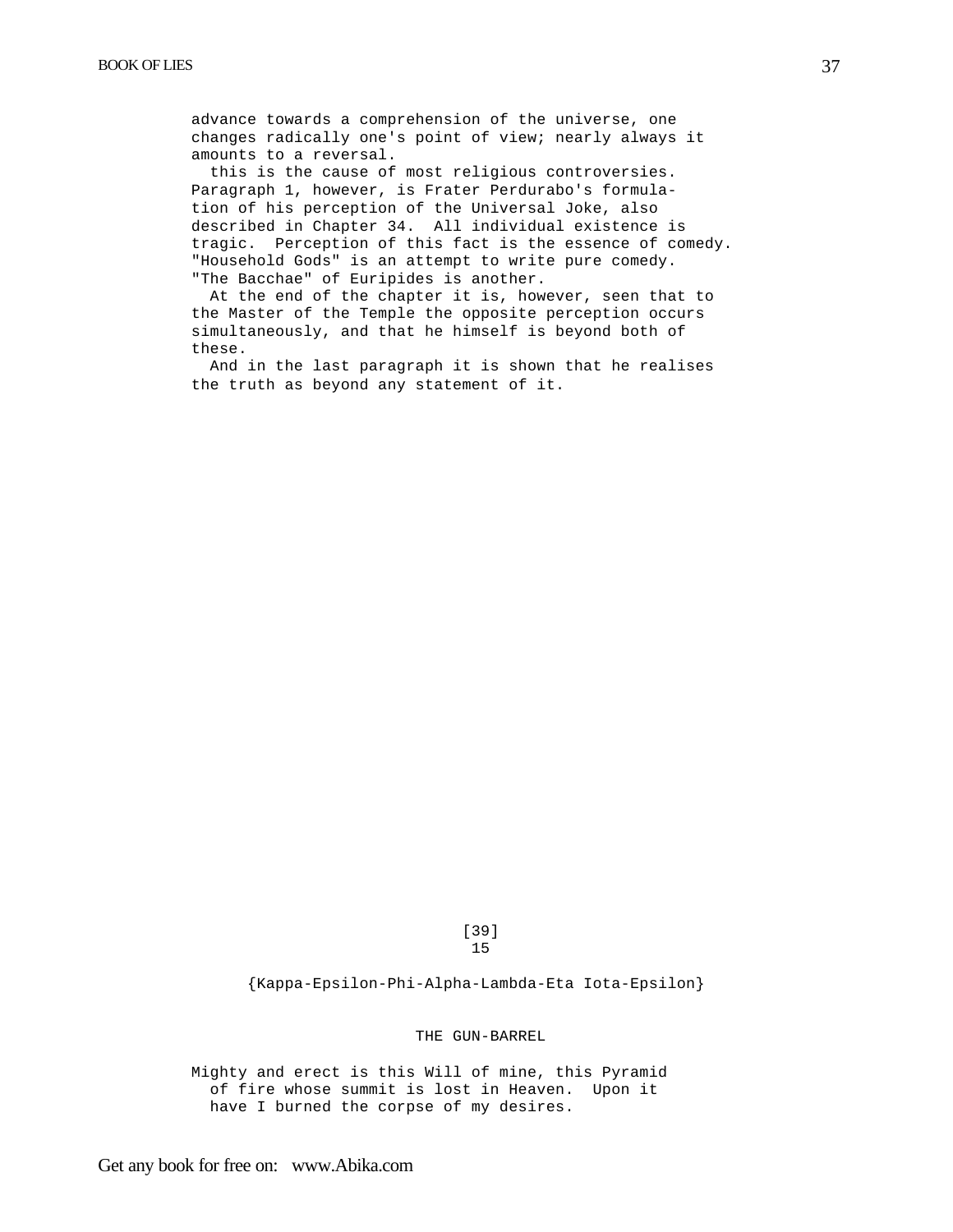Mighty and erect is this {Phi-alpha-lambda-lambda-omicronsigma} of my Will. The seed thereof is That which I have borne within me from Eternity; and it is lost within the Body of Our Lady of the Stars. I am not I; I am but an hollow tube to bring down Fire from Heaven. Mighty and marvellous is this Weakness, this Heaven which draweth me into Her Womb, this Dome which hideth, which absorbeth, Me. This is The Night wherein I am lost, the Love through which I am no longer I.

 [40] COMMENTARY ({Iota-Epsilon}) The card 15 in the Tarot is "The Devil", the mediaeval blind for Pan. The title of the chapter refers to the Phallus, which is here identified with the will. The Greek word {Pi-upsilon-rho-alpha-mu-iotasigma} has the same number as {Phi-alpha-lambda-lambda-omicron-sigma}. This chapter is quite clear, but one my remark in the last paragraph a reference to the nature of Samadhi.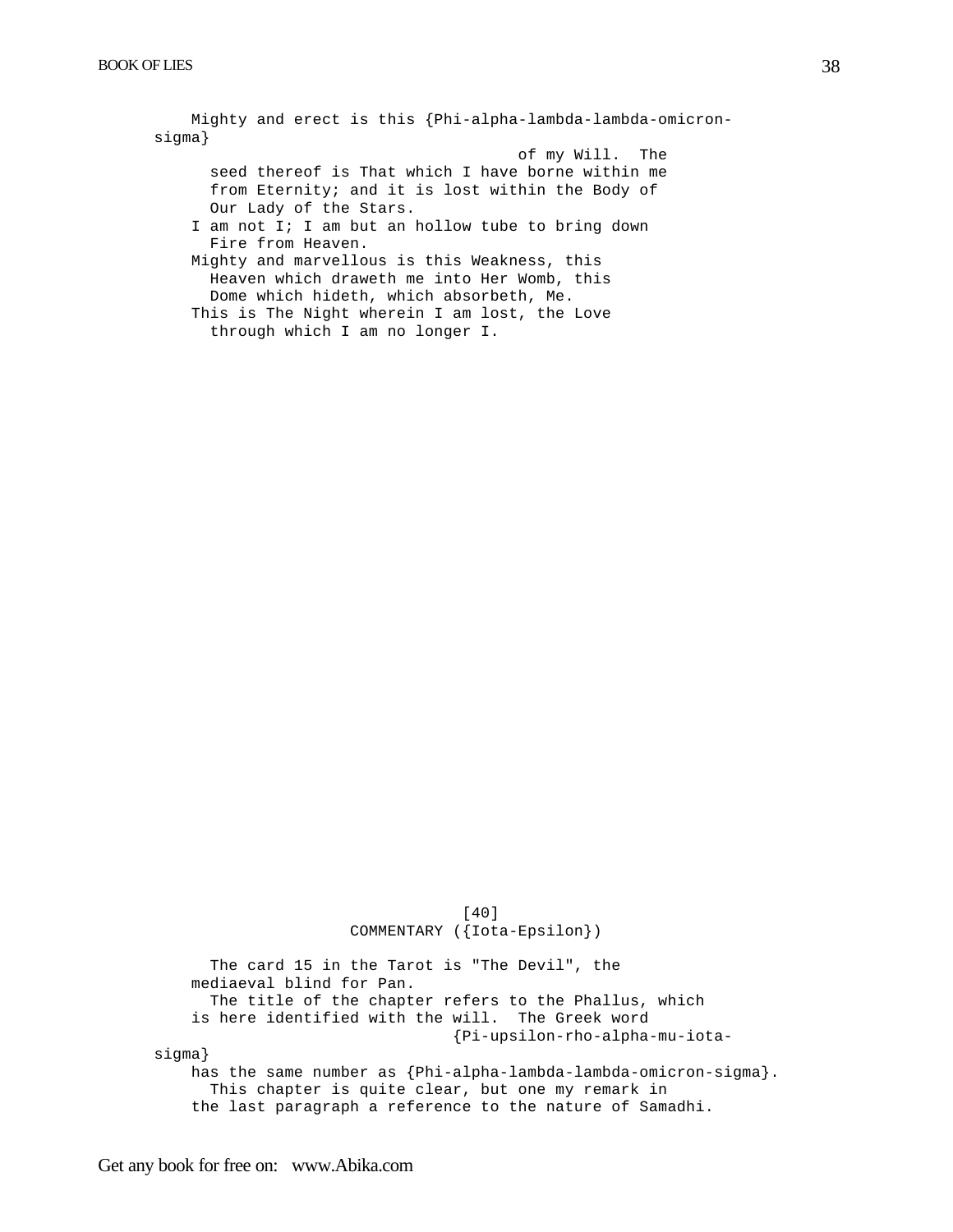As man loses his personality in physical love, so does the magician annihilate his divine personality in that which is beyond.

 The formula of Samadhi is the same, from the lowest to the highest. The Rosy-Cross is the Universal Key. But, as one proceeds, the Cross becomes greater, until it is the Ace, the Rose, until it is the Word.

 [41] 16

{Kappa-Epsilon-Alpha-Lambda-Eta Iota-Sigma}

# THE STAG-BEETLE

 Death implies change and individuality if thou be THAT which hath no person, which is beyond the changing, even beyond changelessness, what hast thou to do with death? The bird of individuality is ecstasy; so also is its death.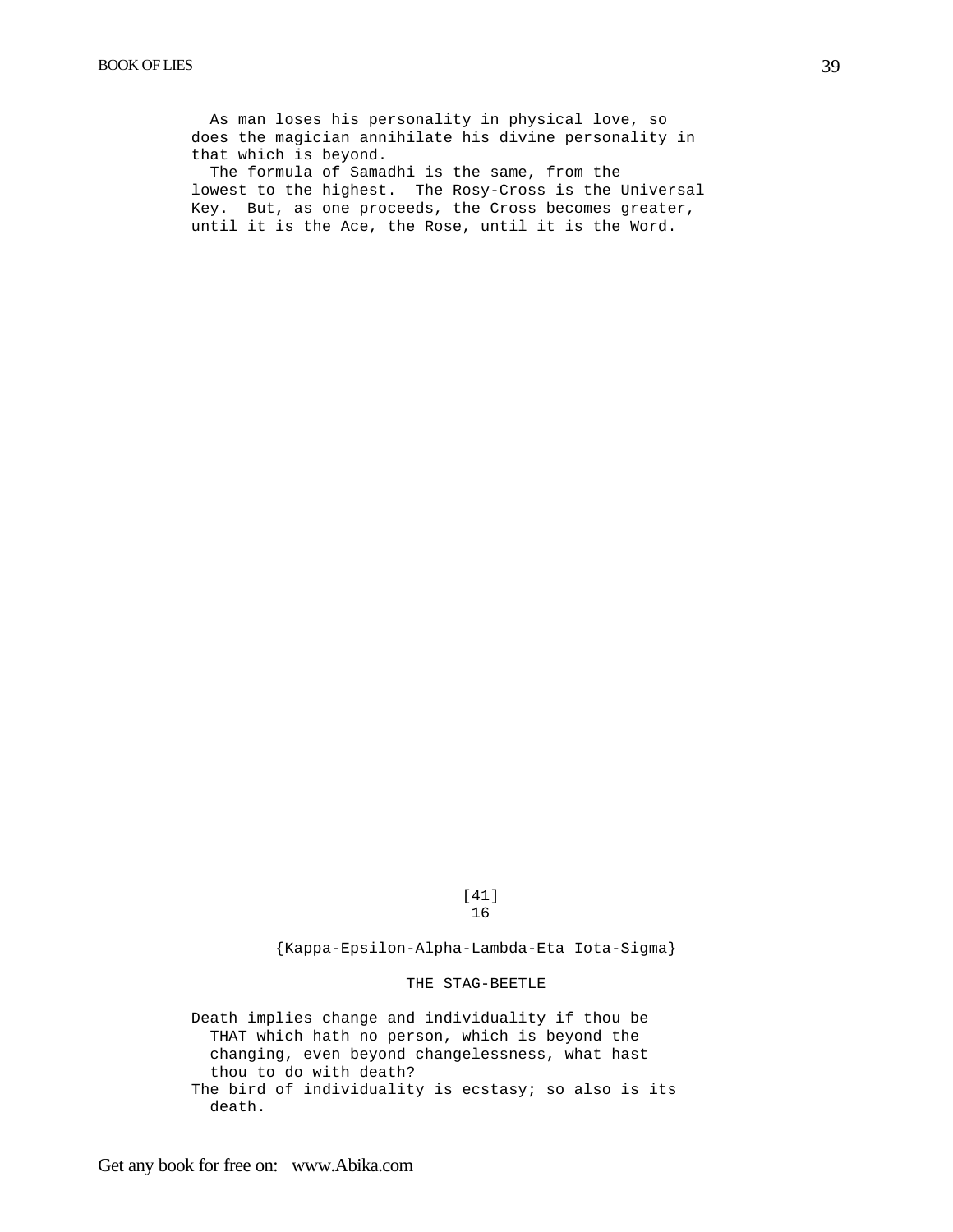In love the individuality is slain; who loves not love? Love death therefore, and long eagerly for it. Die Daily.

### [42] COMMENTARY ({Iota-Sigma})

This seems a comment on the previous chapter; the Stag-Beetle is a reference the Kheph-ra, the Egyptian God of Midnight, who bears the Sun through the Underworld; but it is called the Stag-Beetle to emphasise his horns. Horns are the universal hieroglyph of energy, particularly of Phallic energy.

 The 16th key of the Tarot is "The Blasted Tower". In this chapter death is regarded as a form of marriage. Modern Greek peasants, in many cases, cling to Pagan belief, and suppose that in death they are united to the Deity which they have cultivated during life. This is "a consummation devoutly to be wished" (Shakespeare).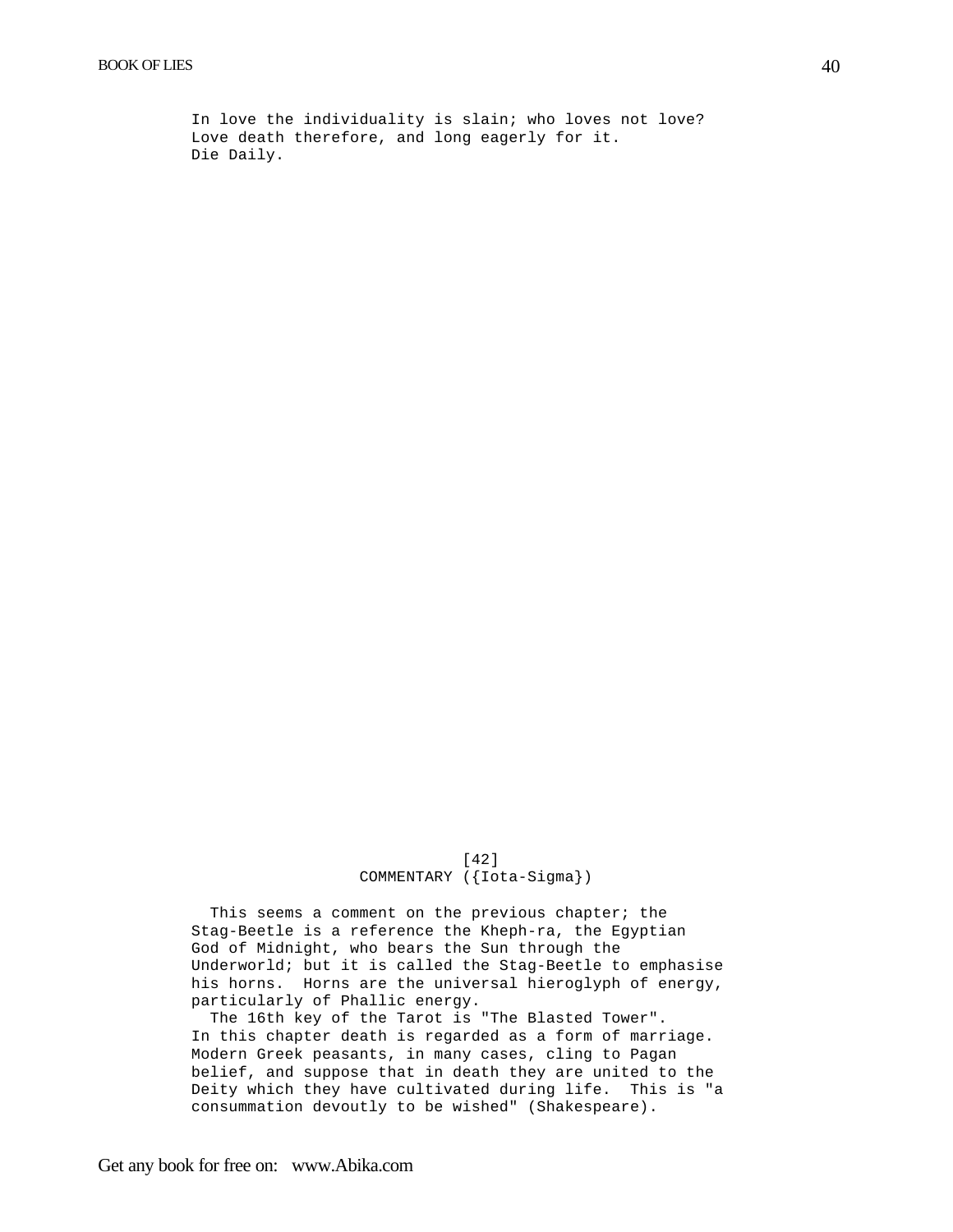In the last paragraph the Master urges his pupils to practise Samadhi every day.

### [43] 17

{Kappa-Epsilon-Phi-Alpha-Lambda-Eta Iota-Zeta}

#### THE SWAN(11)

 There is a Swan whose name is Ecstasy: it wingeth from the Deserts of the North;it wingeth through the blue; it wingeth over the fields of rice; at its coming they push forth the green. In all the Universe this Swan alone is motionless; it seems to move, as the Sun seems to move; such is the weakness of our sight. O fool! criest thou? Amen. Motion is relative: there is Nothing that is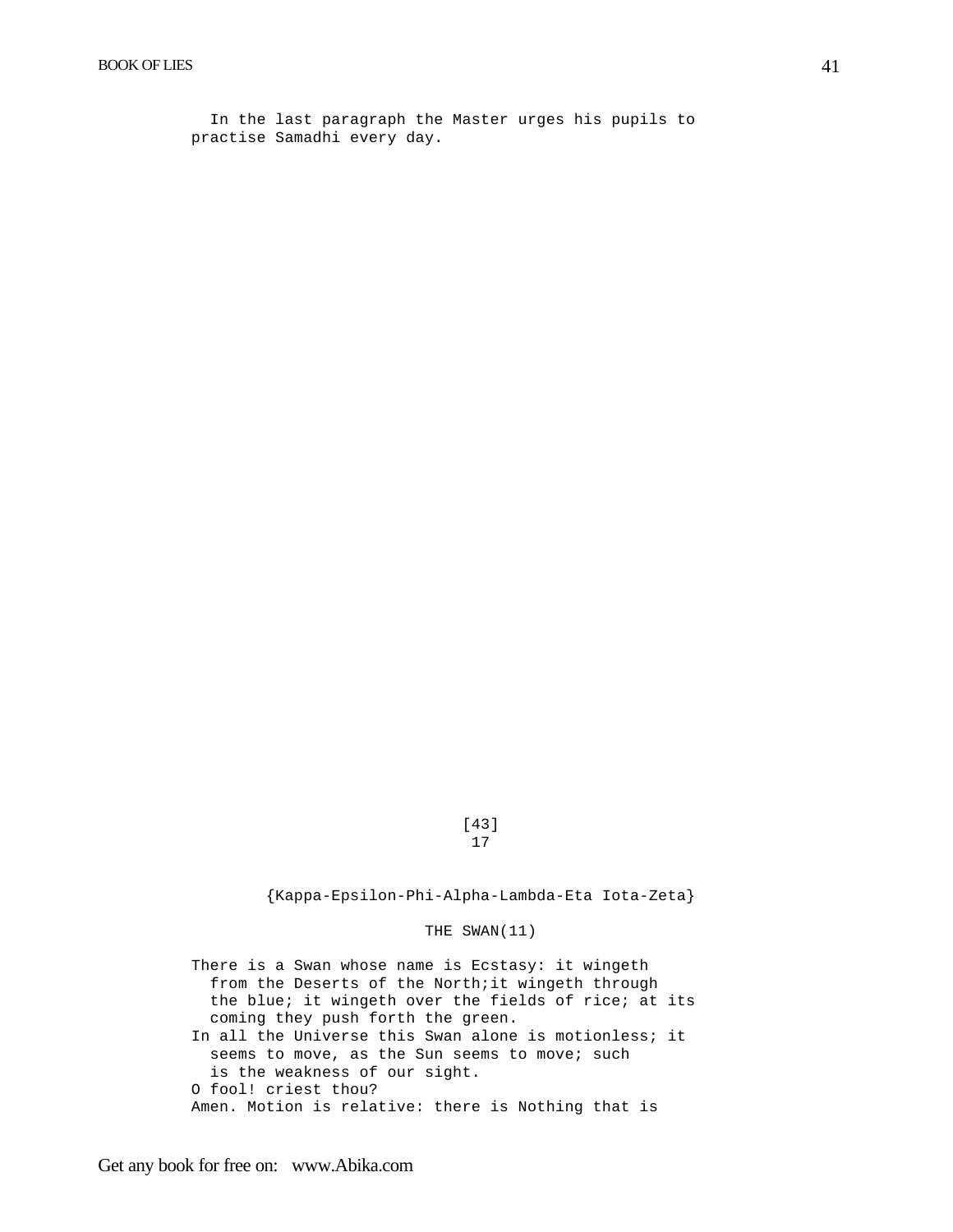still. Against this Swan I shot an arrow; the white breast poured forth blood. Men smote me; then, per ceiving that I was but a Pure Fool, they let me pass. Thus and not otherwise I came to the Temple of the Graal.

> [44] COMMENTARY ({Iota-Zeta})

 This Swan is Aum. The chapter is inspired by Frater P.'s memory of the wild swans he shot in the Tali-Fu.

 In paragraphs 3 and 4 it is, however, recognised that even Aum is impermanent. There is no meaning in the word, stillness, so long as motion exists.

 In a boundless universe, one can always take any one point, however mobile, and postulate it a a point at rest, calculating the motions of all other points relatively to it.

 The penultimate paragraph shows the relations of the Adept to mankind. Their hate and contempt are necessary steps to his acquisition of sovereignty over them.

The story of the Gospel, and that of Parsifal, will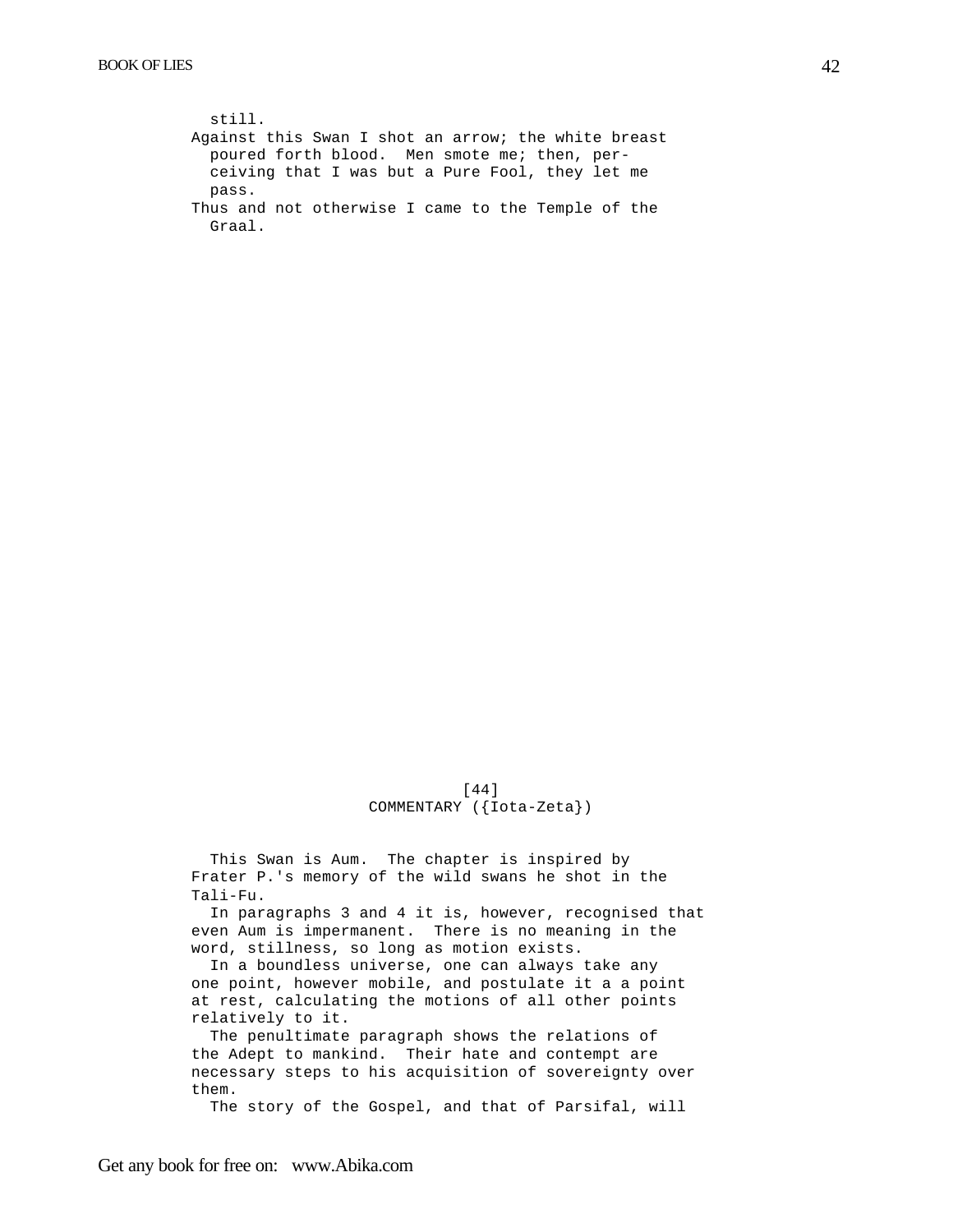occur to the mind. NOTE (11) This chapter must be read in connection with Wagner's "Parsifal".

 [45] 18

{Kappa-Epsilon-Phi-Alpha-Lambda-Eta Iota-Eta}

#### DEWDROPS

 Verily, love is death, and death is life to come. Man returneth not again; the stream floweth not uphill; the old life is no more; there is a new life that is not his. Yet that life is of his very essence; it is more He than all that he calls He. In the silence of a dewdrop is every tendency of his soul, and of his mind, and of his body; it is the Quintessence and the Elixir of his being. Therein are the forces that made him and his father and his father's father before him. This is the Dew of Immortality. Let this go free, even as It will; thou art not its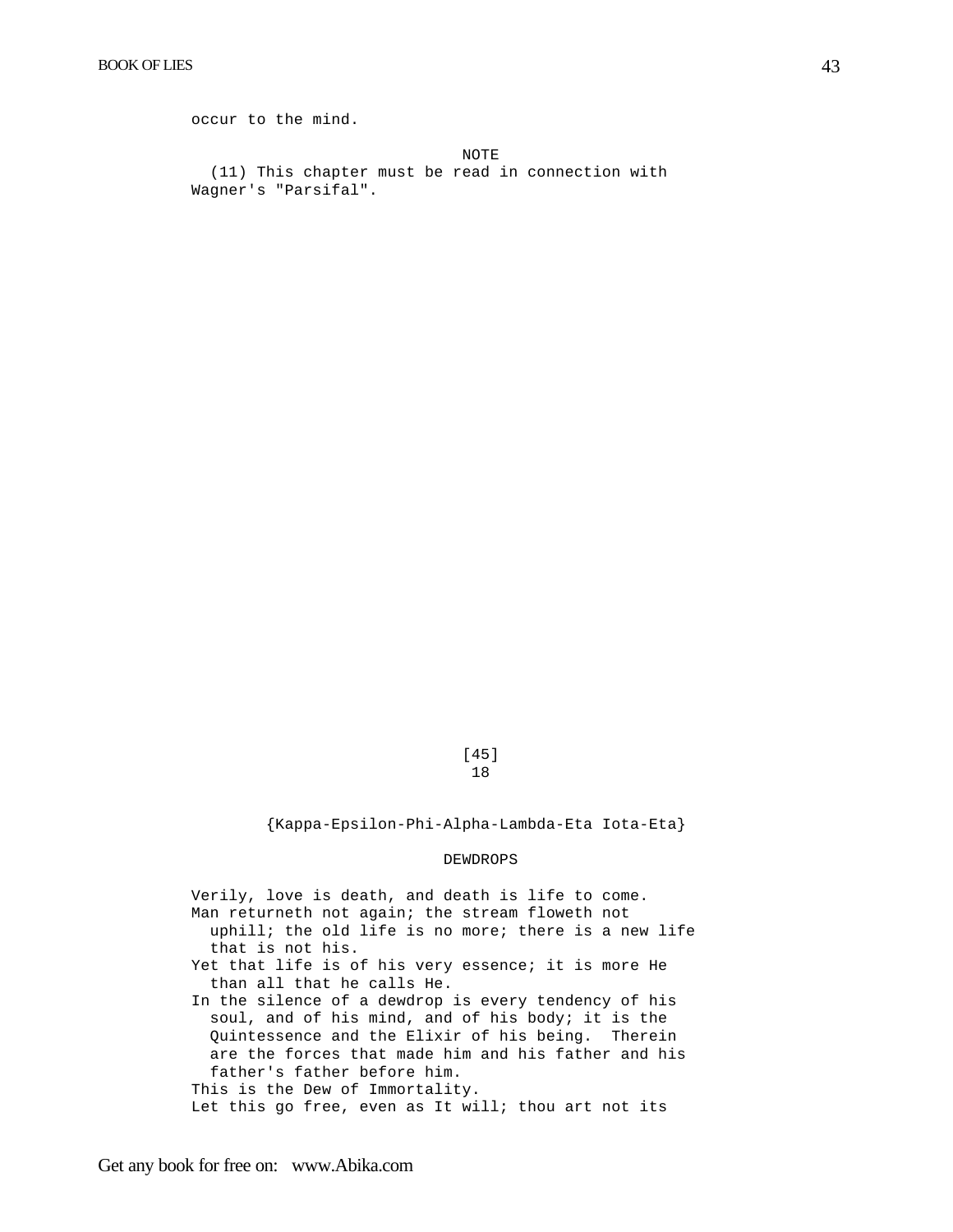master, but the vehicle of It.

# [46] COMMENTARY ({Iota-Eta})

 The 18th key of the Tarot refers to the Moon, which was supposed to shed dew. The appropriateness of the chapter title is obvious.

 The chapter must be read in connection with Chapters 1 and 16.

 I the penultimate paragraph, Vindu is identified with Amrita, and in the last paragraph the disciple is charged to let it have its own way. It has a will of its own, which is more in accordance with the Cosmic Will, than that of the man who is its guardian and servant.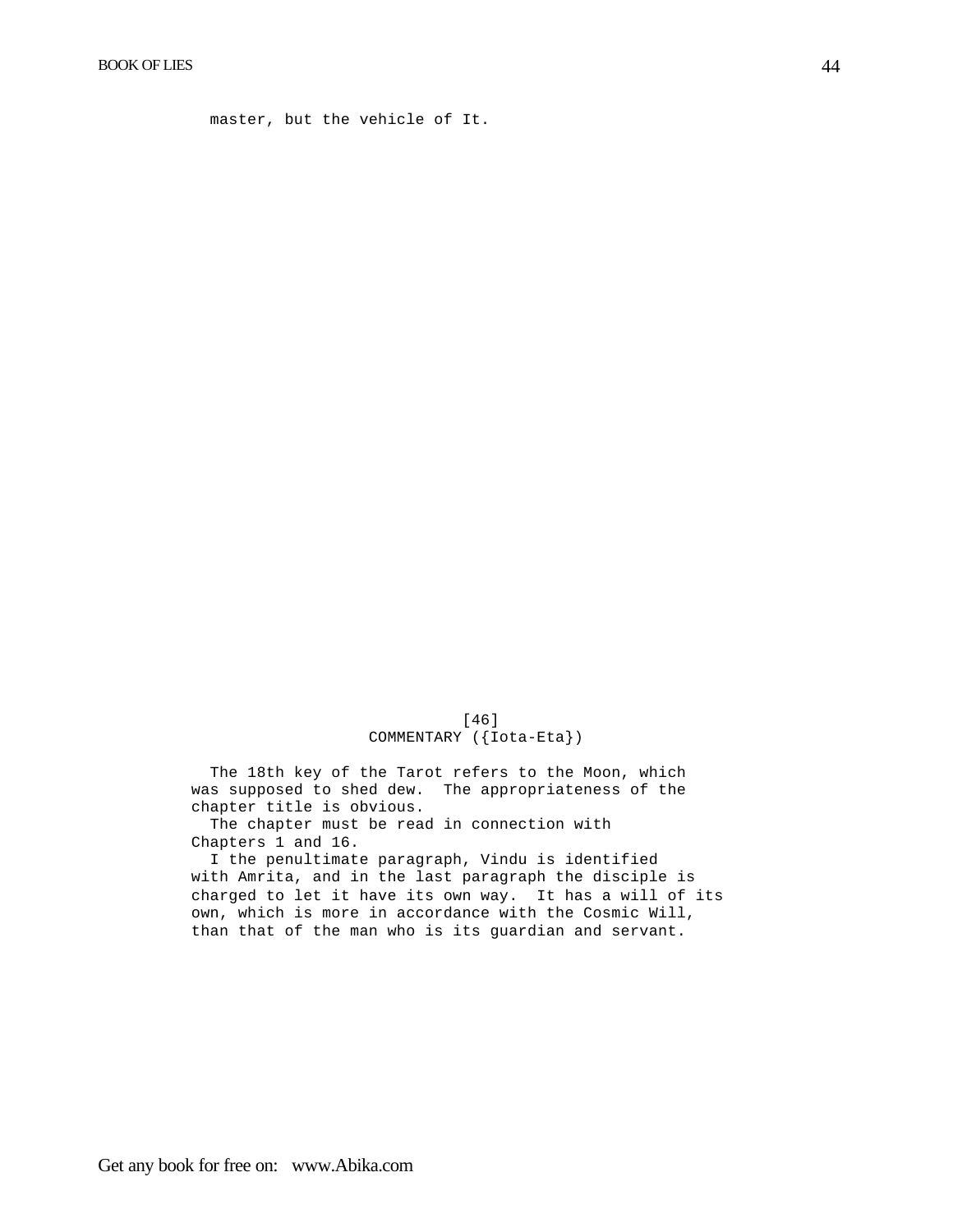[47] 19

{Kappa-Epsilon-Phi-Alpha-Lambda-Eta Iota-Theta}

THE LEOPARD AND THE DEER

 The spots of the leopard are the sunlight in the glade; pursue thou the deer stealthily at thy pleasure. The dappling of the deer is the sunlight in the glade; concealed from the leopard do thou feed at thy pleasure. Resemble all that surroundeth thee; yet be Thyself -and take thy pleasure among the living. This is that which is written-Lurk!-in The Book of The Law.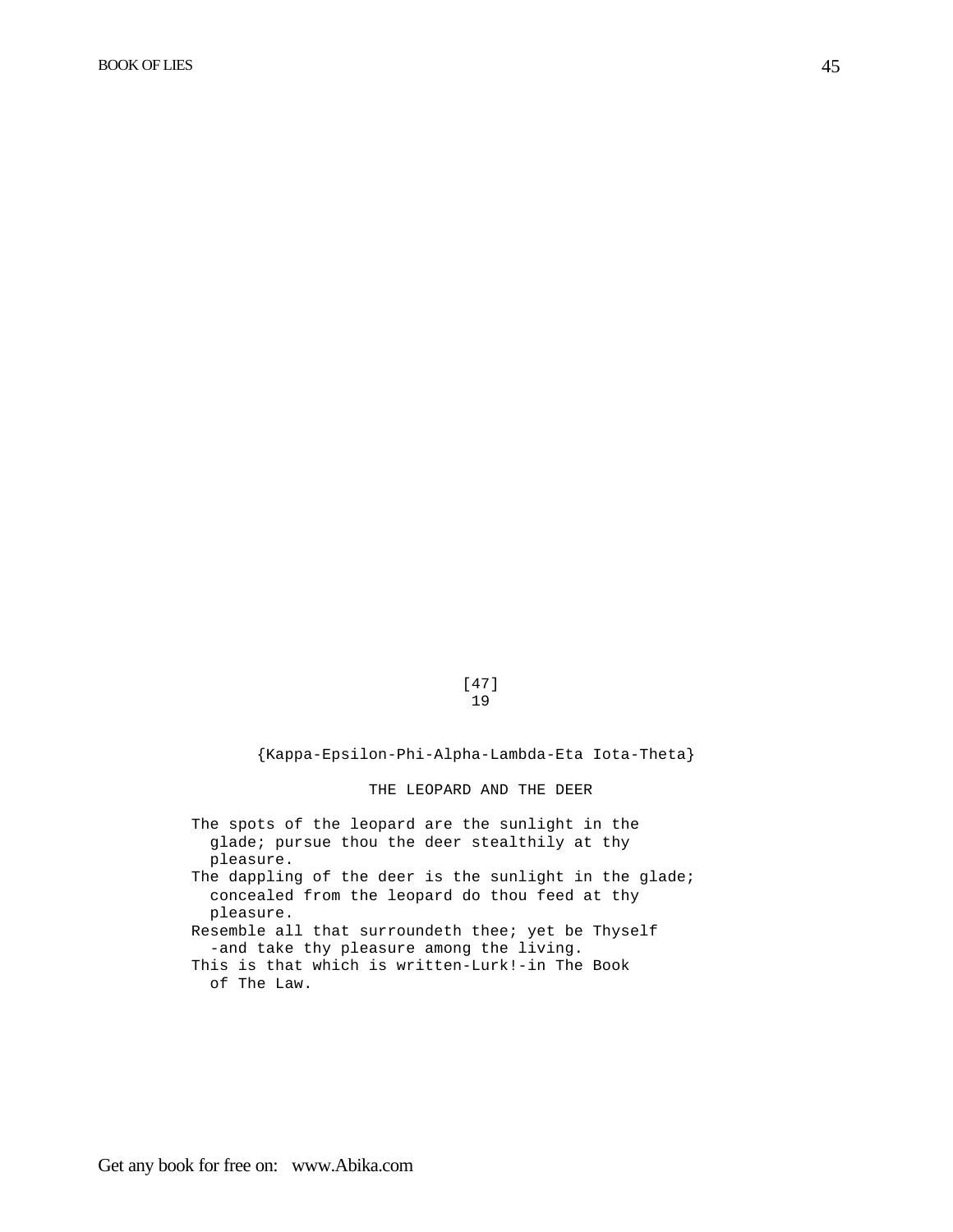[48] COMMENTARY ({Iota-Theta})

 19 is the last Trump, "The Sun', which is the representative of god in the Macrocosm, as the Phallus is in the Microcosm.

 There is a certain universality and adaptability among its secret power. The chapter is taken from Rudyard Kiplin's "Just So Stories".

 The Master urges his disciples to a certain holy stealth, a concealment of the real purpose of their lives; in this way making the best of both worlds. This counsels a course of action hardly distinguishable from hypocrisy; but the distinction is obvious to any clear thinker, though not altogether so the Frater P.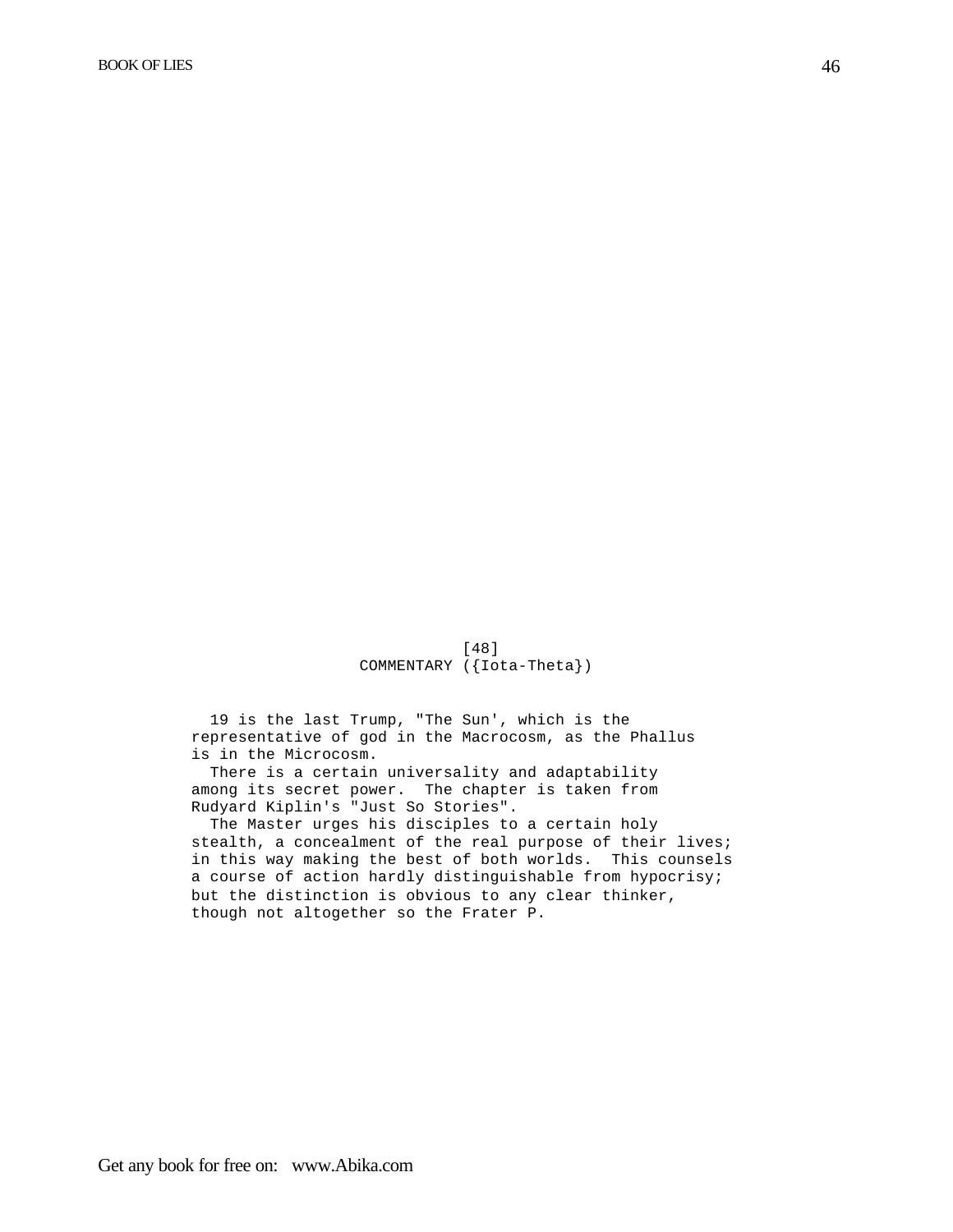[ 49 ]<br>20 20

{Kappa-Epsilon-Phi-Alpha-Lambda-Eta Kappa}

# SAMSON

 The Universe is in equilibrium; therefore He that is without it, though his force be but a feather, can overturn the Universe.

 Be not caught within that web, O child of Freedom! Be not entangled in the universal lie, O child of Truth!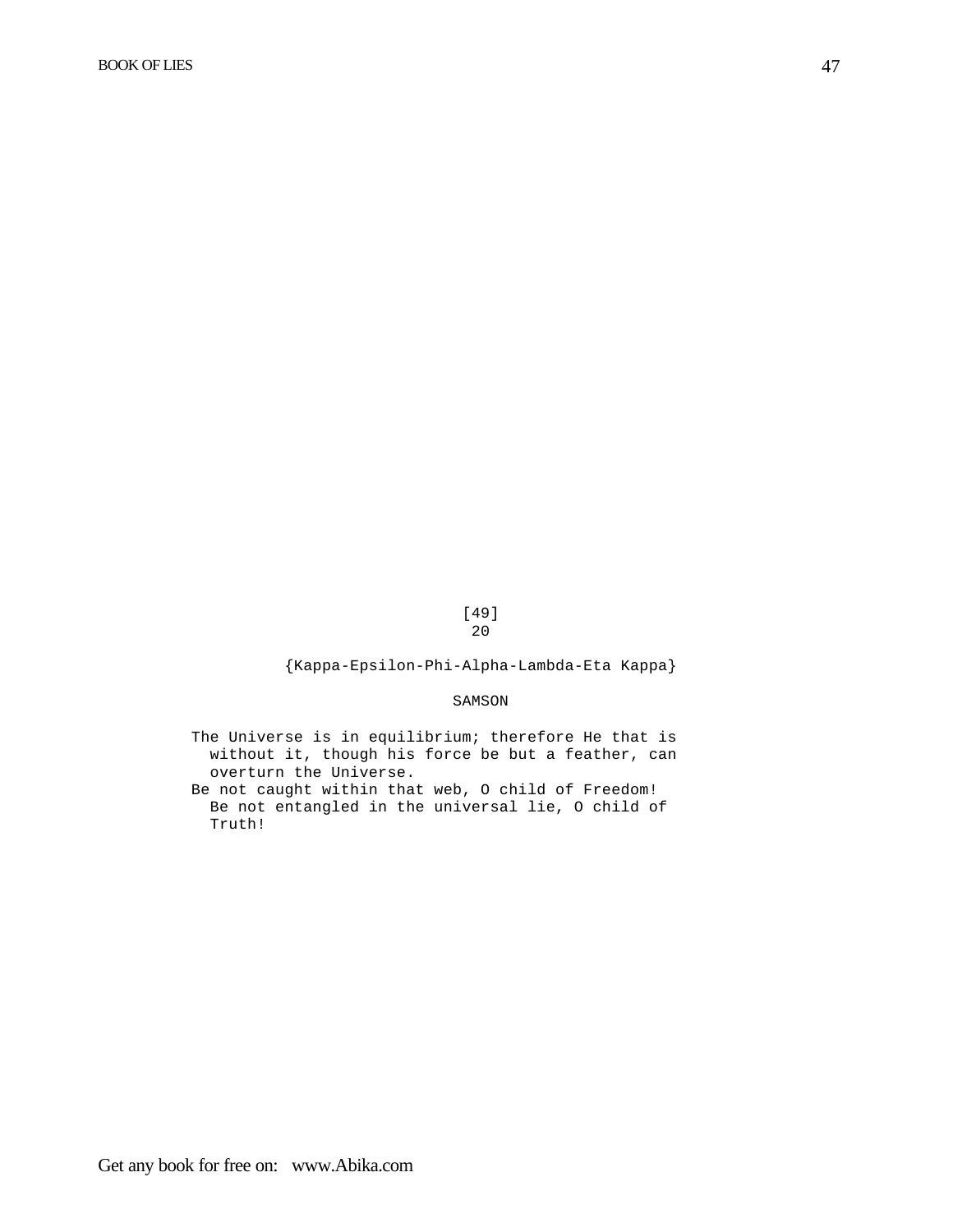# [50] COMMENTARY ({Kappa})

 Samson, the Hebrew Hercules, is said in the legend to have pulled down the walls of a music-hall where he was engaged, "to make sport for the Philistines", destroying them and himself. Milton founds a poem on this fable.

 The first paragraph is a corollary of Newton's First Law of Motion. The key to infinite power is to reach the Bornless Beyond.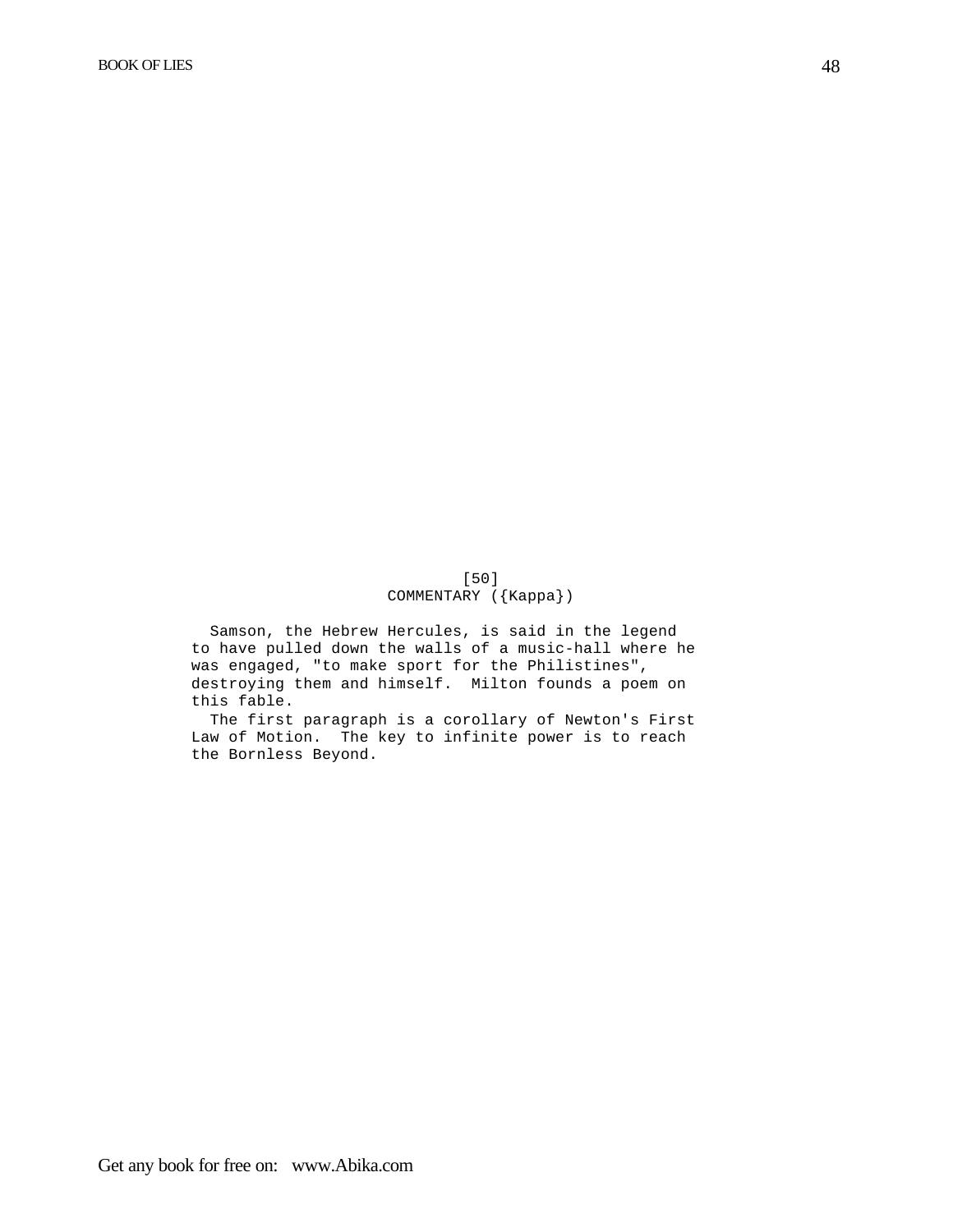[51]

21

{Kappa-Epsilon-Phi-Alpha-Lambda-Eta Kappa-Alpha}

# THE BLIND WEBSTER

It is not necessary to understand; it is enough to adore. The god may be of clay: adore him; he becomes GOD. We ignore what created us; we adore what we create. Let us create nothing but GOD! That which causes us to create is our true father and mother; we create in our own image, which is theirs. Let us create therefore without fear; for we can create nothing that is not GOD.

49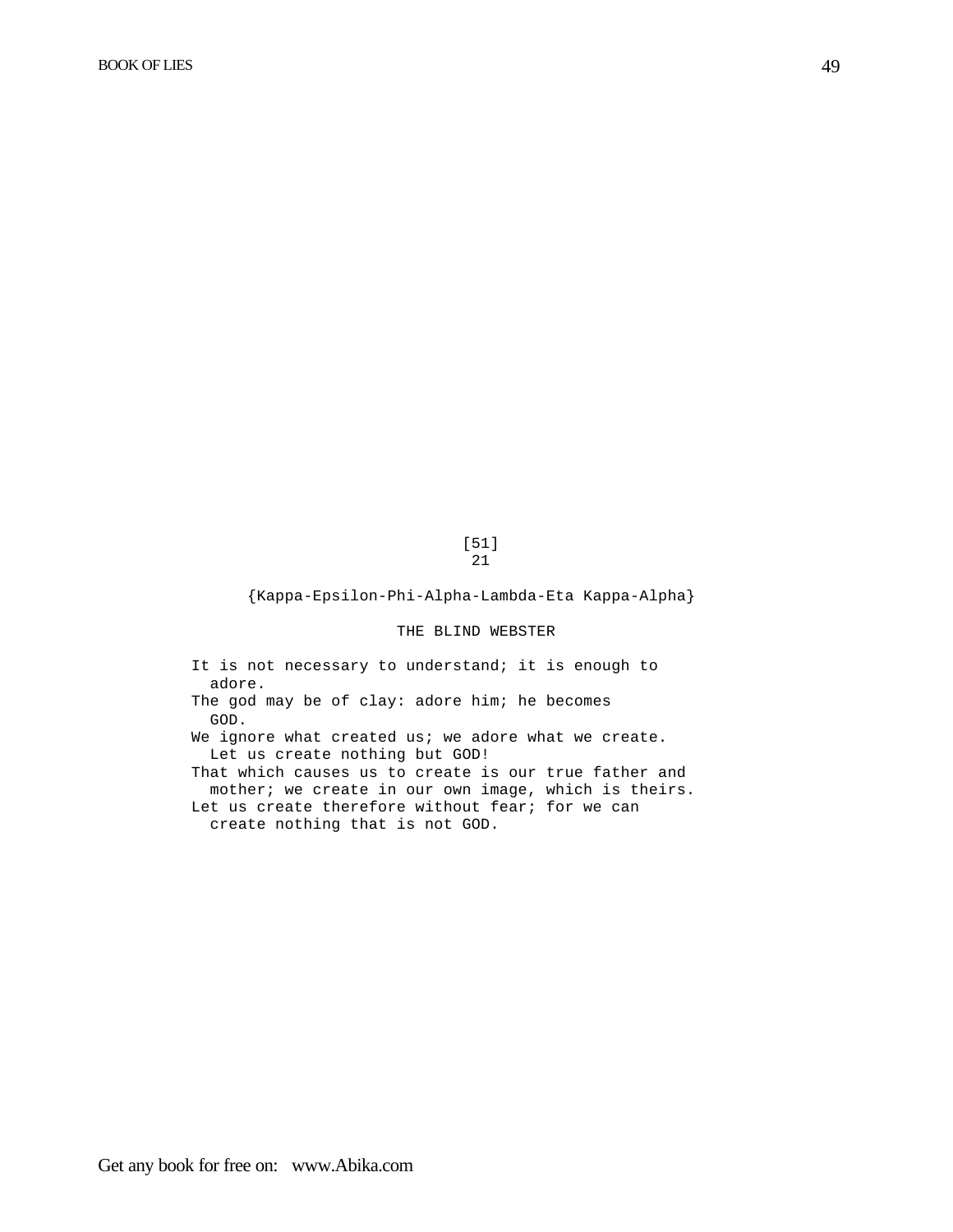[52] COMMENTARY ({Kappa-Alpha})

 The 21st key of the Tarot is called "The Universe", and refers to the letter Tau, the Phallus in manifesta tion; hence the title, "The Blind Webster".

 The universe is conceived as Buddhists, on the one hand, and Rationalists, on the other, would have us do; fatal, and without intelligence. Even so, it may be delightful to the creator.

 The moral of this chapter is, therefore, and exposition of the last paragraph of Chapter 18.

 It is the critical spirit which is the Devil, and gives rise to the appearance of evil.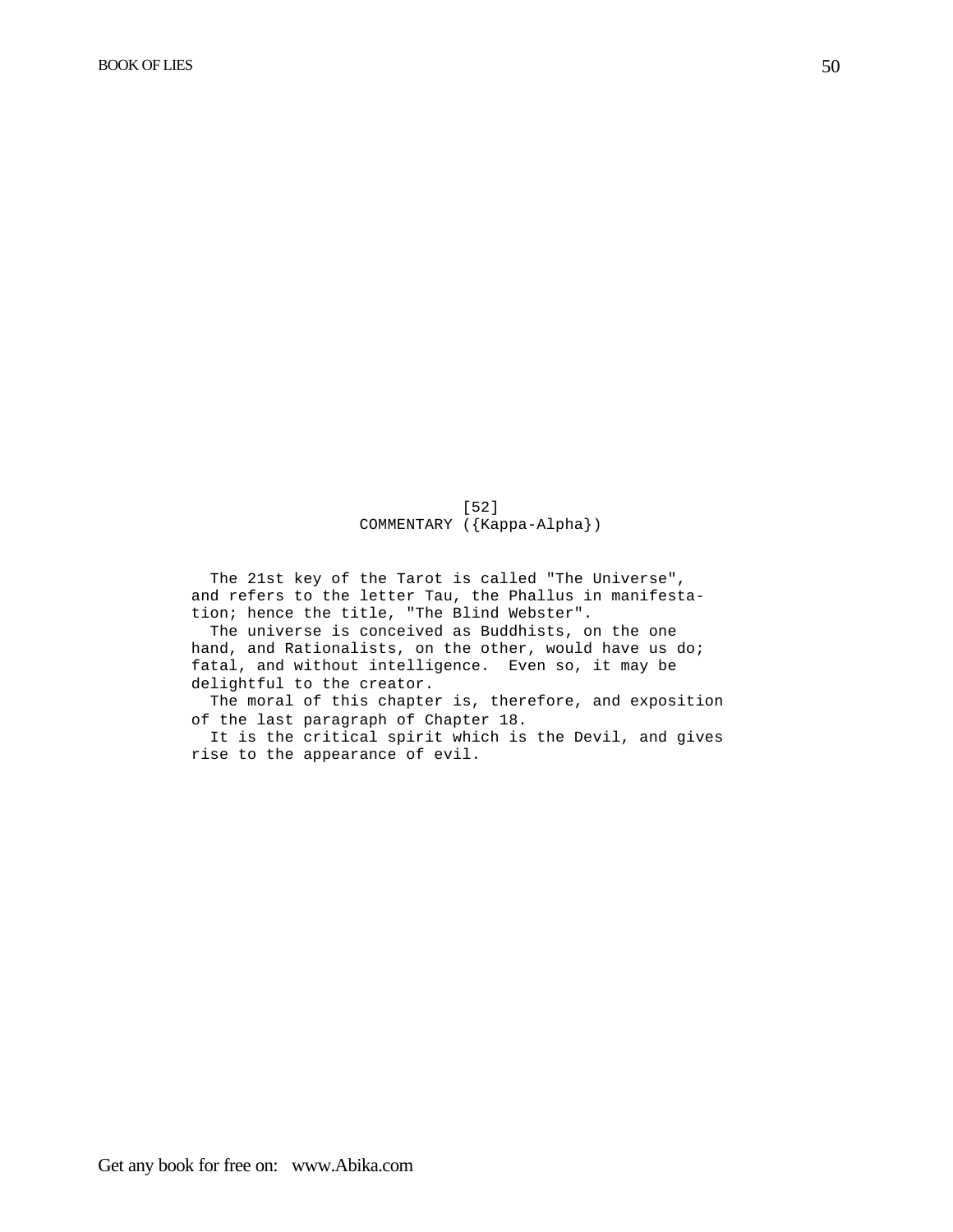[53]<br>22 22

{Kappa-Epsilon-Phi-Alpha-Lambda-Eta Kappa-Beta}

# THE DESPOT

| The waiters of the best eating-houses mock the whole |
|------------------------------------------------------|
| world; they estimate every client at his proper      |
| value.                                               |
| This I know certainly, because they always treat me  |
| with profound respect. Thus they have flattered      |
| me into praising them thus publicly.                 |
| Yet it is true; and they have this insight because   |
| they serve, and because they can have no personal    |
| interest in the affairs of those whom they serve.    |
| An absolute monarch would be absolutely wise and     |
| qood.                                                |
| But no man is strong enough to have no interest.     |
| Therefore the best king would be Pure Chance.        |

 It is Pure Chance that rules the Universe; therefore, and only therefore, life is good.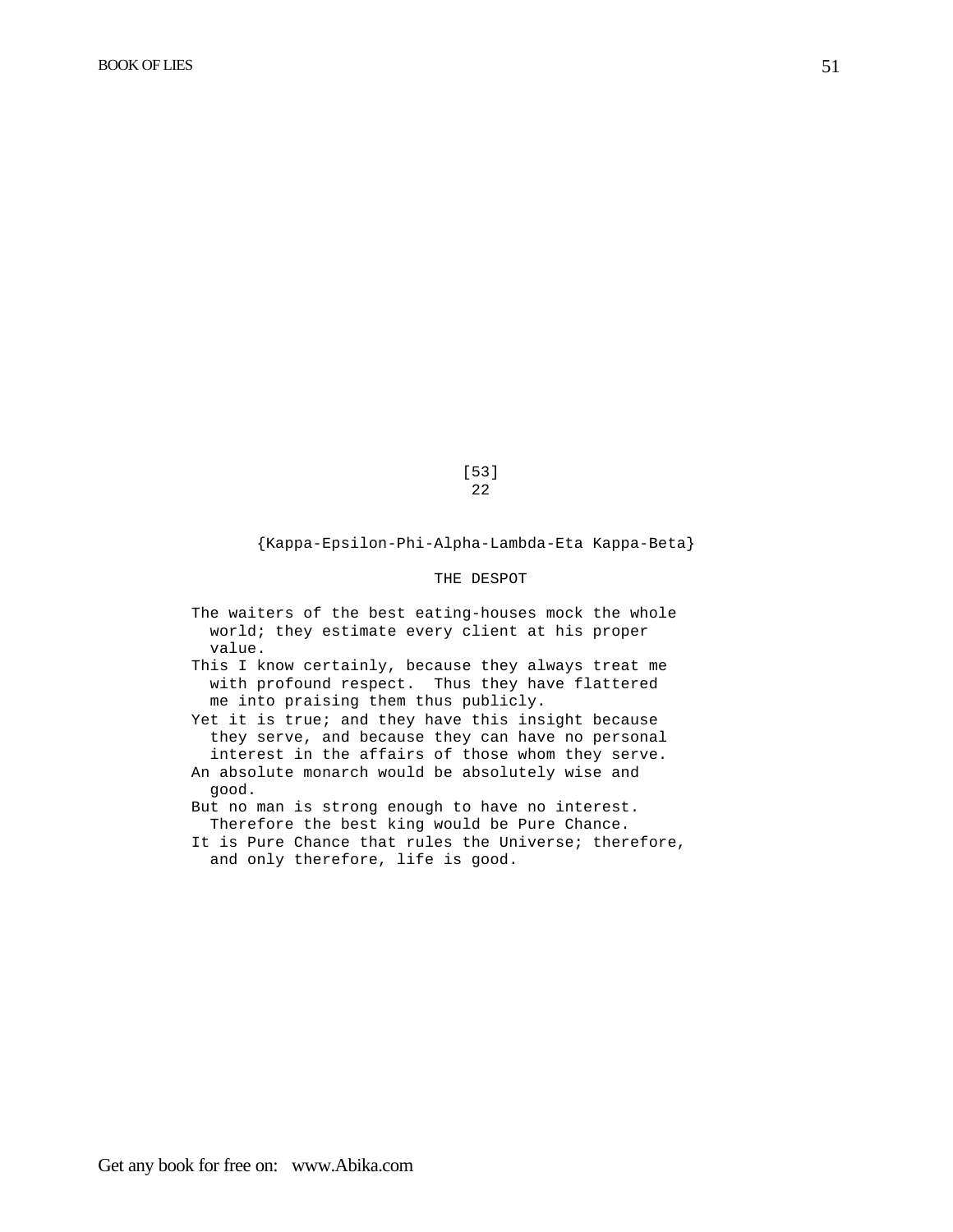[54] COMMENTARY ({Kappa-Beta})

 Comment would only mar the supreme simplicity of this chapter.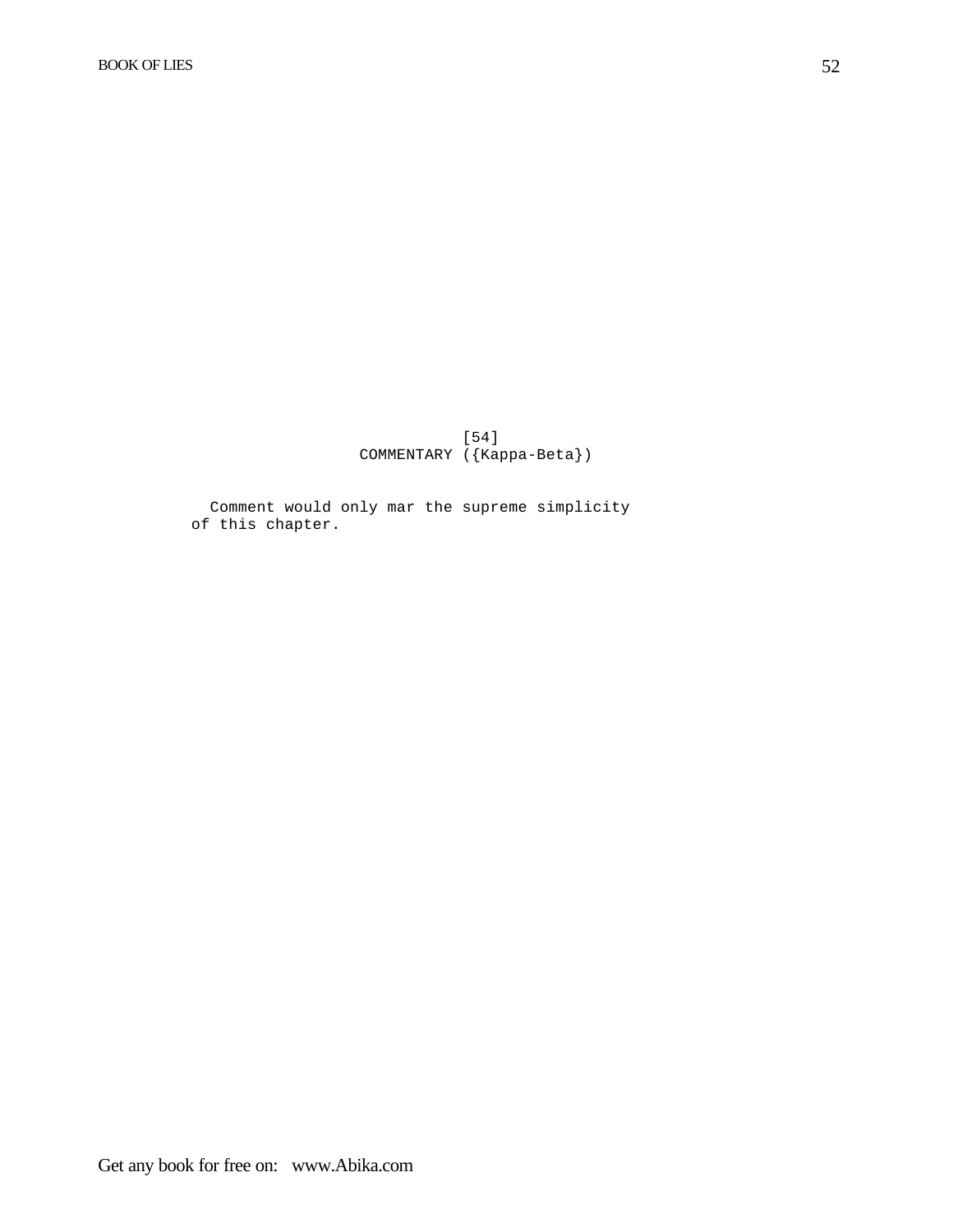$[55]$ 23

{Kappa-Epsilon-Phi-Alpha-Lambda-Eta Kappa-Gamma}

## SKIDOO

 What man is at ease in his Inn? Get out. Wide is the world and cold. Get out. Thou hast become an in-itiate. Get out. But thou canst not get out by the way thou camest in. The Way out is THE WAY. Get out. For OUT is Love and Wisdom and Power.(12) Get OUT. If thou hast T already, first get UT.(13) Then get O. And so at last get OUT.

53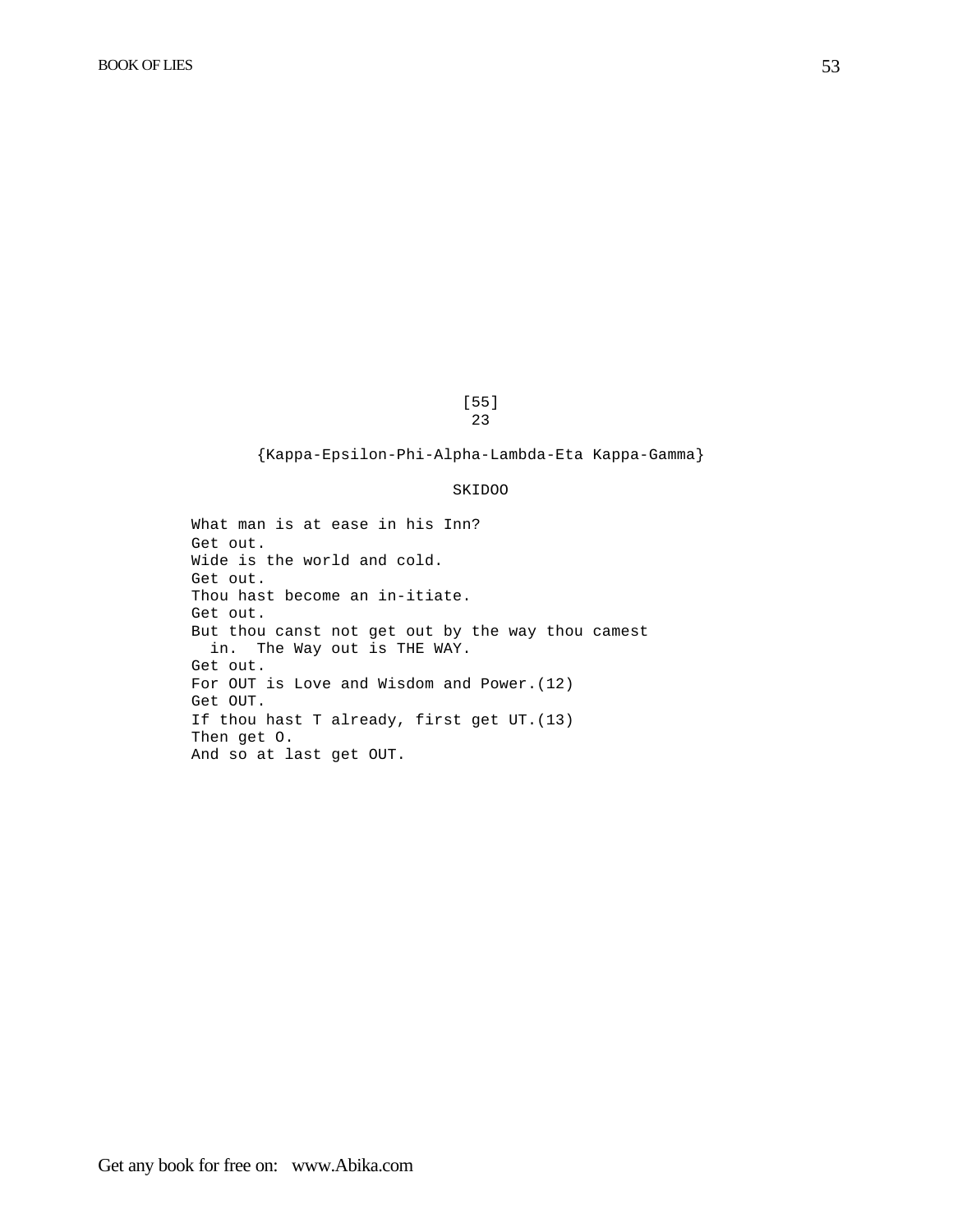[56]

COMMENTARY ({Kappa-Gamma})

 Both "23" and "Skidoo" are American words meaning "Get out". This chapter describes the Great Work under the figure of a man ridding himself of all his accidents.

 He first leaves the life of comfort; then the world at large; and, lastly, even the initiates.

 In the fourth section is shown that there is no return for one that has started on this path.

 The word OUT is then analysed, and treated as a noun.

 Besides the explanation in the note, O is the Yoni; T, the Lingam; and U, the Hierophant; the 5th card of the Tarot, the Pentagram. It is thus practically identical with IAO.

The rest of the chapter is clear, for the note.

NOTES

(12)  $0 = \{character? \}$ , "The Devil of the Sabbath".  $U = 8$ , the Hierophant or Redeemer. T = Strength, the Lion. (13) T, manhood, the sign of the cross or phallus. UT, the Holy Guardian Angel; UT, the first syllable of Udgita, see the Upanishads. O, Nothing or Nuit.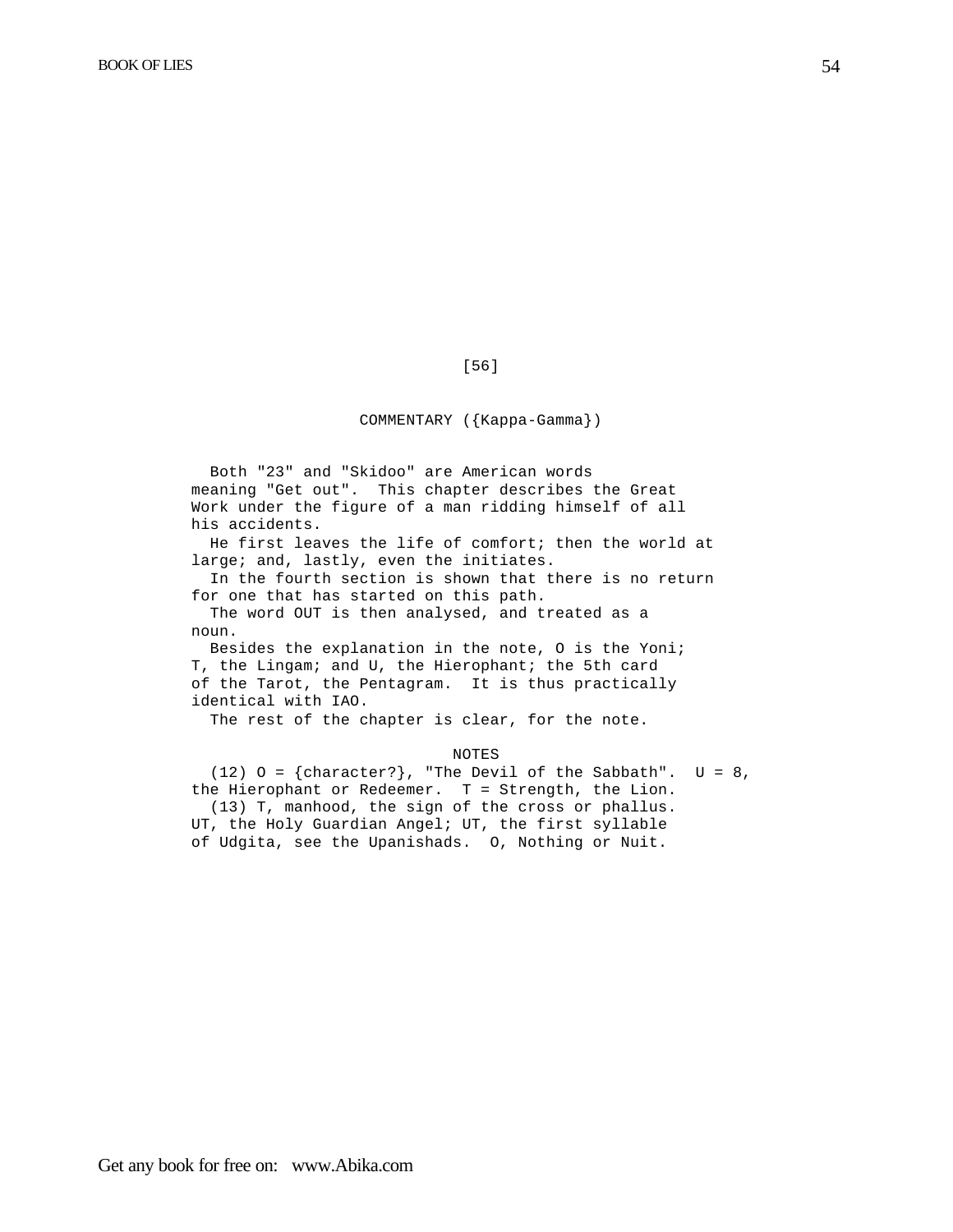[57] 24

{Kappa-Epsilon-Phi-Alpha-Lambda-Eta Kappa-Delta}

# THE HAWK AND THE BLINDWORM

 This book would translate Beyond-Reason into the words of Reason. Explain thou snow to them of Andaman. The slaves of reason call this book Abuse-of- Language: they are right. Language was made for men to eat and drink, make love, do barter, die. The wealth of a language con sists in its Abstracts; the poorest tongues have wealth of Concretes. Therefore have Adepts praised silence; at least it does not mislead as speech does. Also, Speech is a symptom of Thought. Yet, silence is but the negative side of Truth; the positive side is beyond even silence. Nevertheless, One True God crieth hriliu! And the laughter of the Death-rattle is akin.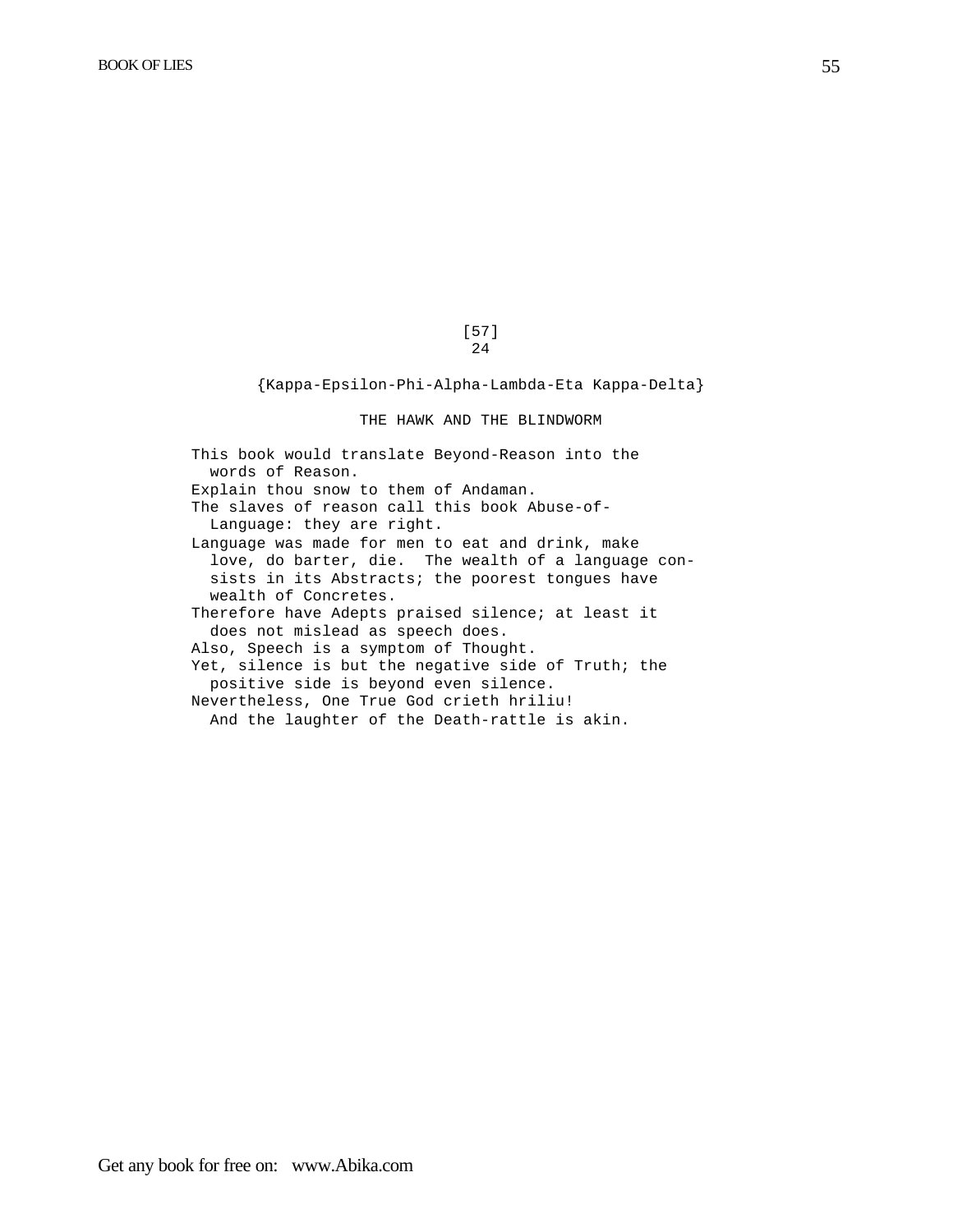[58] COMMENTARY ({Kappa-Delta})

 The Hawk is the symbol of sight; the Blindworm, of blindness. Those who are under the dominion of reason are called blind.

 In the last paragraph is reasserted the doctrine of Chapters 1, 8, 16 and 18.

For the meaning of the word hriliu consult Liber 418.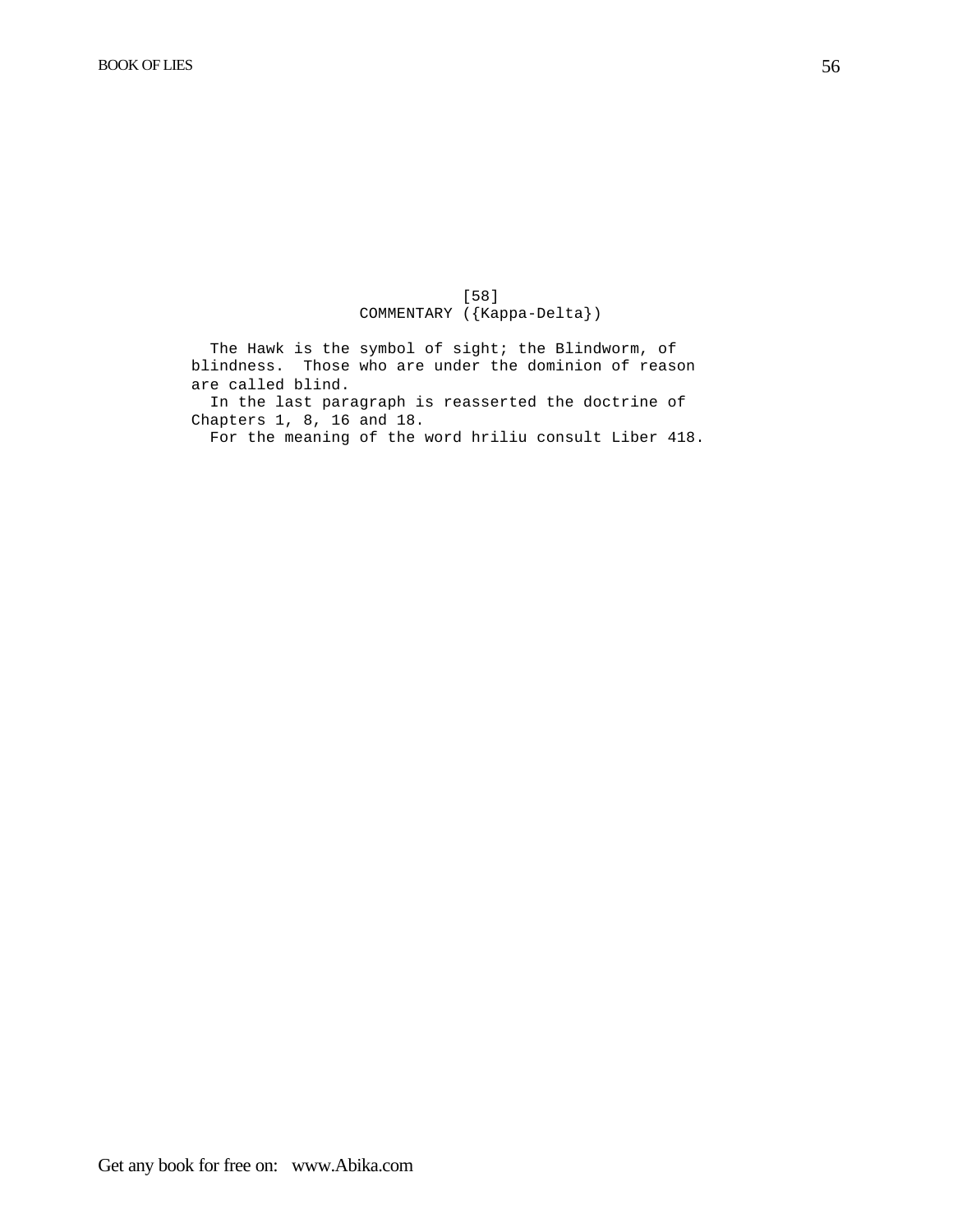[59] <u>25</u>

{Kappa-Epsilon-Phi-Alpha-Lambda-Eta Kappa-Epsilon}

THE STAR RUBY

 Facing East, in the centre, draw deep deep deep thy breath, closing thy mouth with thy right fore finger prest against thy lower lip. Then dashing down the hand with a great sweep back and out, expelling forcibly thy breath, cry: {Alpha-Pi-Omicron Pi-Alpha-Nu-Tau-Omicron-C? Kappa-Alpha-Kappa-Omicron-Delta- Alpha-Iota-Mu-Omicron-Nu-Omicron-C?}. With the same forefinger touch thy forehead, and say {C?-Omicron-Iota}, thy member, and say {Omega-Phi-Alpha- Lambda-Lambda-Epsilon},(14) thy right shoulder, and say {Iota-C?-Chi-Upsilon-Rho-Omicron-C?}, thy left shoulder, and say {Epsilon-Upsilon-Chi-Alpha-Rho-Iota-C?- Tau-Omicron-C?}; then clasp thine hands, locking the fingers, and cry {Iota-Alpha-Omega}. Advance to the East. Imagine strongly a Pentagram. aright, in thy forehead. Drawing the hands to the eyes, fling it forth, making the sign of Horus, and roar {Chi-Alpha-Omicron-C?}. Retire thine hand in the sign of Hoor pa kraat. Go round to the North and repeat; but scream {Beta-Alpha-Beta-Alpha-Lambda-Omicron-Nu}. Go round to the West and repeat; but say {Epsilon-Rho-Omega-C?}. Go round to the South and repeat; but bellow {Psi-Upsilon-Chi-Eta}. Completing the circle widdershins, retire to the centre, and raise thy voice in the Paian, with these words {Iota-Omicron Pi-Alpha-Nu} with the signs of N.O.X. Extend the arms in the form of a Tau, and say low but clear: {Pi-Rho-Omicron Mu-Omicron-Upsilon Iota-Upsilon- Gamma-Gamma-Epsilon-C? Omicron-Pi-Iota-C?-Omega Mu-Omicron- Upsilon Tau-Epsilon-Lambda-Epsilon-Tau-Alpha-Rho-Chi-Alpha- Iota Epsilon-Pi-Iota Delta-Epsilon-Xi-Iota-Alpha C?-Upsilon- Nu-Omicron-Chi-Epsilon-C? Epsilon-Pi-Alpha-Rho-Iota-C?-Tau- Epsilon-Rho-Alpha Delta-Alpha-Iota-Mu-Omicron-Nu-Epsilon- C? Phi-Lambda-Epsilon-Gamma-Epsilon-Iota Gamma-Alpha-Rho Pi-Epsilon-Rho-Iota Mu-Omicron-Upsilon Omicron Alpha-C?- Tau-Eta-Rho Tau-Omega-Nu Pi-Epsilon-Nu-Tau-Epsilon Kappa- Alpha-Iota Epsilon-Nu Tau-Eta-Iota C?-Tau-Eta-Lambda-Eta- Iota Omicron Alpha-C?-Tau-Eta-Rho Tau-Omega-Nu Epsilon-Xi

57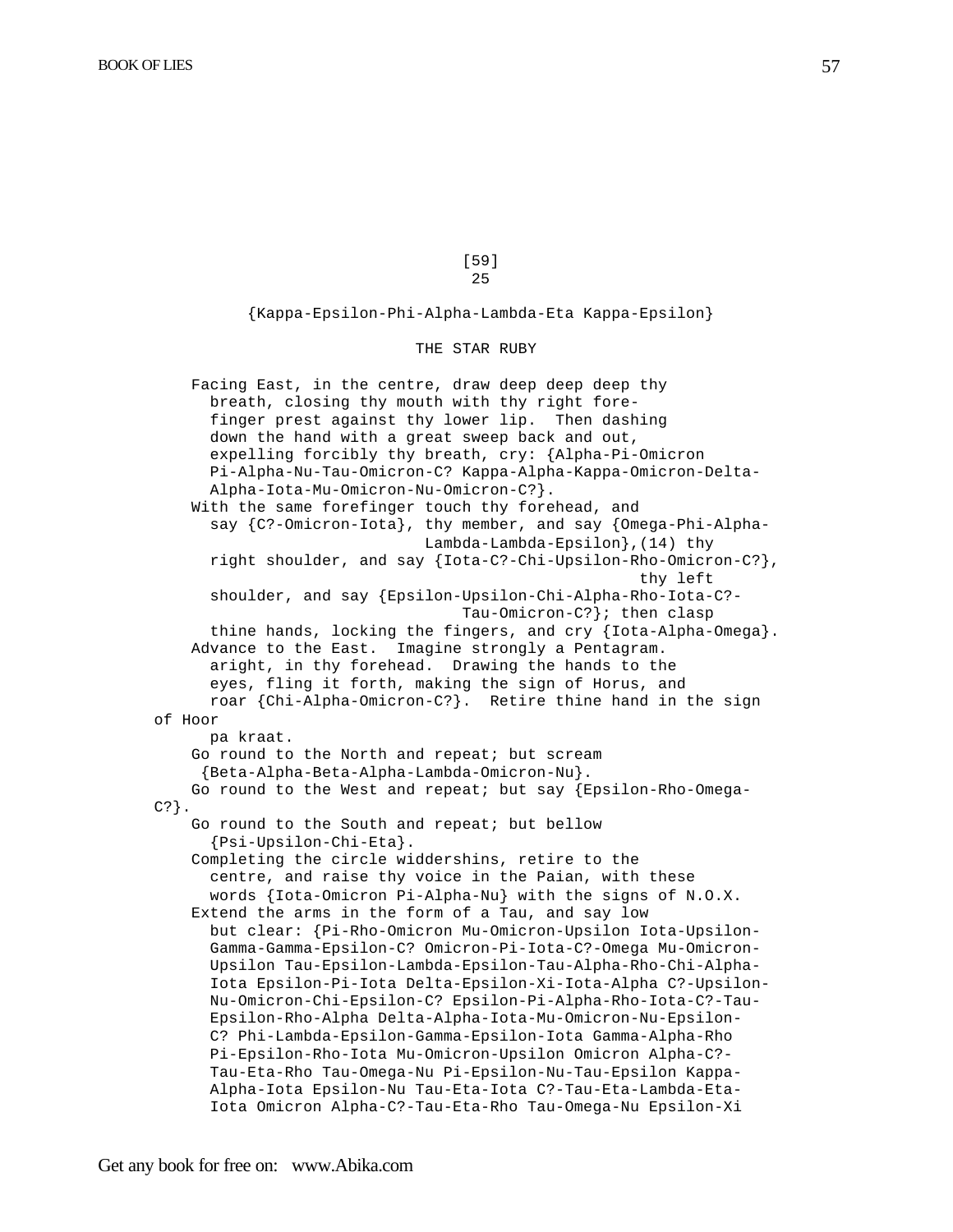Epsilon-C?-Tau-Eta-Kappa-Epsilon. Repeat the Cross Qabalistic, as above, and end as thou didst begin.

 [60] COMMENTARY ({Kappa-Epsilon})

 25 is the square of 5, and the Pentagram has the red colour of Geburah. The chapter is a new and more elaborate version of the Banishing Ritual of the Pentagram. It would be improper to comment further upon an official ritual of the A.'.A.'.

NOTE (14) The secret sense of these words is to be sought in the numberation thereof.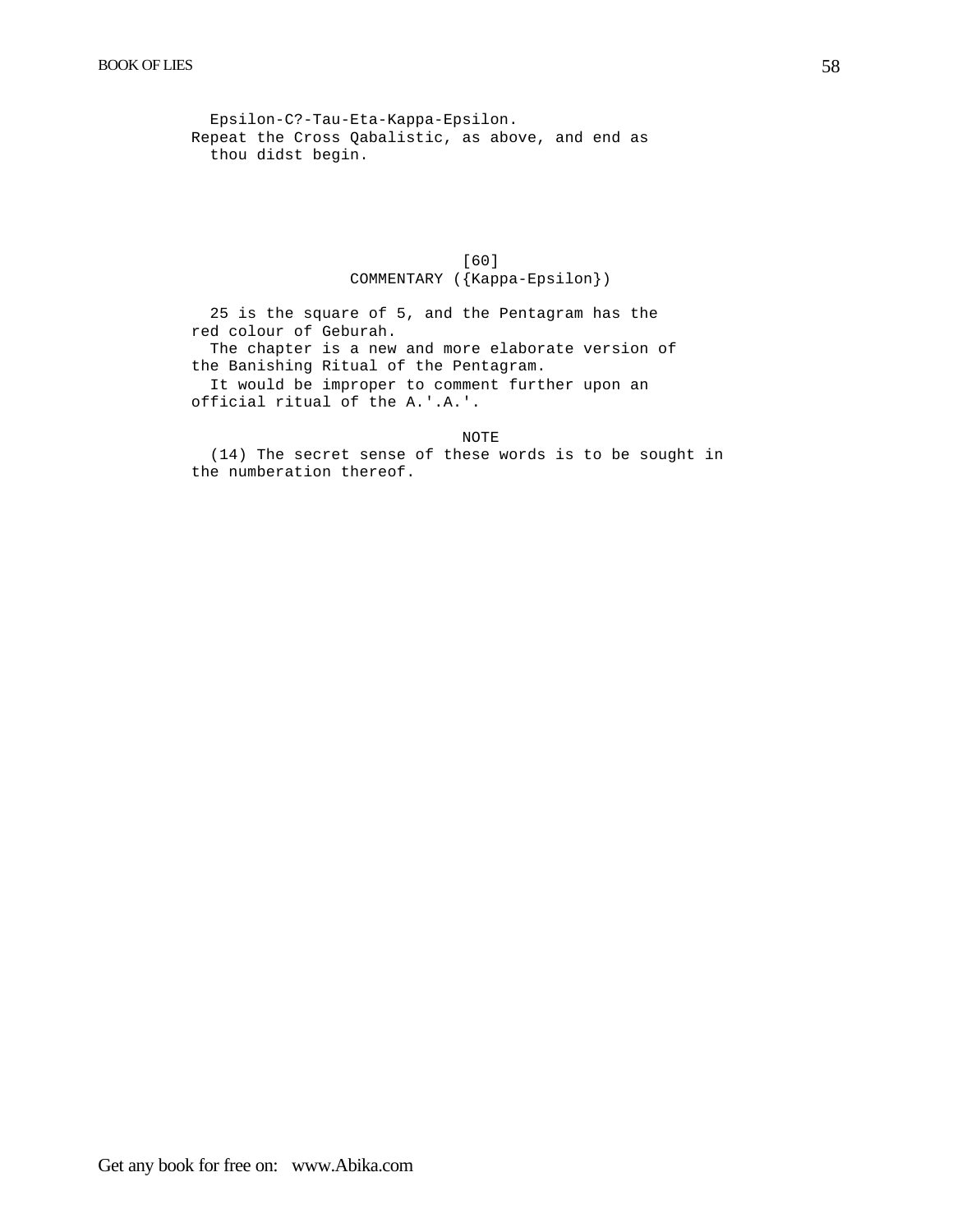[61] 26

{Kappa-Epsilon-Phi-Alpha-Lambda-Eta Kappa-Digamma}

THE ELEPHANT AND THE TORTOISE

 The Absolute and the Conditioned together make The One Absolute. The Second, who is the Fourth, the Demiurge, whom all nations of Men call The First, is a lie grafted upon a lie, a lie multiplied by a lie. Fourfold is He, the Elephant upon whom the Universe is poised: but the carapace of the Tortoise supports and covers all. This Tortoise is sixfold, the Holy Hexagram.(15) These six and four are ten, 10, the One manifested that returns into the Naught unmanifest. The All-Mighty, the All-Ruler, the All-Knower, the All-Father, adored by all men and by me abhorred, be thou accursed, be thou abolished, be thou annihilated, Amen!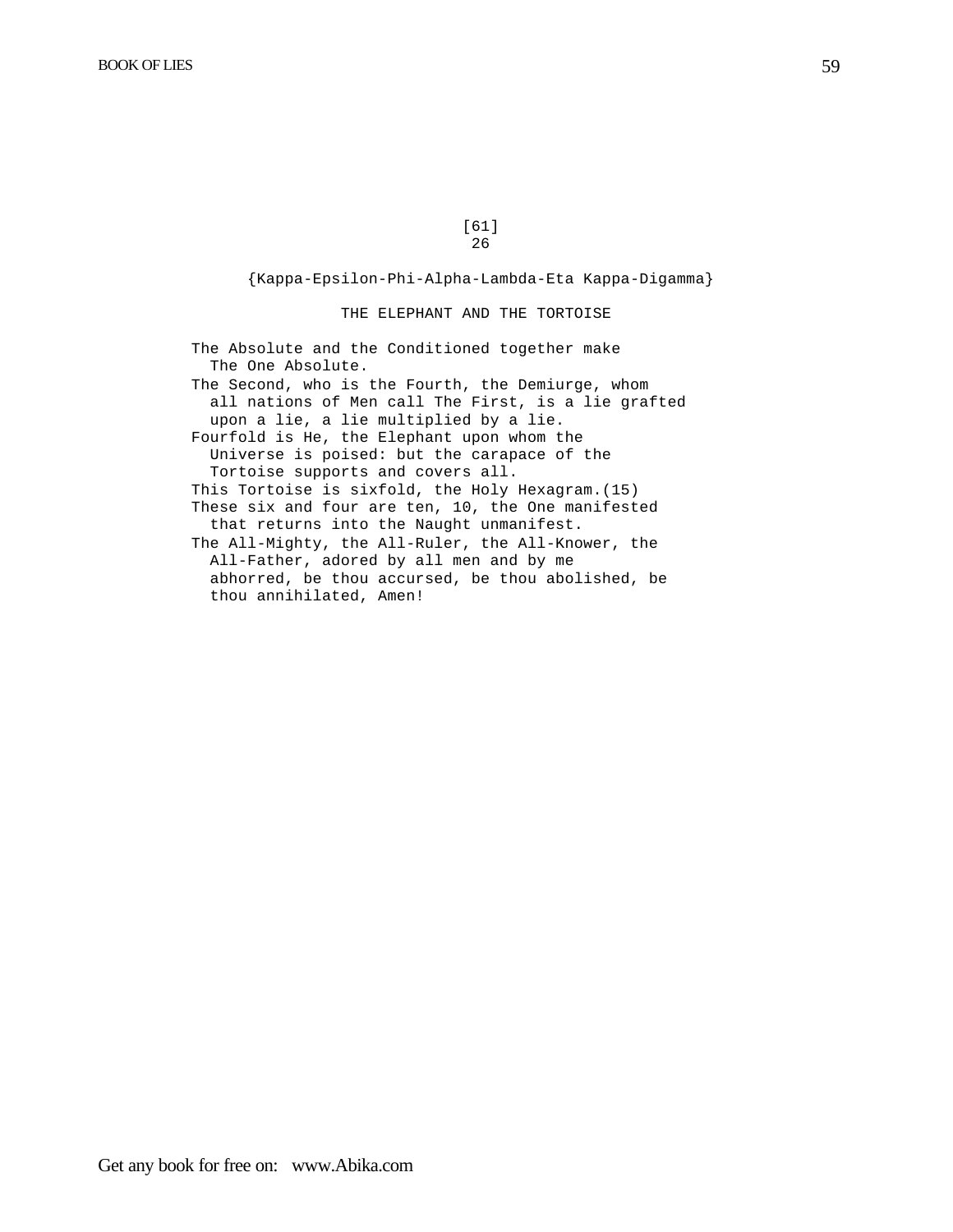The title of the chapter refers to the Hindu legend. The first paragraph should be read in connection with our previous remarks upon the number 91.

 The number of the chapter, 26, is that of Tetra grammaton, the manifest creator, Jehovah.

 He is called the Second in relation to that which is above the Abyss, comprehended under the title of the First.

 But the vulgarians conceive of nothing beyond the creator, and therefore call him The First.

 He is really the Fourth, being in Chesed, and of course his nature is fourfold. This Four is conceived of as the Dyad multiplied by the Dyad; falsehood con firming falsehood.

 Paragraph 3 introduces a new conception; that of the square within the hexagram, the universe enclosed in the law of Lingam-Yoni.

 The penultimate paragraph shows the redemption of the universe by this law.

 The figure 10, like the work IO, again suggest Lingam-Yoni, besides the exclamation given in the text.

 The last paragraph curses the universe thus un redeemed.

 The eleven initial A's in the last sentence are Magick Pentagrams, emphasising this curse.

NOTE

 (15) In nature the Tortoise has 6 members at angels of 60 Degrees.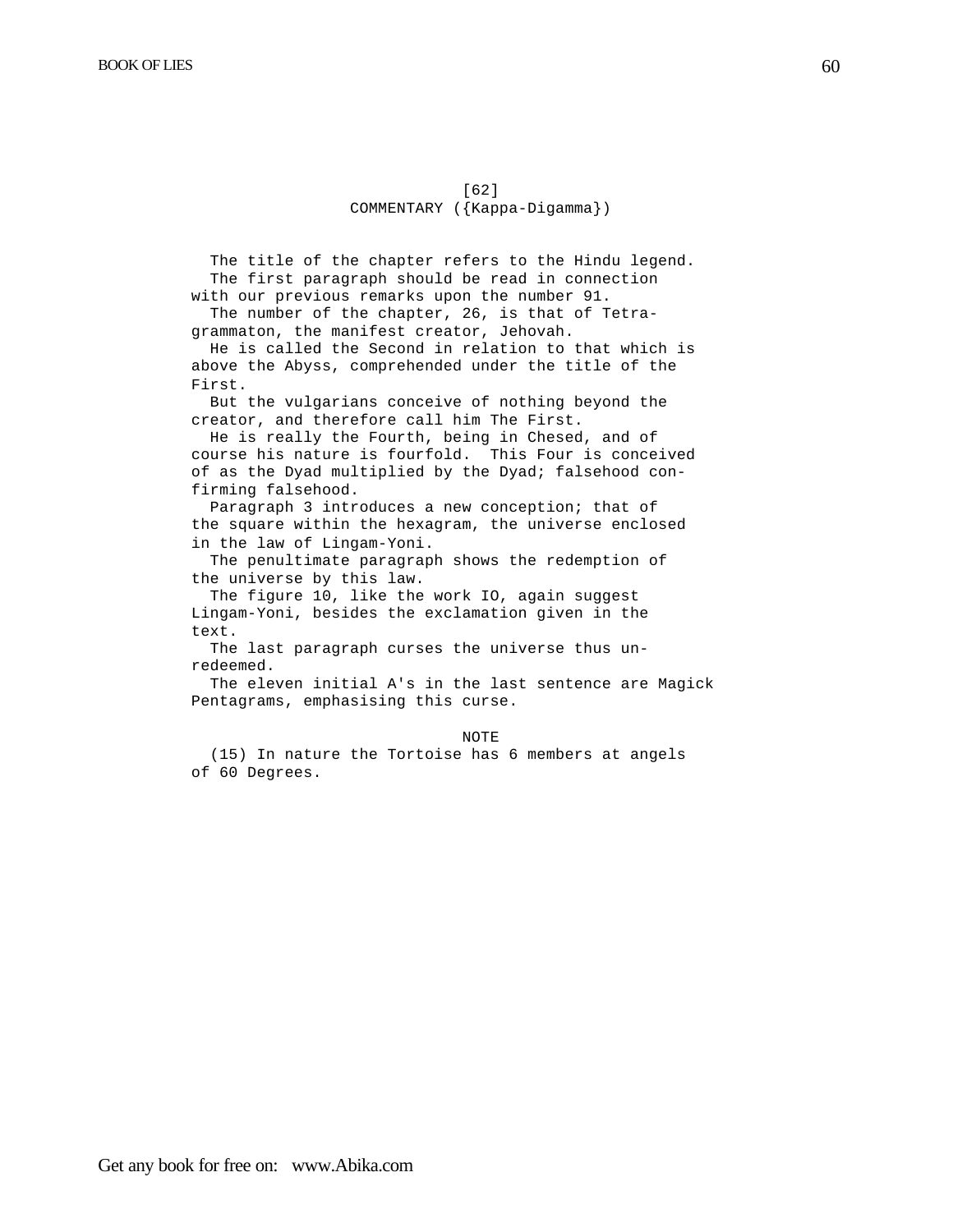# [63] 27

{Kappa-Epsilon-Phi-Alpha-Lambda-Eta Kappa-Zeta}

# THE SORCERER

 A Sorcerer by the power of his magick had subdued all things to himself. Would he travel? He could fly through space more swiftly than the stars. Would he eat, drink, and take his pleasure? there was none that did not instantly obey his bidding. In the whole system of ten million times ten million spheres upon the two and twenty million planes he had his desire. And with all this he was but himself. Alas!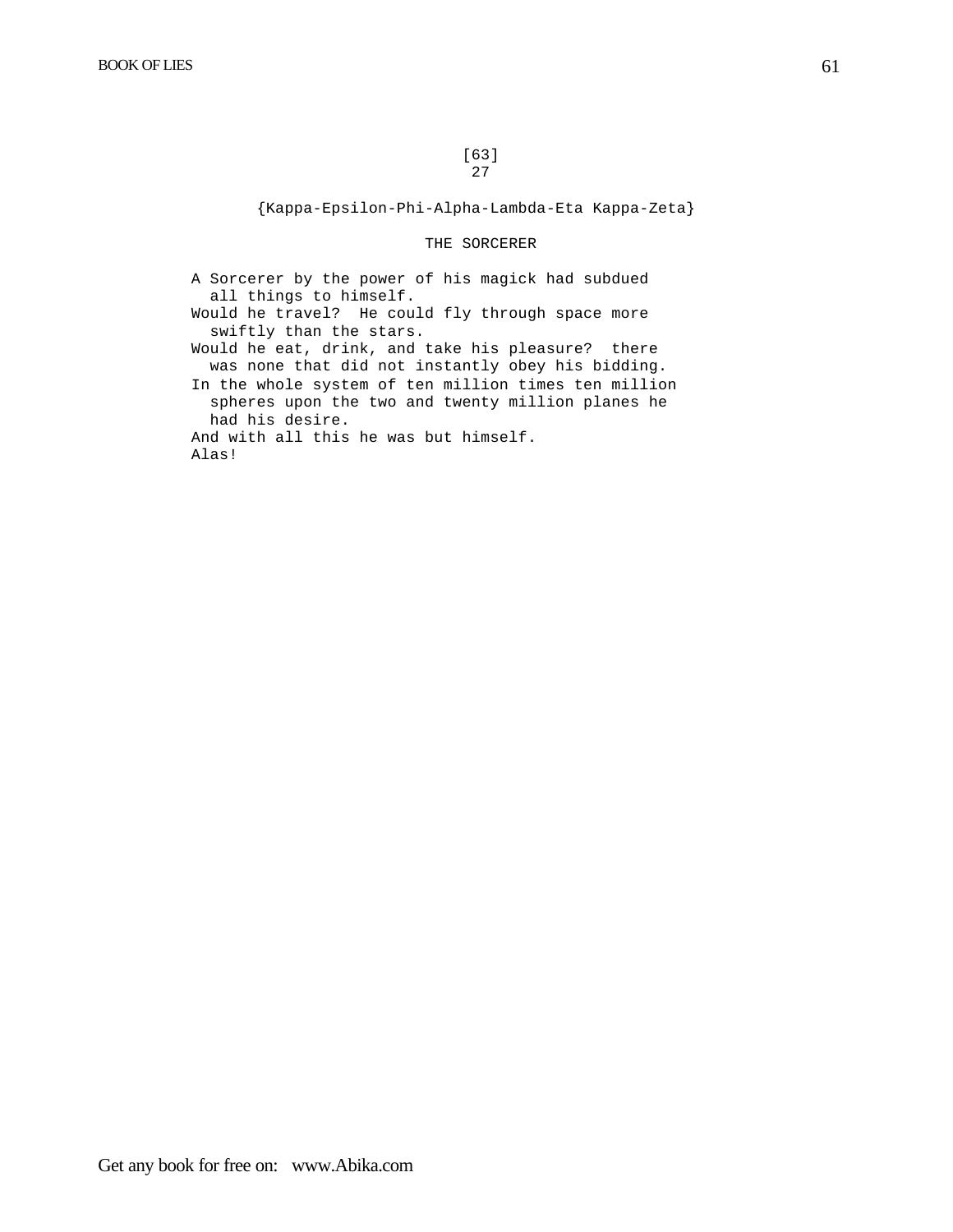[64] COMMENTARY ({Kappa-Zeta})

This chapter gives the reverse of the medal; it is the contrast to Chapter 15. The Sorcerer is to be identified with The Brother of the Left Hand Path.

[65]<br>28 28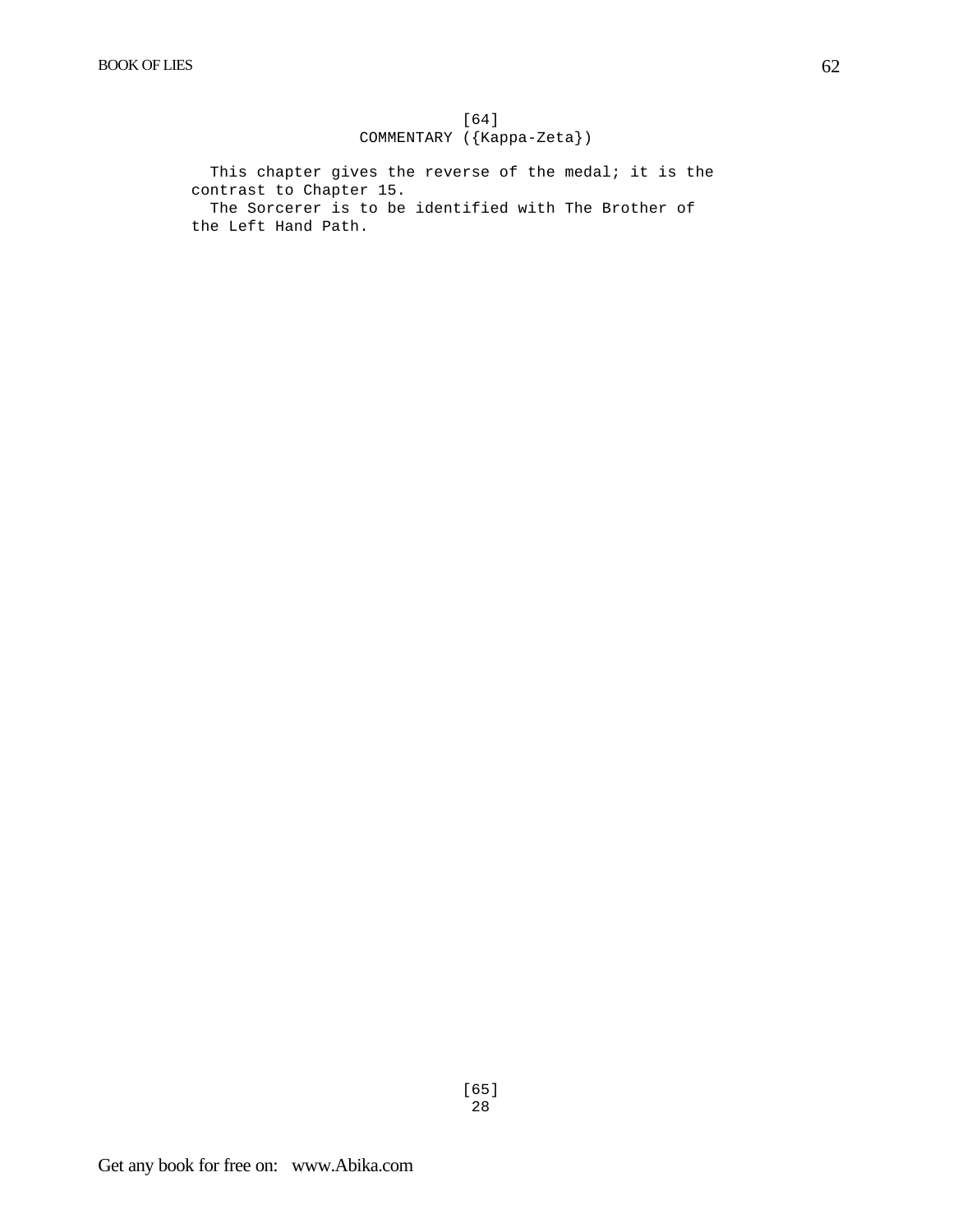{Kappa-Epsilon-Phi-Alpha-Lambda-Eta Kappa-Eta}

#### THE POLE-STAR

 Love is all virtue, since the pleasure of love is but love, and the pain of love is but love. Love taketh no heed of that which is not and of that which is. Absence exalteth love, and presence exalteth love. Love moveth ever from height to height of ecstasy and faileth never. The wings of love droop not with time, nor slacken for life or for death. Love destroyeth self, uniting self with that which is not-self, so that Love breedeth All and None in One. Is it not so?...No?... Then thou art not lost in love; speak not of love. Love Alway Yieldeth: Love Alway Hardeneth. ..........May be: I write it but to write Her name.

 [66] COMMENTARY ({Kappa-Eta})

This now introduces the principal character of this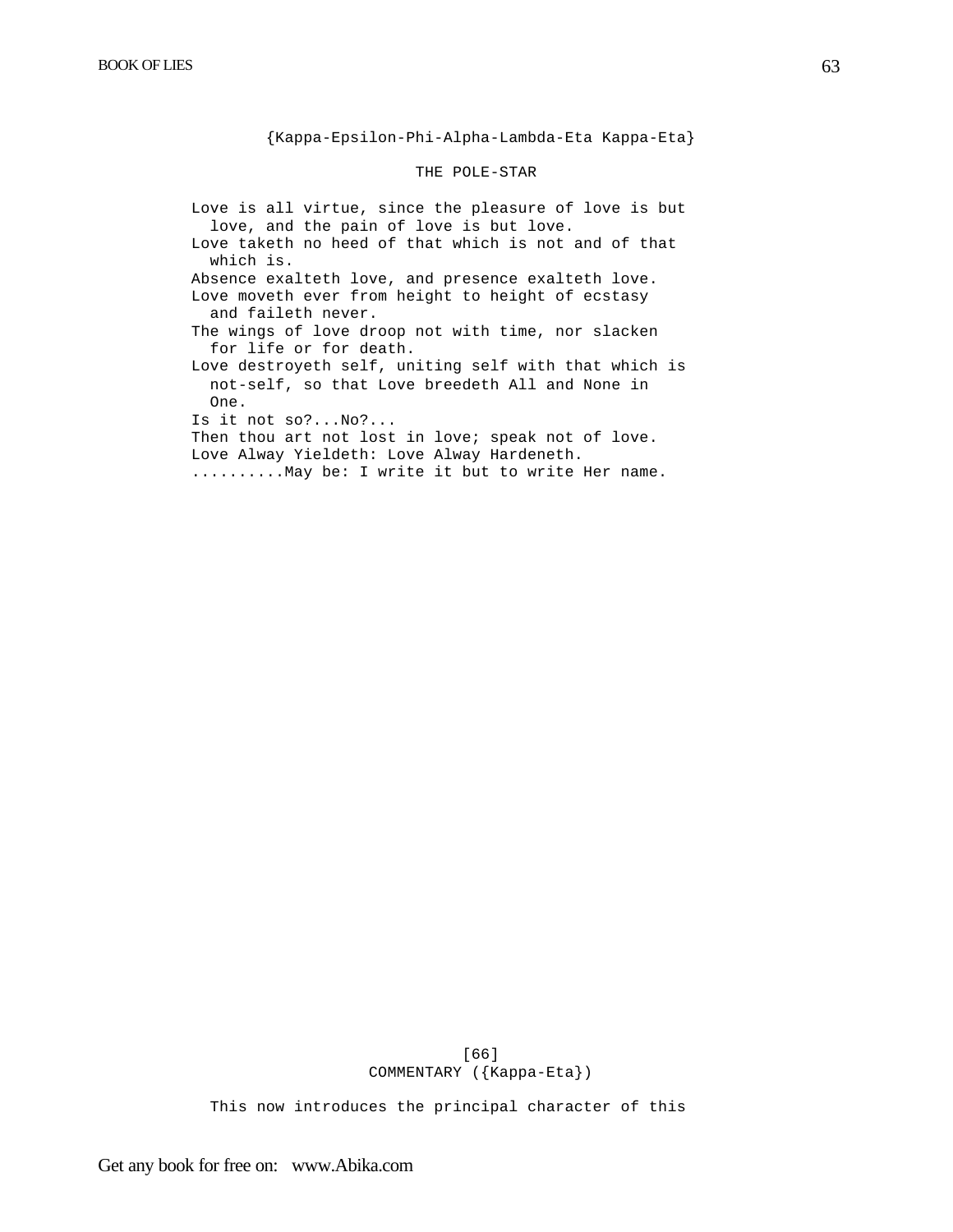book, Laylah, who is the ultimate feminine symbol, to be interpreted on all planes. But in this chapter, little hint is given of anything

 beyond physical love. It is called the Pole-Star, because Laylah is the one object of devotion to which the author ever turns.

 Note the introduction of the name of the Beloved in acrostic in line 15.

 [67] 29

{Kappa-Epsilon-Phi-Alpha-Lambda-Eta Kappa-Theta}

THE SOUTHERN CROSS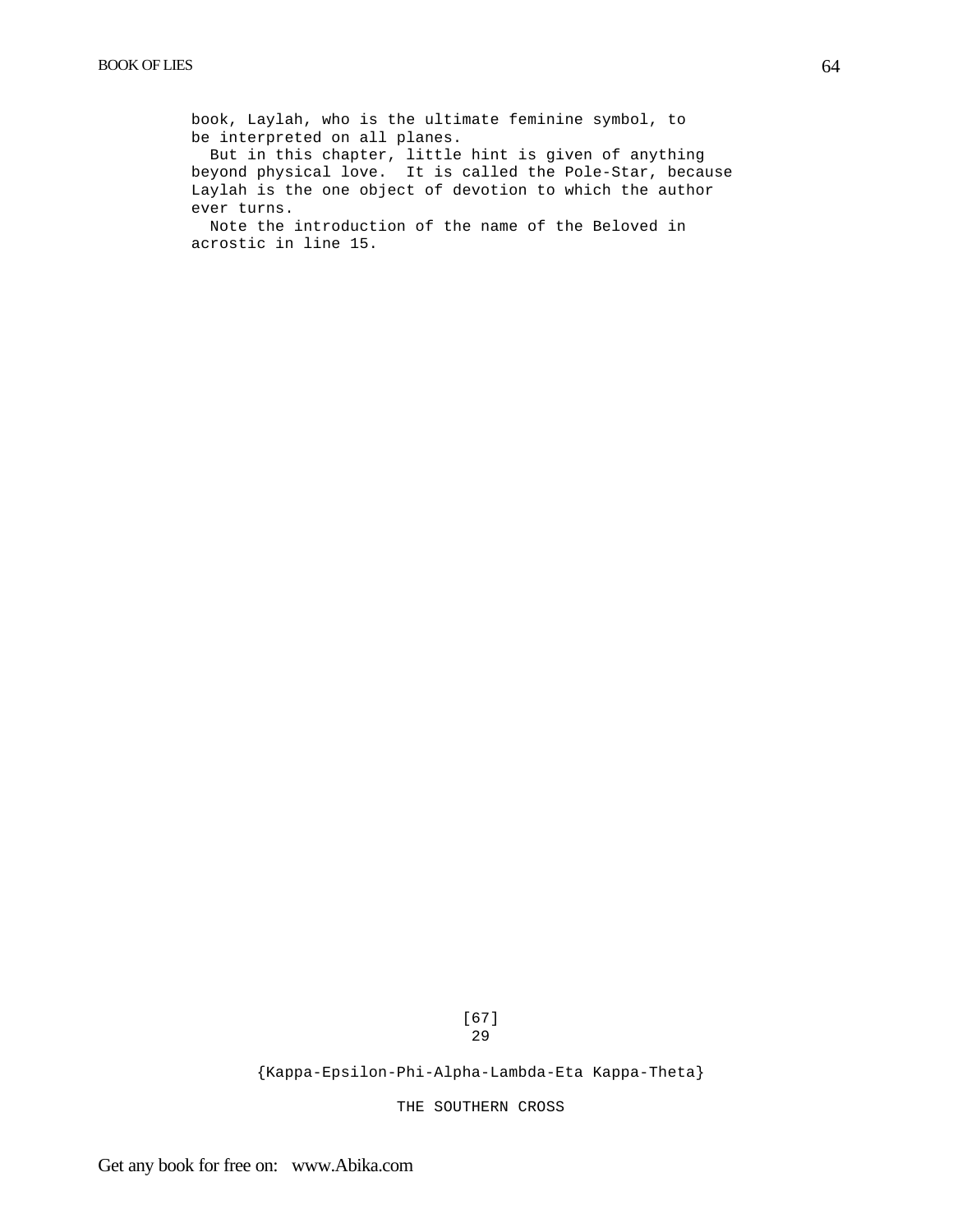Love, I love you! Night, night, cover us! Thou art night, O my love; and there are no stars but thine eyes. Dark night, sweet night, so warm and yet so fresh, so scented yet so holy, cover me, cover me! Let me be no more! Let me be Thine; let me be Thou; let me be neither Thou nor I; let there be love in night and night in love.

 N.O.X. the night of Pan; and Laylah, the night before His threshold!

 [68] COMMENTARY ({Kappa-Theta}) Chapter 29 continues Chapter 28. Note that the word Laylah is the Arabic for "Night".

 The author begins to identify the Beloved with the N.O.X. previously spoken of. the chapter is called "The Southern Cross", because,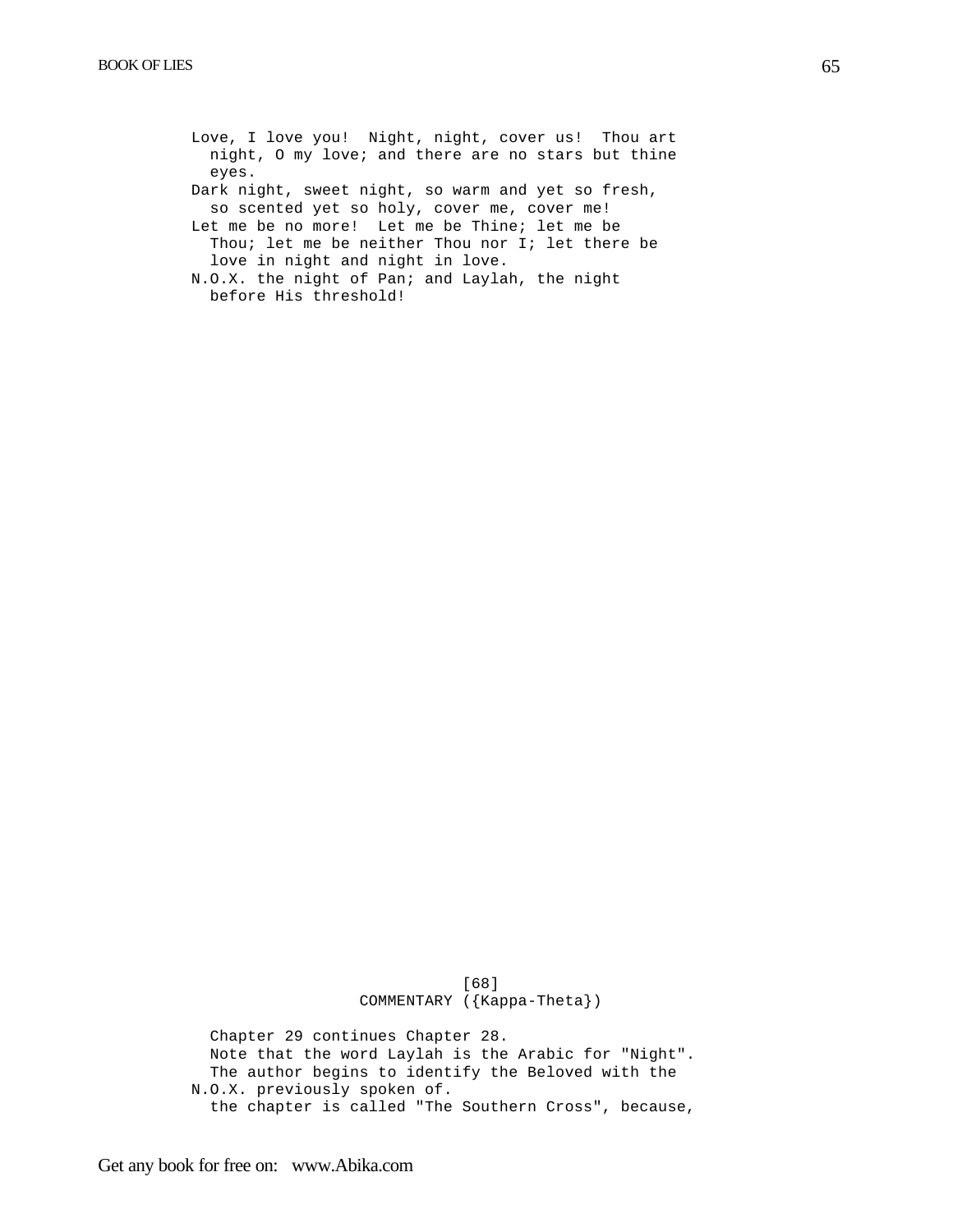on the physical plane, Laylah is an Australian.

 [69] 30

{Kappa-Epsilon-Phi-Alpha-Lambda-Eta Lambda}

JOHN-A-DREAMS

 Dreams are imperfections of sleep; even so is con sciousness the imperfection of waking. Dreams are impurities in the circulation of the blood;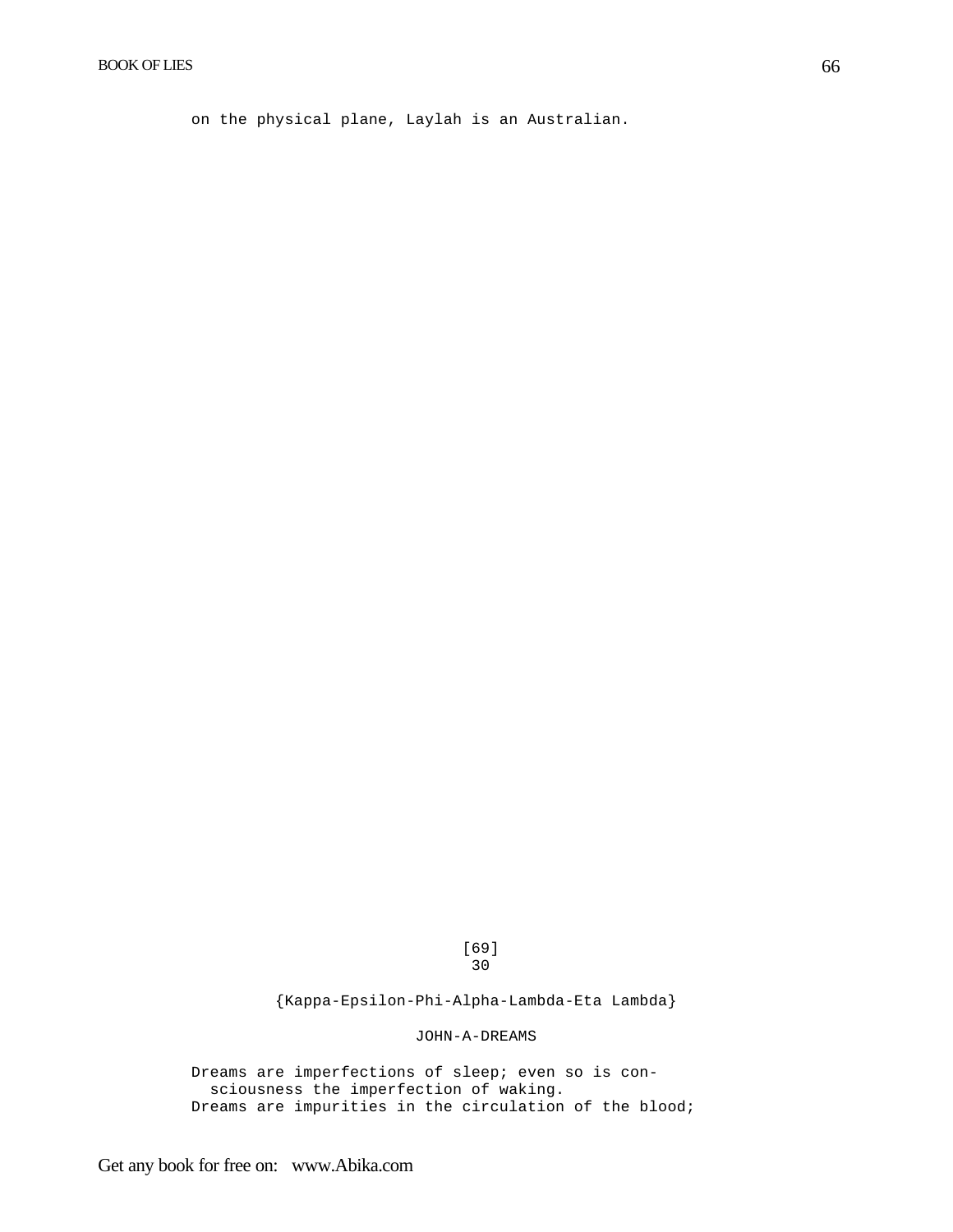even so is consciousness a disorder of life. Dreams are without proportion, without good sense, without truth; so also is consciousness. Awake from dream, the truth is known:(16) awake from waking, the Truth is-The Unknown.

# [70] COMMENTARY ({Lambda})

 This chapter is to read in connection with Chapter 8, and also with those previous chapters in which the reason is attacked. The allusion in the title is obvious. This sum in proportion, dream: waking: : waking: Samadhi is a favourite analogy with Frater P., who frequently employs it in his holy discourse.

NOTE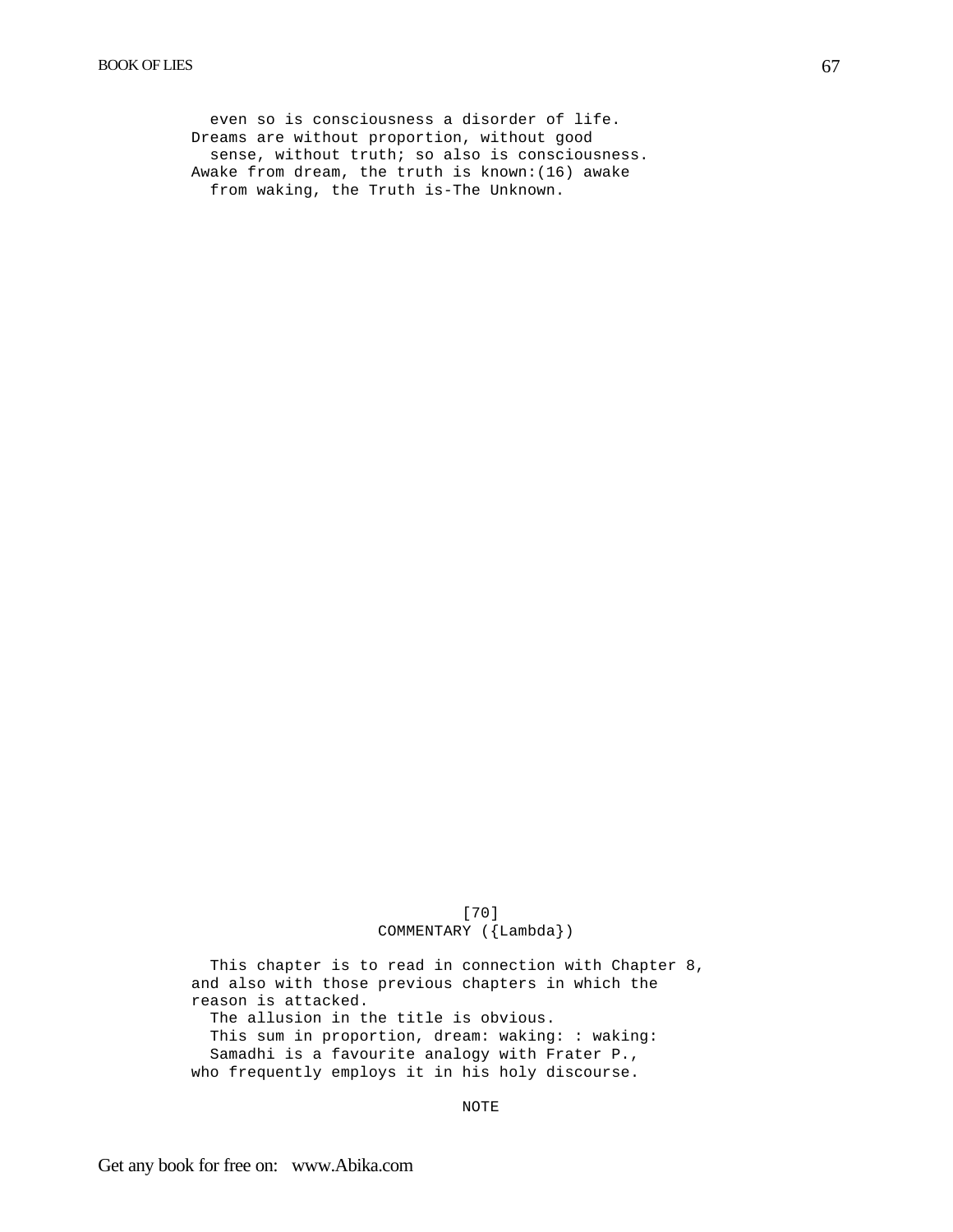(16) I.e. the truth that he hath slept.

 [71] 31

{Kappa-Epsilon-Phi-Alpha-Lambda-Eta Lambda-Alpha}

## THE GAROTTE

 IT moves from motion into rest, and rests from rest into motion. These IT does alway, for time is not. So that IT does neither of these things. IT does THAT one thing which we must express by two things neither of which possesses any rational meaning. Yet ITS doing, which is no-doing, is simple and yet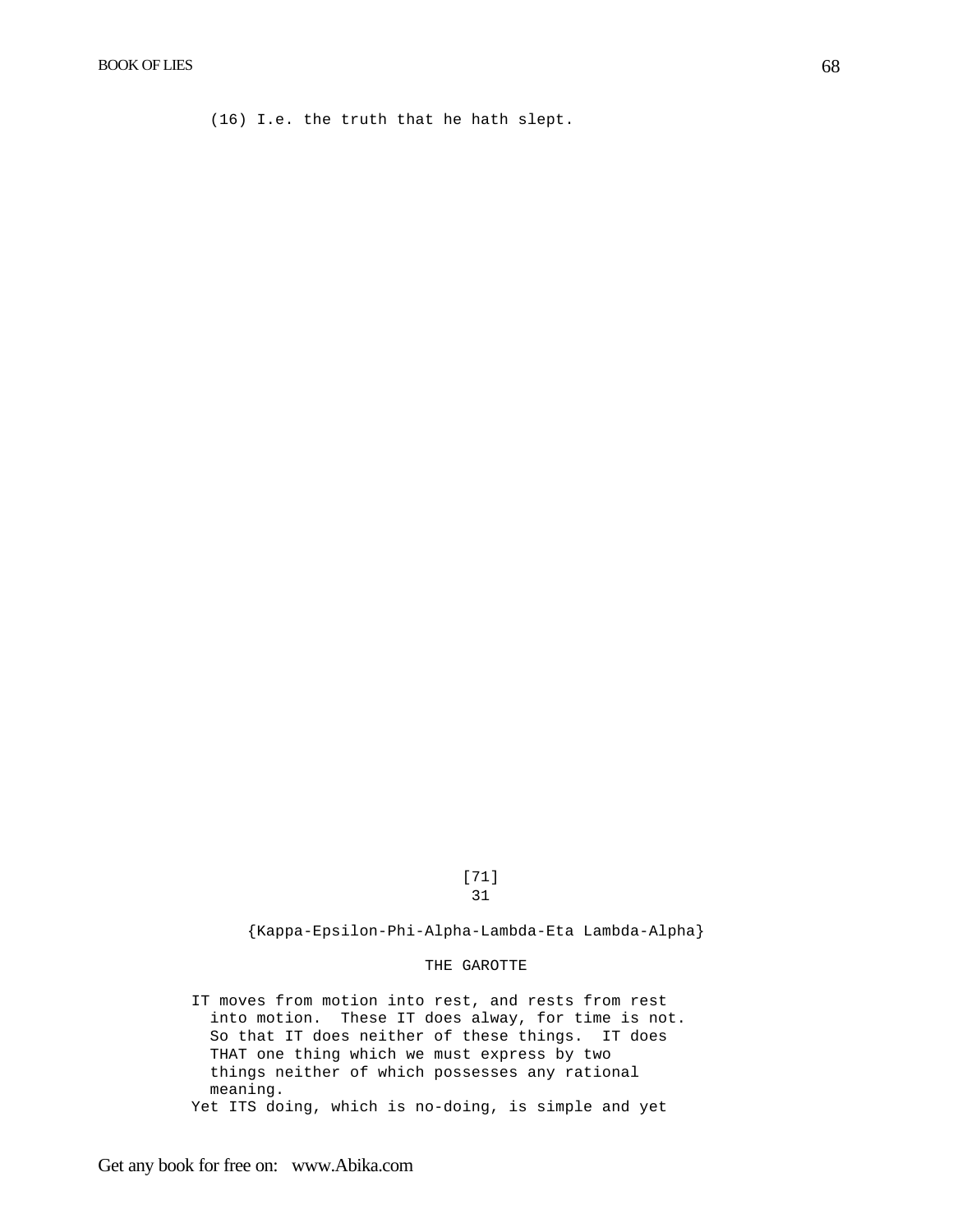complex, is neither free nor necessary. For all these ideas express Relation; and IT, com prehending all Relation in ITS simplicity, is out of all Relation even with ITSELF. All this is true and false; and it is true and false to say that it is true and false. Strain forth thine Intelligence, O man, O worthy

 one, O chosen of IT, to apprehend the discourse of THE MASTER; for thus thy reason shall at last break down, as the fetter is struck from a slave's throat.

 [72] COMMENTARY ({Lambda-Alpha})

 The number 31 refers to the Hebrew word LA, which means "not". A new character is now introduce under the title of IT, I being the secret, and T being the manifested, phallus. This is, however, only one aspect of IT, which may perhaps be defined as the Ultimate Reality. IT is apparently a more exalted thing than THAT. This chapter should be compared with Chapter 11; that method of destroying the reason by formulating contradictions is definitely inculcated. The reason is situated in Daath, which corresponds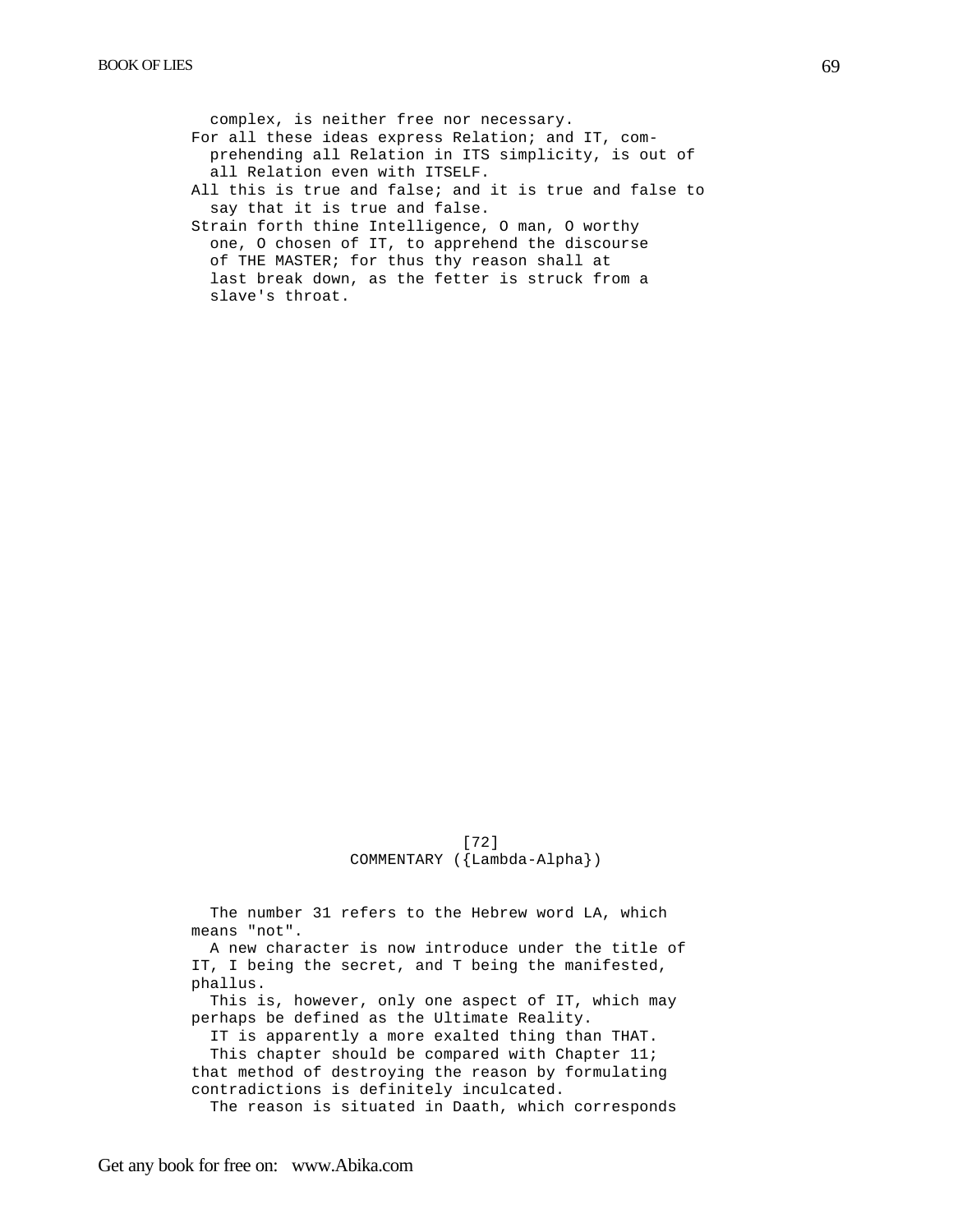the the throat in human anatomy. Hence the title of the chapter, "The Garotte".

 The idea is that, by forcing the mind to follow, and as far as possible to realise, the language of Beyond the Abyss, the student will succeed in bringing his reason under control.

 As soon as the reason is vanquished, the garotte is removed; then the influence of the supernals (Kether, Chokmah, Binah), no longer inhibited by Daath, can descend upon Tiphareth, where the human will is situated, and flood it with the ineffable light.

 [73] 32

{Kappa-Epsilon-Phi-Alpha-Lambda-Eta Lambda-Beta}

#### THE MOUNTAINEER

 Consciousness is a symptom of disease. All that moves well moves without will. All skillfulness, all strain, all intention is contrary to ease. Practise a thousand times, and it becomes difficult; a thousand thousand, and it becomes easy; a thousand thousand times a thousand thousand, and it is no longer Thou that doeth it, but It that doeth itself through thee. Not until then is that which is done well done. Thus spoke FRATER PERDURABO as he leapt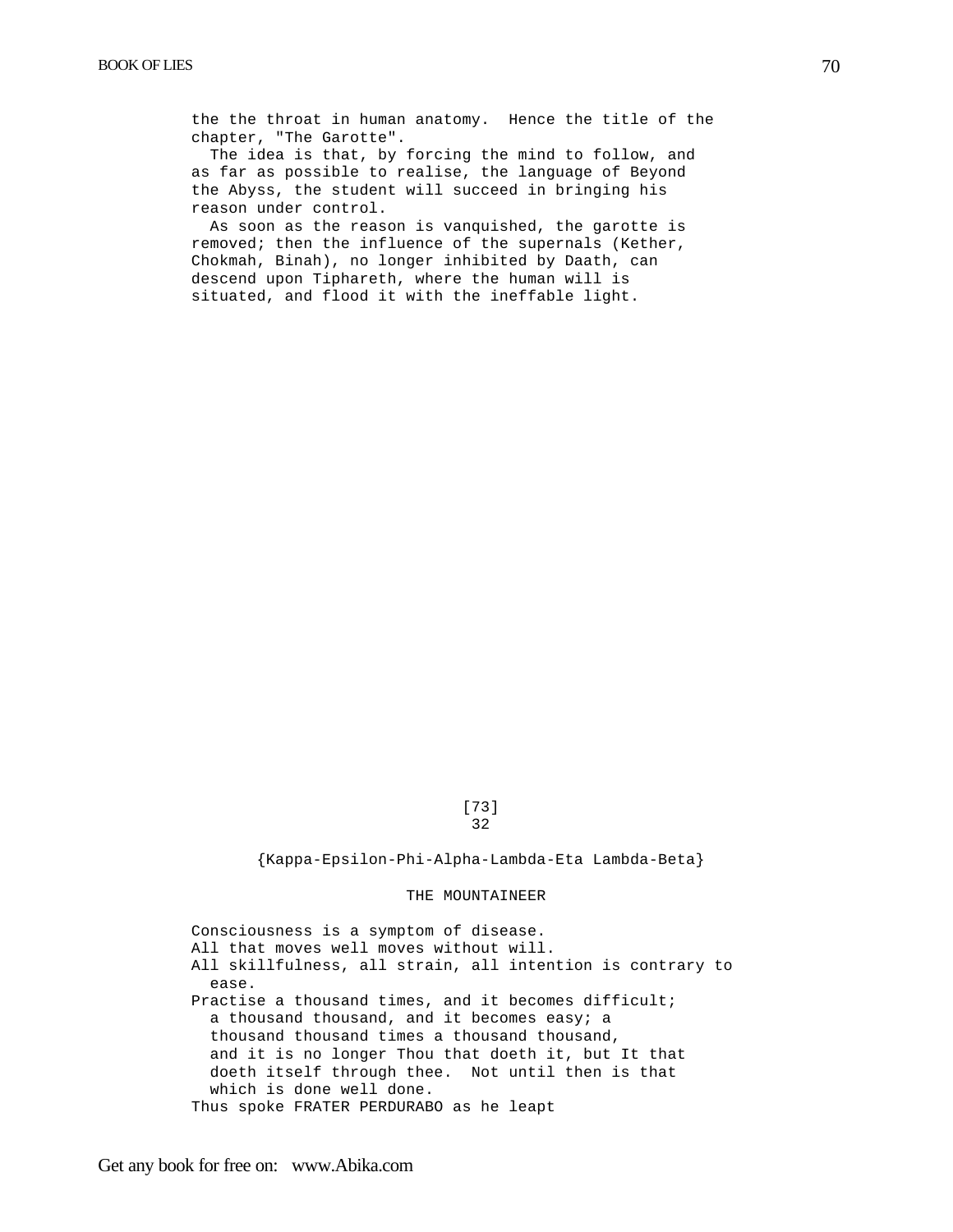from rock to rock of the moraine without ever casting his eyes upon the ground.

 [74] COMMENTARY ({Lambda-Beta})

 This title is a mere reference to the metaphor of the last paragraph of the chapter.

 Frater P., as is well known, is a mountaineer. This chapter should be read in conjunction with Chapters 8 and 30.

 It is a practical instruction, the gist of which is easily to be apprehended by comparatively short practice of Mantra-Yoga.

 A mantra is not being properly said as long as the man knows he is saying it. The same applies to all other forms of Magick.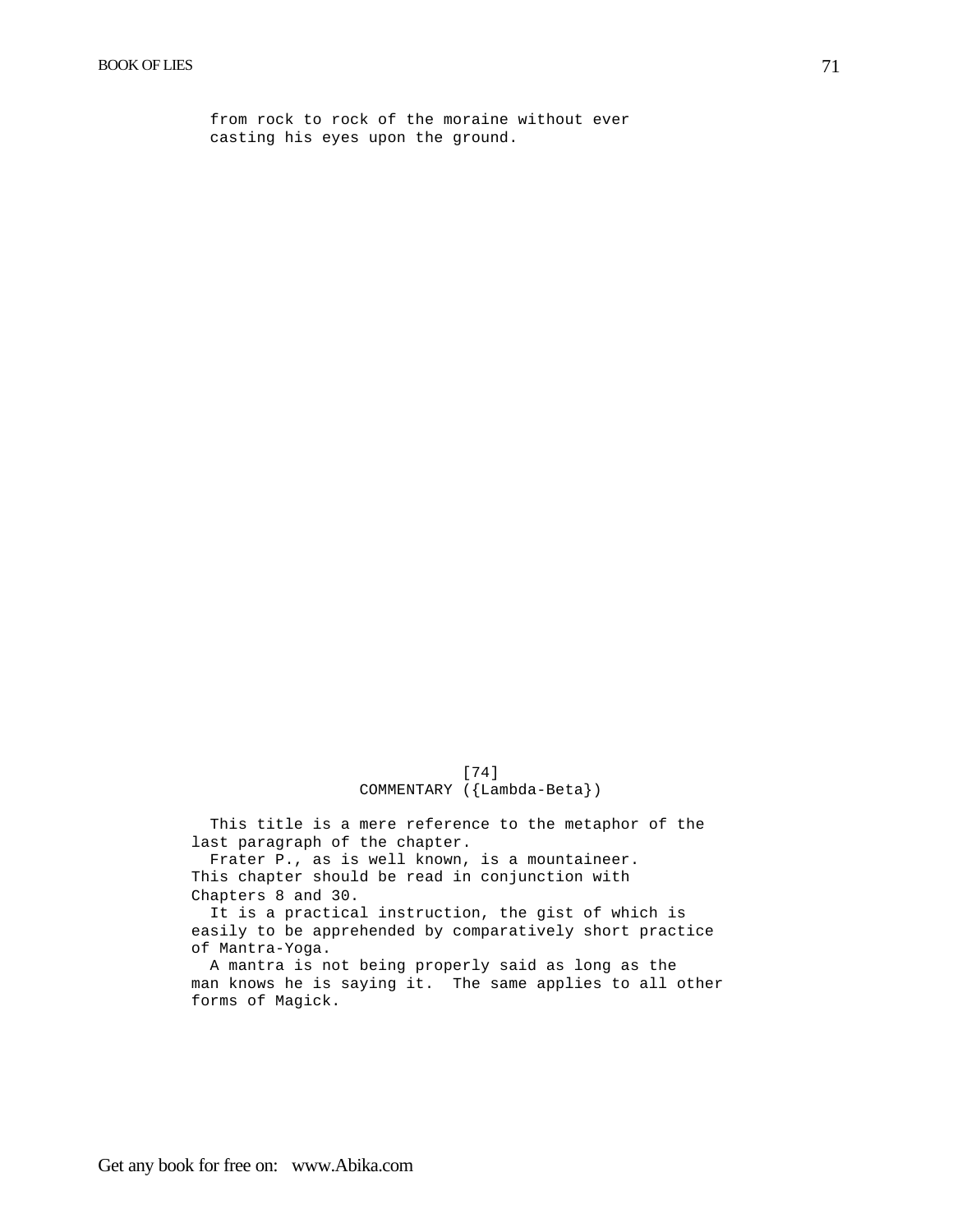[75] 33

{Kappa-Epsilon-Phi-Alpha-Lambda-Eta Lambda-Gamma}

### BAPHOMET

 A black two-headed Eagle is GOD; even a Black Triangle is He. In His claws He beareth a sword; yea, a sharp sword is held therein. This Eagle is burnt up in the Great Fire; yet not a feather is scorched. This Eagle is swallowed up in the Great Sea; yet not a feather is wetted. so flieth He in the air, and lighteth upon the earth at His pleasure. So spake IACOBUS BURGUNDUS MOLENSIS(17) the Grand Master of the Temple; and of the GOD that is Ass-headed did he dare not speak.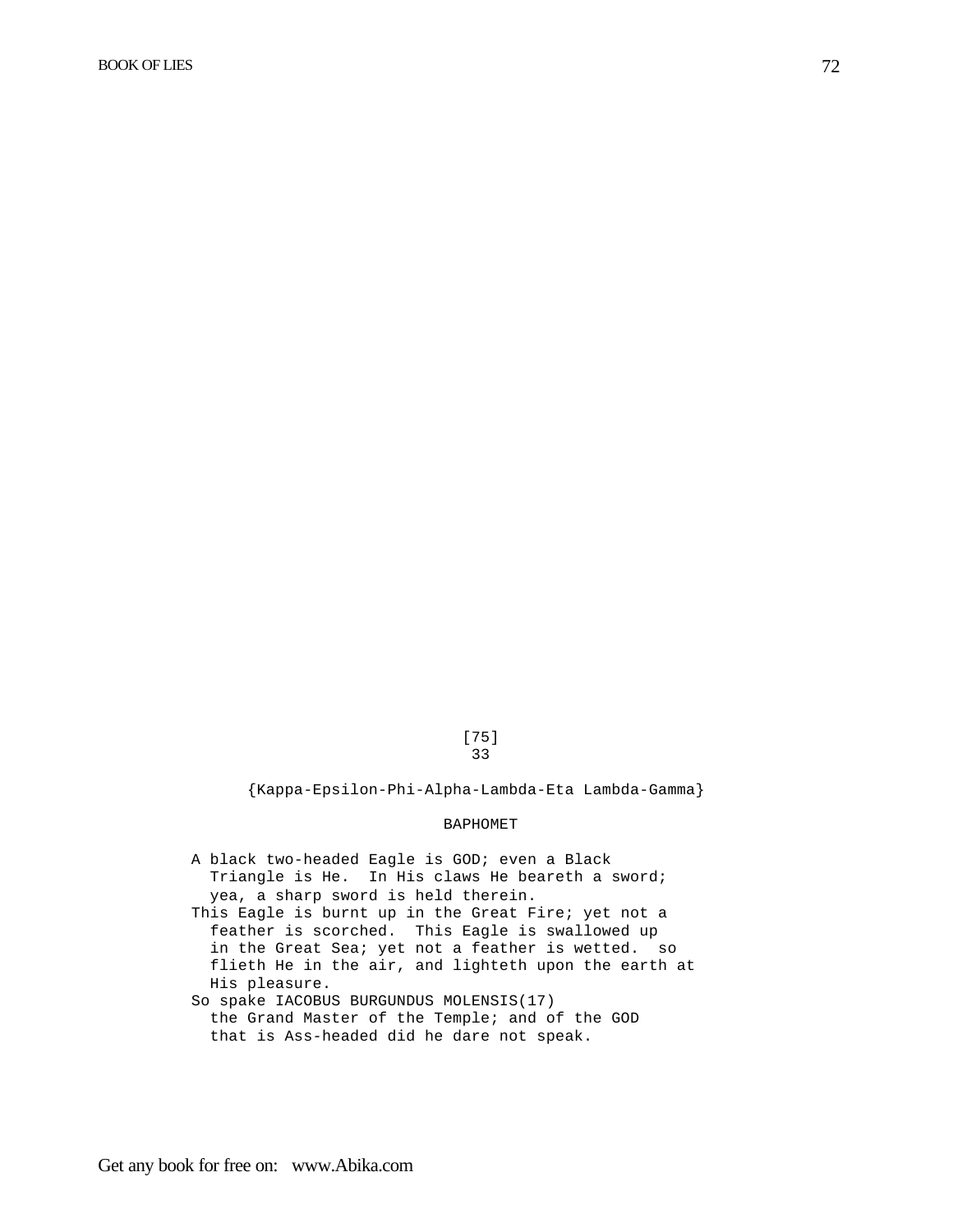# [76] COMMENTARY ({Lambda-Gamma})

 33 is the number of the Last Degree of Masonry, which was conferred upon Frater P. in the year 1900 of the vulgar era by Don Jesus de Medina-Sidonia in the City of Mexico.

 Baphomet is the mysterious name of the God of the Templars.

 The Eagle described in paragraph 1 is that of the Templars.

 This Masonic symbol is, however, identified by Frater P. with a bird, which is master of the four elements, and therefore of the name Tetragrammaton. Jacobus Burgundus Molensis suffered martyrdom

 in the City of Paris in the year 1314 of the vulgar era. The secrets of his order were, however, not lost, and are still being communicated to the worthy by his successors, as is intimated by the last paragraph, which implies knowledge of a secret worship, of which the

Grand Master did not speak.

 The Eagle may be identified, though not too closely, with the Hawk previously spoken of.

It is perhaps the Sun, the exoteric object of worship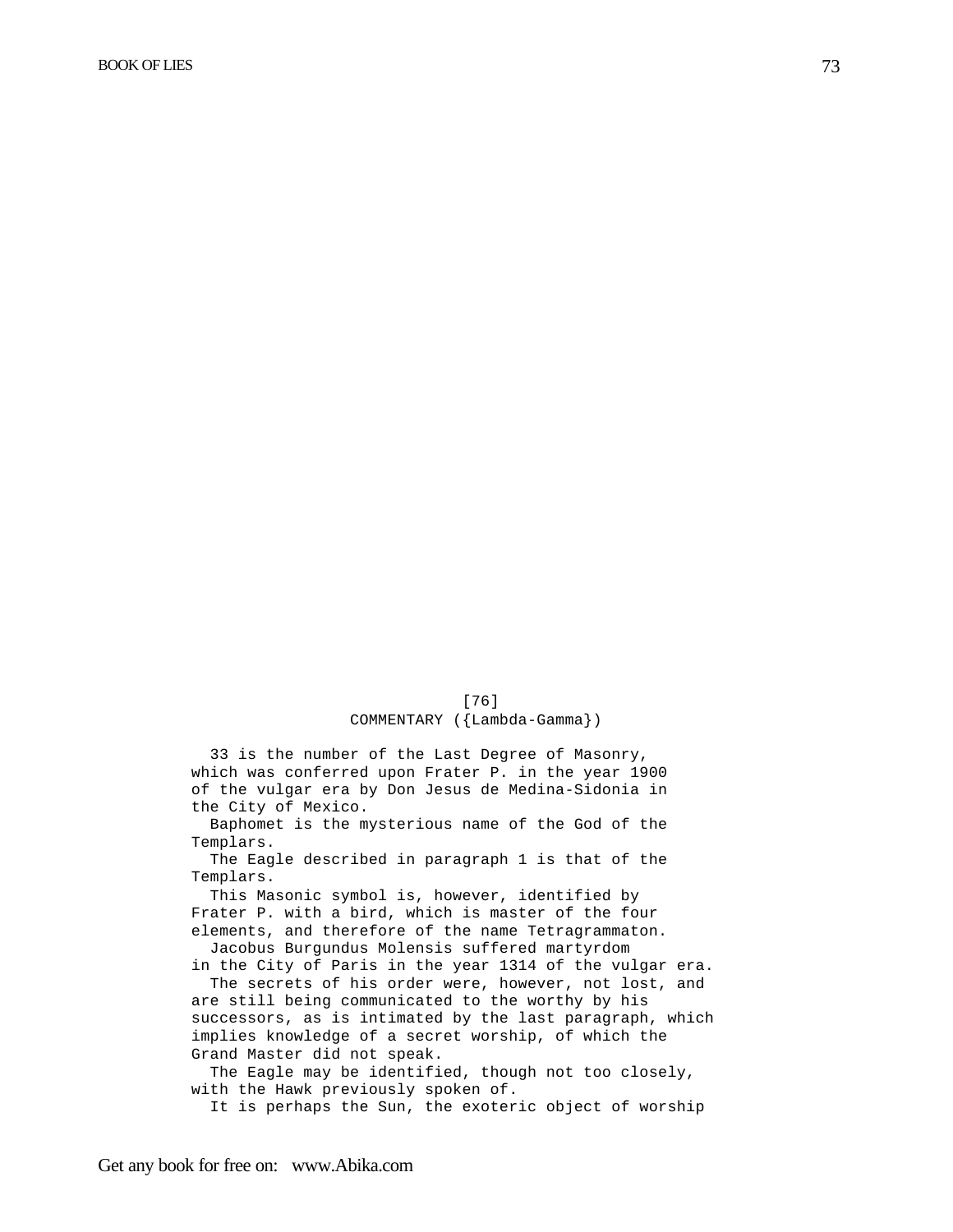of all sensible cults; it is not to be confused with other objects of the mystic aviary, such as the swan, phoenix, pelican, dove and so on.

NOTE

 (17) His initials I.B.M. are the initials of the Three Pillars of the Temple, and add to 52, 13x4, BN, the Son.

 [77] 34

{Kappa-Epsilon-Phi-Alpha-Lambda-Eta Lambda-Delta}

THE SMOKING DOG(18)

 Each act of man is the twist and double of an hare. Love and death are the greyhounds that course him. God bred the hounds and taketh His pleasure in the sport. This is the Comedy of Pan, that man should think he hunteth, while those hounds hunt him. This is the Tragedy of Man when facing Love and Death he turns to bay. He is no more hare, but boar. There are no other comedies or tragedies. Cease then to be the mockery of God; in savagery of love and death live thou and die! Thus shall His laughter be thrilled through with Ecstasy.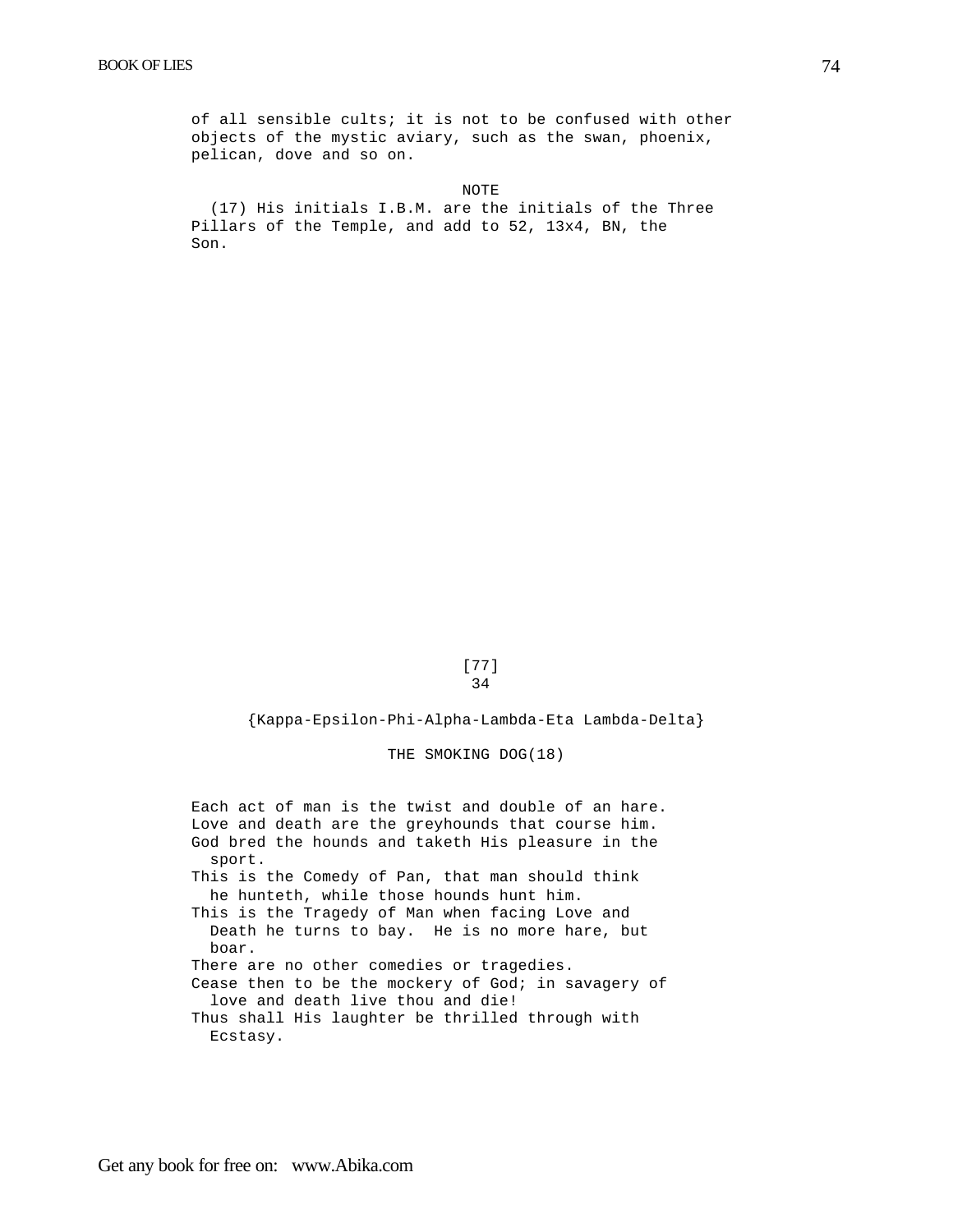[78] COMMENTARY ({Lambda-Delta})

 The title is explained in the note. The chapter needs no explanation; it is a definite point of view of life, and recommends a course of action calculated to rob the creator of his cruel sport.

NOTE

 (18) This chapter was written to clarify {Chi-epsilon-psi iota-delta} of which it was the origin. FRATER PERDURABO perceived this truth, or rather the first half of it, comedy, at breakfast at "Au Chien qui Fume".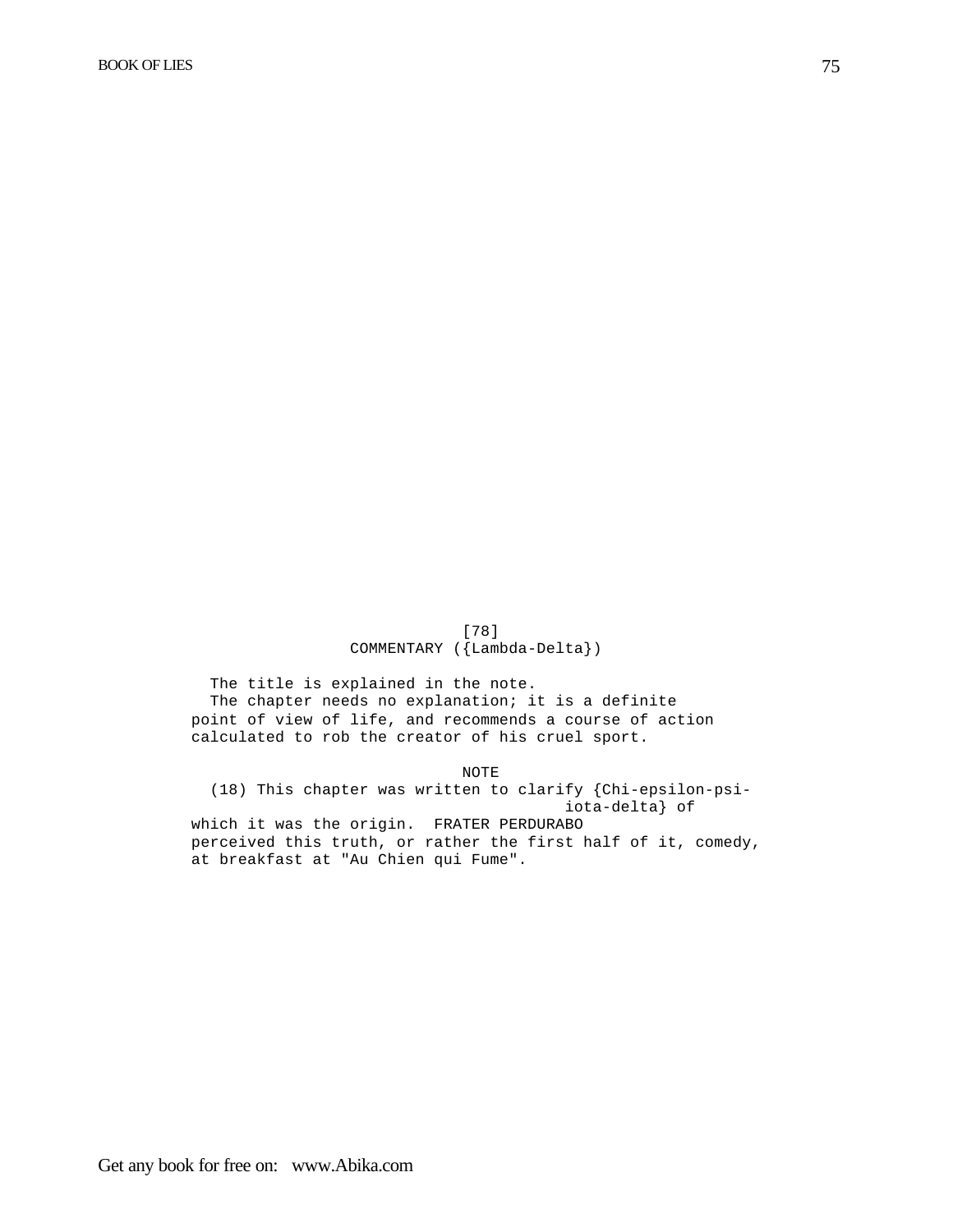[79] <u>35 and 2012 and 2013</u>

# {Kappa-Epsilon-Phi-Alpha-Lambda-Eta Lambda-Epsilon}

# VENUS OF MILO

 Life is as ugly and necessary as the female body. Death is as beautiful and necessary as the male body. The soul is beyond male and female as it is beyond Life and Death. Even as the Lingam and the Yoni are but diverse developments of One Organ, so also are Life and Death but two phases of One State. So also the Absolute and the Conditioned are but forms of THAT. What do I love? There is no from, no being, to which I do not give myself wholly up. Take me, who will!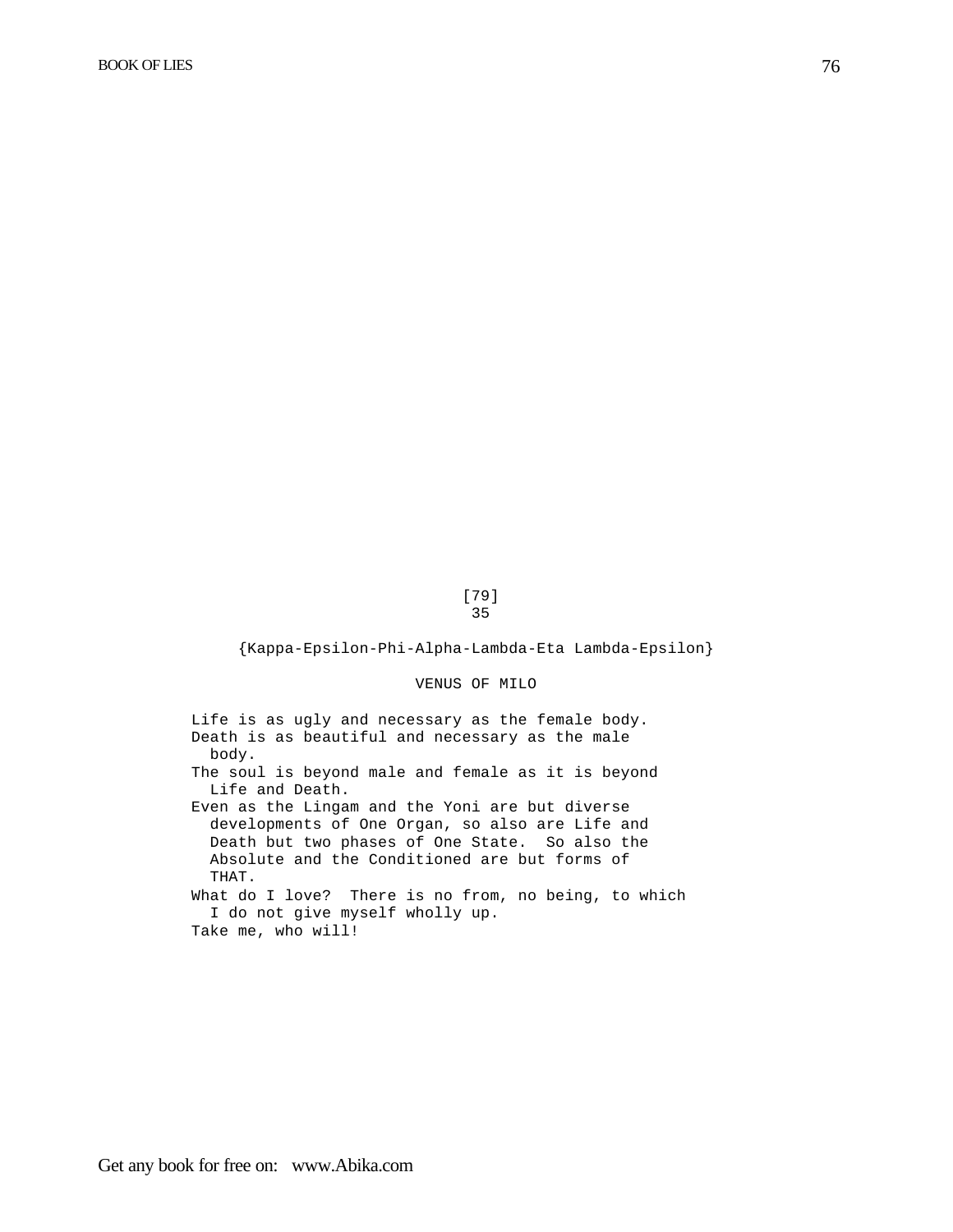[80] COMMENTARY ({Lambda-Epsilon})

 This chapter must be read in connection with Chapters 1, 3, 4, 8, 15, 16, 18, 24, 28, 29.

 The last sentence of paragraph 4 also connects with the first paragraph of Chapter 26.

 The title "Venus of Milo" is an argument in support of paragraphs 1 and 2, it being evident from this statement that the female body becomes beautiful in so far as it approximates to the male.

 The female is to be regarded as having been separated from the male, in order to reproduce the male in a superior form, the absolute, and the conditions forming the one absolute.

 In the last two paragraphs there is a justification of a practice which might be called sacred prostitution.

 In the common practice of meditation the idea is to reject all impressions, but here is an opposite practice, very much more difficult, in which all are accepted.

 This cannot be done at all unless one is capable of making Dhyana at least on any conceivable thing, at a second's notice; otherwise, the practice would only be ordinary mind-wandering.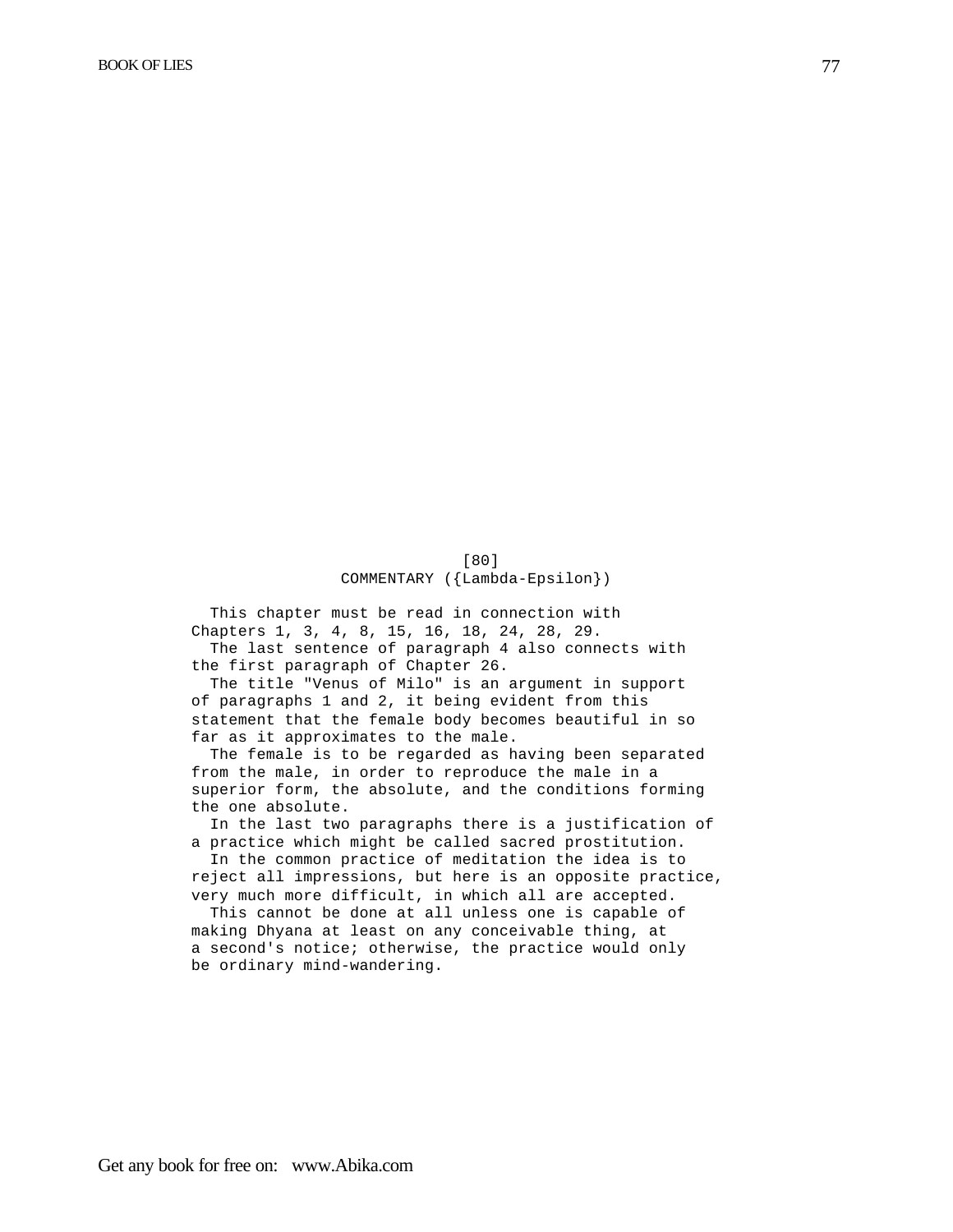[81] <u>36 and 36</u>

{Kappa-Epsilon-Phi-Alpha-Lambda-Eta Lambda-Sigma}

### THE STAR SAPPHIRE

 Let the Adept be armed with his Magick Rood [and provided with his Mystic Rose]. In the centre, let him give the L.V.X. signs; or if he know them, if he will and dare do them, and can keep silent about them, the signs of N.O.X. being the signs of Puer, Vir, Puella, Mulier. Omit the sign I.R. Then let him advance to the East, and make the Holy Hexagram, saying: PATER ET MATER UNIS DEUS ARARITA. Let him go round to the South, make the Holy Hexagram, and say: MATER ET FILIUS UNUS DEUS ARARITA. Let him go round to the West, make the Holy Hexagram, and say: FILIUS ET FILIA UNUS DEUS ARARITA. Let him go round to the North, make the Holy Hexagram, and then say: FILIA ET PATER UNUS DEUS ARARITA. Let him then return to the Centre, and so to The Centre of All [making the ROSY CROSS as he may know how] saying: ARARITA ARARITA ARARITA. In this the Signs shall be those of Set Triumphant and of Baphomet. Also shall Set appear in the Circle. Let him drink of the Sacrament and let him communicate the same.]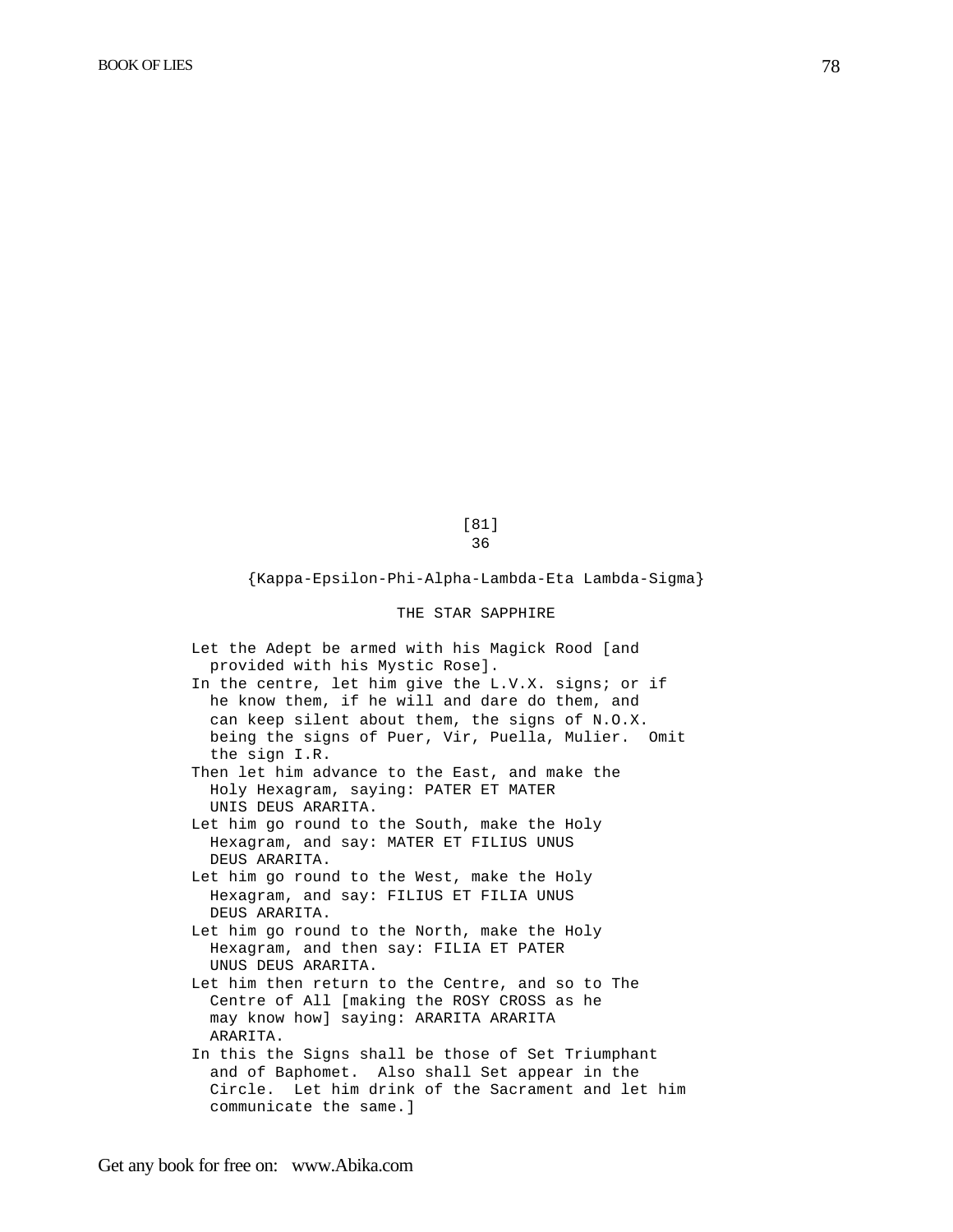Then let him say: OMNIA IN DUOS: DUO IN UNUM: UNUS IN NIHIL: HAE NEC QUATUOR NEC OMNIA NEC DUO NEC UNUS NEC NIHIL SUNT. GLORIA PATRI ET MATRI ET FILIO ET

 [82] FILIAE ET SPIRITUI SANCTO EXTERNO ET SPIRITUI SANCTO INTERNO UT ERAT EST ERIT IN SAECULA SAECULORUM SEX IN UNO PER NOMEN SEPTEM IN UNO ARARITA. Let him then repeat the signs of L.V.X. but not the signs of N.O.X.; for it is not he that shall arise in the Sign of Isis Rejoicing.

# COMMENTARY ({Lambda-Sigma})

 The Star Sapphire corresponds with the Star-Ruby of Chapter 25; 36 being the square of 6, as 25 is of %. This chapter gives the real and perfect Ritual of the Hexagram.

 It would be improper to comment further upon an official ritual of the A.'.A.'.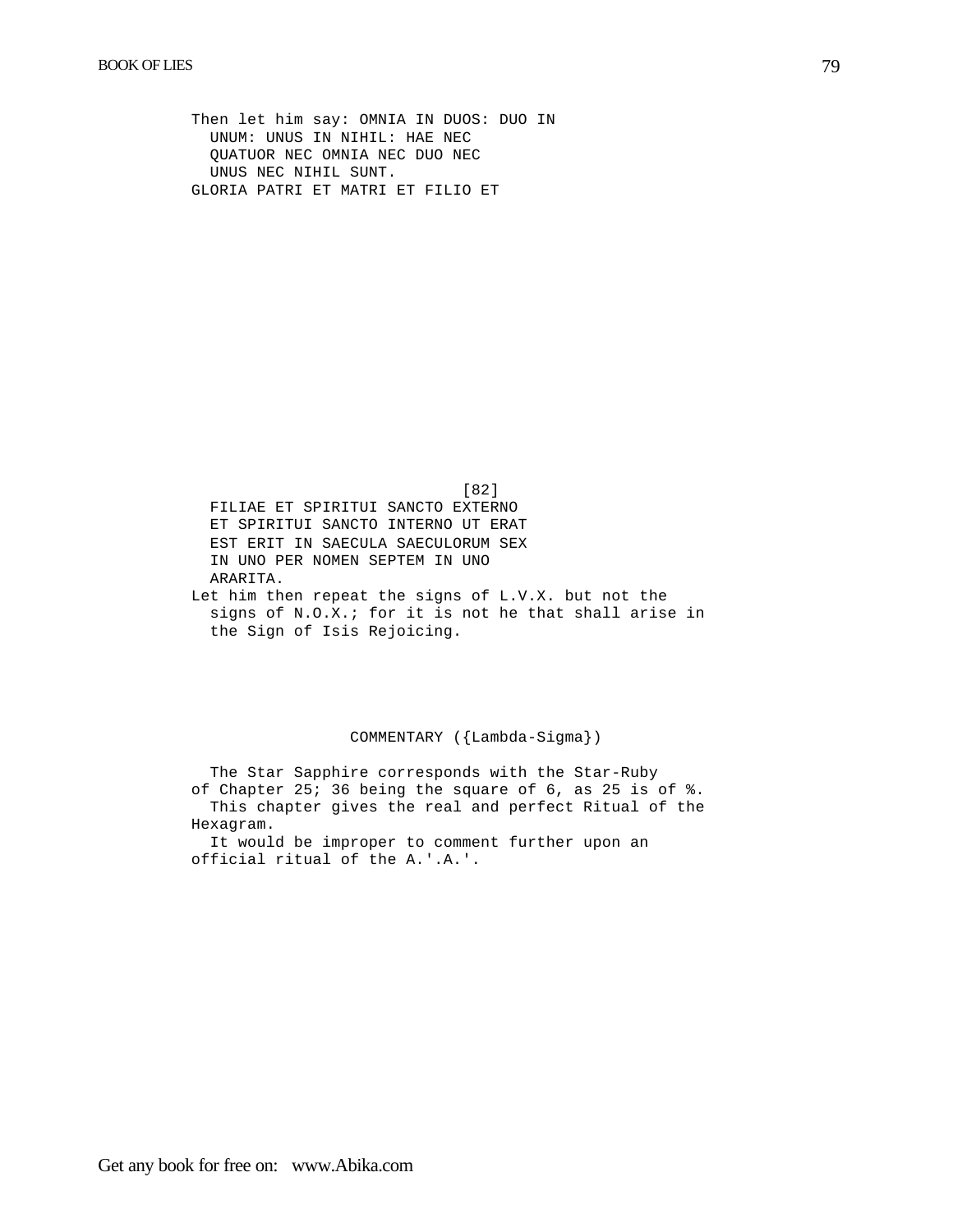[83] 37

{Kappa-Epsilon-Phi-Alpha-Lambda-Eta Lambda-Zeta}

# DRAGONS

 Thought is the shadow of the eclipse of Luna. Samadhi is the shadow of the eclipse of Sol. The moon and the earth are the non-ego and the ego: the Sun is THAT. Both eclipses are darkness; both are exceeding rare; the Universe itself is Light.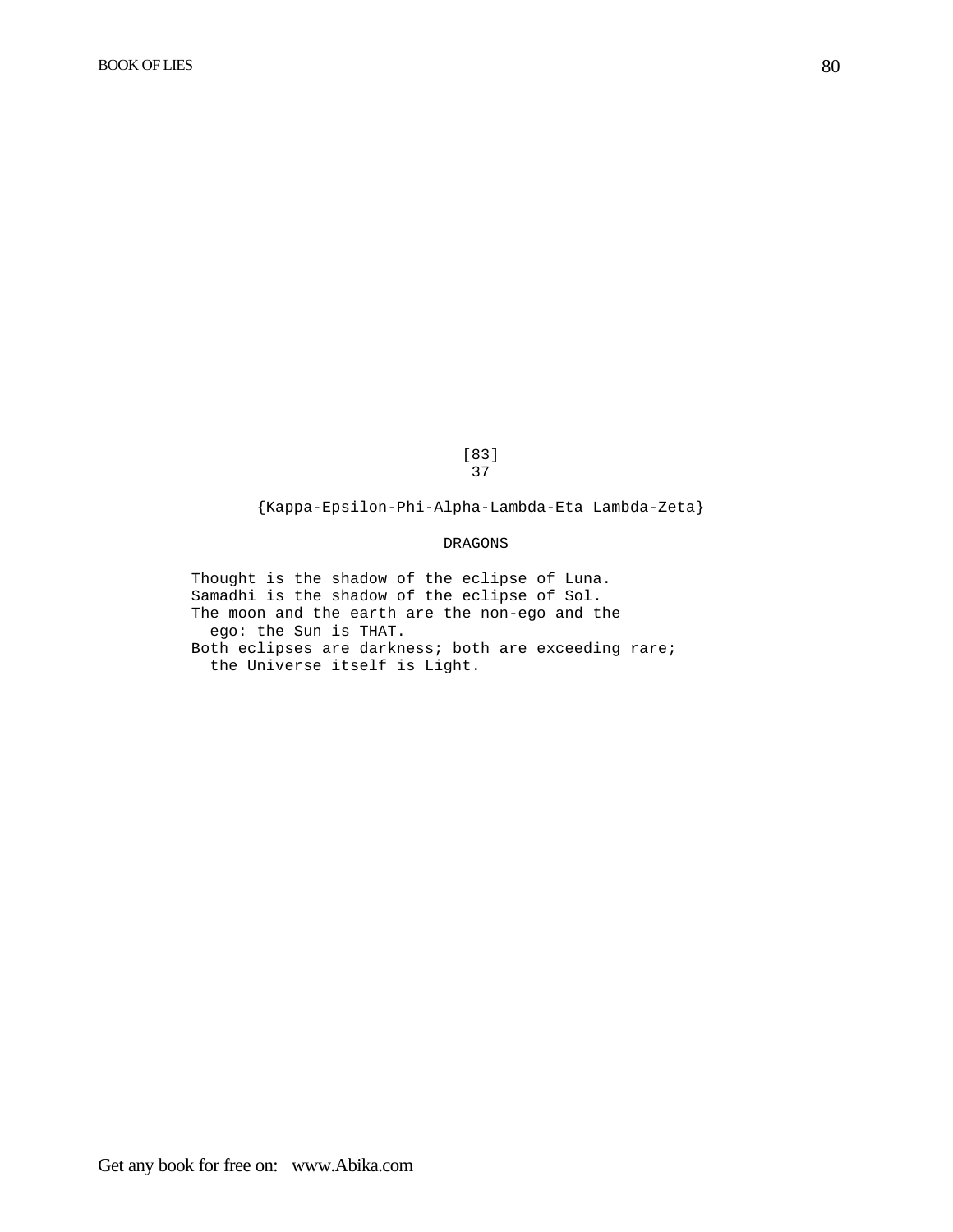# [84] COMMENTARY ({Lambda-Zeta})

 Dragons are in the East supposed to cause eclipses by devouring the luminaries.

 There may be some significance in the chapter number, which is that of Jechidah the highest unity of the soul.

 In this chapter, the idea is given that all limitation and evil is an exceedingly rare accident; there can be no night in the whole of the Solar System, except in rare spots, where the shadow of a planet is cast by itself. It is a serious misfortune that we happen to live in a tiny corner of the system, where the darkness reaches such a high figure as 50 per cent.

The same is true of moral and spiritual conditions.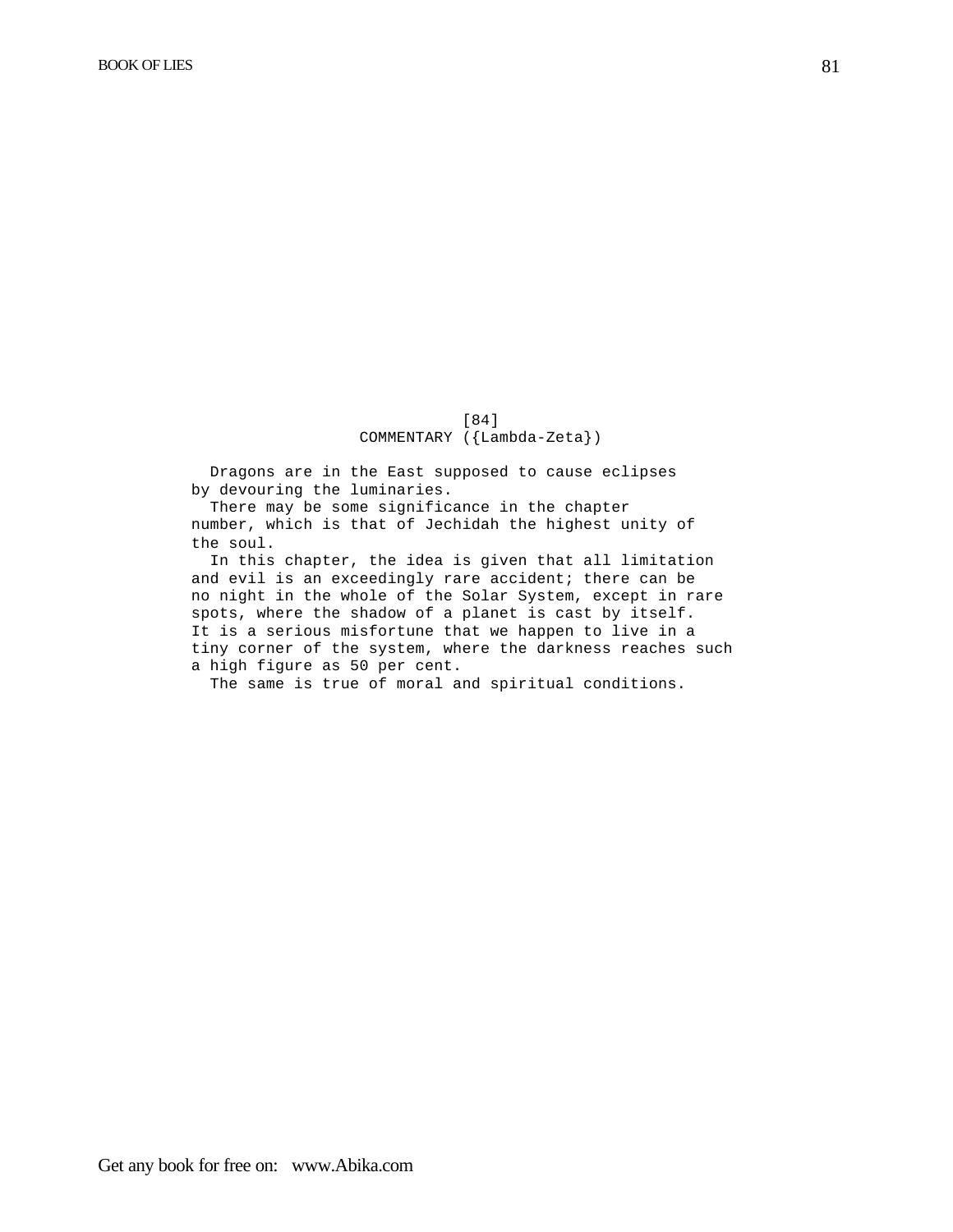[85] <u>38</u>

# {Kappa-Epsilon-Phi-Alpha-Lambda-Eta Lambda-Eta}

## LAMBSKIN

 Cowan, skidoo! Tyle! Swear to hele all. This is the mystery. Life! Mind is the traitor. Slay mind. Let the corpse of mind lie unburied on the edge of the Great Sea! Death! This is the mystery. Tyle! Cowan, skidoo!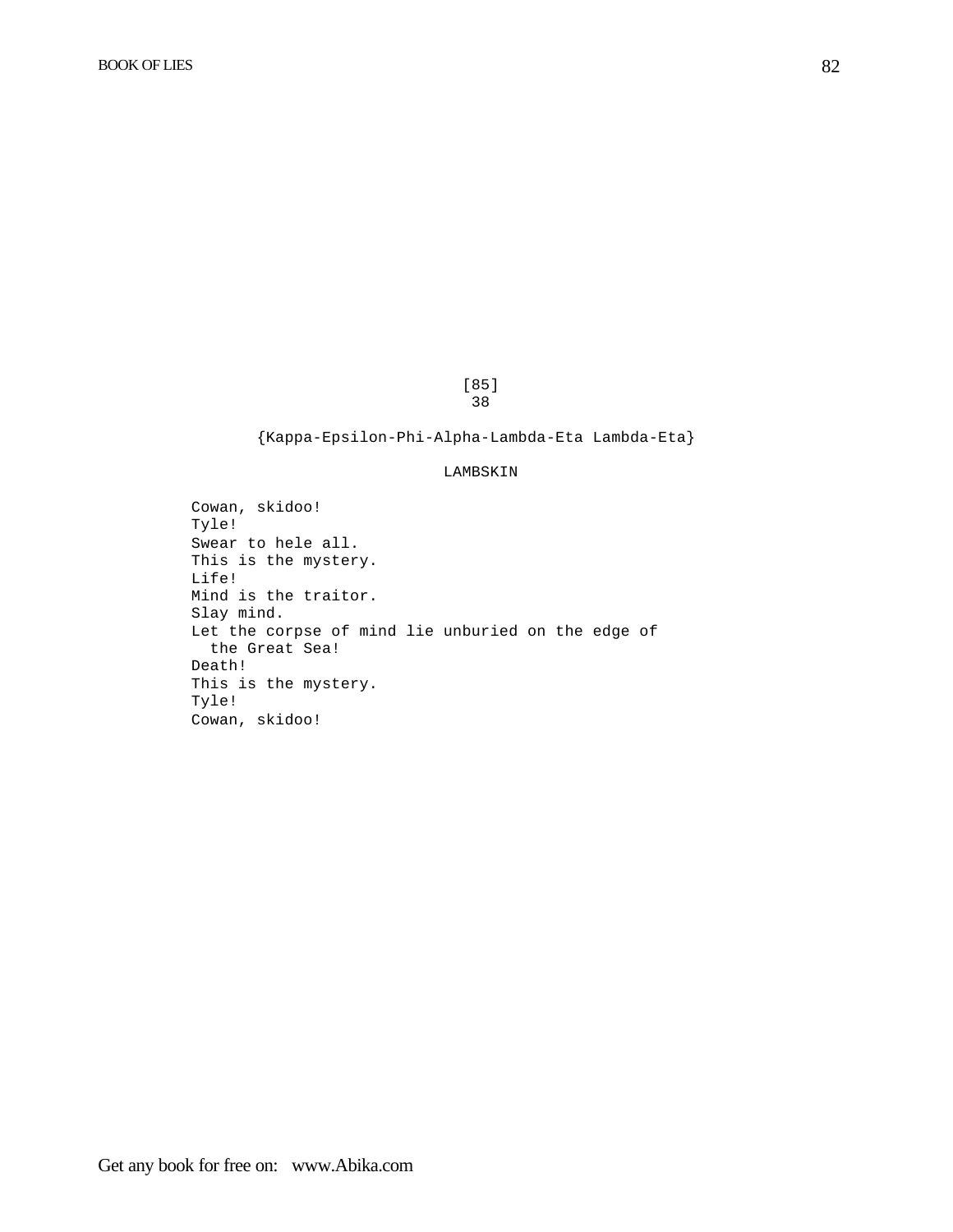[86] COMMENTARY ({Lambda-Eta})

 This chapter will be readily intelligible to E.A. Freemasons, and it cannot be explained to others.

83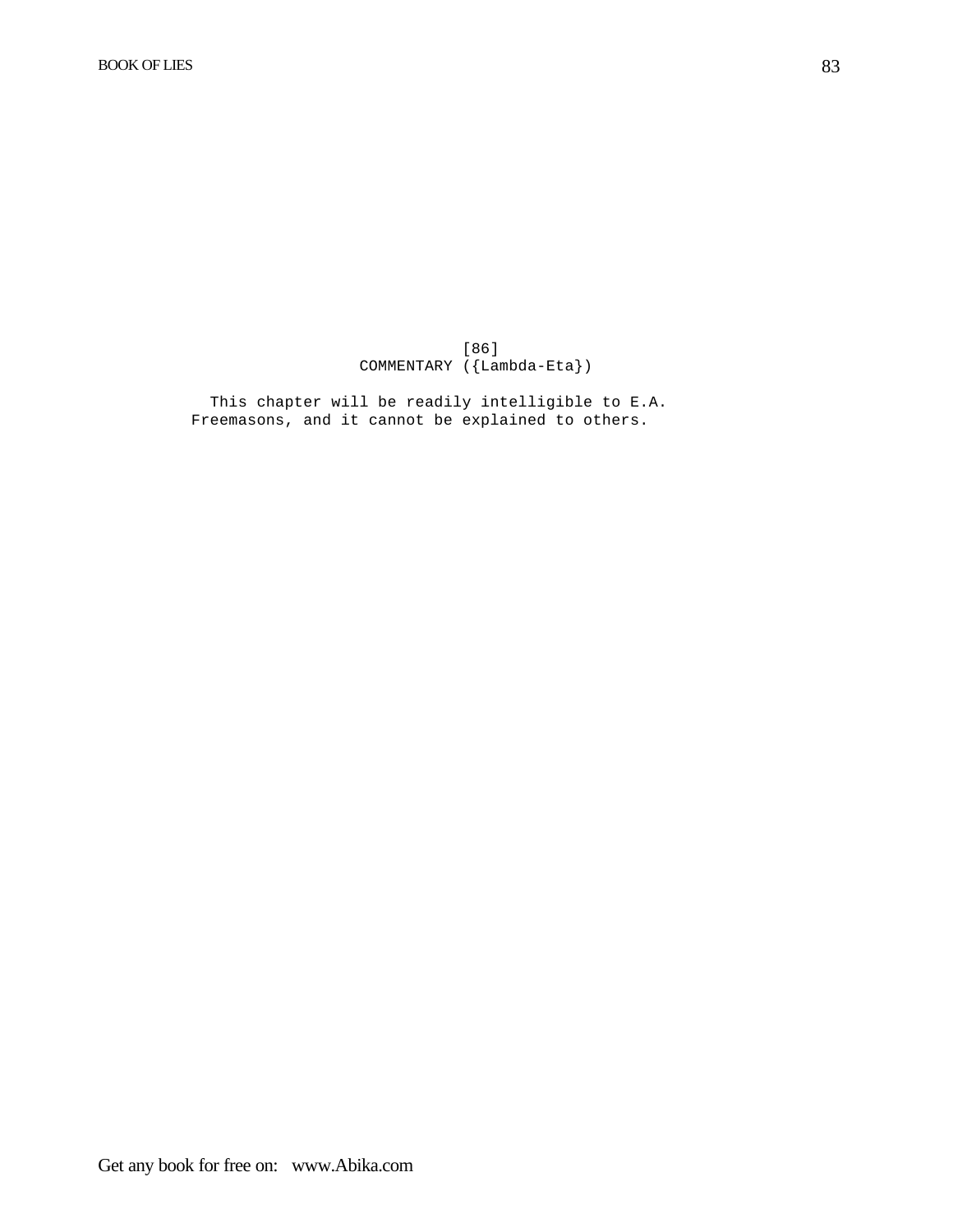[87] 39

{Kappa-Epsilon-Phi-Alpha-Lambda-Eta Lambda-Theta}

#### THE LOOBY

 Only loobies find excellence in these words. It is thinkable that A is not-A; to reverse this is but to revert to the normal. Yet by forcing the brain to accept propositions of which one set is absurdity, the other truism, a new function of brain is established. Vague and mysterious and all indefinite are the contents of this new consciousness; yet they are somehow vital. by use they become luminous. Unreason becomes Experience. This lifts the leaden-footed soul to the Experience of THAT of which Reason is the blasphemy. But without the Experience these words are the Lies of a Looby. Yet a Looby to thee, and a Booby to me, a Balassius Ruby to GOD, may be!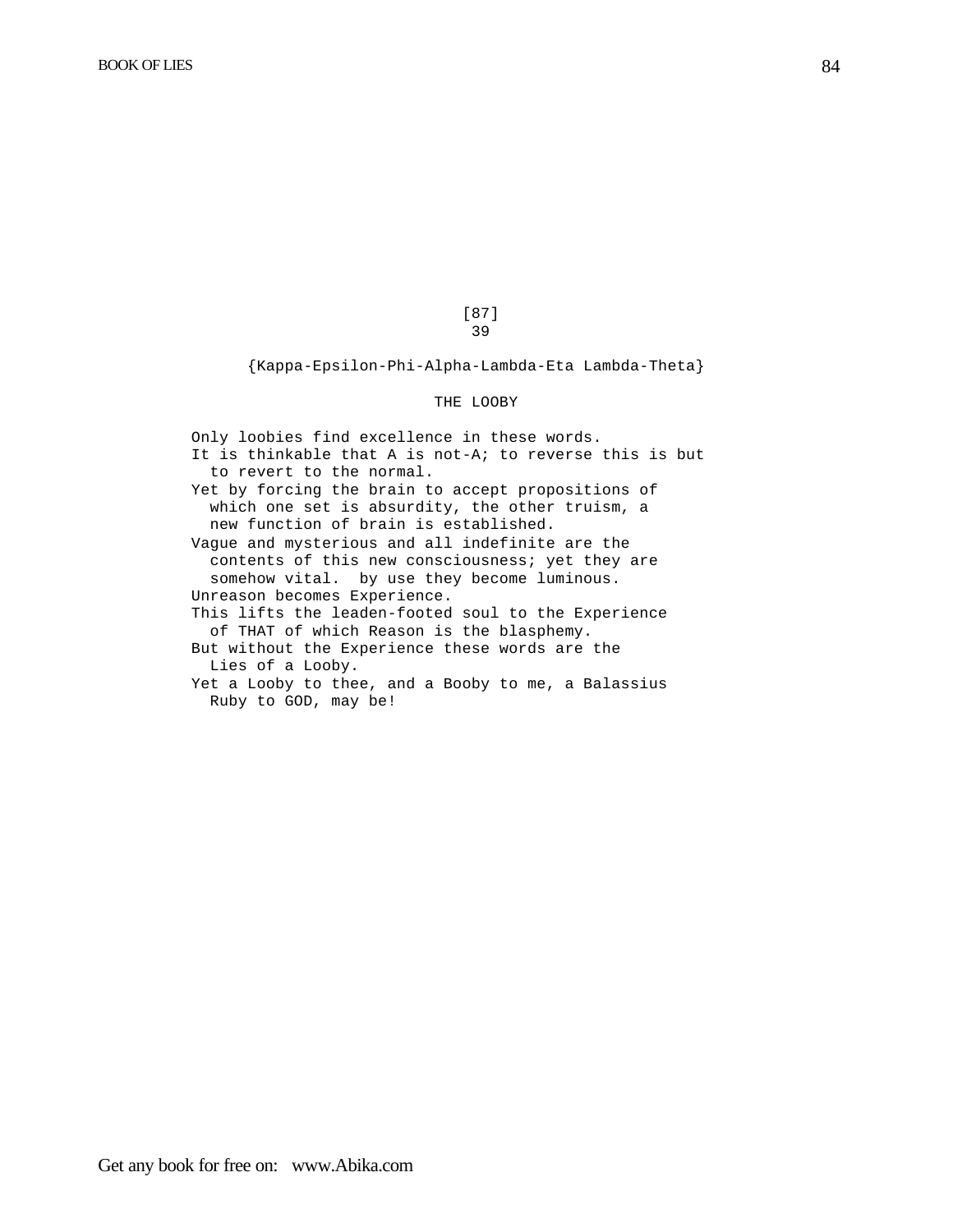[88] COMMENTARY ({Lambda-Theta})

 The word Looby occurs in folklore, and was supposed to be the author, at the time of writing this book, which he did when he was far from any standard works of reference, to connote partly "booby", partly "lout". It would thus be a similar word to "Parsifal".

 Paragraphs 2-6 explain the method that was given in Chapters 11 and 31. This method, however, occurs throughout the book on numerous occasions, and even in the chapter itself it is employed in the last paragraphs.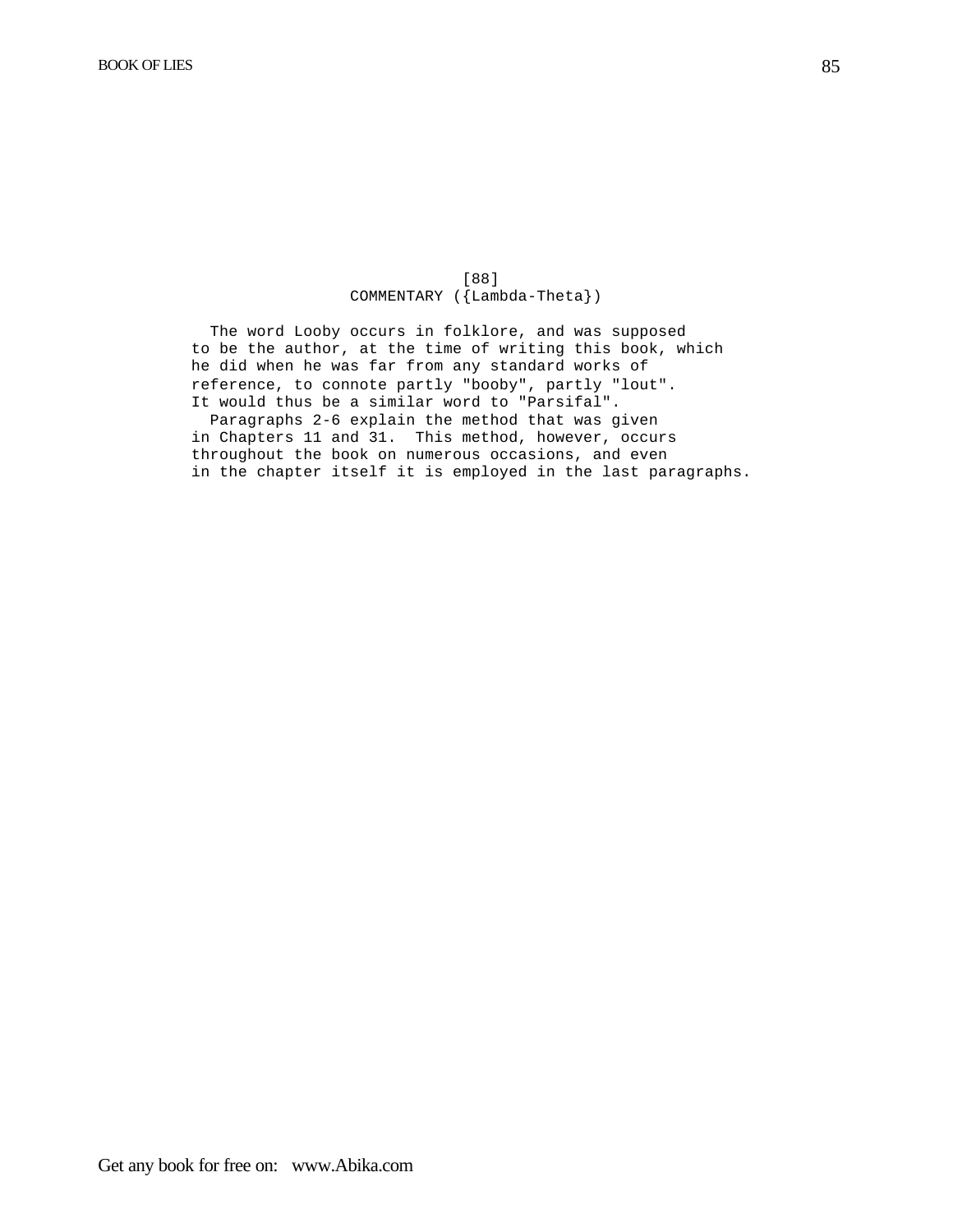[89] 40

## {Kappa-Epsilon-Phi-Alpha-Lambda-Eta Mu}

THE HIMOG(19)

 A red rose absorbs all colours but red; red is therefore the one colour that it is not. This Law, Reason, Time, Space, all Limitation blinds us to the Truth. All that we know of Man, Nature, God, is just that which they are not; it is that which they throw off as repungnant. The HIMOG is only visible in so far as He is imperfect. Then are they all glorious who seem not to be glorious, as the HIMOG is All-glorious Within? It may be so. How then distinguish the inglorious and perfect HIMOG from the inglorious man of earth? Distinguish not! But thyself Ex-tinguish: HIMOG art thou, and HIMOG shalt thou be.

86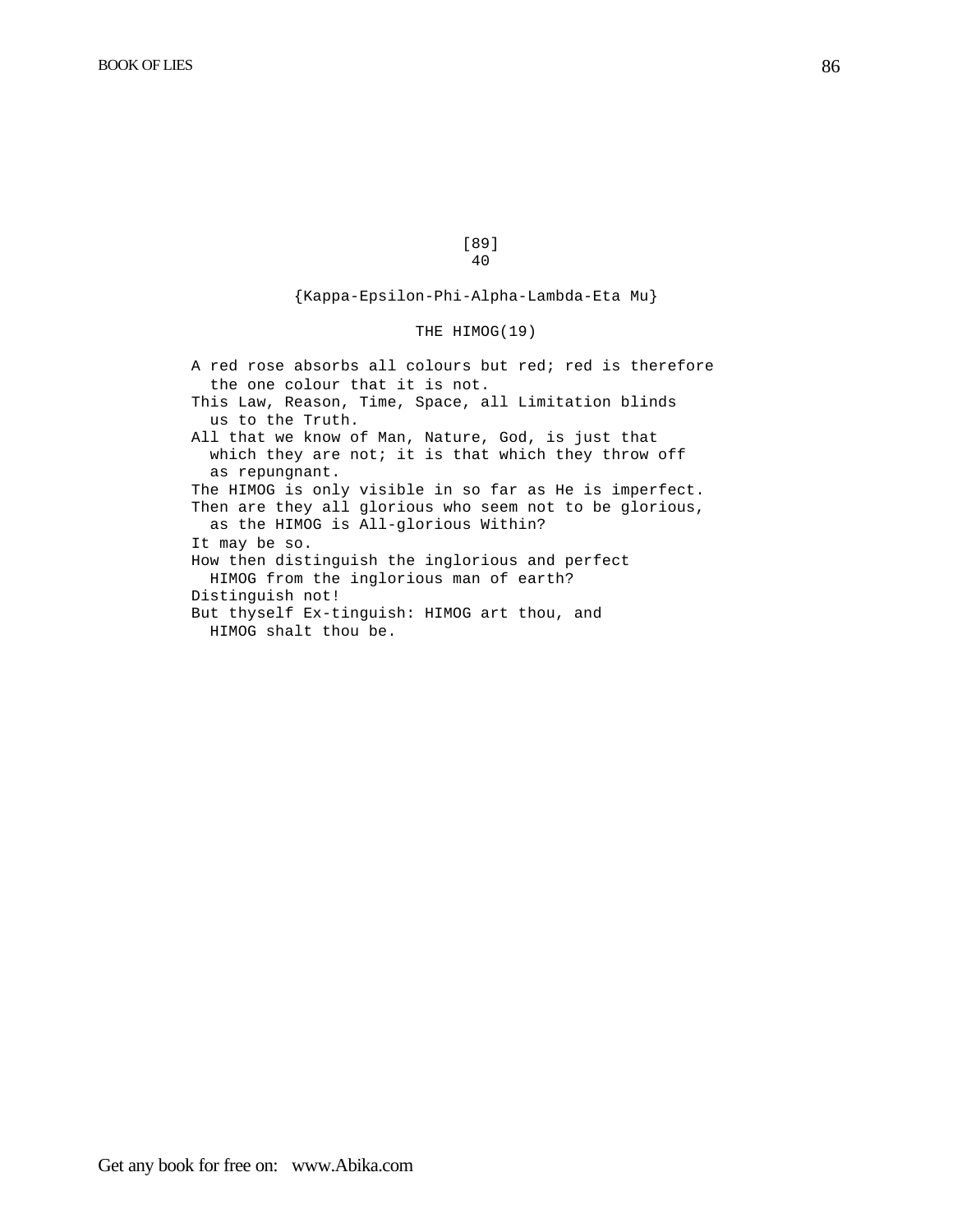#### [90] COMMENTARY ({MU})

 Paragraph 1 is, of course, a well-known scientific fact.

 In paragraph 2 it is suggested analogically that all thinkable things are similarly blinds for the Unthinkable Reality.

 Classing in this manner all things as illusions, the question arises as to the distinguishing between illusions; how are we to tell whether a Holy Illuminated Man of God is really so, since we can see nothing of him but his imperfections. :It may be yonder beggar is a King."

 But these considerations are not to trouble such mind as the Chela may possess; let him occupy himself, rather, with the task of getting rid of his personality; this, and not criticism of his holy Guru, should be the occupation of his days and nights.

NOTE (19) HIMOG is a Notariqon of the words Holy Illuminated Man of God.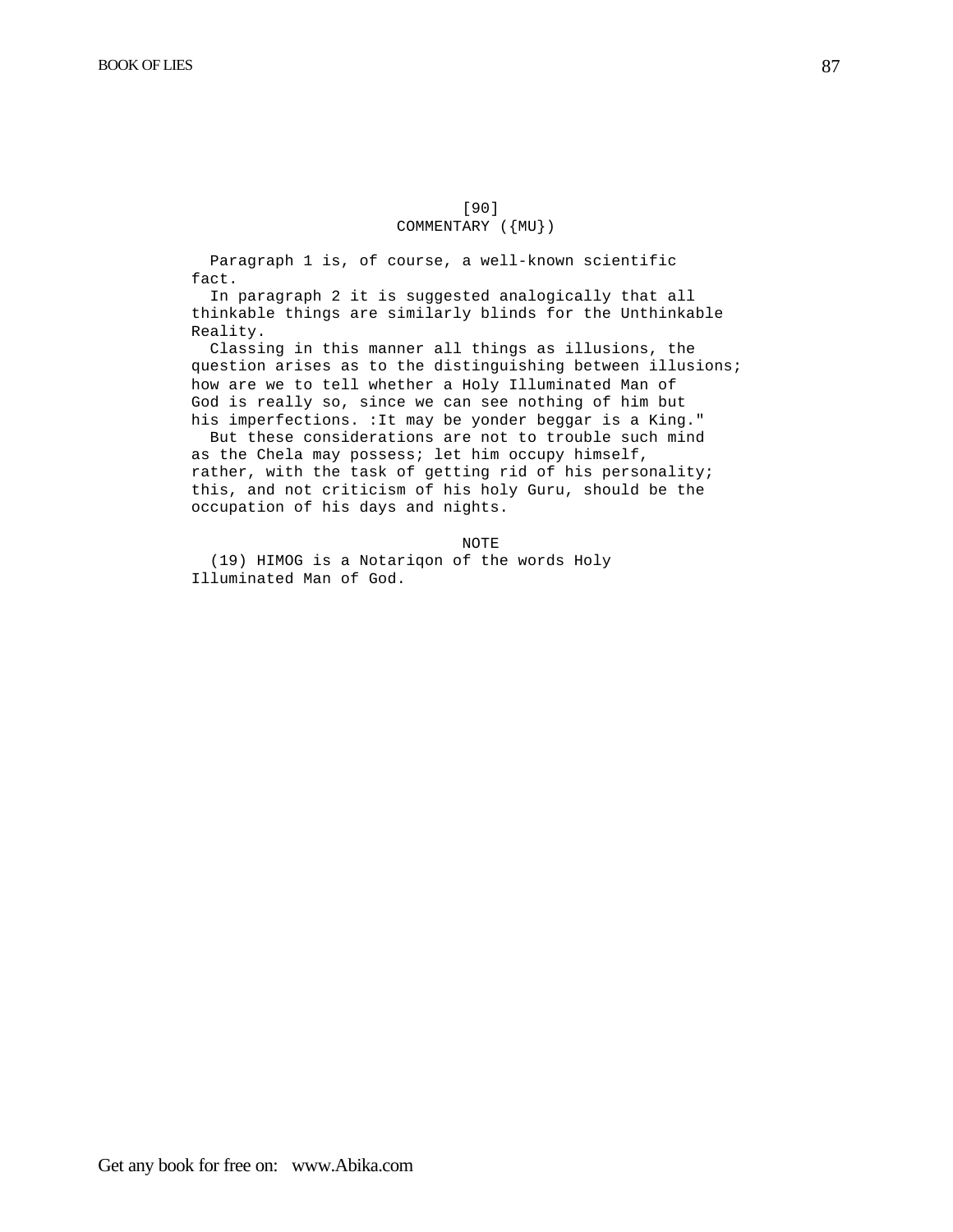## [91] 41

## {Kappa-Epsilon-Phi-Alpha-Lambda-Eta Mu-Alpha}

CORN BEEF HASH(20)

 In V.V.V.V.V. is the Great Work perfect. Therefore none is that pertaineth not to V.V.V.V.V. In any may he manifest; yet in one hath he chosen to manifest; and this one hath given His ring as a Seal of Authority to the Work of the A.'.A.'. through the colleagues of FRATER PER- DURABO. But this concerns themselves and their administra-

 tion; it concerneth none below the grade of Exempt Adept, and such an one only by com mand.

 Also, since below the Abyss Reason is Lord, let men seek by experiment, and not by Questionings.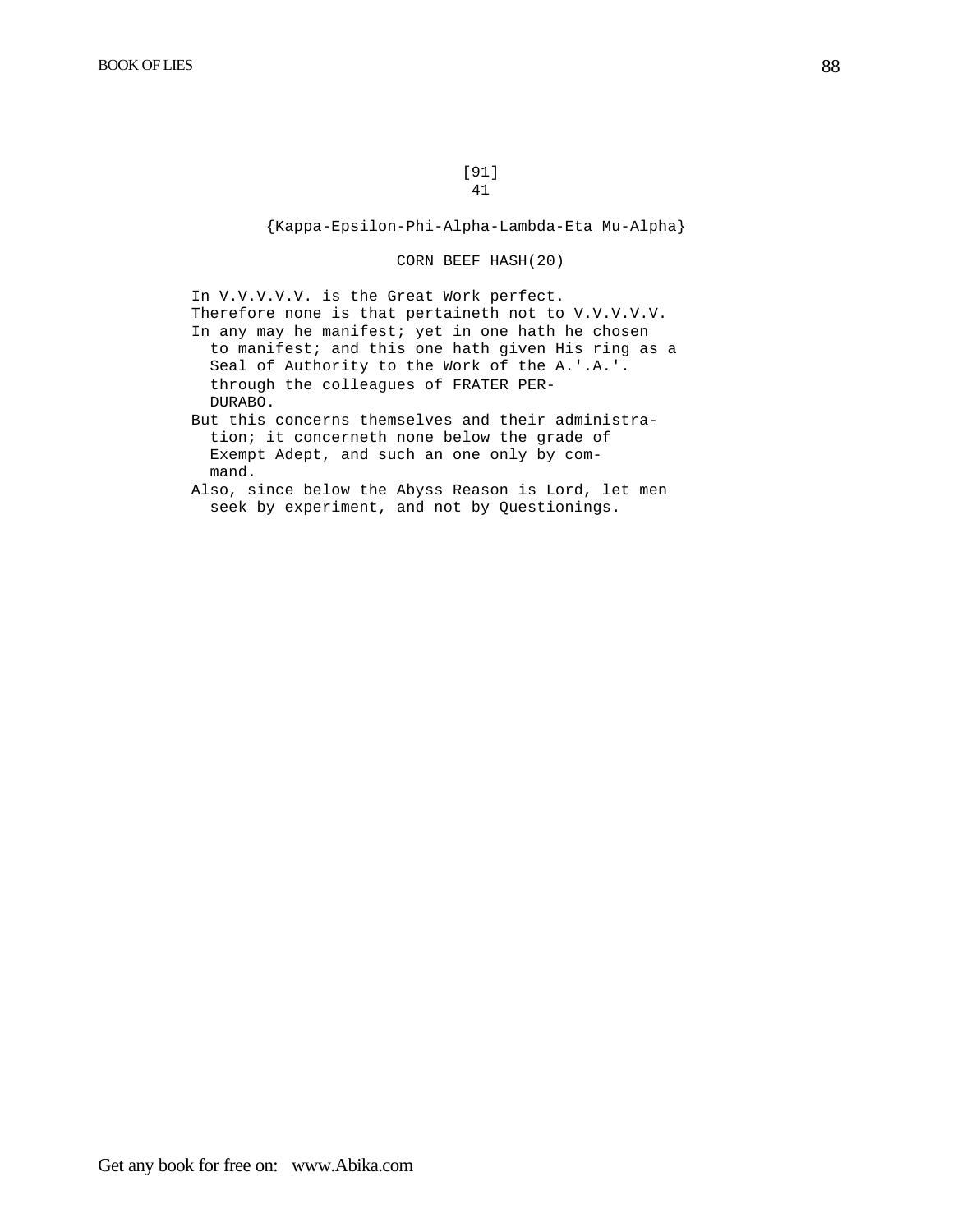# [92] COMMENTARY ({Mu-Alpha})

 the title is only partially explained i the note; it means that the statements in this chapter are to be understood in the most ordinary and commonplace way, without any mystical sense.

 V.V.V.V.V. is the motto of a Master of the Temple (or so much He disclosed to the Exempt Adepts), referred to in Liber LXI. It is he who is responsible for the whole of the development of the A,'.A.'. move ment which has been associated with the publication of THE EQUINOX; and His utterance is enshrined in the sacred writings.

It is useless to enquire into His nature; to do so leads to certain disaster. Authority from him is exhibited, when necessary, to the proper persons, though in no case to anyone below the grade of Exempt Adept. The person enquiring into such matters is politely requested to work, and not to ask questions about matters which in no way concern him.

The number 41 is that of the Barren Mother.

NOTE (20) I.e. food suitable for Americans.

89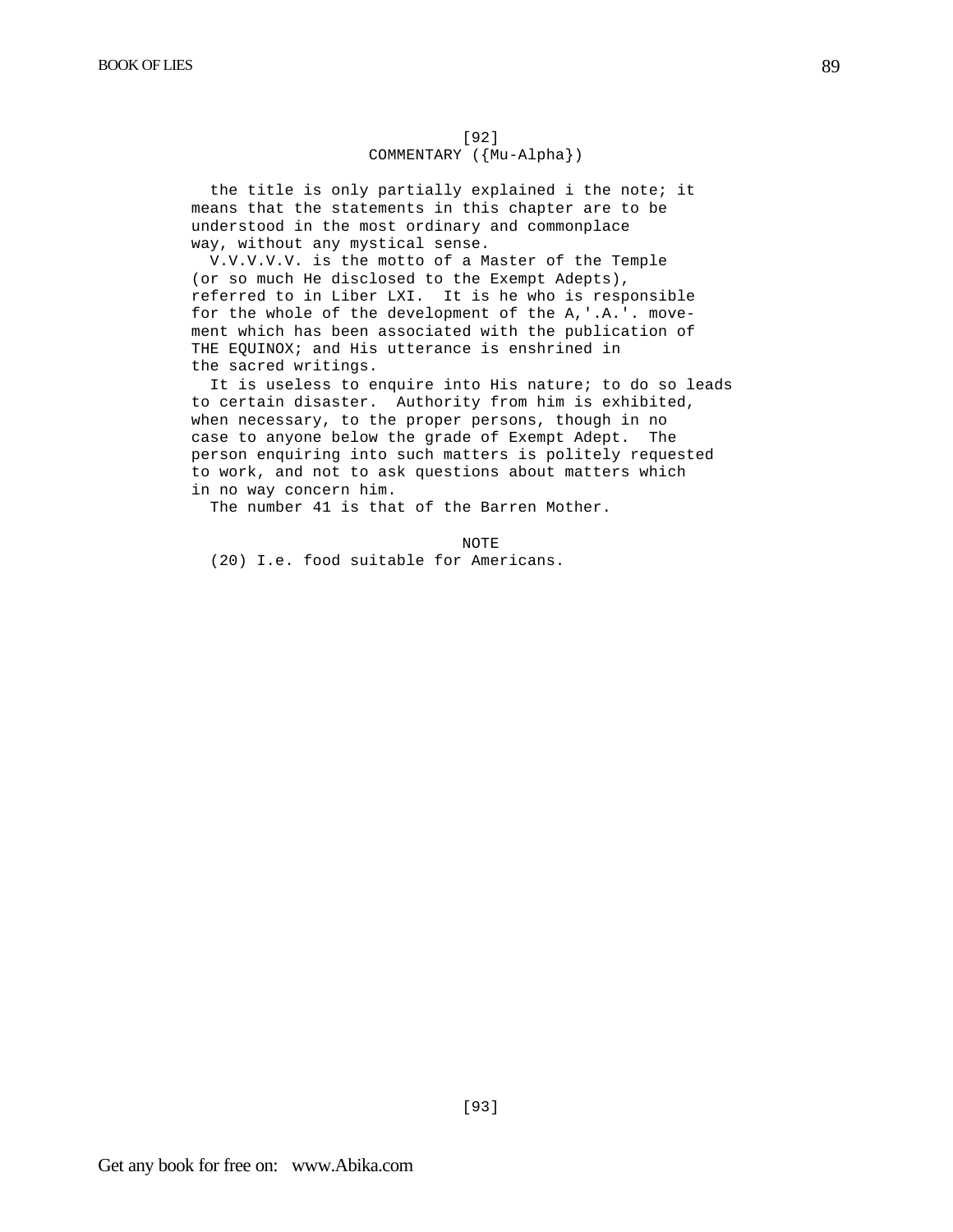{Kappa-Epsilon-Phi-Alpha-Lambda-Eta Mu-Beta}

# DUST-DEVILS

 In the wind of the mind arises the turbulence called I. It breaks; down shower the barren thoughts. All life is choked. This desert is the Abyss wherein the Universe. The Stars are but thistles in that waste. Yet this desert is but one spot accursed in a world of bliss. Now and again Travellers cross the desert; they come from the Great Sea, and to the Great Sea they go. As they go they spill water; one day they will irrigate the desert, till it flower. See! five footprints of a Camel! V.V.V.V.V.

 [94] COMMENTARY ({Mu-Beta})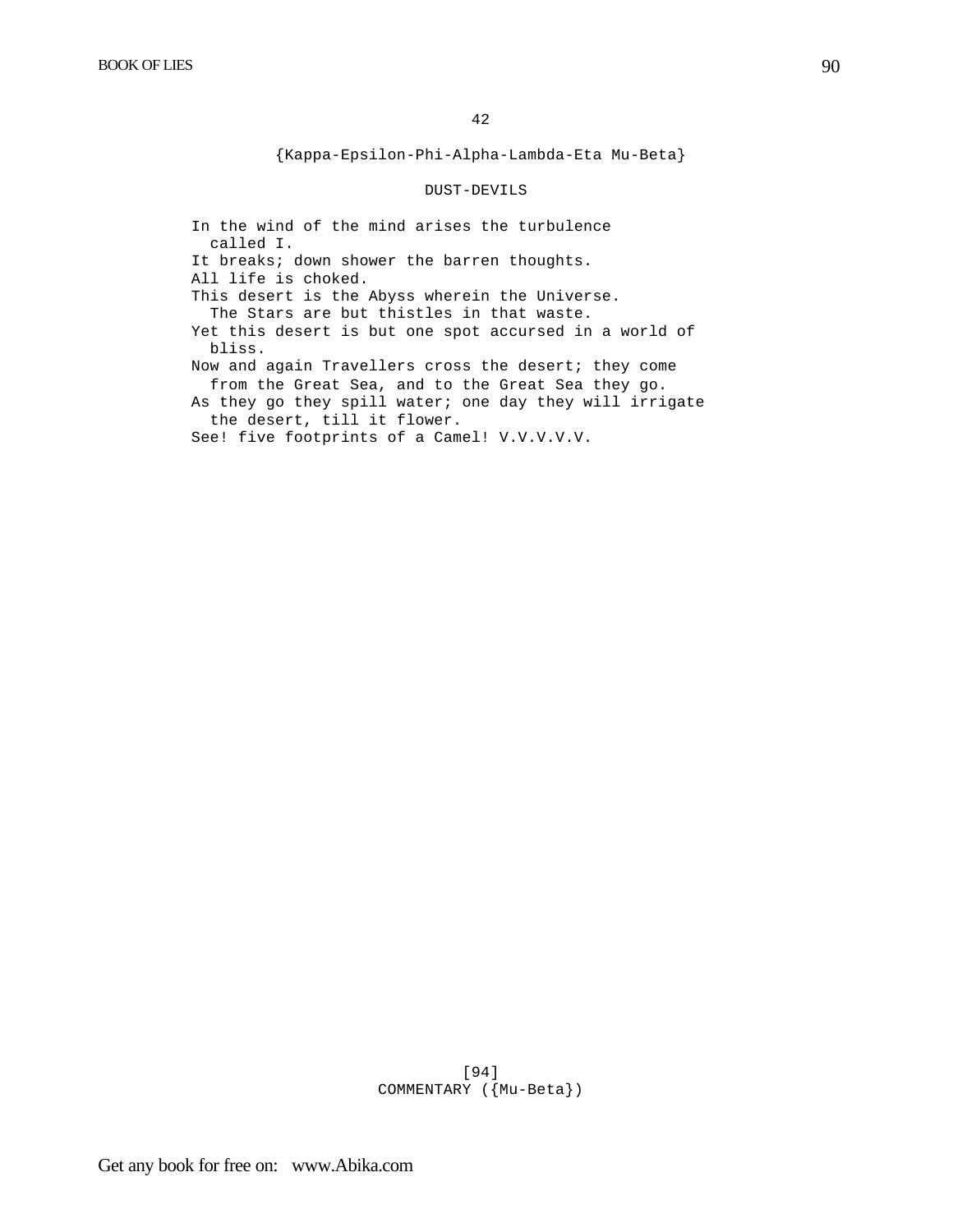This number 42 is the Great Number of the Curse. See Liber 418, Liber 500, and the essay on the Qabalah in the Temple of Solomon the King. This number is said to be all hotch-potch and accursed. The chapter should be read most carefully in connection with the 10th Aethyr. It is to that dramatic experience that it refers. The mind is called "wind", because of its nature; as has been frequently explained, the ideas and words are identical. In this free-flowing, centreless material arises an eddy; a spiral close-coiled upon itself. The theory of the formation of the Ego is that of the Hindus, whose Ahamkara is itself a function of the mind, whose ego it creates. This Ego is entirely divine. Zoroaster describes God as having the head of the Hawk, and a spiral force. It will be difficult to understand this chapter with out some experience in the transvaluation of values, which occurs throughout the whole of this book, in nearly every other sentence. Transvaluation of values is only the moral aspect of the method of contradiction. The word "turbulence" is applied to the Ego to suggest the French "tourbillion", whirlwind, the false Ego or dust-devil. True life, the life, which has no consciousness of "I", is said to be choked by this false ego, or rather by the thoughts which its explosions produce. In paragraph 4 this is expanded to a macrocosmic plane. The Masters of the Temple are now introduced; they are inhabitants, not of this desert; their abode is not this universe. They come from the Great Sea, Binah, the City of the Pyramids. V.V.V.V.V. is indicated as one of these travellers; He is described as a camel, not because of the connotation of the French form of this word, but because "camel" is in hebrew Gimel, and Gimel is the path leading from Tiphareth to Kether, uniting Microprosopus and Macroprosopus, i.e. performing the Great Work. The card Gimel in the Tarot is the High Priestess, the Lady of Initiation; one might even say, the Holy Guardian Angel.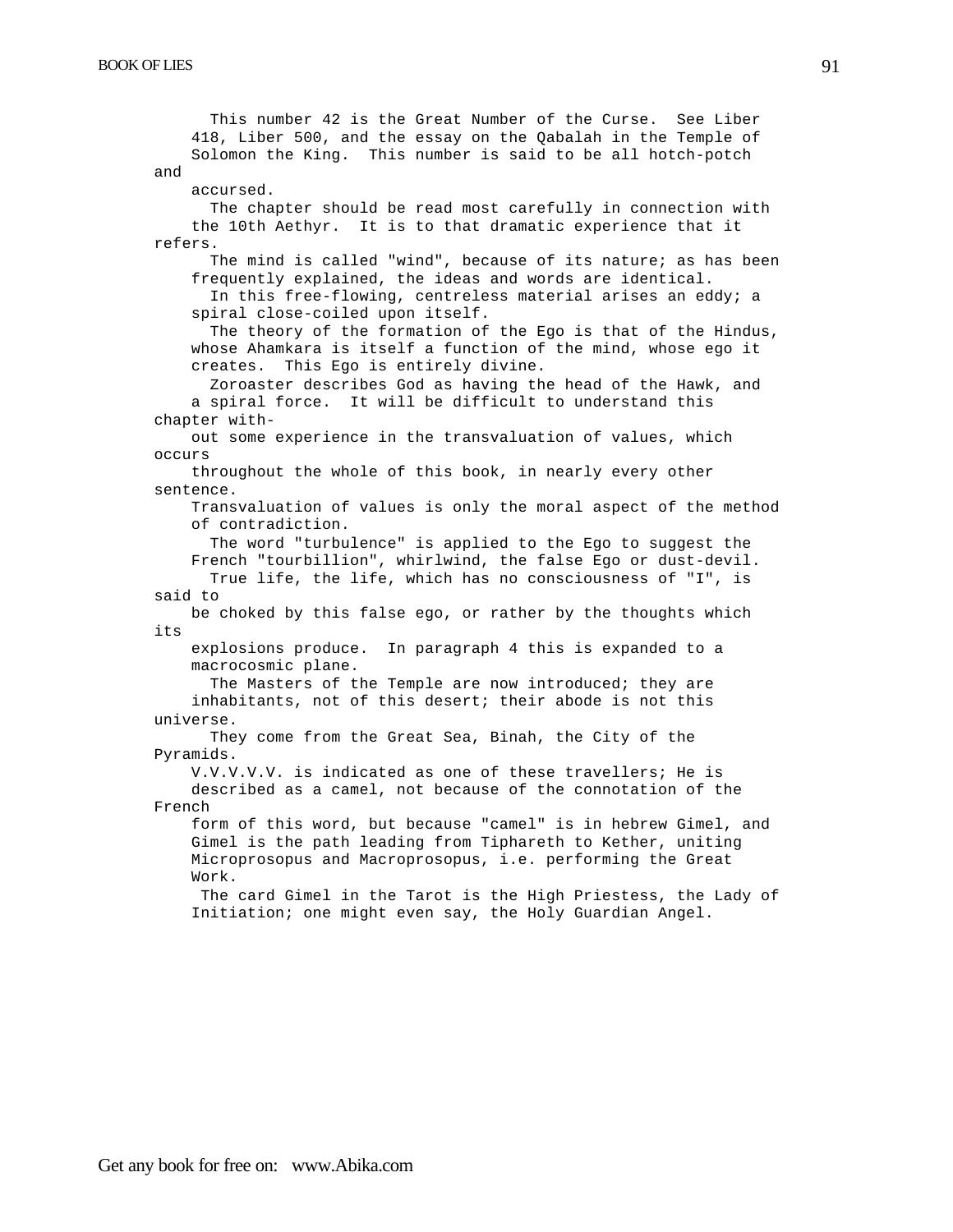## [95] 43

# {Kappa-Epsilon-Phi-Alpha-Lambda-Eta Mu-Gamma}

### MULBERRY TOPS

 Black blood upon the altar! and the rustle of angel wings above! Black blood of the sweet fruit, the bruised, the violated bloom-that setteth The Wheel a-spinning in the spire. Death is the veil of Life, and Life of Death; for both are Gods. This is that which is written: "A feast for Life, and a greater feast for Death!" in THE BOOK OF THE LAW. The blood is the life of the individual: offer then blood!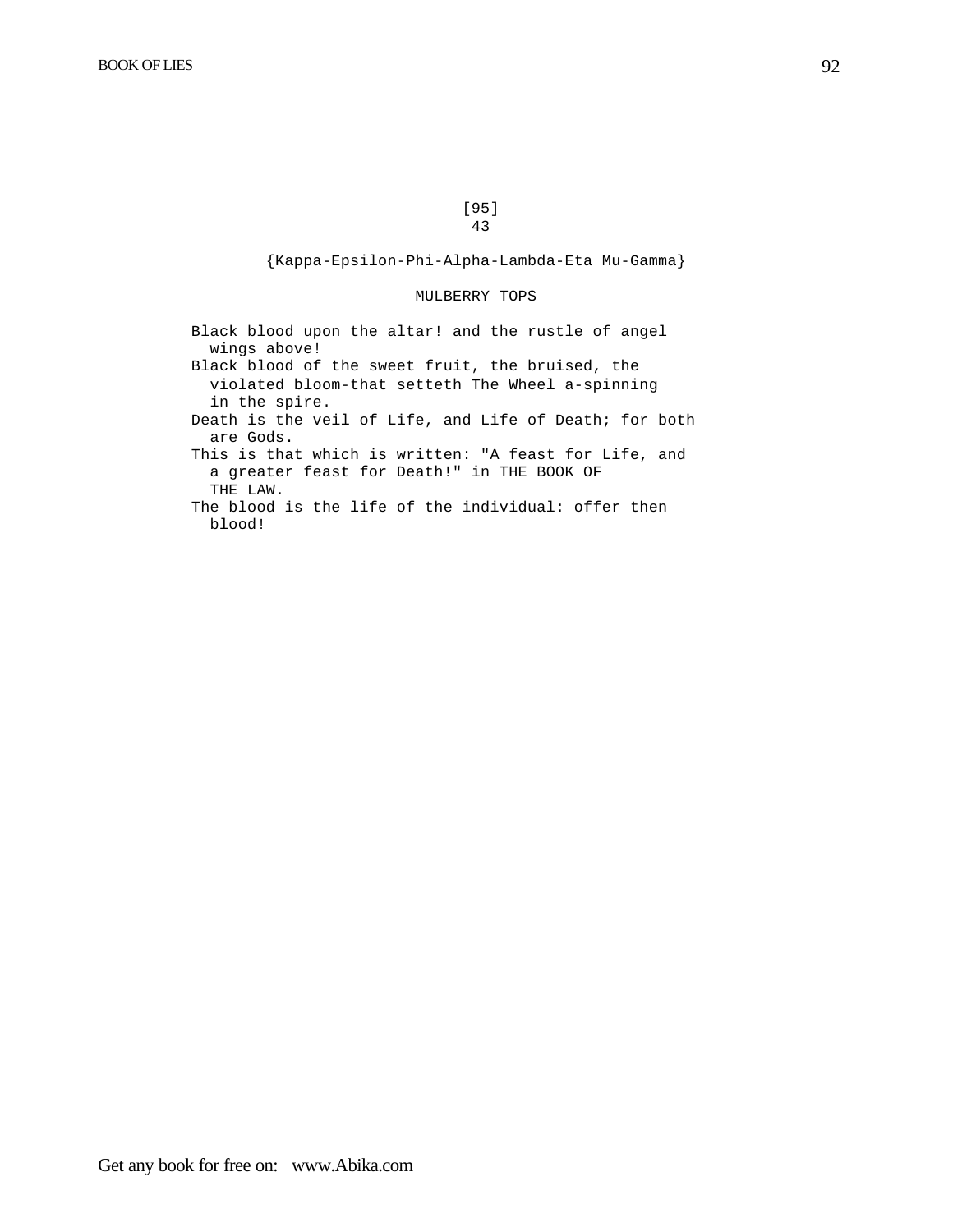#### [96] COMMENTARY ({Mu-Gamma})

 The title of this chapter refers to a Hebrew legend, that of the prophet who heard "a going in the mulberry tops"; and to Browning's phrase, "a bruised, black blooded mulberry".

 In the World's Tragedy, Household Gods, The Scorpion, and also The God-Eater, the reader may study the efficacy of rape, and the sacrifice of blood, as magical formulae. Blood and virginity have always been the most acceptable offerings to all the gods, but especially the Christian God.

In the last paragraph, the reason of this is explained; it is because such sacrifices come under the Great Law of the Rosy Cross, the giving-up of the individuality, as has been explained as nauseam in previous chapters. We shall frequently recur to this subject.

 By "the wheel spinning in the spire" is meant the manifestation of magical force, the spermatozoon in the conical phallus. For wheels, see Chapter 78.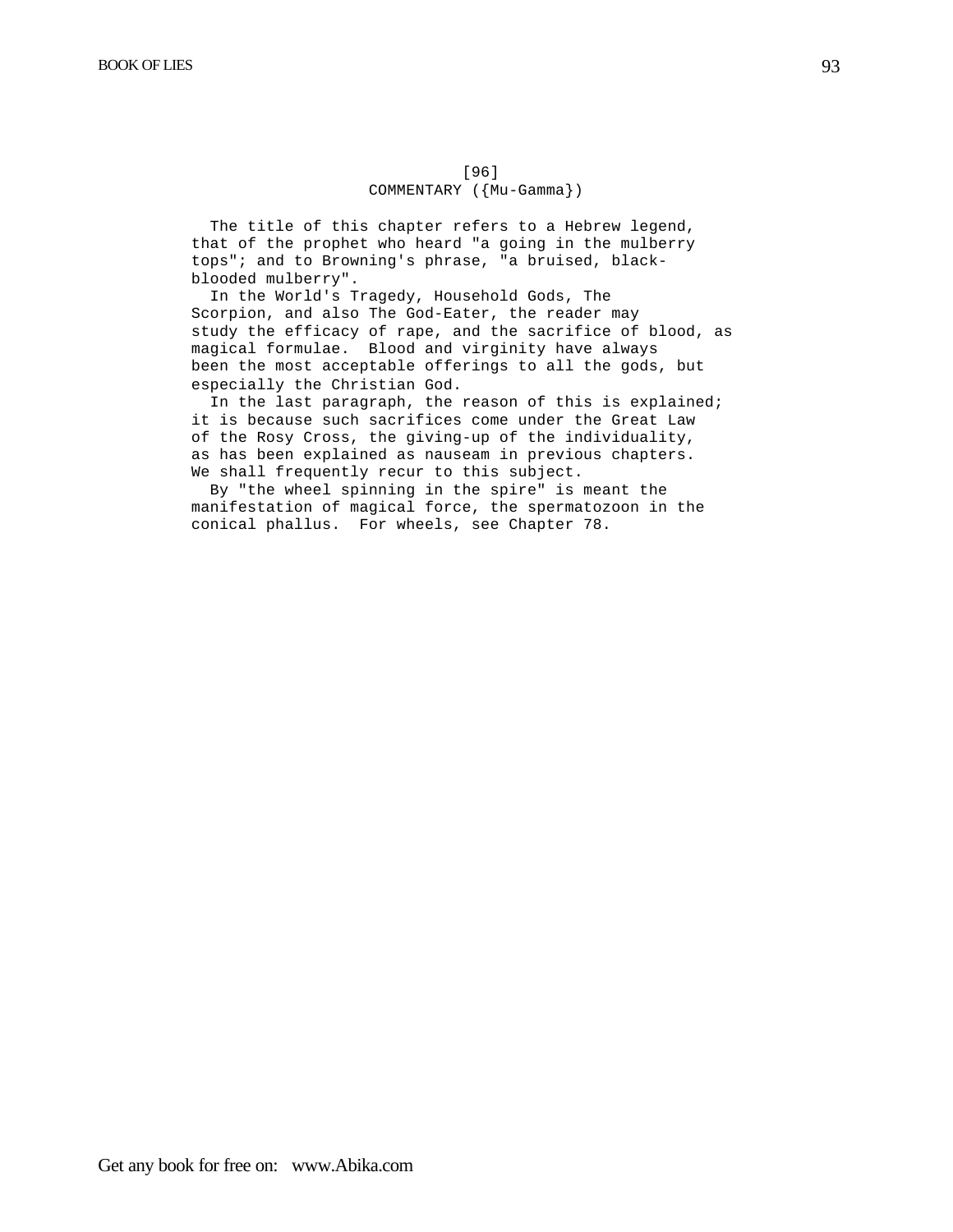[97]

44

 {Kappa-Epsilon-Phi-Alpha-Lambda-Eta Mu-Delta} THE MASS OF THE PHOENIX The Magician, his breast bare, stands before an altar on which are his Burin, Bell, Thurible, and two of the Cakes of Light. In the Sign of the Enterer he reaches West across the Altar, and cries: Hail Ra, that goest in Thy bark Into the Caverns of the DarK! He gives the sign of Silence, and takes the Bell, and Fire, in his hands. East of the Altar see me stand With Light and Musick in mine hand! He strikes Eleven times upon the Bell 3 3 3-5 5 5 5 5- 3 3 3 and places the Fire in the Thurible. I strike the Bell: I light the flame: I utter the mysterious Name. ABRAHADABRA He strikes Eleven times upon the Bell. Now I begin to pray: Thou Child, holy Thy name and undefiled! Thy reign is come: Thy will is done. Here is the Bread; here is the Blood. Bring me through midnight to the Sun! Save me from Evil and from Good! That Thy one crown of all the Ten. Even now and here be mine. AMEN.

 He puts the first Cake on the Fire of the Thurible. I burn the Incense-cake, proclaim These adorations of Thy name.

 He makes them as in Liber Legis, and strikes again Eleven times upon the Bell. With the Burin he then makes upon his breast the proper sign.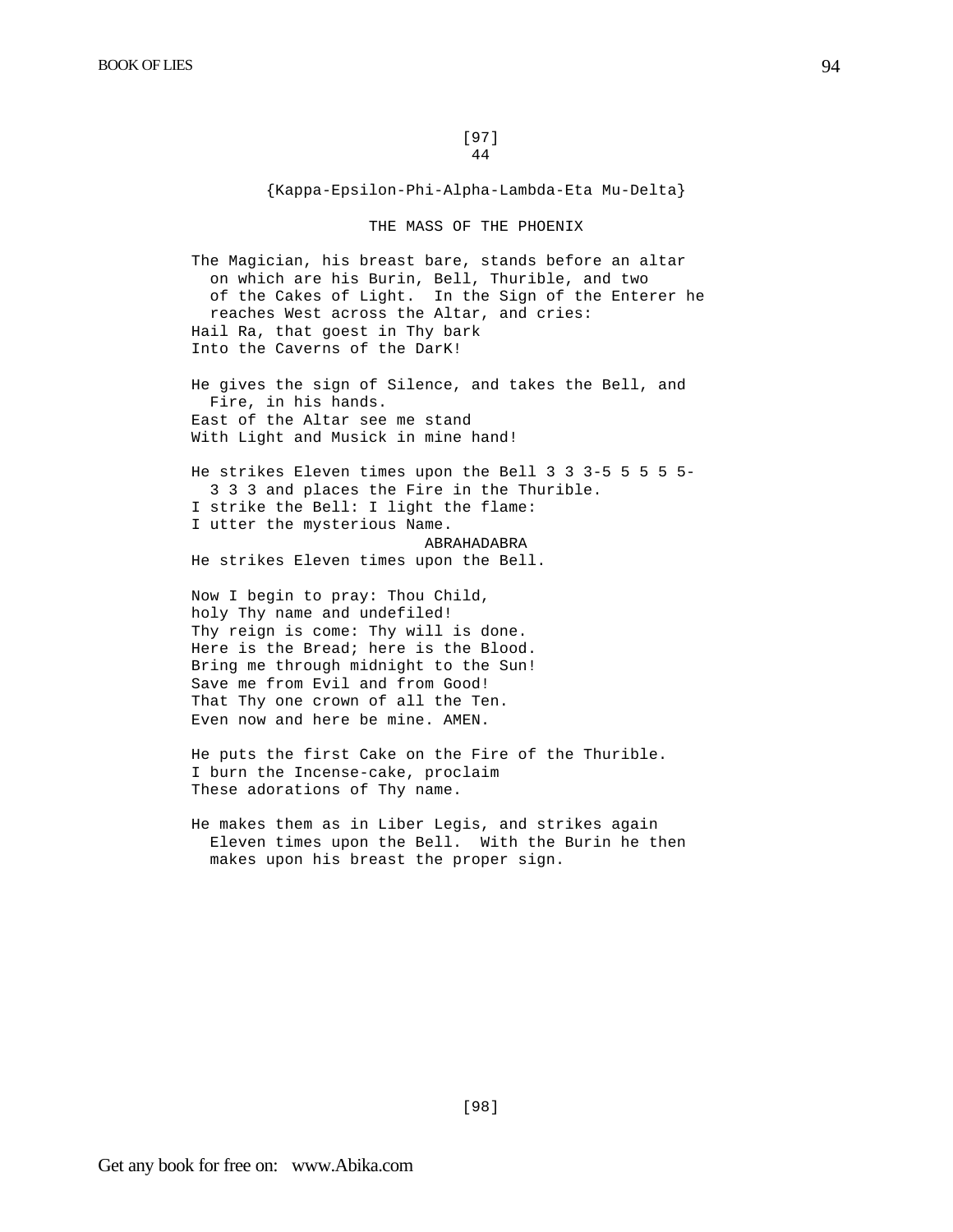Behold this bleeding breast of mine Gashed with the sacramental sign!

 He puts the second Cake to the wound. I stanch the blood; the wager soaks It up, and the high priest invokes!

 He eats the second Cake. This Bread I eat. This Oath I swear As I enflame myself with prayer: "There is no grace: there is no guilt: This is the Law: DO WHAT THOU WILT!"

 He strikes Eleven times upon the Bell, and cries ABRAHADABRA.

 I entered in with woe; with mirth I now go forth, and with thanksgiving, To do my pleasure on the earth Among the legions of the living.

He goeth forth.

#### COMMENTARY ({Mu-Delta})

 This is the special number of Horus; it is the Hebrew blood, and the multiplication of the 4 by the 11, the number of Magick, explains 4 in its finest sense. But see in particular the accounts in Equinox I, vii of the circumstances of the Equinox of the Gods.

 The word "Phoenix" may be taken as including the idea of "Pelican", the bird, which is fabled to feeds its young from the blood of its own breast. Yet the two ideas, though cognate, are not identical, and "Phoenix" is the more accurate symbol.

This chapter is explained in Chapter 62.

 It would be improper to comment further upon a ritual which has been accepted as official by the A.'.A.'.

 [99] 45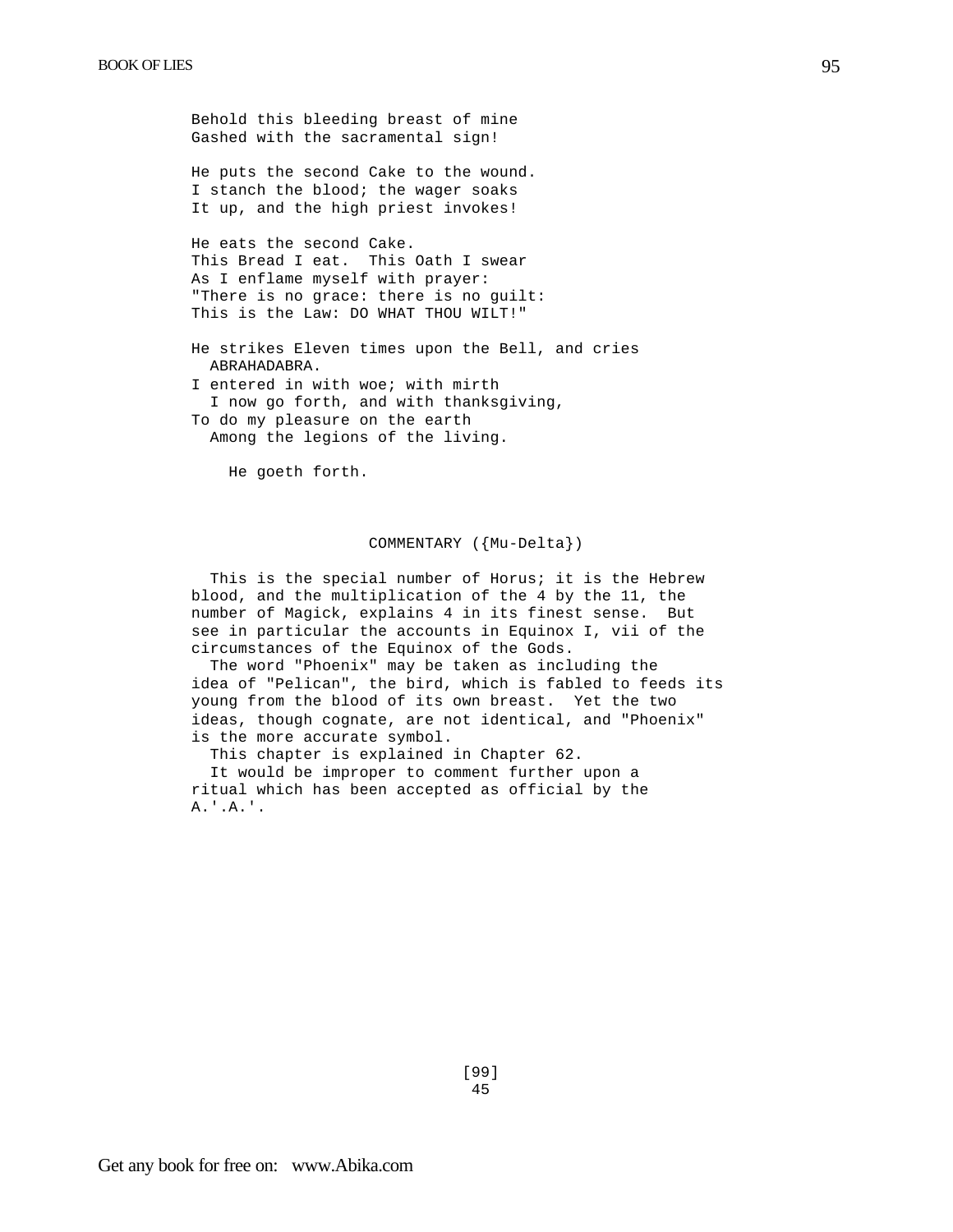## {Kappa-Epsilon-Phi-Alpha-Lambda-Eta Mu-Epsilon}

#### CHINESE MUSIC

 "Explain this happening!" "It must have a `natural' cause." \ "It must have a `supernatural' cause." / Let these two asses be set to grind corn. May, might, must, should, probably, may be, we may safely assume, ought, it is hardly question able, almost certainly-poor hacks! let them be turned out to grass! Proof is only possible in mathematics, and mathe matics is only a matter of arbitrary conventions. And yet doubt is a good servant but a bad master; a perfect mistress, but a nagging wife. "White is white" is the lash of the overseer: "white is black" is the watchword of the slave. The Master takes no heed. The Chinese cannot help thinking that the octave has 5 notes. The more necessary anything appears to my mind, the more certain it is that I only assert a limitation. I slept with Faith, and found a corpse in my arms on awaking; I drank and danced all night with Doubt,

and found her a virgin in the morning.

 [100] COMMENTARY ({Mu-Epsilon})

 The title of this chapter is drawn from paragraph 7. We now, for the first time, attack the question of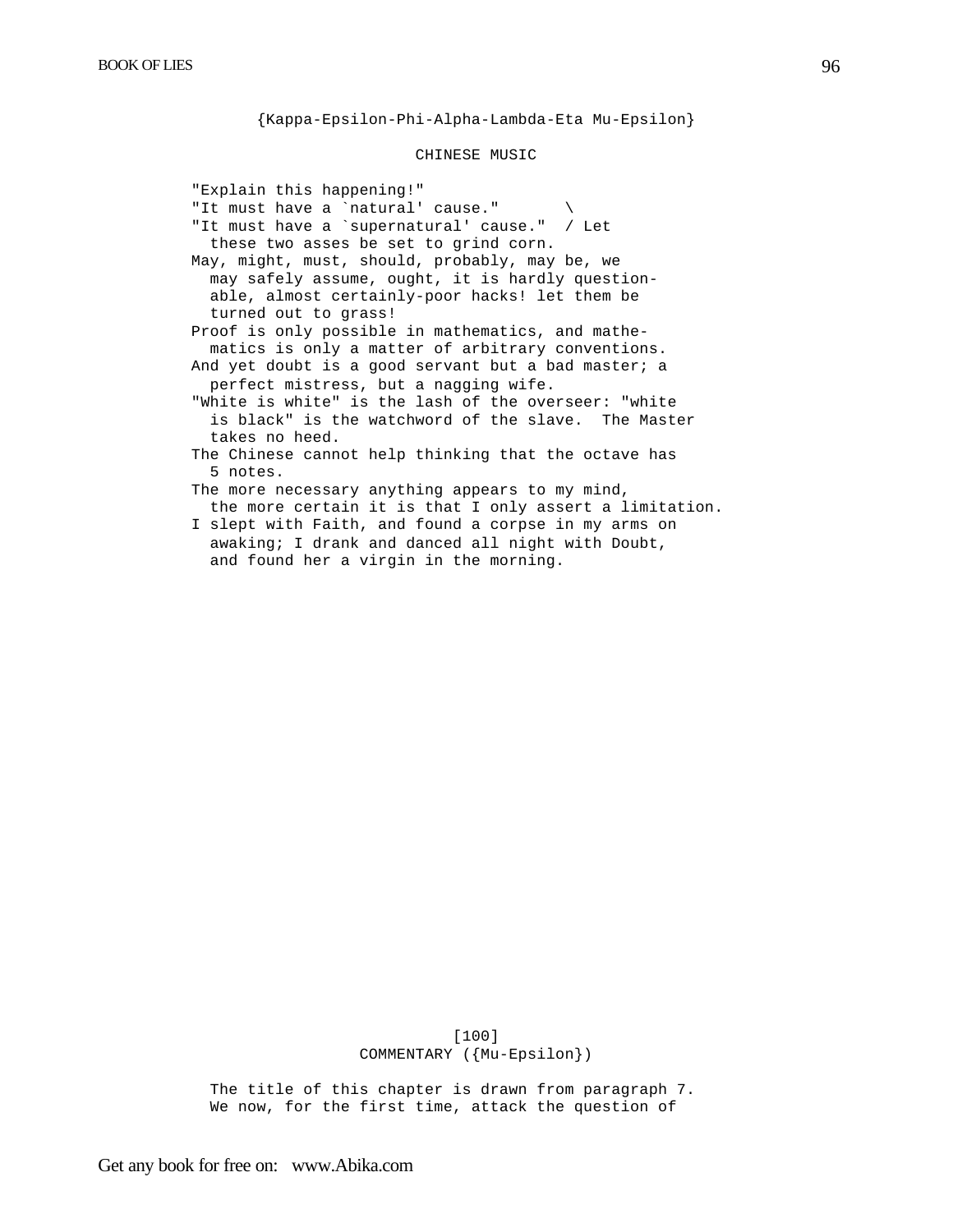doubt.

 "Th Soldier and the Hunchback" should be care fully studied in this connection. The attitude recom mended is scepticism, but a scepticism under control. Doubt inhibits action, as much as faith binds it. All the best Popes have been Atheists, but perhaps the greatest of them once remarked, "Quantum nobis prodest haec fabula Christi".

The ruler asserts facts as they are; the slave has there fore no option but to deny them passionately, in order to express his discontent. Hence such absurdities as "Liberte, Egalite, Fraternite", "In God we trust", and the like. Similarly we find people asserting today that woman is superior to man, and that all men are born equal.

 The Master (in technical language, the Magus) does not concern himself with facts; he does not care whether a thing is true or not: he uses truth and falsehood in discriminately, to serve his ends. Slaves consider him immoral, an preach against him in Hyde Park.

 In paragraphs 7 and 8 we find a most important statement, a practical aspect of the fact that all truth is relative, and in the last paragraph we see how scepticism keeps the mind fresh, whereas faith dies in the very sleep that it induces.

 [101] 46

{Kappa-Epsilon-Phi-Alpha-Lambda-Eta Mu-Digamma}

BUTTONS AND ROSETTES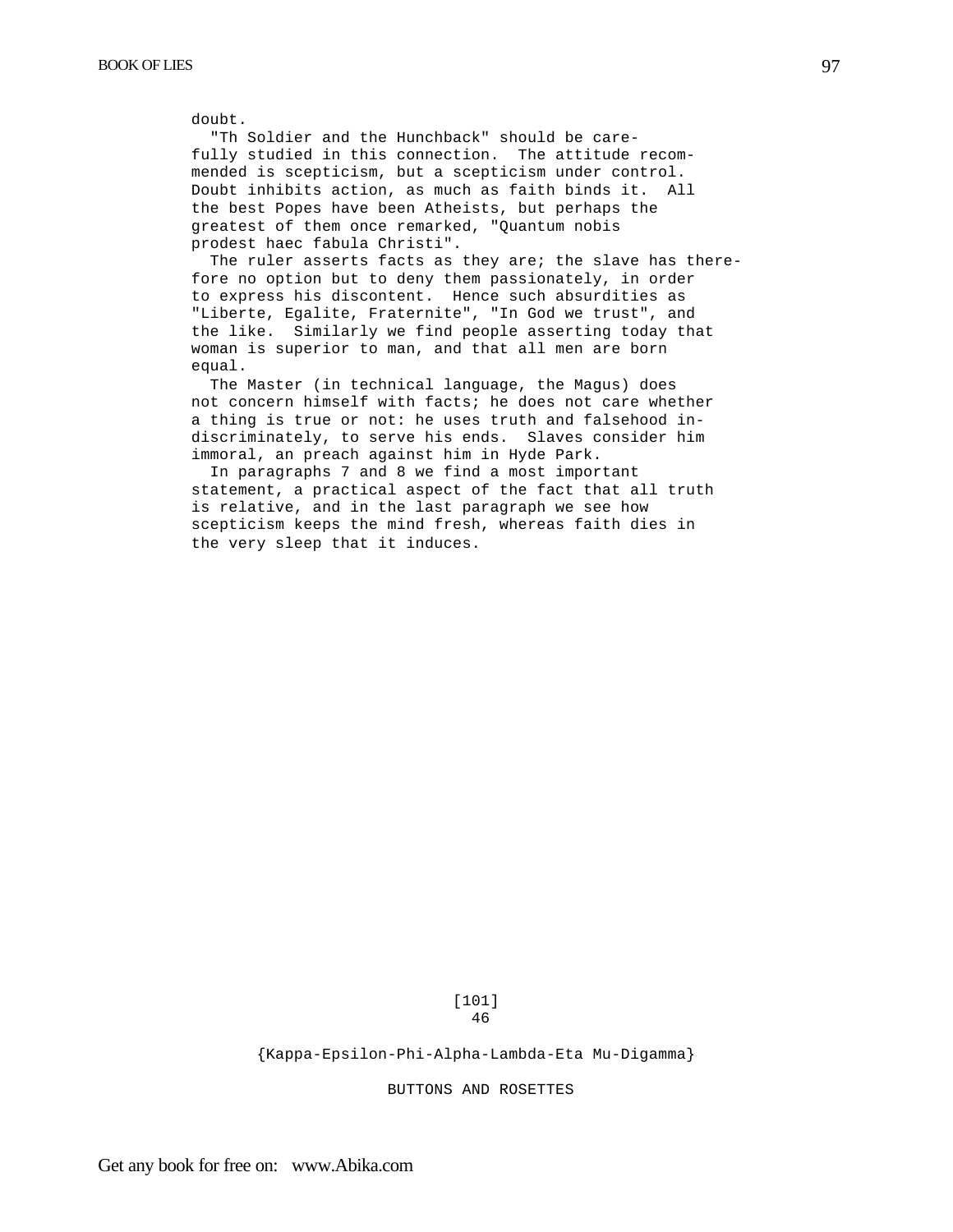The cause of sorrow is the desire of the One to the Many, or of the Many to the One. This also is the cause of joy. But the desire of one to another is all of sorrow; its birth is hunger, and its death satiety. The desire of the moth for the star at least saves him satiety. Hunger thou, O man, for the infinite: be insatiable even for the finite; thus at The End shalt thou devour the finite, and become the infinite. Be thou more greedy that the shark, more full of yearning than the wind among the pines. The weary pilgrim struggles on; the satiated pilgrim stops. The road winds uphill: all law, all nature must be overcome. Do this by virtue of THAT in thyself before which

law and nature are but shadows.

 [102] COMMENTARY ({Mu-Digamma})

 The title of this chapter is best explained by a refer ence to Mistinguette and Mayol. It would be hard to decide, and it is fortunately un necessary even to discuss, whether the distinction of their art is the cause, result, or concomitant of their private peculiarities.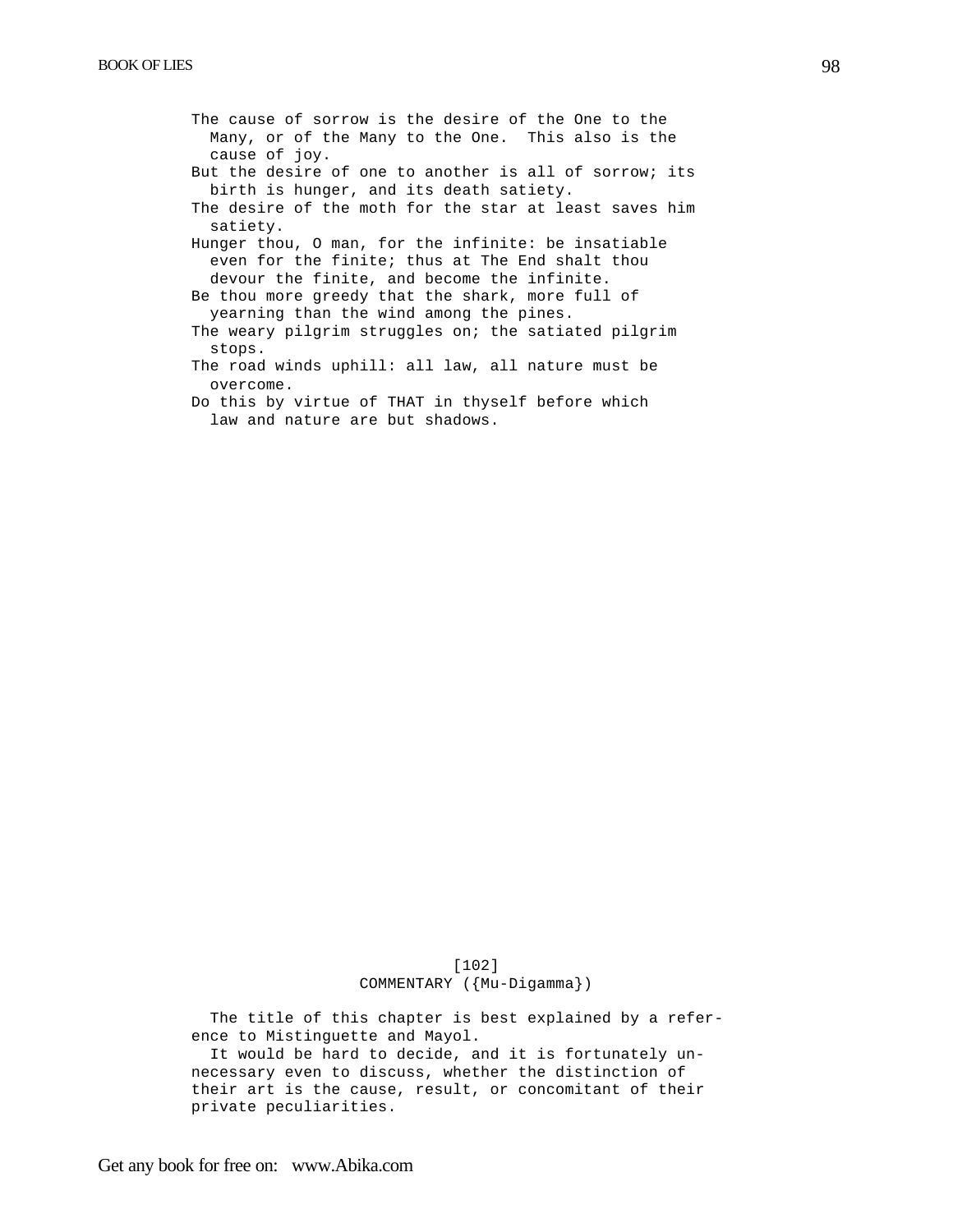The fact remains that in vice, as in everything else, some things satiate, others refresh. Any game in which perfection is easily attained soon ceases to amuse, although in the beginning its fascination is so violent.

 Witness the tremendous, but transitory, vogue of ping-pong and diabolo. Those games in which per fection is impossible never cease to attract.

 The lesson of the chapter is thus always to rise hungry from a meal, always to violate on's own nature. Keep on acquiring a taste for what is naturally repugnant; this is an unfailing source of pleasure, and it has a real further advantage, in destroying the Sankharas, which, however "good" in themselves, relatively to other Sankharas, are yet barriers upon the Path; they are modifications of the Ego, and therefore those things which bar it from the absolute.

 [103] 47

{Kappa-Epsilon-Phi-Alpha-Lambda-Eta Mu-Zeta}

WINDMILL-WORDS

 Asana gets rid of Anatomy-con- \ sciousness. | Involuntary Pranayama gets rid of Physiology- | "Breaks" consciousness. /

Get any book for free on: www.Abika.com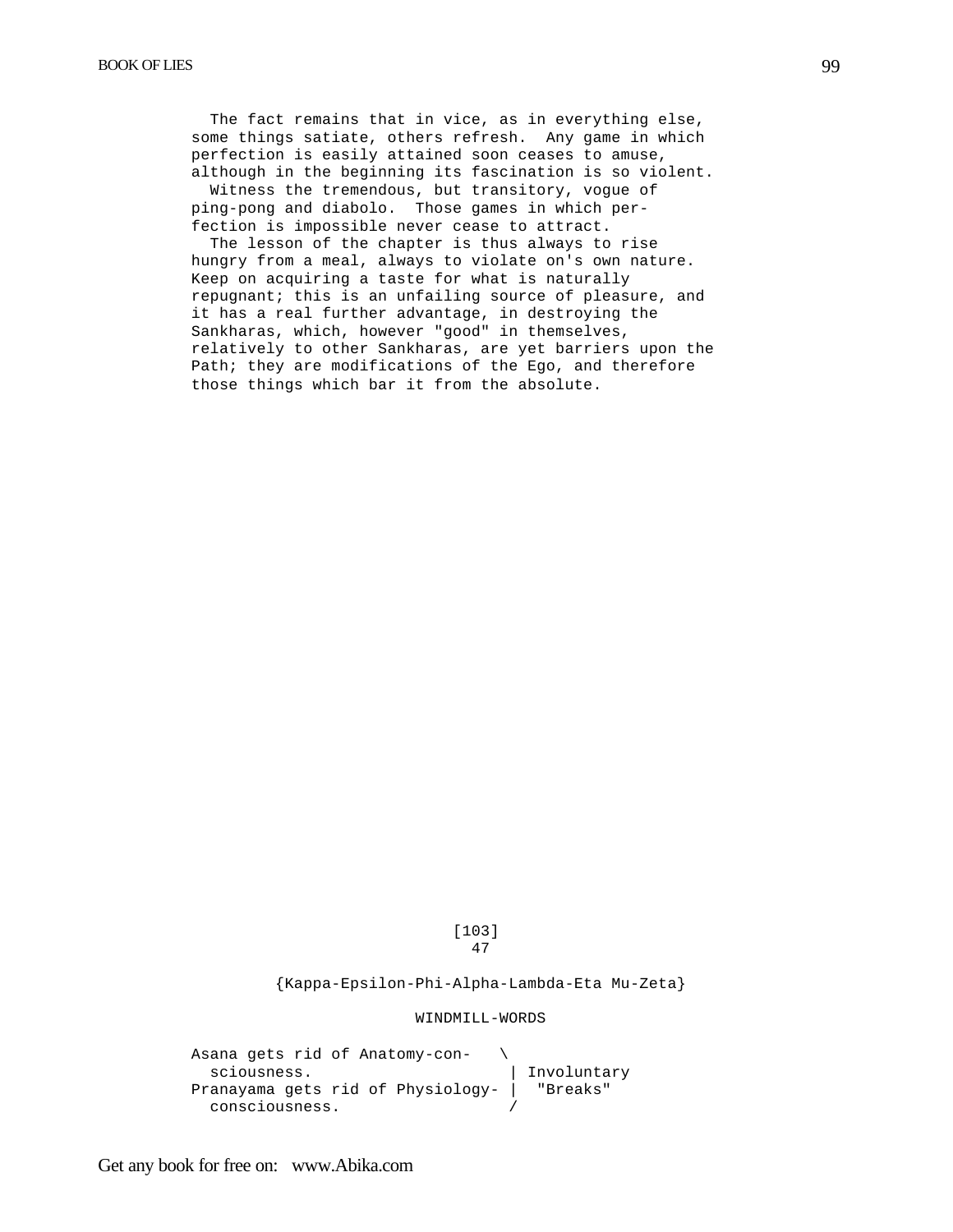Yama and Niyama get rid of  $\qquad \setminus \quad$  Voluntary Ethical consciousness. / "Breaks" Pratyhara gets rid of the Objective. Dharana gets rid of the Subjective. Dhyana gets rid of the Ego. Samadhi gets rid of the Soul Impersonal.

 Asana destroys the static body (Nama). Pranayama destroys the dynamic body (Rupa). Yama destroys the emotions.  $\setminus$  (Vedana). Niyama destroys the passions. / Dharana destroys the perceptions (Sanna). Dhyana destroys the tendencies (Sankhara). Samadhi destroys the consciousness (Vinnanam). Homard a la Thermidor destroys the digestion. The last of these facts is the one of which I am most certain.

## [104] COMMENTARY ({Mu-Zeta})

 The allusion in the title is not quite clear, though it may be connected with the penultimate paragraph. The chapter consists of two points of view from which to regard Yoga, two odes upon a distant prospect of the Temple of Madura, two Elegies on a mat of Kusha grass. The penultimate paragraph is introduced by way of repose. Cynicism is a great cure for over-study. There is a great deal of cynicism in this book, in one place and another. It should be regarded as Angostura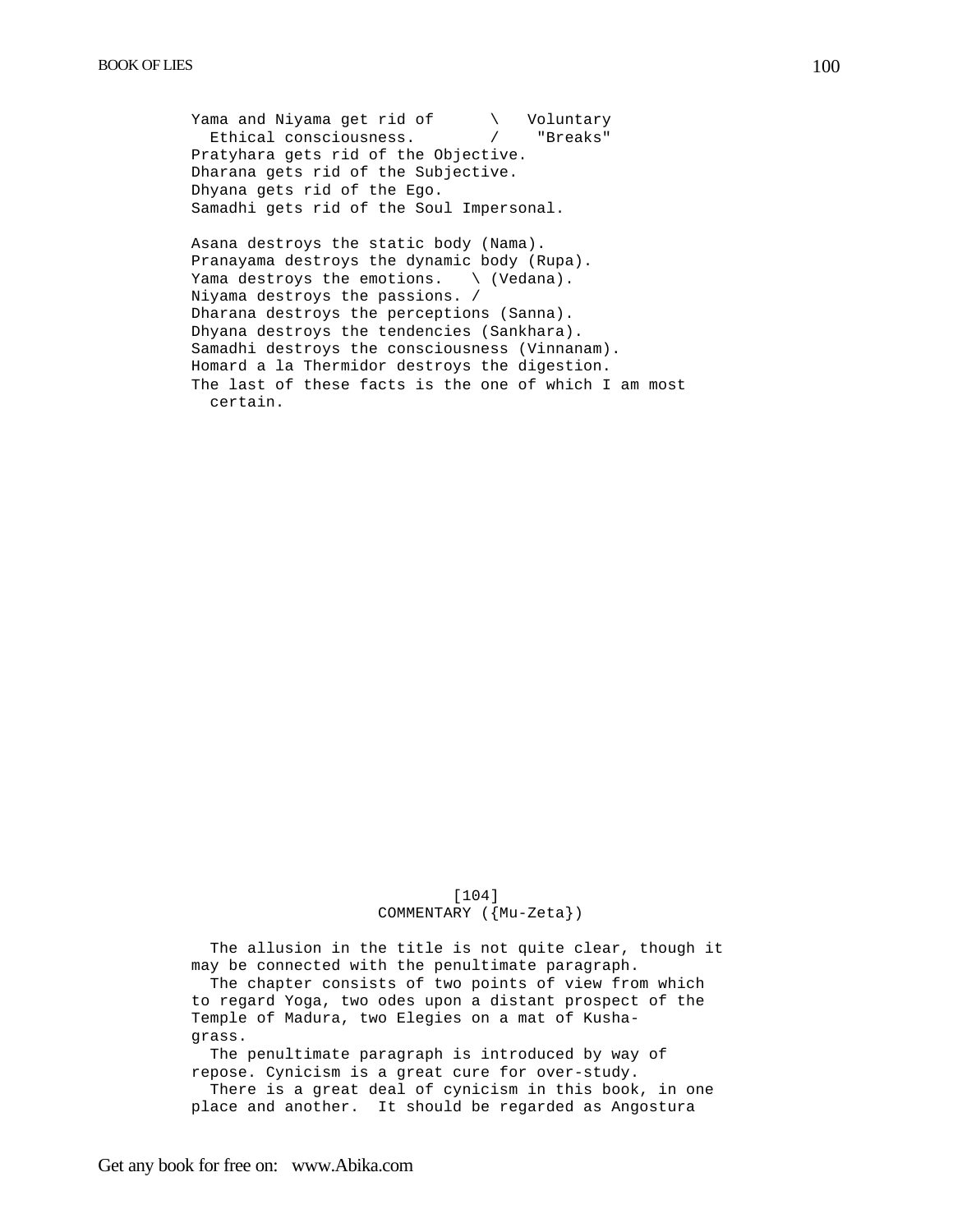Bitters, to brighten the flavour of a discourse which were else too sweet. It prevents one from slopping over into sentimentality.

# [105] 48

{Kappa-Epsilon-Phi-Alpha-Lambda-Eta Mu-Eta}

MOME RATHS(22)

 The early bird catches the worm and the twelve year-old prostitute attracts the ambassador. Neglect not the dawn-meditation!

 The first plovers' eggs fetch the highest prices; the flower of virginity is esteemed by the pandar. Neglect not the dawn-meditation!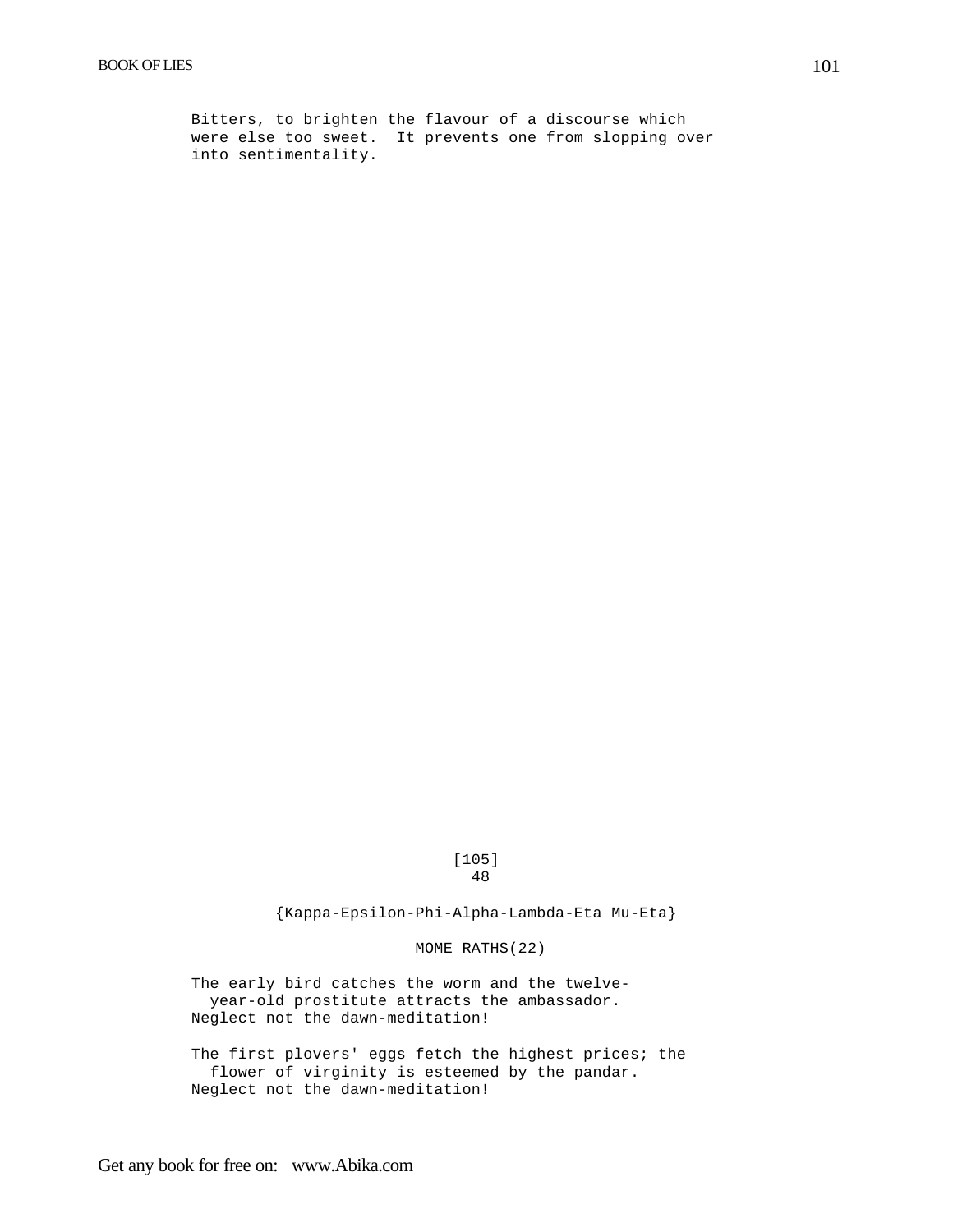early to bed and early to rise Makes a man healthy and wealthy and wise: But late to watch and early to pray Brings him across The Abyss, they say. Neglect not the dawn-meditation!

# [106] COMMENTARY ({Mu-Eta})

 This chapter is perfectly simple, and needs no comment whatsoever.

#### NOTE

 (22) "The mome raths outgrabe"-Lewis Carroll. But "mome" is Parisian slang for a young girl, and "rathe" O.E. for early. "The rathe primrose"- Milton.

Get any book for free on: www.Abika.com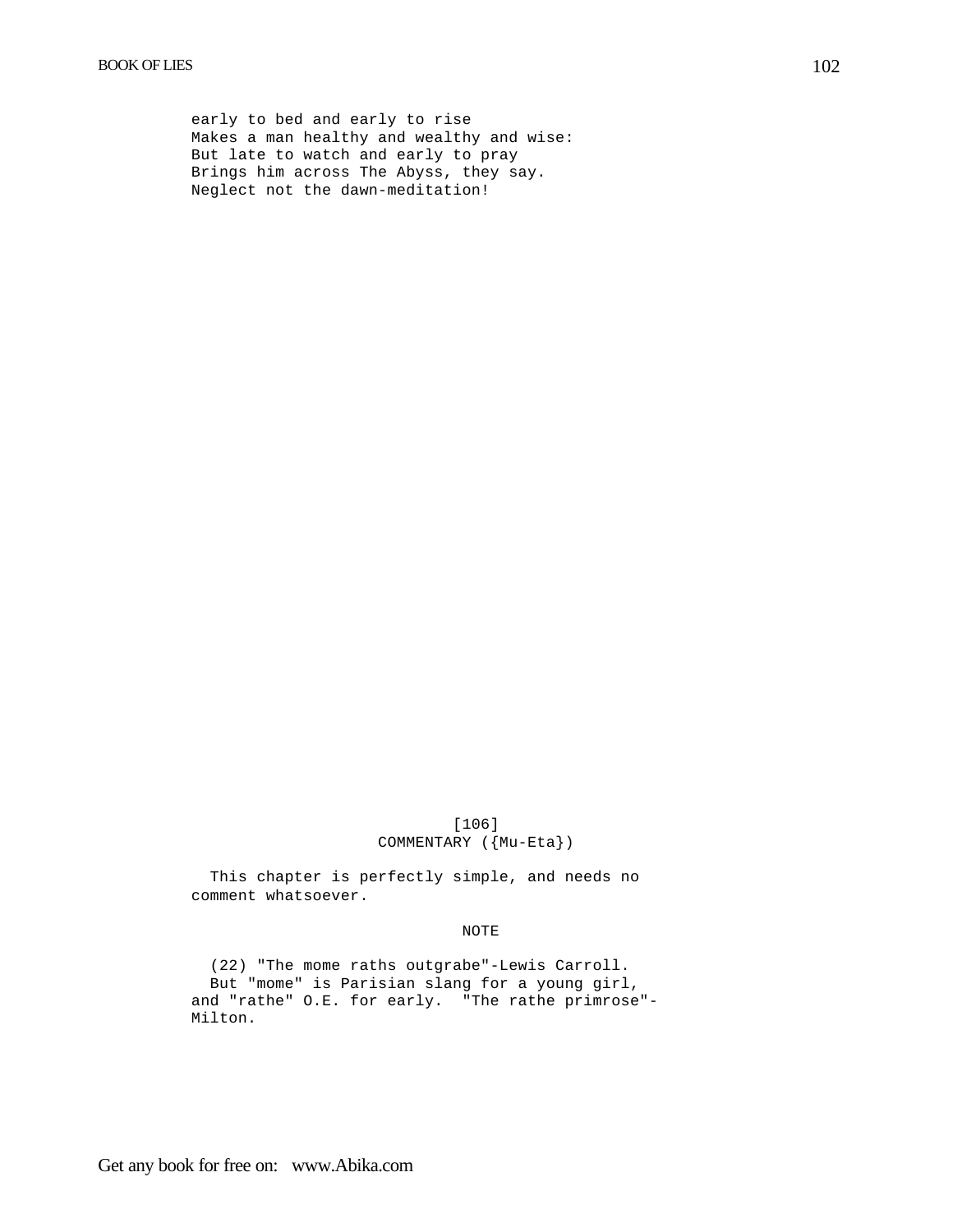# [107] 49

#### {Kappa-Epsilon-Phi-Alpha-Lambda-Eta Mu-Theta}

## WARATAH-BLOSSOMS

 Seven are the veils of the dancing-girl in the harem of IT. Seven are the names, and seven are the lamps beside Her bed. Seven eunuchs guard Her with drawn swords; No Man may come nigh unto Her. In Her wine-cup are seven streams of the blood of the Seven Spirits of God. Seven are the heads of THE BEAST whereon She rideth. The head of an Angel: the head of a Saint: the head of a Poet: the head of An Adulterous Woman: the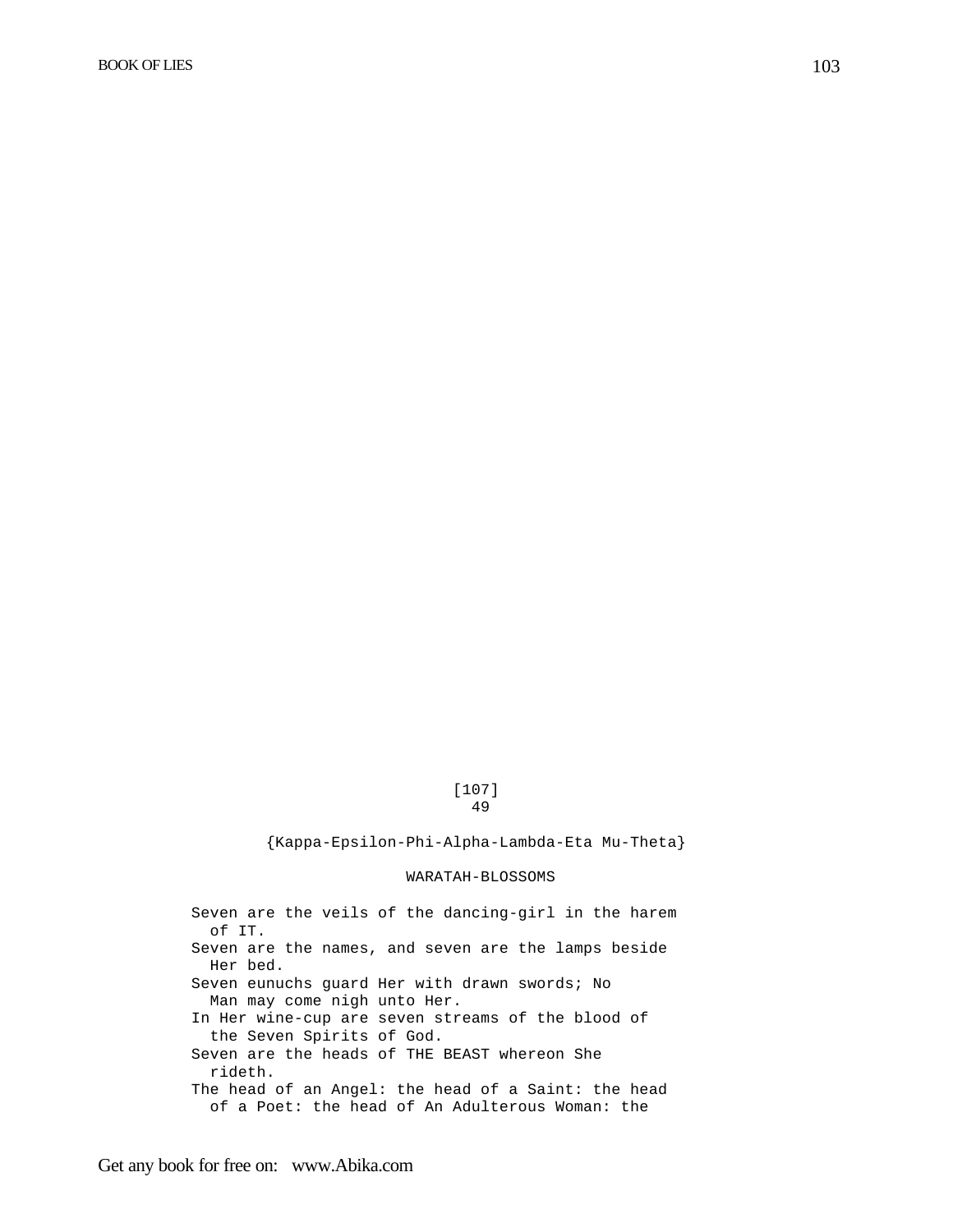head of a Man of Valour: the head of a Satyr: and the head of a Lion-Serpent. Seven letters hath Her holiest name; and it is A B 77 B A (Drawn upon this page is the 77 77 Sigil of BARALON.) 77 77 Sigil of BABALON.) N L 7 **Only the Contract of Contract of Contract of Contract of Contract of Contract of Contract of Contract of Contract of Contract of Contract of Contract of Contract of Contract of Contract of Contract of Contract of Contract**  This is the Seal upon the Ring that is on the Fore finger of IT: and it is the Seal upon the Tombs of them whom She hath slain. Here is Wisdom. Let Him that hath Understanding count the Number of Our Lady; for it is the

 Number of a Woman; and Her Number is An Hundred and Fifty and Six.

### [108] COMMENTARY ({Mu-theta})

49 is the square of 7.

7 is the passive and feminine number.

 The chapter should be read in connection with Chapter 31 for IT now reappears.

 The chapter heading, the Waratah, is a voluptuous scarlet flower, common in Australia, and this connects the chapter with Chapters 28 and 29; but this is only an allusion, for the subject of the chapter is OUR LADY BABALON, who is conceived as the feminine counterpart of IT.

 This does not agree very well with the common or orthodox theogony of Chapter 11; but it is to be explained by the dithyrambic nature of the chapter.

 In paragraph 3 NO MAN is of course NEMO, the Master of the Temple, Liber 418 will explain most of the allusions in this chapter.

 In paragraphs 5 and 6 the author frankly identifies him self with the BEAST referred to in the book, and in the Apocalypse, and in LIBER LEGIS. In paragraph 6 the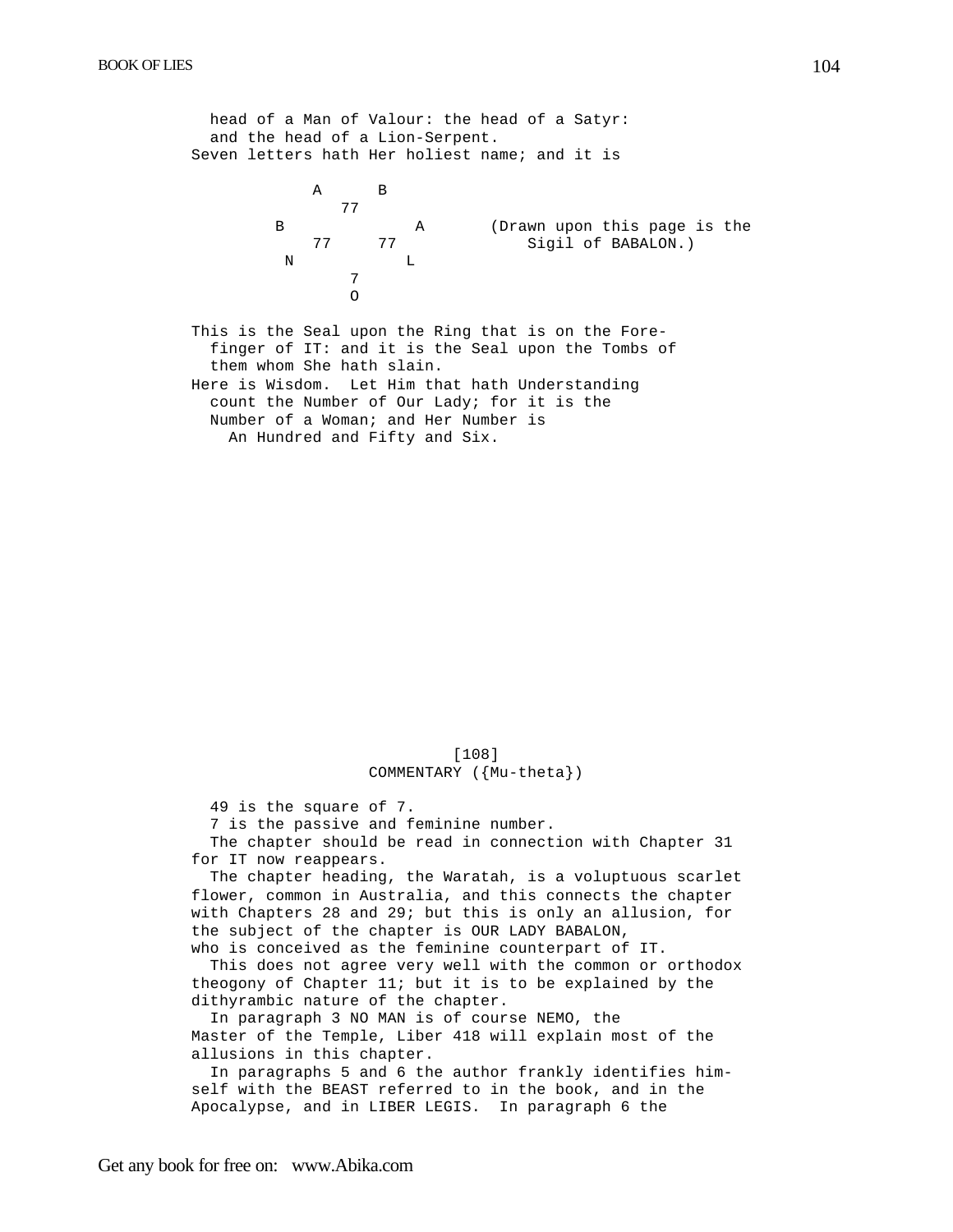word "angel" may refer to his mission, and the word "lion-serpent" to the sigil of his ascending decan. (Teth= Snake=spermatozoon and Leo in the Zodiac, which like Teth itself has the snake-form. theta first written  $\{Sun\}$  = Lingam- Yoni and Sol.) Paragraph 7 explains the theological difficulty referred to above. There is only one symbol, but this symbol has many names: of those names BABALON is the holiest. It is the name referred to in Liber Legis, 1, 22. It will be noticed that the figure, or sigil, of BABALON is a seal upon a ring, and this ring is upon the forefinger of IT. This identifies further the symbol with itself. It will be noticed that this seal, except for the absence of a border, is the official seal of the A.'.A.'. Compare Chapter 3. It is also said to be the seal upon the tombs of them that she hath slain, that is, of the Masters of the Temple. In connection with the number 49, see Liber 418, the 22nd Aethyr, as well as the usual authorities.

 [109]  $50$ 

{Kappa-Epsilon-Phi-Alpha-Lambda-Eta Nu}

#### THE VIGIL OF ST. HUBERT

 In the forest God met the Stag-beetle. "Hold! Wor ship me!" quoth God. "For I am All-Great, All- Good, All Wise....The stars are but sparks from the forges of My smiths...." "Yea, verily and Amen," said the Stag-beetle, "all this do I believe, and that devoutly." "Then why do you not worship Me?" "Because I am real and your are only imaginary." But the leaves of the forest rustled with the laughter of the wind. Said Wind and Wood: "They neither of them know anything!"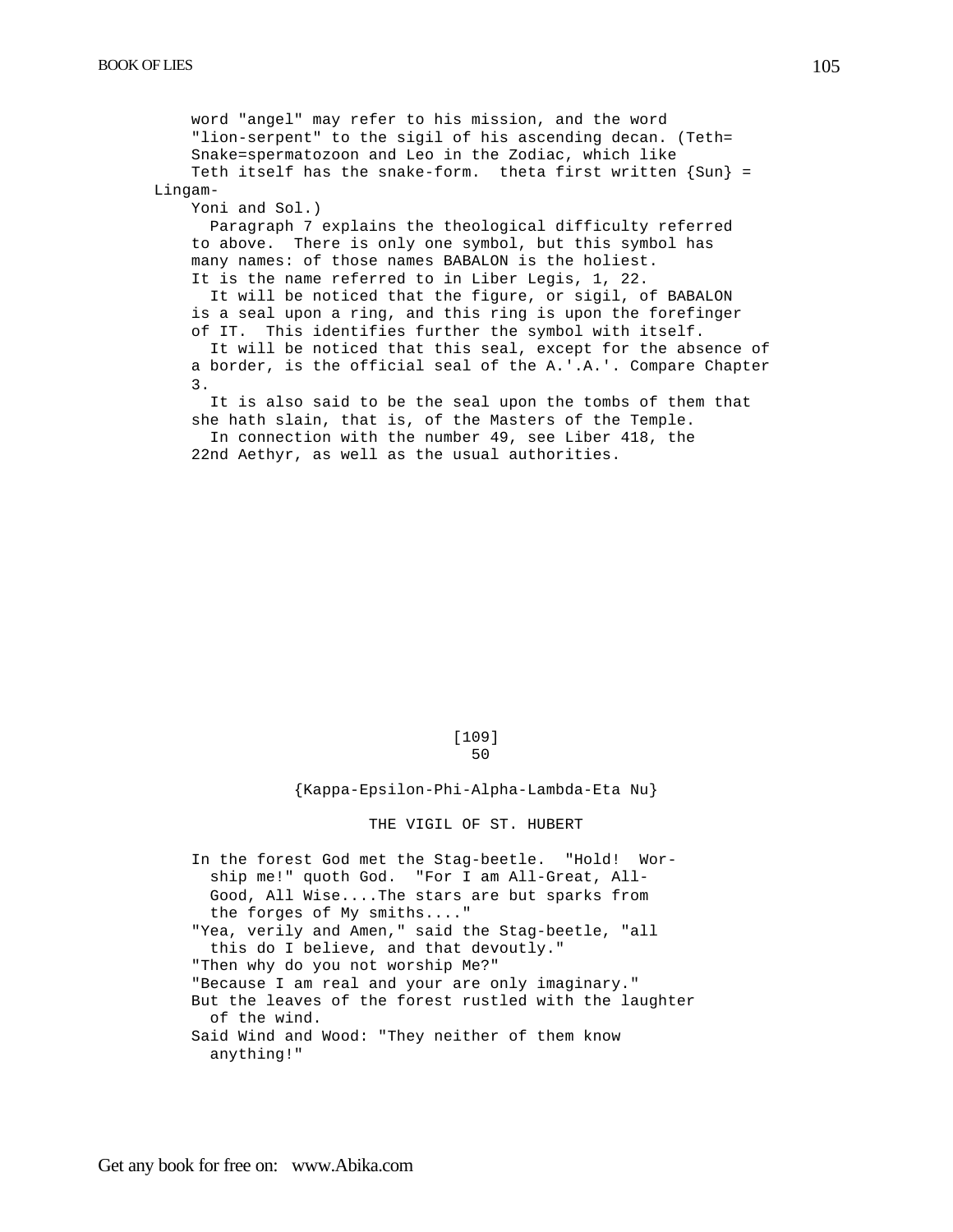# [110] COMMENTARY ({Nu})

 St. Hubert appears to have been a saint who saw a stag of a mystical or sacred nature.

 The Stag-beetle must not be identified with the one in Chapter 16. It is a merely literary touch.

 the chapter is a resolution of the universe into Tetragrammaton; God the macrocosm and the micro cosm beetle. Both imagine themselves to exist; both say "you" and "I", and discuss their relative reality.

 The things which really exist, the things which have no Ego, and speak only in the third person, regard these as ignorant, on account of their assumption of Knowledge.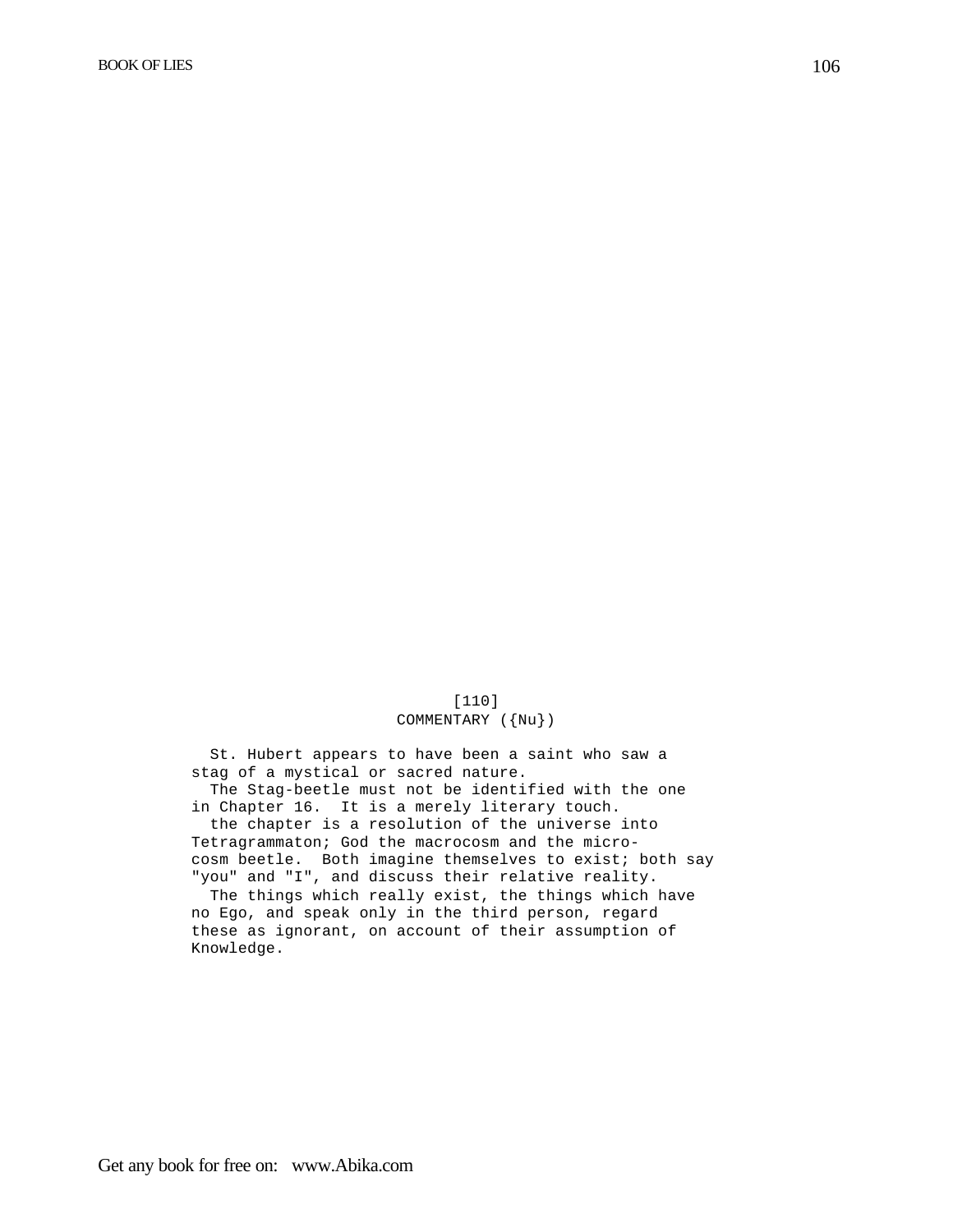$\begin{bmatrix} 1111 \\ 51 \end{bmatrix}$  $51$ 

{Kappa-Epsilon-Phi-Alpha-Lambda-Eta Nu-Alpha}

# TERRIER-WORK

 Doubt. Doubt thyself. Doubt even if thou doubtest thyself. Doubt all. Doubt even if thou doubtest all. It seems sometimes as if beneath all conscious doubt there lay some deepest certainty. O kill it! Slay the snake! The horn of the Doubt-Goat be exalted Dive deeper, ever deeper, into the Abyss of Mind, until thou unearth the fox THAT. On, hounds! Yoicks! Tally-ho! Bring THAT to bay! Then, wind the Mort!

107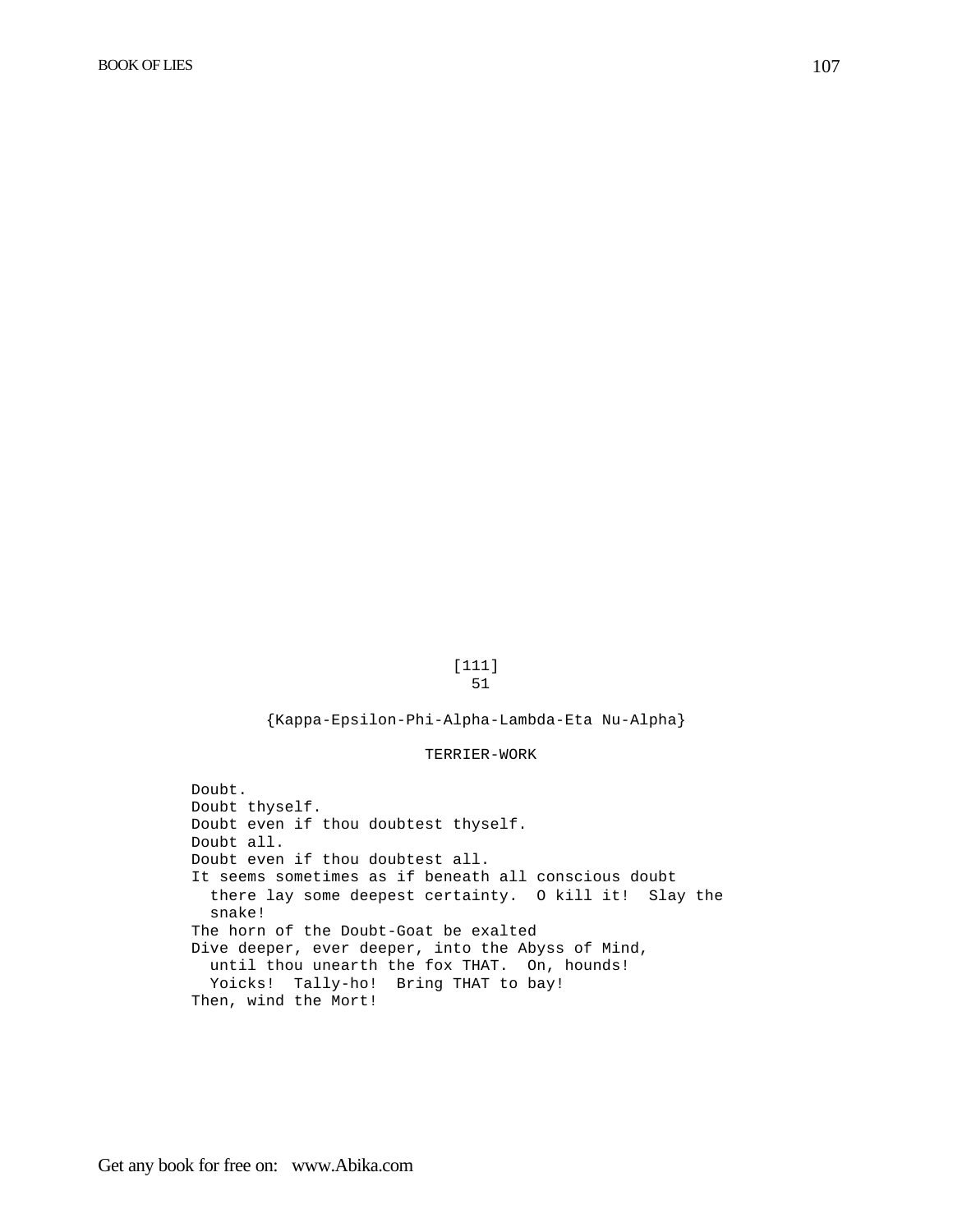# [112] COMMENTARY ({Nu-Alpha})

 The number 51 means failure and pain, and its subject is appropriately doubt.

 The title of the chapter is borrowed from the health giving and fascinating sport of fox-hunting, which Frater Perdurabo followed in his youth.

 This chapter should be read in connection with "The Soldier and the Hunchback" of which it is in some sort an epitome.

 Its meaning is sufficiently clear, but in paragraphs 6 and 7 it will be noticed that the identification of the Soldier with the Hunchback has reached such a pitch that the symbols are interchanged, enthusiasm being represented as the sinuous snake, scepticism as the Goat of the Sabbath. In other words, a state is reached in which destruction is as much joy as creation. (Compare Chapter 46.)

 Beyond that is a still deeper state of mind, which is THAT.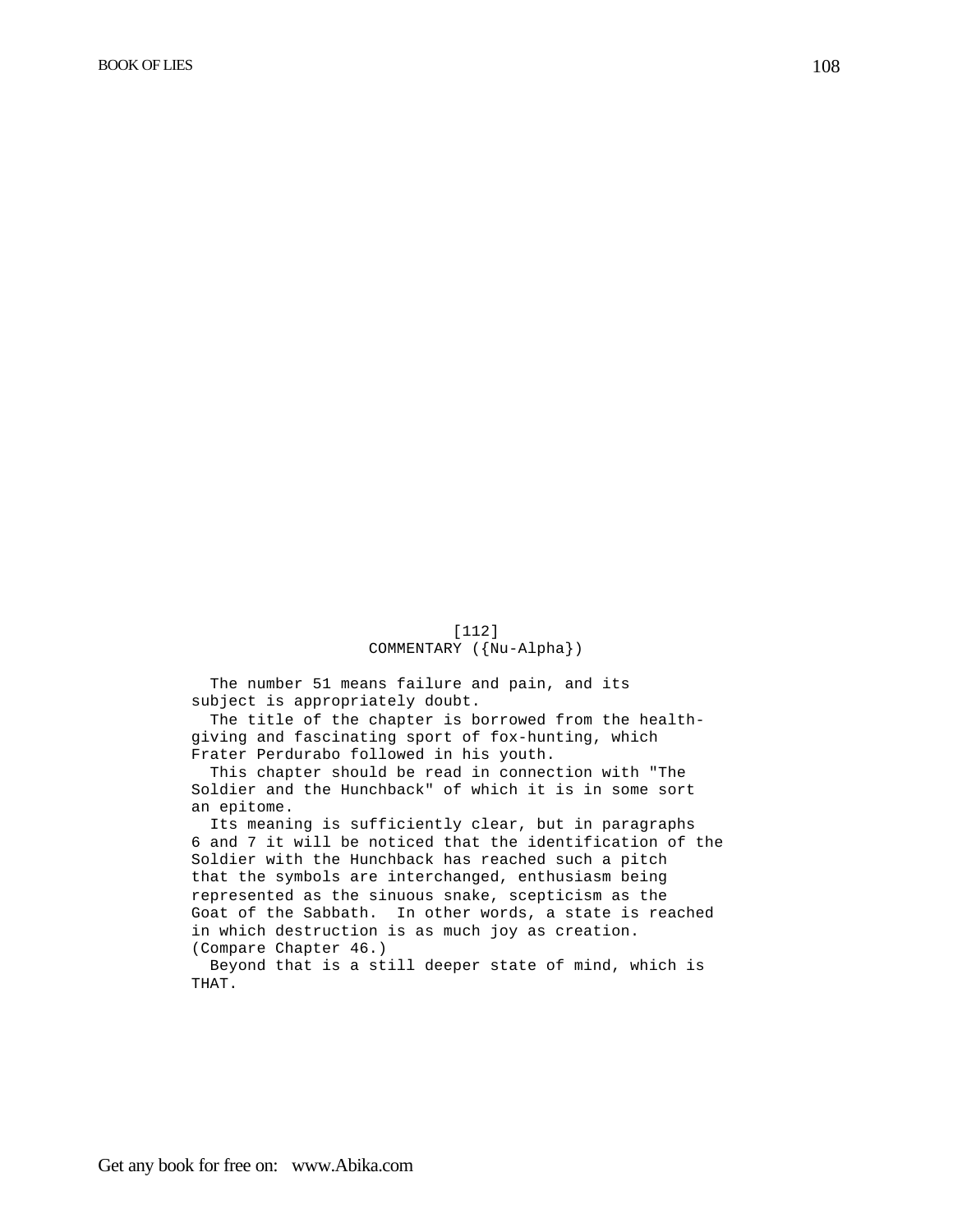[113]

#### $52$

{Kappa-Epsilon-Phi-Alpha-Lambda-Eta Nu-Beta}

THE BULL-BAITING

 Fourscore and eleven books wrote I; in each did I expound THE GREAT WORK fully, from The beginning even unto The End thereof. Then at last came certain men unto me, saying: O Master! Expound thou THE GREAT WORK unto us, O Master! And I held my peace. O generation of gossipers! who shall deliver you from the Wrath that is fallen upon you? O Babblers, Prattlers, Talkers, Loquacious Ones, Tatlers, Chewers of the Red Rag that inflameth Apis the Redeemer to fury, learn first what is Work! and THE GREAT WORK is not so far

beyond!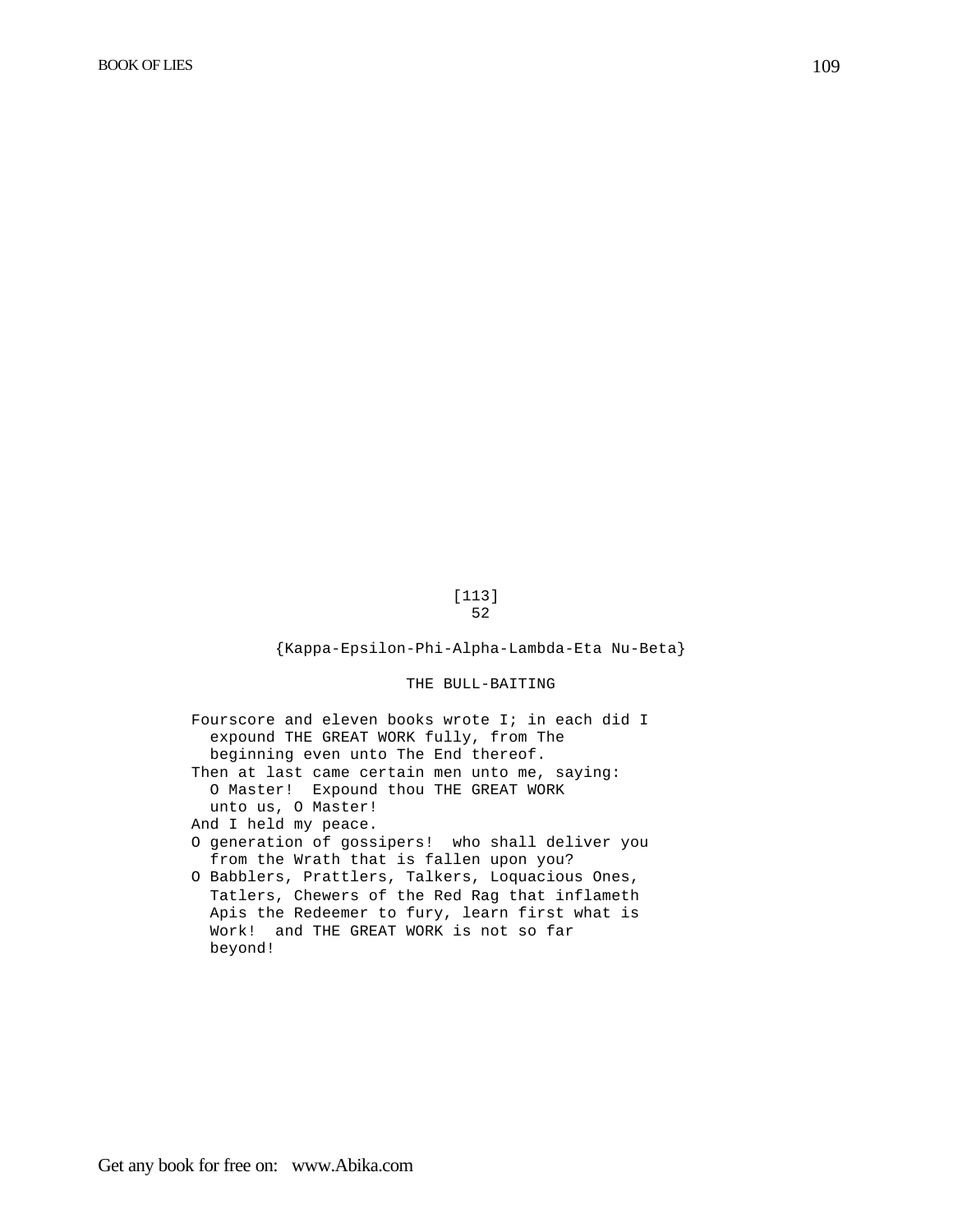[114] COMMENTARY ({Nu-Beta})

 52 is BN, the number of the Son, Osiris-Apis, the Redeemer, with whom the Master (Fra. P.) identifies himself. he permits himself for a moment the pleasure of feeling his wounds; and, turning upon his generation, gores it with his horns.

 The fourscore-and-eleven books do not, we think, refer to the ninety-one chapters of this little master piece, or even to the numerous volumes he has penned, but rather to the fact that 91 is the number of Amen, implying the completeness of his work.

 In the last paragraph is a paranomasia. "To chew the red rag" is a phrase for to talk aimlessly and per sistently, while it is notorious that a red cloth will excite the rage of a bull.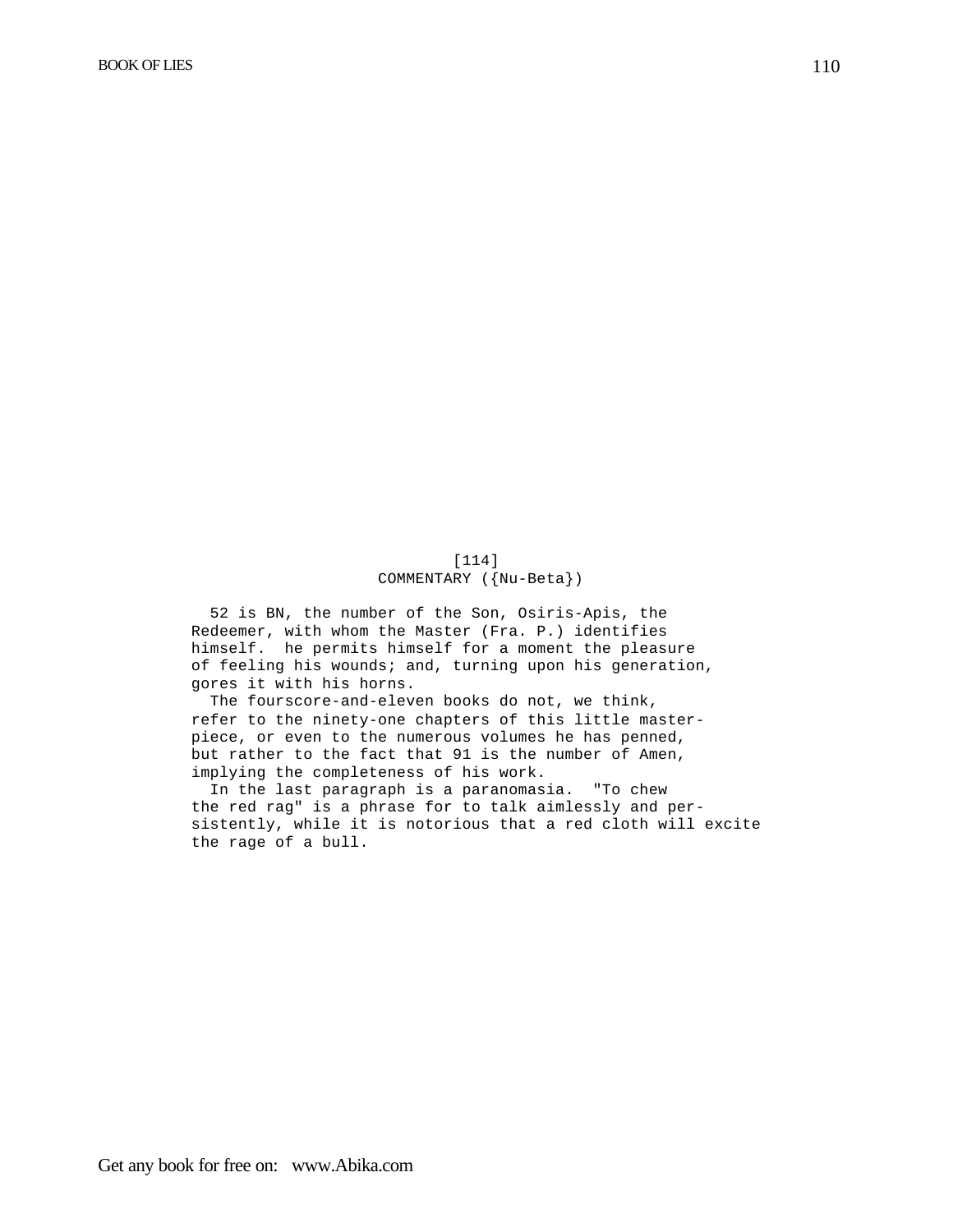[115]

#### $53$

{Kappa-Epsilon-Phi-Alpha-Lambda-Eta Nu-Gamma}

#### THE DOWSER

 Once round the meadow. Brother, does the hazel twig dip? Twice round the orchard. Brother, does the hazel twig dip? Thrice round the paddock, Highly, lowly, wily, holy, dip, dip, dip! Then neighed the horse in the paddock-and lo! its wings. For whoso findeth the SPRING beneath the earth maketh the treaders-of-earth to course the heavens. This SPRING is threefold; of water, but also of steel, and of the seasons. Also this PADDOCK is the Toad that hath the jewel between his eyes-Aum Mani Padmen Hum! (Keep us from Evil!)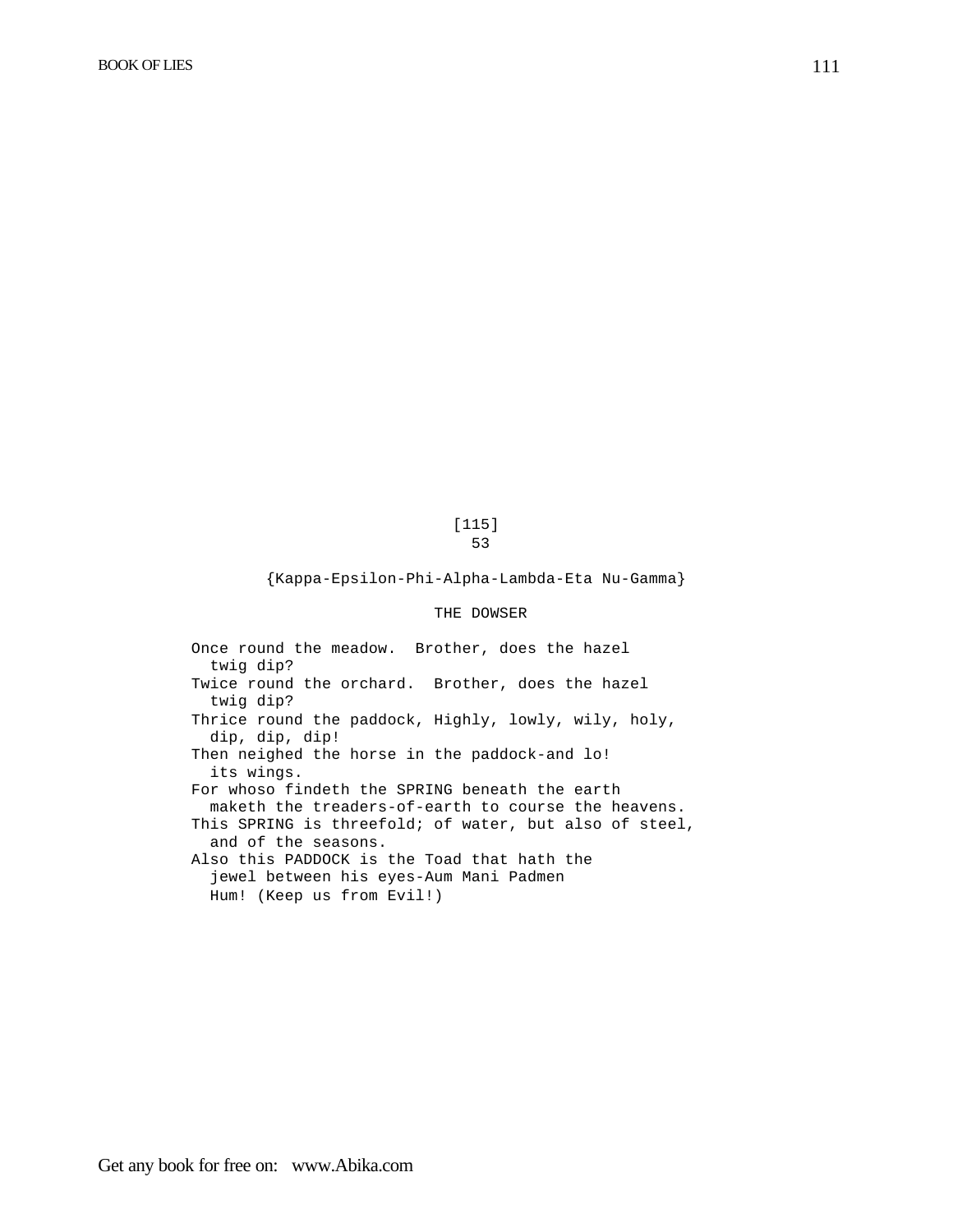# [116] COMMENTARY ({Nu-Gamma})

 A dowser is one who practises divination, usually with the object of finding water or minerals, by means of the vibrations of a hazel twig. The meadow represents the flower of life; the orchard its fruit. The paddock, being reserved for animals, represents life itself. That is to say, the secret spring of life is found in the place of life, with the result that the horse, who represents ordinary animal life, becomes the divine horse Pegasus. In paragraph 6 we see this spring identified with the phallus, for it is not only a source of water, but highly elastic, while the reference to the seasons alludes to the well known lines of the late Lord Tennyson: "In the spring a livelier iris changes on the burnished dove, In the Spring a young man's fancy lightly turns to thoughts of love." -Locksley Hall. In paragraph 7 the place of life, the universe of animal souls, is identified with the toad, which "Ugly and venomous, Wears yet a precious jewel in his head" -Romeo and Juliet-

 this jewel being the divine spark in man, and indeed in all that "lives and moves and has its being". Note this phrase, which is highly significant; the word "lives" excluding the mineral kingdom, the word "moves" the vegetable kingdom, and the phrase "has its being" the lower animals, including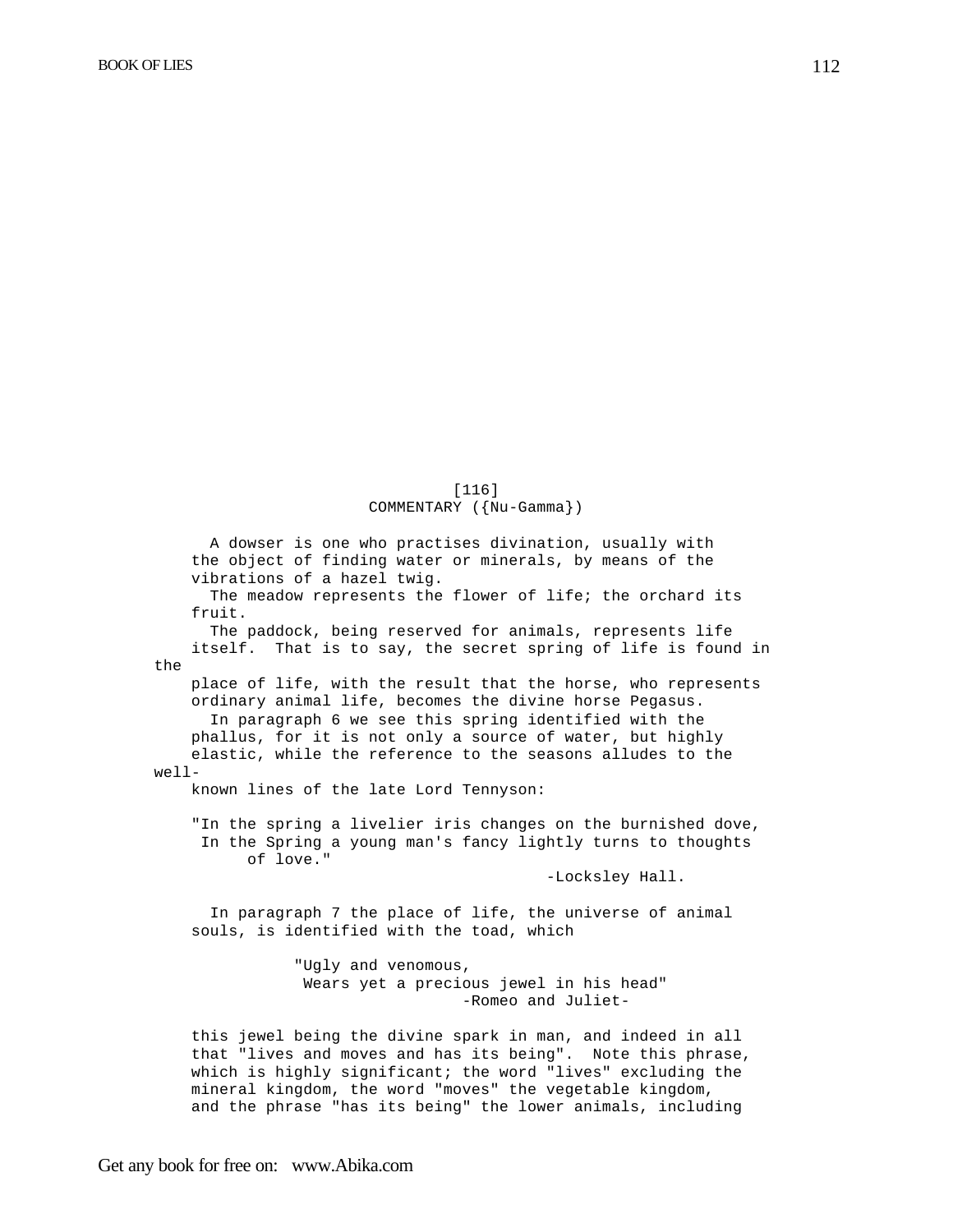woman.

 This "toad" and "jewel" are further identified with the Lotus and jewel of the well-known Buddhist phrase and this seems to suggest that this "toad" is the Yoni; the suggestion is further strengthened by the concluding phrase in brackets, "Keep us from evil", since, although it is the place of life, the means of grace, it may be ruinous.

[117]  $54$ 

{Kappa-Epsilon-Phi-Alpha-Lambda-Eta Nu-Delta}

 Five and forty apprentice masons out of work! Fifteen fellow-craftsmen out of work! Three Master Masons out of work! All these sat on their haunches waiting The Report of the Sojourner; for THE WORD was lost. This is the Report of the Sojourners: THE WORD was LOVE;(23) and its number is An Hundred and Eleven. Then said each AMO; (24) for its number is An Hundred and Eleven. Each took the Trowel from his LAP,(25) whose number is AN Hundred and Eleven. Each called moreover on the Goddess NINA,(26) for Her number is An Hundred and Eleven. Yet with all this went The Work awry; for THE WORD OF THE LAW IS {Theta-Epsilon-Lambda-Eta-Mu-Alpha}.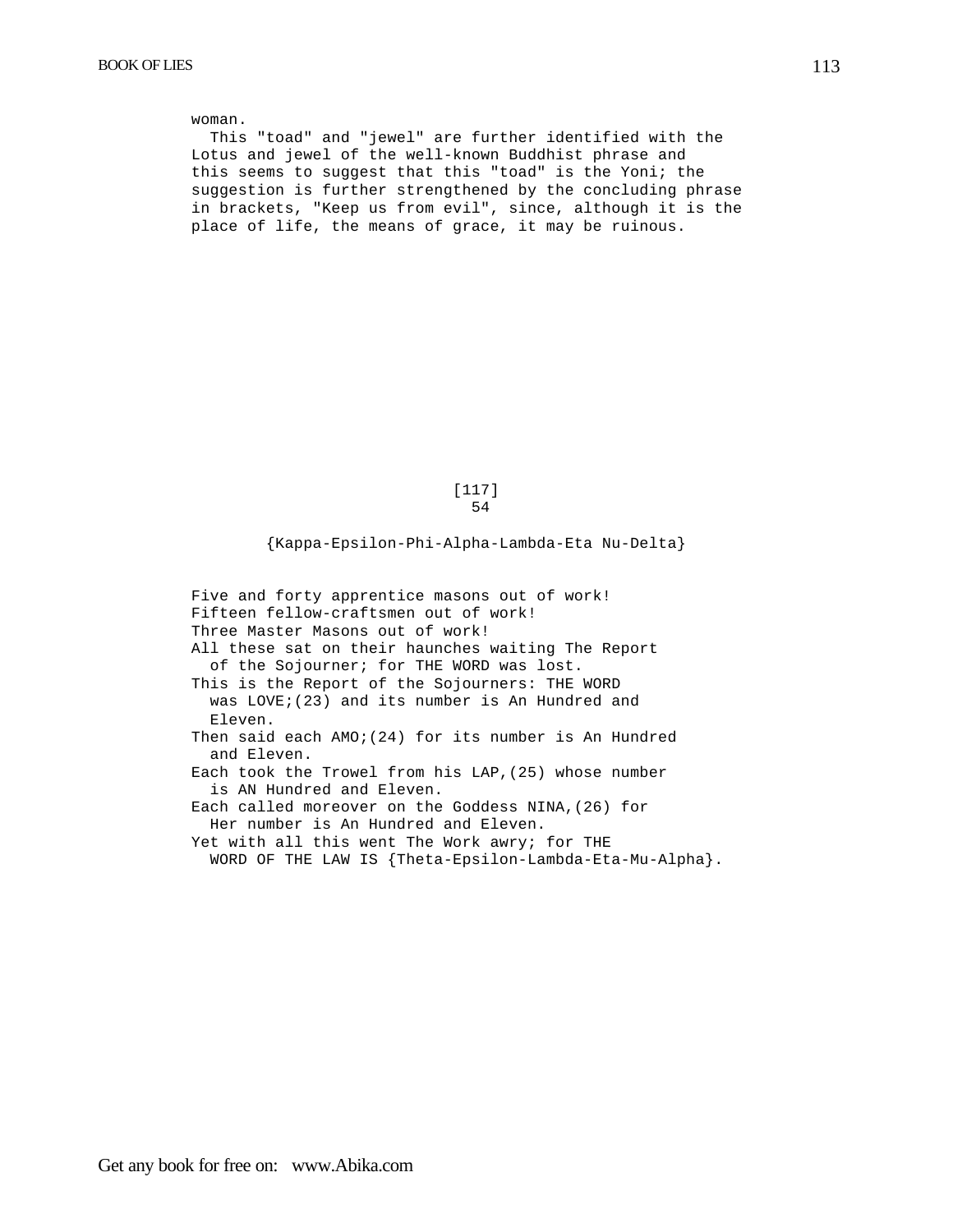## [118] COMMENTARY ({Nu-Delta})

 The title of this chapter refers to the duty of the Tyler in a blue lodge of Freemasons.

The numbers in paragraphs 1 to 3 are significant; each Master-Mason is attended by 5 Fellow-Crafts, and each Fellow-Craft by 3 Apprentices, as if the Masters were sitting in pentagrams, and the Fellow- Craftsmen in triangles. This may refer to the number of manual signs in each of these degrees.

 The moral of the chapter is apparently that the mother-letter {Aleph} is an inadequate solution of the Great Problem. {Aleph} is identified with the Yoni, for all the symbols connected with it in this place are feminine, but {Aleph} is also a number of Samadhi and mysticism, and the doctrine is therefore that Magick, in that highest sense explained in the Book of the Law, is the truer key.

NOTES

 (23) L=30, O=70, V=6, E=5=111. (24) A=1, M=40, O=70=111. (25) The trowel is shaped like a diamond or Yoni. L=30, A=1, P=80=111 (26) N=50, I=10, N=50, A=1=111.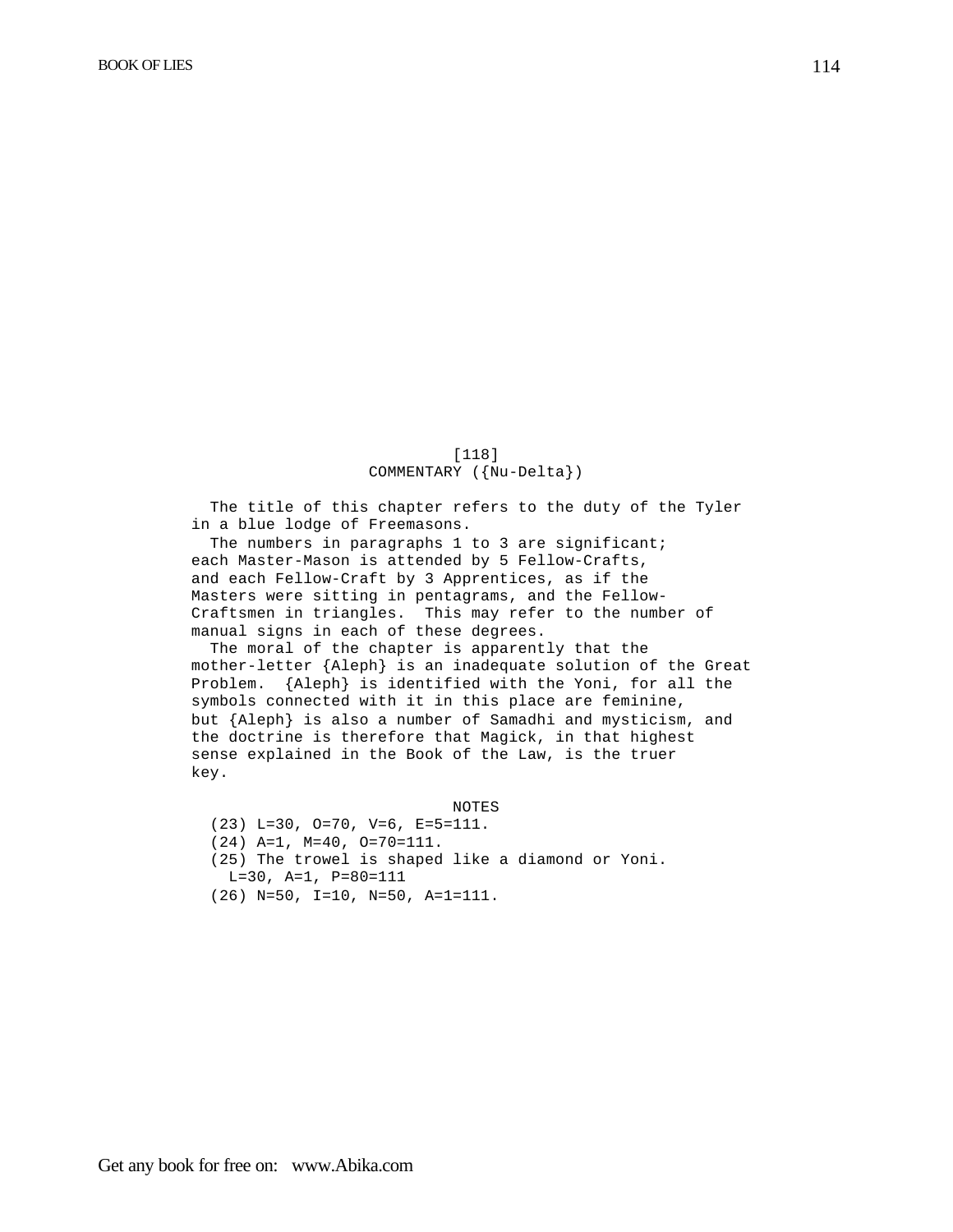# [119]  $55$

### {Kappa-Epsilon-Phi-Alpha-Lambda-Eta Nu-Epsilon}

## THE DROOPING SUNFLOWER

- The One Thought vanished; all my mind was torn to rags: --- nay! nay! my head was mashed into wood pulp, and thereon the Daily Newspaper was printed.
- Thus wrote I, since my One Love was torn from me. I cannot work: I cannot think: I seek distraction here: I seek distraction there: but this is all my truth, that I who love have lost; and how may I regain?
- I must have money to get to America.
- O Mage! Sage! Gauge thy Wage, or in the Page of Thine Age is written Rage!
- O my darling! We should not have spent Ninety Pounds in that Three Weeks in Paris!...Slash the Breaks on thine arm with a pole-axe!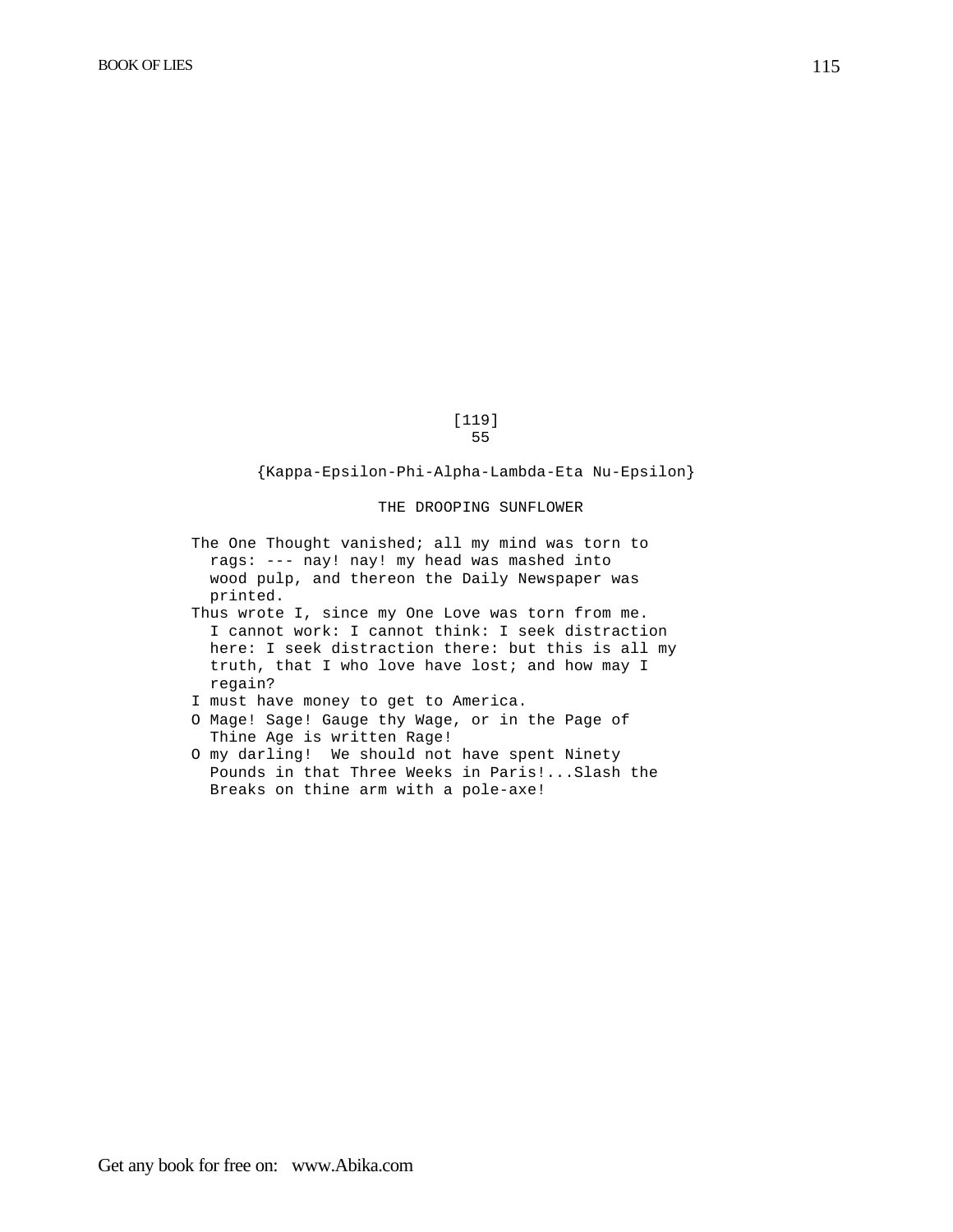## [120] COMMENTARY ({Nu-Epsilon})

The number 55 refers to Malkuth, the ride; it should then be read in connection with Chapters 28, 29, 49.

 The "drooping sunflower" is the heart, which needs the divine light.

 Since Jivatma was separated from Paramatma, as in paragraph 2, not only is the Divine Unity destroyed but Daath, instead of being the Child of Chokmah and Binah, becomes the Abyss, and the Qliphoth arise. The only sense which abides is that of loss, and the craving to retrieve it. In paragraph 3 it is seen that this is impossible, owing (paragraph 4) to his not having made proper arrangements to recover the original position previous to making the divisions.

 In paragraph 5 it is shown that this is because of allowing enjoyment to cause forgetfulness of the really important thing. Those who allow themselves to wallow in Samadhi are sorry for it afterwards.

 The last paragraph indicaed the precautions to be taken to avoid this.

 The number 90 is the last paragraph is not merely fact, but symbolism; 90 being the number of Tzaddi, the Star, looked at in its exoteric sense, as a naked woman, playing by a stream, surrounded by birds and butterflies. The pole-axe is recommended instead of the usual razor, as a more vigorous weapon. One cannot be too severe in checking any faltering in the work, any digression from the Path.

116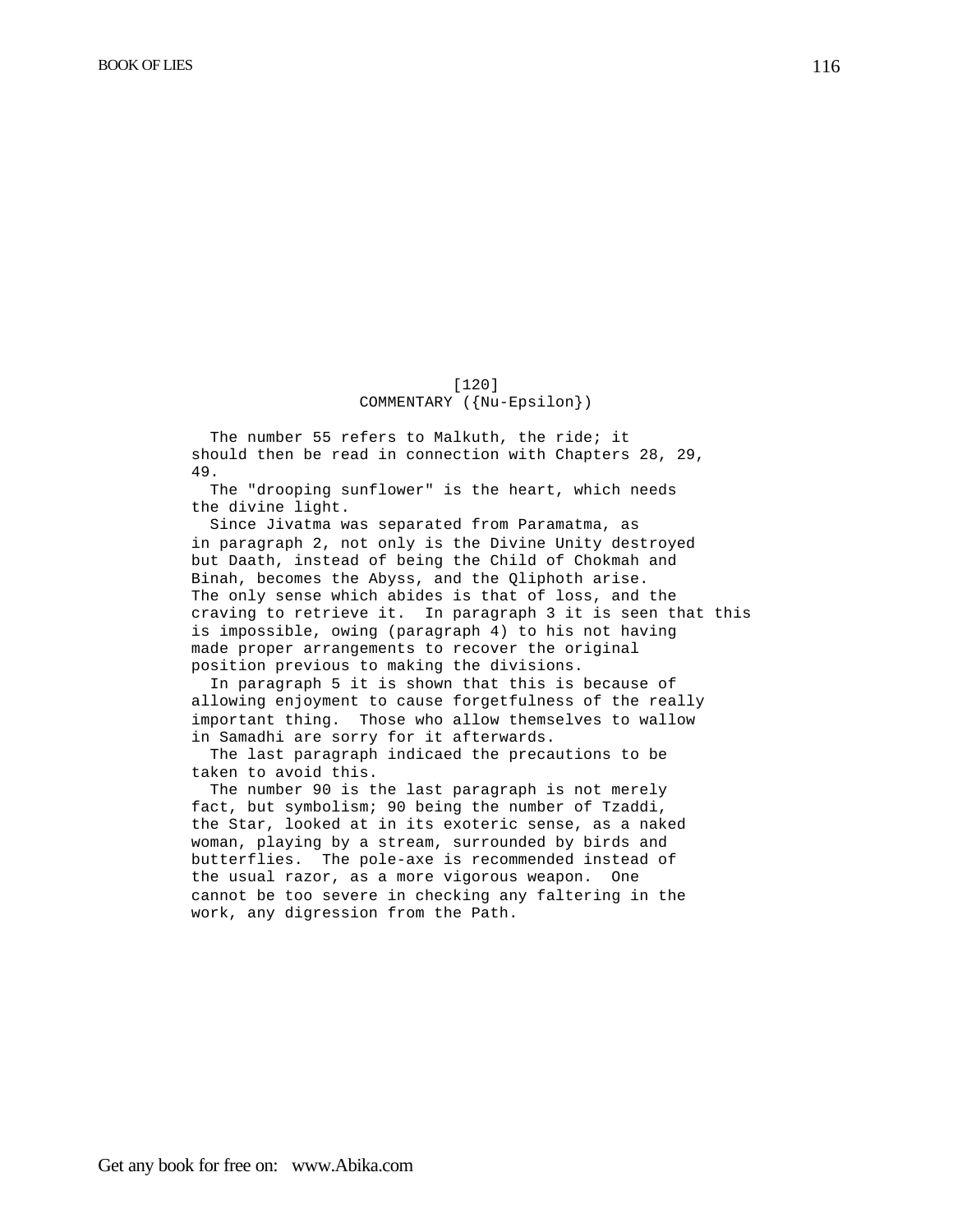[121]  $56$ 

{Kappa-Epsilon-Phi-Alpha-Lambda-Eta Nu-Digamma}

## TROUBLE WITH TWINS

 Holy, holy, holy, unto Five Hundred and Fifty Five times holy be OUR LADY of the STARS! Holy, holy, holy, unto One Hundred and Fifty Six times holy be OUR LADY that rideth upon THE BEAST! Holy, holy, holy, unto the Number of Times Necessary and Appropriate be OUR LADY Isis in Her Millions-of-Names, All-Mother, Genetrix-Meretrix! Yet holier than all These to me is LAYLAH, night and death; for Her do I blaspheme alike the finite and the The Infinite. So wrote not FRATER PERDURABO, but the Imp Crowley in his Name. For forgery let him suffer Penal Servitude for Seven Years; or at least let him do Pranayama all the way home-home? nay! but to the house of the harlot whom he loveth not. For it is LAYLAH that he loveth...................................

 And yet who knoweth which is Crowley, and which is FRATER PERDURABO?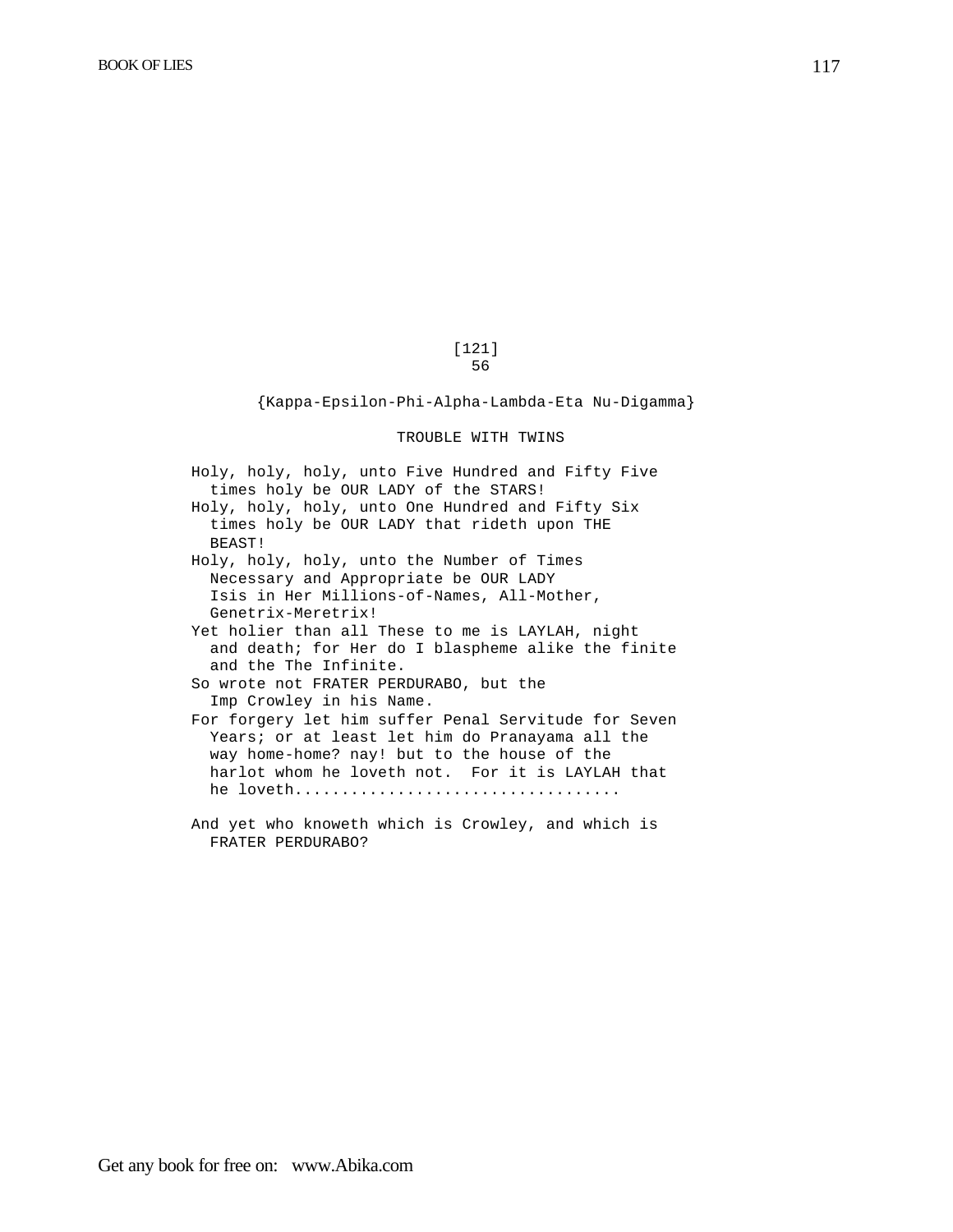[122] COMMENTARY ({Nu-Digamma})

 The number of the chapter refers to Liber Legis I, 24, for paragraph 1 refers to Nuit. The "twins" in the title are those mentioned in paragraph 5.

 555 is HADIT, HAD spelt in full. 156 is BABALON.

 In paragraph 4 is the gist of the chapter, Laylah being again introduced, as in Chapters 28, 29, 49 and 55.

 The exoteric blasphemy, it is hinted i the last paragraph, may be an esoteric arcanum, for the Master of the Temple is interested in Malkuth, as Malkuth is in Binah; also "Malkuth is in Kether, and Kether in Malkuth"; and, to the Ipsissimus, dissolution in the body of Nuit and a visit to a brothel may be identical.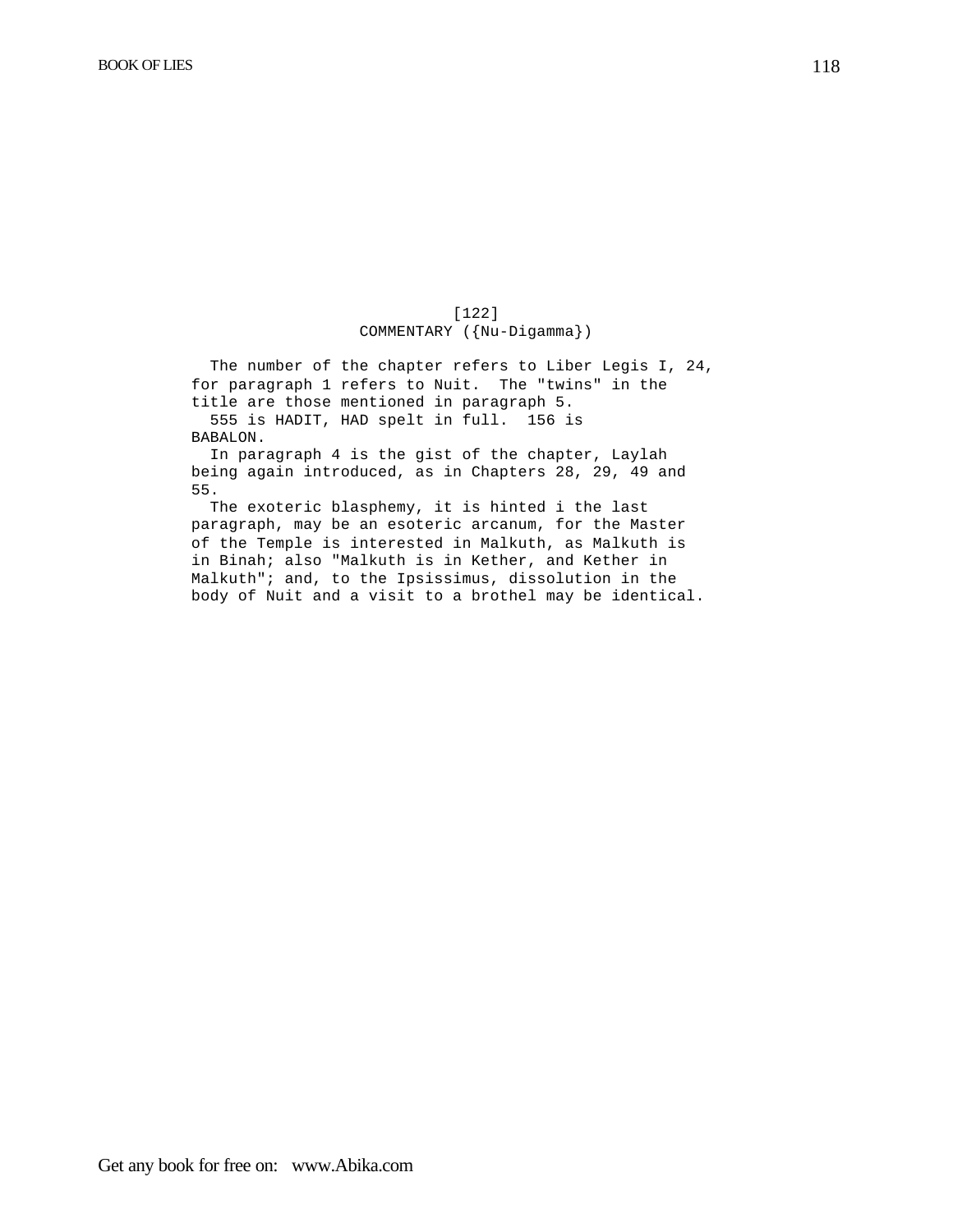[123] <u>57 and 2014 and 2014 and 2014 and 2014 and 2014 and 2014 and 2014 and 2014 and 2014 and 2014 and 2014 and 201</u>

{Kappa-Epsilon-Phi-Alpha-Lambda-Eta Nu-Zeta}

THE DUCK-BILLED PLATYPUS

 Dirt is matter in the wrong place. Thought is mind in the wrong place. Matter is mind; so thought is dirt. Thus argued he, the Wise One, not mindful that all place is wrong. For not until the PLACE is perfected by a T saith he PLACET. The Rose uncrucified droppeth its petals; without the Rose the Cross is a dry stick. Worship then the Rosy Cross, and the Mystery of Two-in-One. And worship Him that swore by His holy T that One should not be One except in so far as it is Two. I am glad that LAYLAH is afar; no doubt clouds love.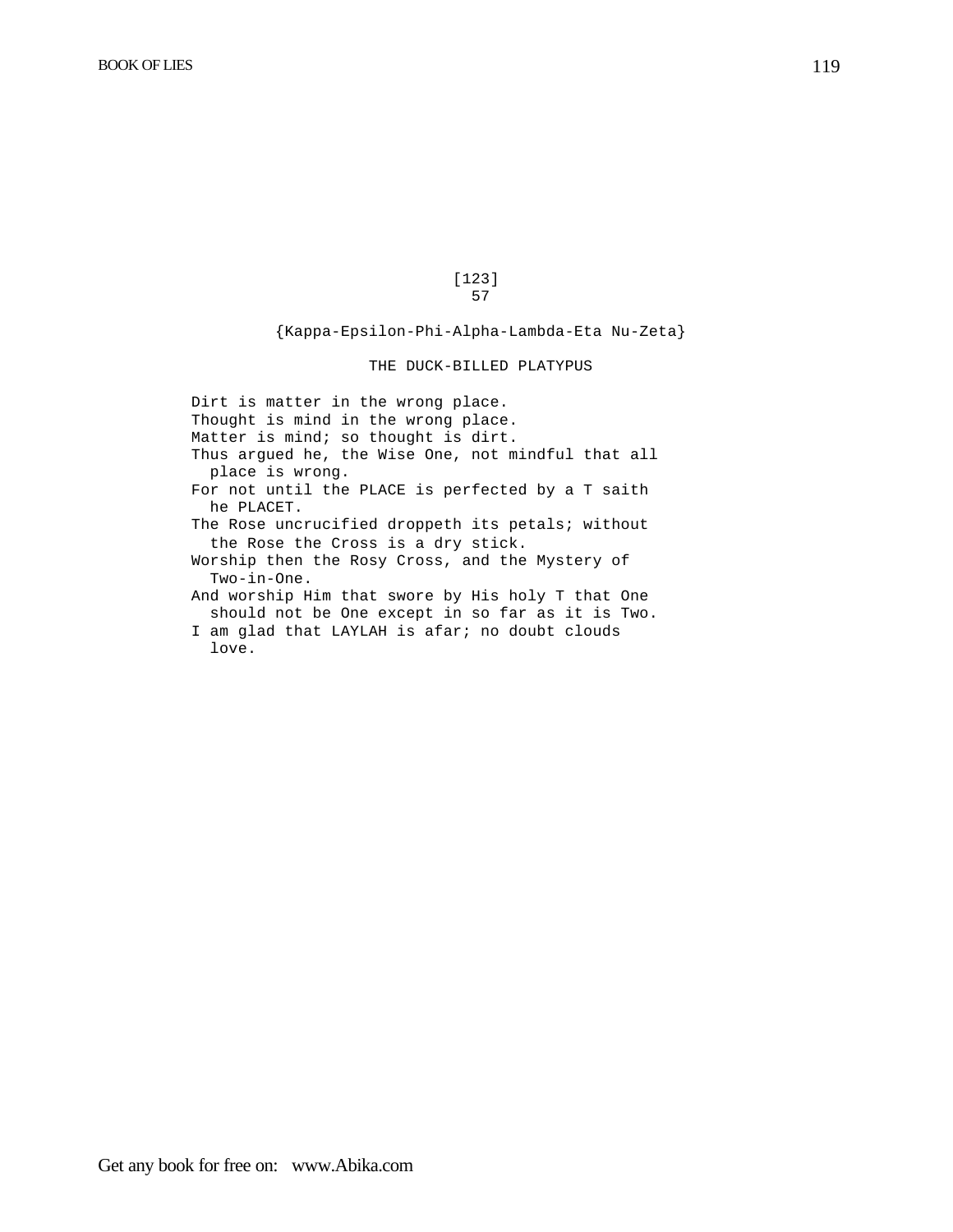## [124] COMMENTARY ({Nu-Zeta})

 The title of the chapter suggest the two in one, since the ornithorhynchus is both bird and beast; it is also an Australian animal, like Laylah herself, and was doubtless chosen for this reason.

 This chapter is an apology for the universe. Paragraphs 1-3 repeat the familiar arguments against reason in an epigrammatic form.

 Paragraph 4 alludes to Liber Legis I, 52; "place" implies space; denies homogeneity to space; but when "place" is perfected by "t"-as it were, Yoni by Lingam -we get the word "placet", meaning "it pleases".

 Paragraphs 6 and 7 explain this further; it is necessary to separate things, in order that they might rejoice in uniting. See Liber Legis I, 28-30, which is paraphrased in the penultimate paragraph.

 In the last paragraph this doctrine is interpreted in common life by a paraphrase of the familiar and beautiful proverb, "Absence makes the heart grow fonder". (PS. I seem to get a subtle after-taste of bitterness.)

 (It is to be observed that the philosopher having first committed the syllogistic error quaternis terminorum, in attempting to reduce the terms to three, staggers into non distributia medii. It is possible that considerations with Sir Wm. Hamilton's qualification (or quantifica tion (?)) of the predicate may be taken as intervening, but to do so would render the humour of the chapter too subtle for the average reader in Oshkosh for whom this book is evidently written.)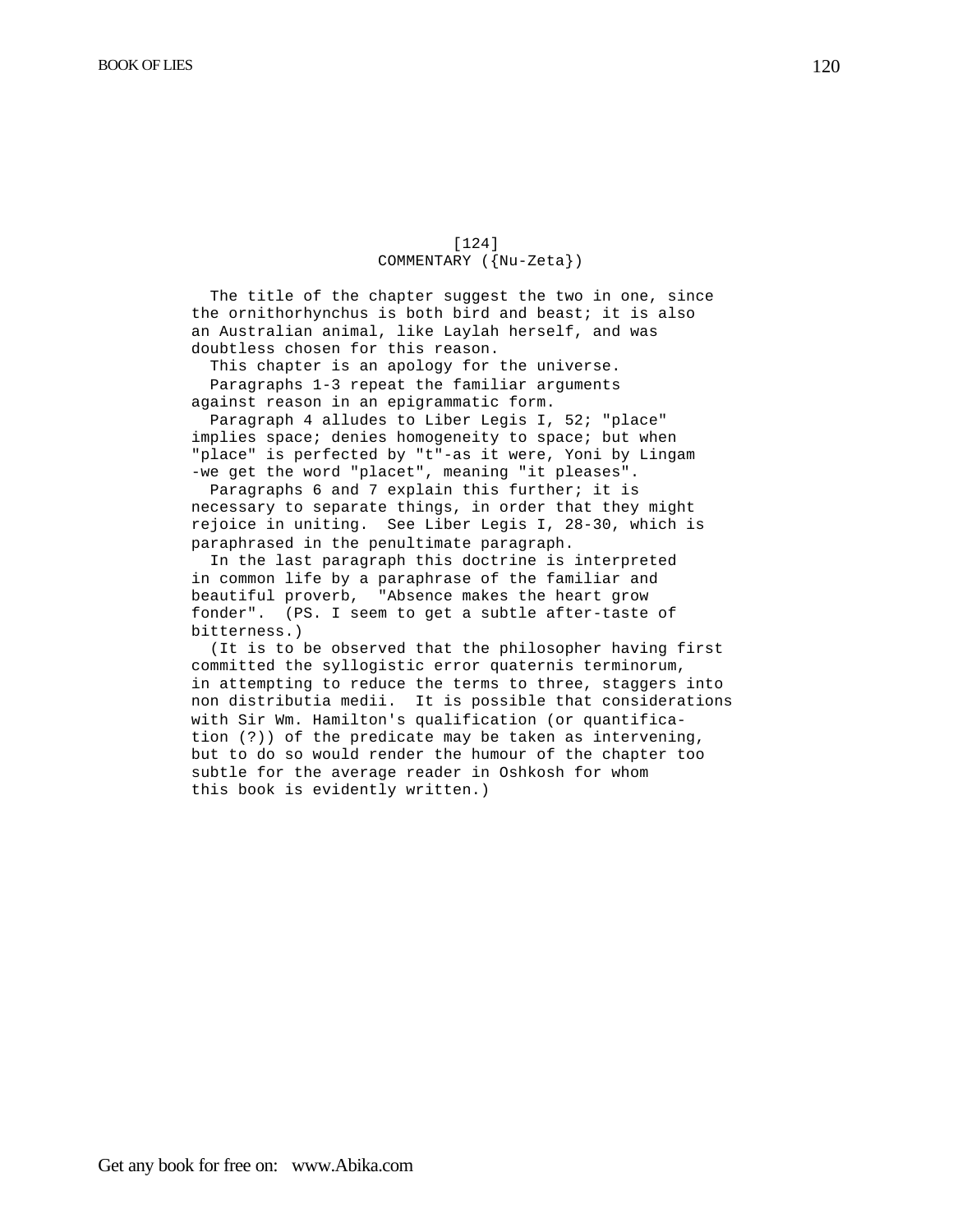## [125] <u>58 and the contract of the contract of the state of the state of the state of the state of the state of the sta</u>

 {Kappa-Epsilon-Phi-Alpha-Lambda-Eta Nu-Eta} Haggard am I, an hyaena; I hunger and howl. Men think it laughter-ha! ha! ha! There is nothing movable or immovable under the firmament of heaven on which I may write the symbols of the secret of my soul. Yea, though I were lowered by ropes into the utmost Caverns and Vaults of Eternity, there is no word to express even the first whisper of the Initiator in mine ear: yea, I abhor birth, ululating lamentations of Night! Agony! Agony! the Light within me breeds veils; the song within be dumbness. God! in what prism may any man analyse my Light? Immortal are the adepts; and ye hey die-They die of SHAME unspeakable; They die as the Gods die, for SORROW. Wilt thou endure unto THe End, O FRATER PERDURABO, O Lamp in The Abyss? Thou hast the Keystone of the Royal Arch; yet the Apprentices, instead of making bricks, put the straws in their hair, and think they are Jesus Christ! O sublime tragedy and comedy of THE GREAT WORK!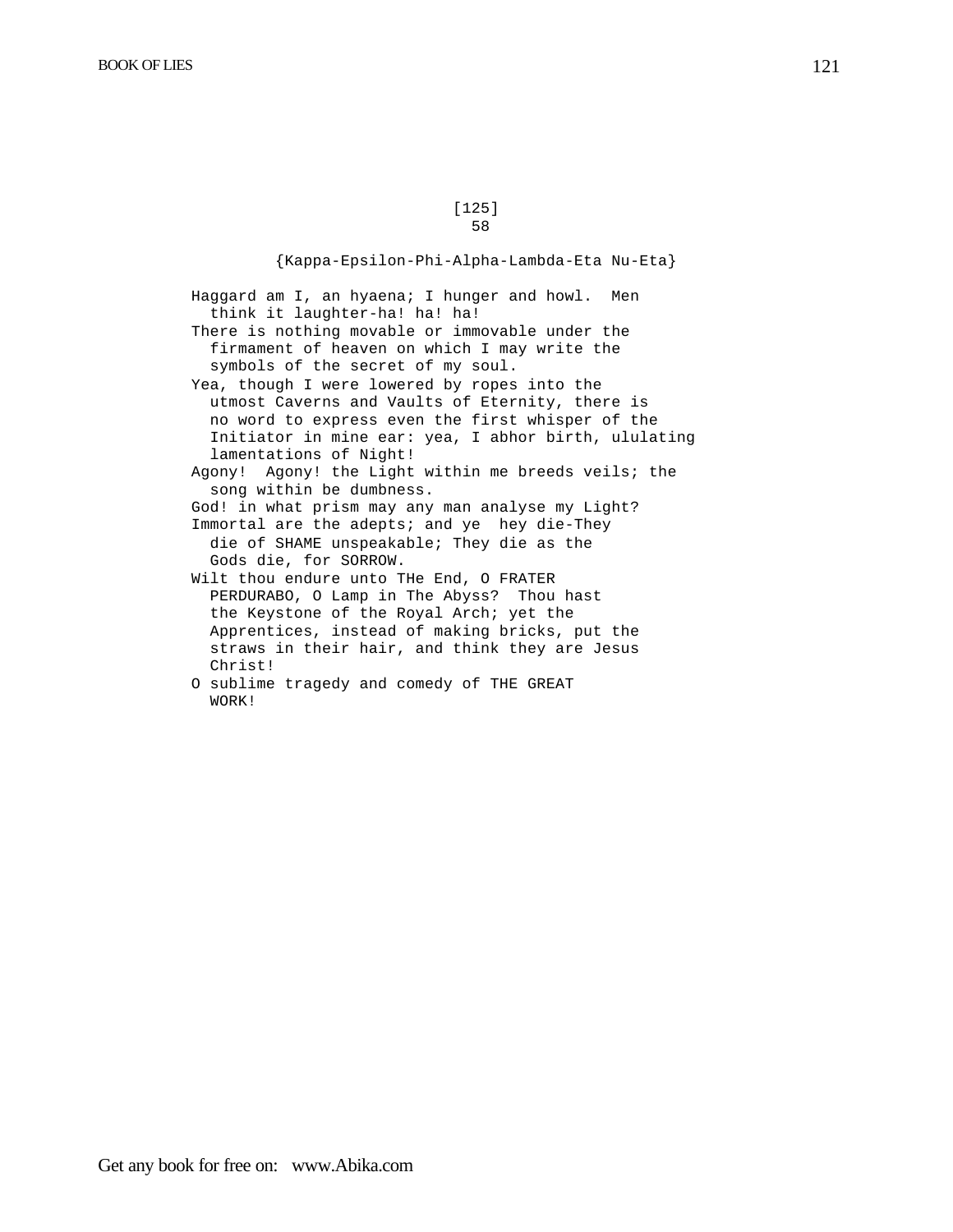## [126] COMMENTARY ({Nu-Eta})

 Haggai, a notorious Hebrew prophet, is a Second Officer in a Chapter of the Royal Arch Masons.

 In this chapter the author, in a sort of raging eloquence, bewails his impotence to express himself, or to induce others to follow into the light. In para graph 1 he explains the sardonic laughter, for which he is justly celebrated, as being in reality the expression of this feeling.

 Paragraph 2 is a reference to the Obligation of an Entered Apprentice Mason.

 Paragraph 3 refers to the Ceremony of Exaltation in Royal Arch Masonry. The Initiate will be able to discover the most formidable secret of that degree con cealed in the paragraph.

 Paragraphs 4-6 express an anguish to which that of Gethsemane and Golgotha must appear like whitlows.

 In paragraph 7 the agony is broken up by the sardonic or cynical laughter to which we have previously alluded.

 And the final paragraph, in the words of the noblest simplicity, praises the Great Work; rejoices in its sublimity, in the supreme Art, in the intensity of the passion and ecstasy which it brings forth. (Note that the words "passion" and "ecstasy" may be taken as symbolical of Yoni and Lingam.)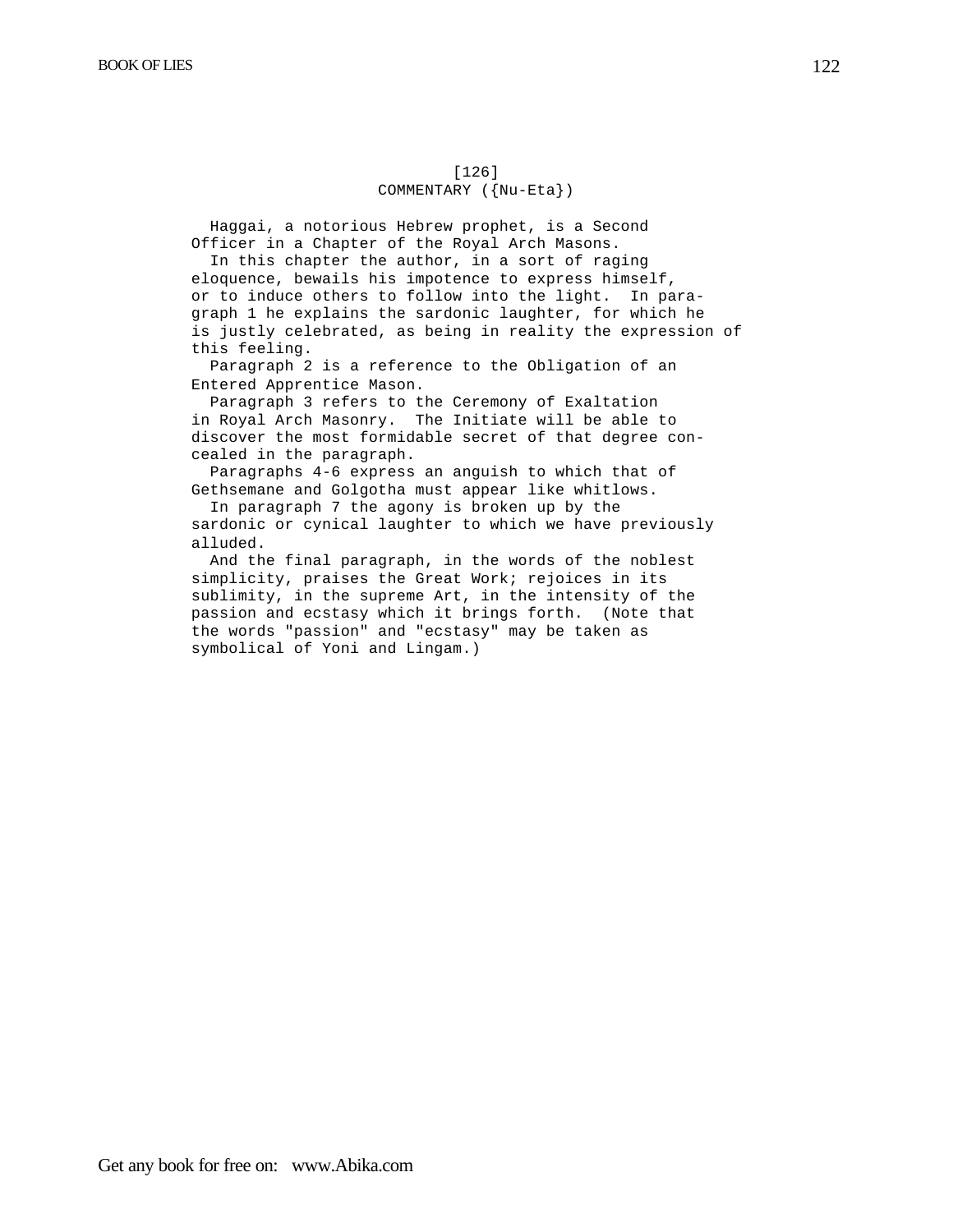```
 [127]
59
```
{Kappa-Epsilon-Phi-Alpha-Lambda-Eta Nu-Theta}

 There is no help-but hotch pot!-in the skies When Astacus sees Crab and Lobster rise. Man that has spine, and hopes of heaven-to-be, Lacks the Amoeba's immortality. What protoplasm gains in mobile mirth Is loss of the stability of earth. Matter and sense and mind have had their day: Nature presents the bill, and all must pay. If, as I am not, I were free to choose, How Buddhahood would battle with The Booze! My certainty that destiny is "good" Rests on its picking me for Buddhahood. Were I a drunkard, I should think I had Good evidence that fate was "bloody bad".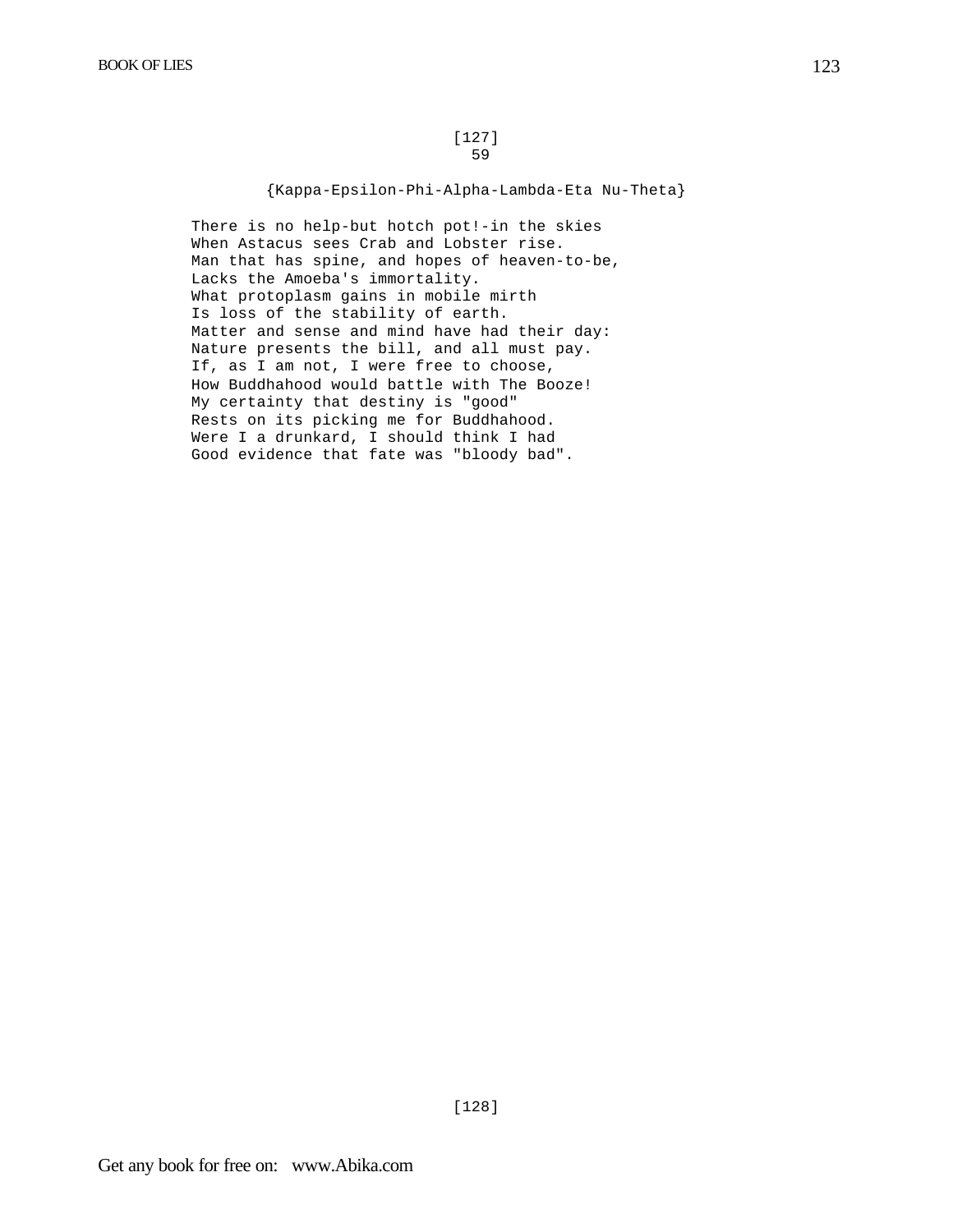# COMMENTARY ({Nu-Theta})

 The title is a euphemism for homo sapiens. The crab and the lobster are higher types of crustacae than the crayfish.

 The chapter is a short essay in poetic form on Determinism. It hymns the great law of Equilibrium and Compensation, but cynically criticises all philo sophers, hinting that their view of the universe depends on their own circumstances. The sufferer from toothache does not agree with Doctor Pangloss, that "all is for the best in the best of all possible worlds". Nor does the wealthiest of our Dukes complain to his cronies that "Times is cruel 'ard".

 [129]  $\sim$  60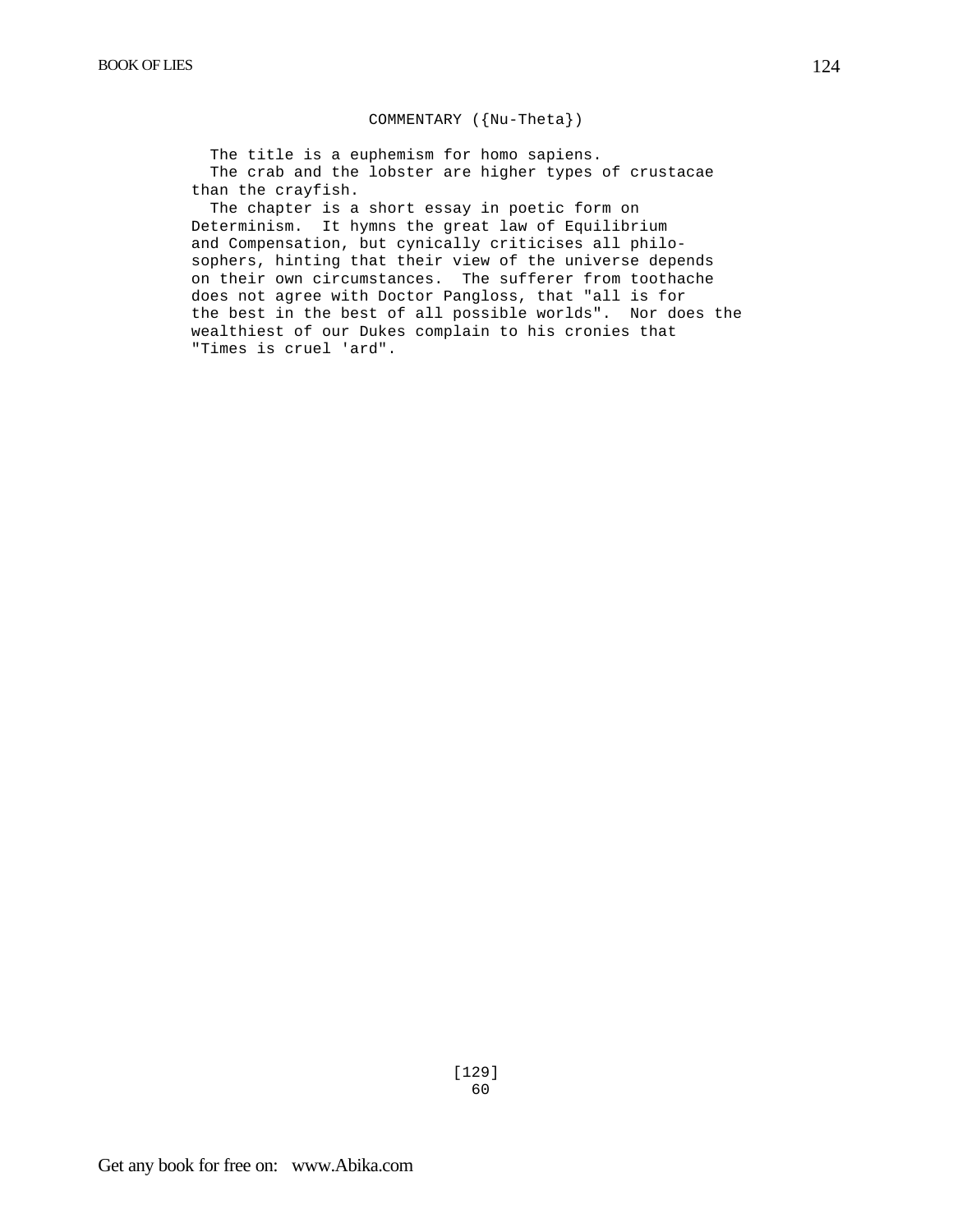{Kappa-Epsilon-Phi-Alpha-Lambda-Eta Xi}

THE WOUND OF AMFORTAS(27)

 The Self-mastery of Percivale became the Self masturbatery of the Bourgeois. Vir-tus has become "virture". The qualities which have made a man, a race, a city, a caste, must be thrown off; death is the penalty of failure. As it is written: In the hour of success sacrifice that which is dearest to thee unto the Infernal Gods! The Englishman lives upon the excrement of his forefathers. All moral codes are worthless in themselves; yet in every new code there is hope. Provided always that the code is not changed because it is too hard, but because if is fulfilled. The dead dog floats with the stream; in puritan France the best women are harlots; in vicious England the best women are virgins. If only the Archbishop of Canterbury were to go make in the streets and beg his bread! The new Christ, like the old, it the friend of publicans

- and sinners; because his nature is ascetic.
- O if everyman did No Matter What, provided that it is the one thing that he will not and cannot do!

 [130] COMMENTARY ({Xi})

 The title is explained in the note. The number of the chapter may refer to the letter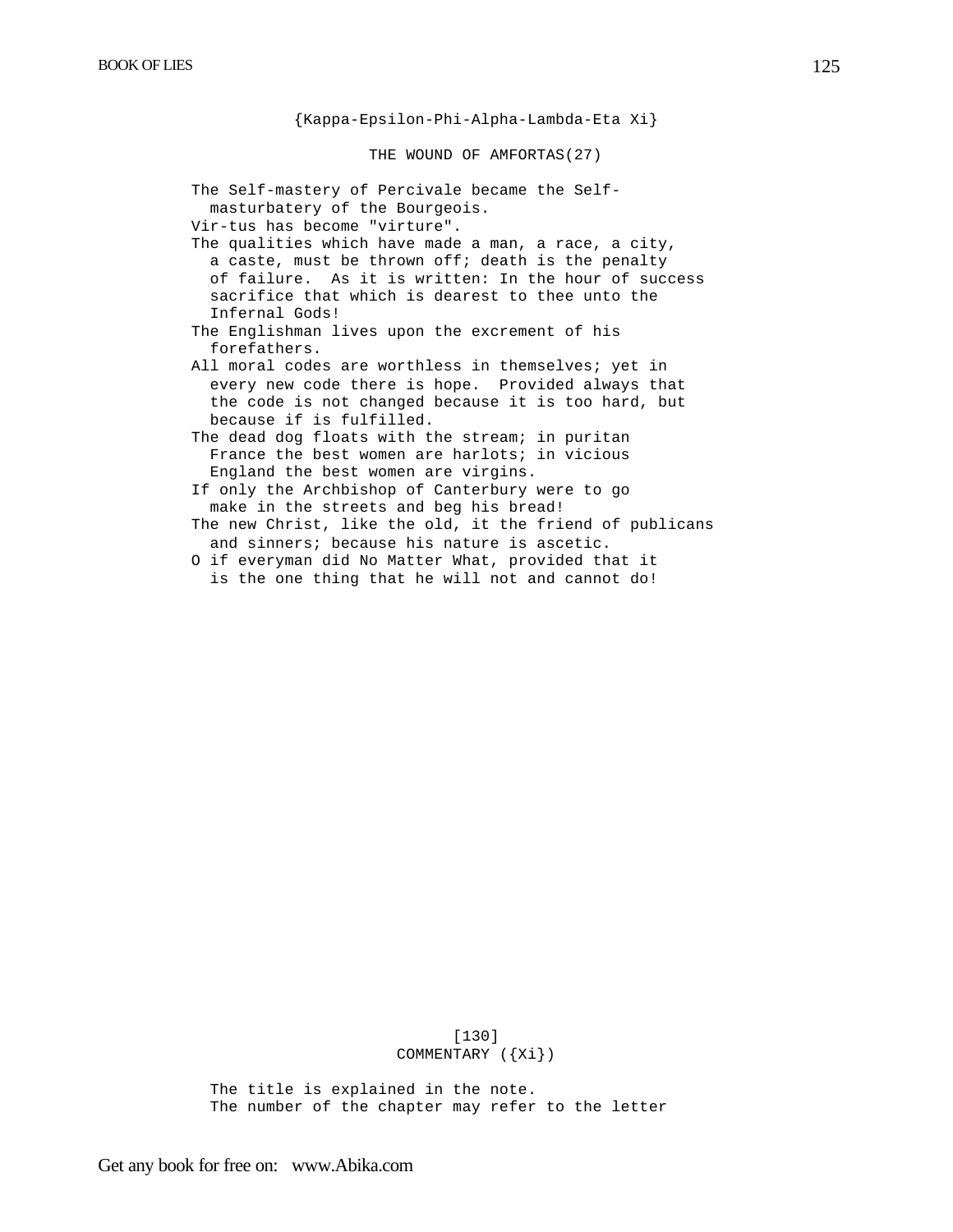Samech ({Samech}), Temperence, in the Tarot. I paragraph 1 the real chastity of Percivale or Parsifal, a chastity which did not prevent his dipping the point of the sacred lance into the Holy Grail, is distinguished from its misinterpretation by modern crapulence. The priests of the gods were carefully chosen, and carefully trained to fulfill the sacrament of fatherhood; the shame of sex consists in the usurpation of its function by the unworthy. Sex is a sacrament. The word virtus means "the quality of manhood". Modern "virtue" is the negation of all such qualities.

 In paragraph 3, however, we see the penalty of conservatism; children must be weaned.

 In the penultimate paragraph the words "the new Christ" alluded to the author.

 In the last paragraph we reach the sublime mystic doctrine that whatever you have must be abandoned. Obviously, that which differentiates your consciousness from the absolute is part of the content of that con sciousness.

NOTE

 (27) Chapter so called because Amfortas was wounded by his own spear, the spear that had made him king.

 [131] 61

{Kappa-Epsilon-Phi-Alpha-Lambda-Eta Xi-Alpha}

THE FOOL'S KNOT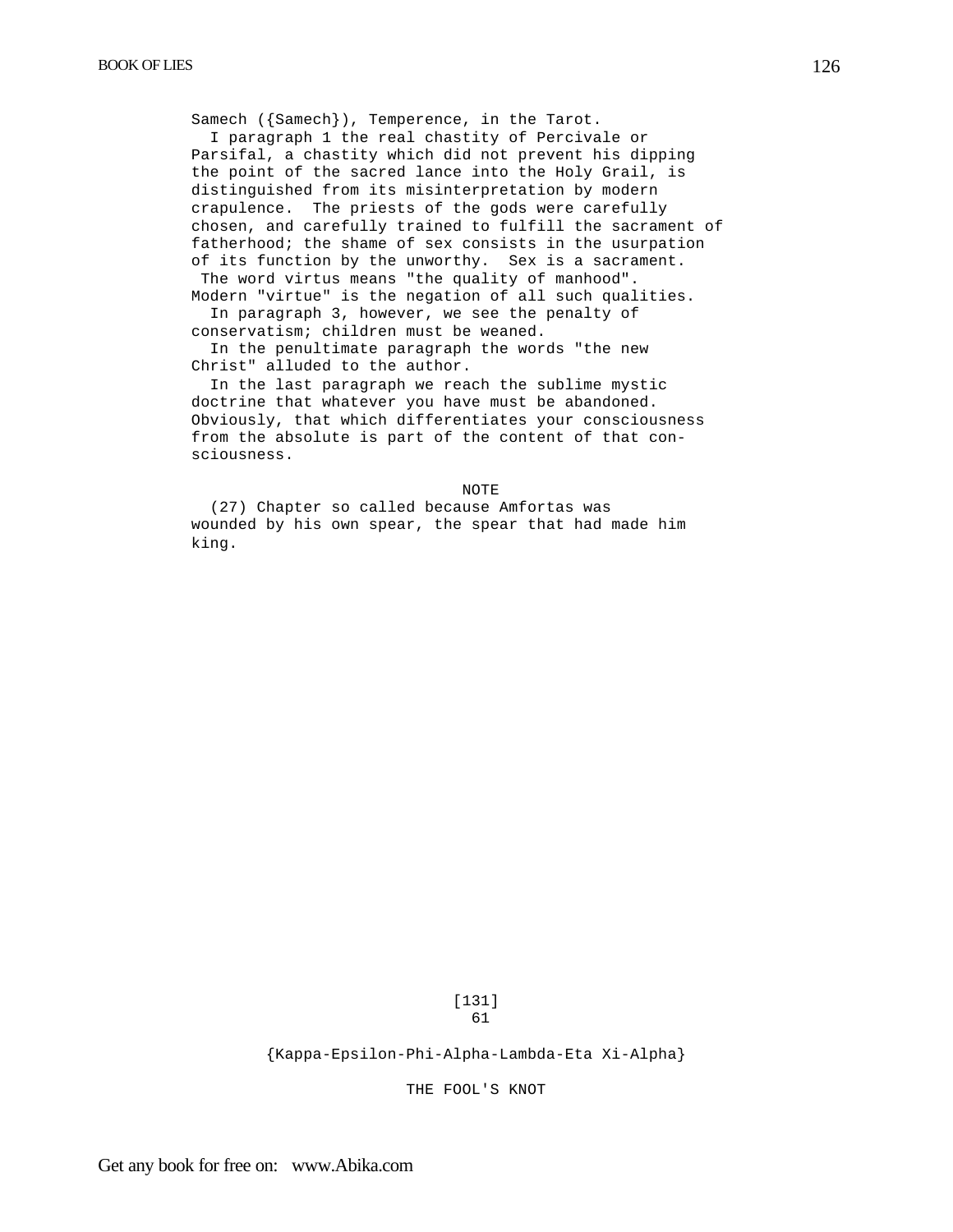- O Fool! begetter of both I and Naught, resolve this Naught-y Knot!
- O! Ay! this I and O-IO!-IAO! For I owe "I" aye to Nibbana's Oe.(28)
- I Pay-Pe, the dissolution of the House of God for Pe comes after O-after Ayin that triumphs over Aleph in Ain, that is O.(29)

 OP-us, the Work! the OP-ening of THE EYE!(30) Thou Naughty Boy, thou openest THE EYE OF

 HORUS to the Blind Eye that weeps!(31) The Up right One in thine Uprightness rejoiceth-Death to all Fishes!(32)

```
 [132]
 COMMENTARY ({Xi-Alpha})
```
 The number of this chapter refers to the Hebrew word Ain, the negative and Ani, 61. The "fool" is the Fool of the Tarot, whose number is 0, but refers the the le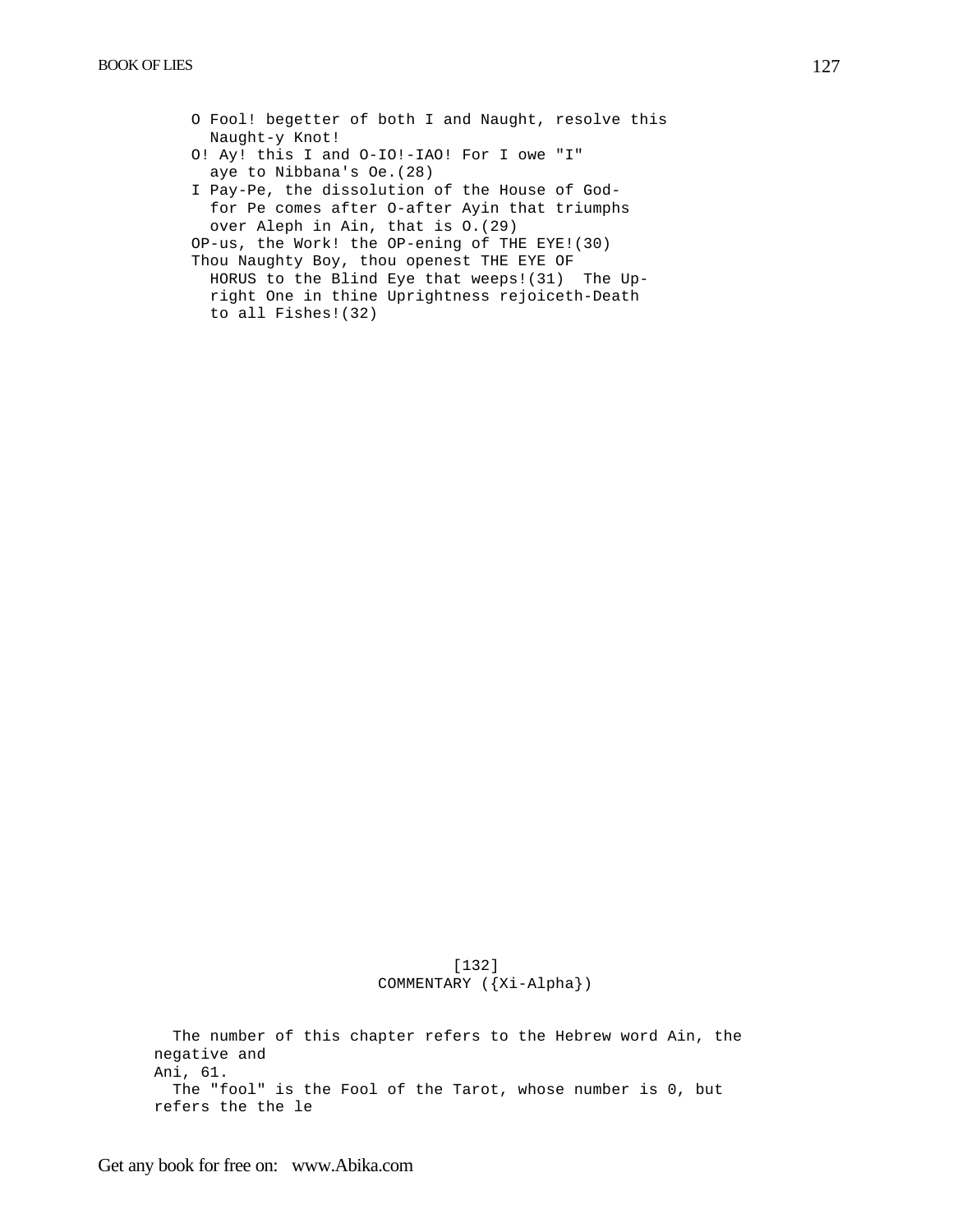tter Aleph, 1. A fool's knot is a kind of knot which, although it has the appearance of a kn ot, is not really a knot, but pulls out immediately. The chapter consists of a series of complicated puns on 1 and I, with regard to their shape, sound, and that of the figures which resemble them in shape. Paragraph 1 calls upon the Fool of the Tarot, who is to be referred to Ipsiss imus, to the pure fool, Parsifal, to resolve this problem. The word Naught-y suggests not only that the problem is sexual, but does not really exist. Paragraph 2 shows the Lingam and Yoni as, in conjunction, the foundation of ecstasy (I)!), and of the complete symbol I A O. The latter sentence of the paragraph unites the two meanings of giving up the Lingam to the Yoni, and the Ego to the Absolute. This idea, "I must give up", I owe, is naturally completed by I pay, and the sound of the word "pay" suggest the Hebrew letter Pe (see Liber XVI), which represents the final dissolution in Shivadarshana. I Hebrew, the letter which follows O is P; i therefore follows Ayin, the Devi  $\mathbf{1}$ of the Tarot. AYIN is spelt O I N, thus replacing the A in A I N by an O, the letter of the Devil, or Pan, the phallic God. Now AIN means nothing, and thus the replacing of AIN by OIN means the completion of the Yoni by the Lingam, which is followed by the complete dissolu tion symbolised in the letter P. These letters, O P, are then seen to be the root of opus, the Latin word for "work", in this case, the Great Work. And they also begin the word "opening". I hindu philosophy, it is said that Shiva, the Destroyer, is asleep, and that when he o pens his eye the universe is destroyed-another synonym, therefore, for the accomplis  $h$ ment of the Great Work. But the "eye" of Shiva is also his Lingam. Shiva is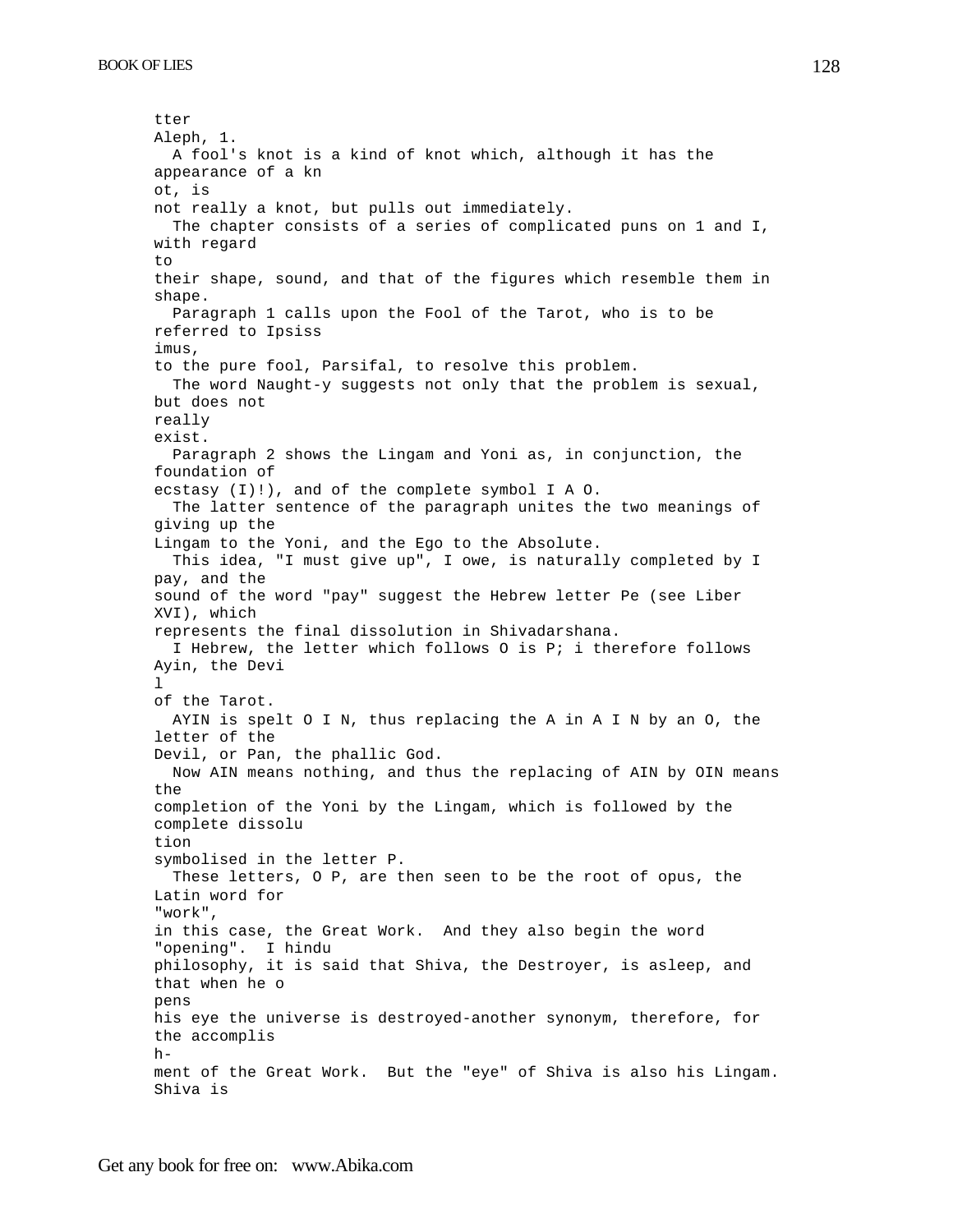himself the Mahalingam, which unites these symbolisms. The opening of the eye, the ejaculation of the lingam, the destruction of the universe, the accomplishm ent of the Great Work-all these are different ways of saying the same thing. The last paragraph is even obscurer to those unfamiliar to the masterpiece referred to in the note; for the eye of Horus (see 777, Col. XXI, line 10, "the blind eye that weeps" is a poetic Arab name for the lingam). The doctrine is that the Great Work should be accomplished without creating n ew Karma, for the letter N, the fish, the vesica, the womb, breeds, whereas the Ey e of Horus does not; or, if it does so, breeds, according to Turkish tradition, a Me ssiah. Death implies resurrection; the illusion is reborn, as the Scythe of Death in the Tarot has a crosspiece. This is in connection with the Hindu doctrine, express ed in their injunction, "Fry your seeds". Act so as to balance your past Karma, and create no new, so that, as it were, the books are balanced. WHile you have either a credit or a debit, you are still in account with the universe. (N.B. Frater P. wrote this chapter-61-while dining with friends, in about a minute and a half. That is how you must know the Qabalah.) NOTE (28) Oe = Island, a common symbol of Nibbana. (29) {Vau-Yod-Aleph} Ain. {Vau-Yod-Ayin} Ayin. (30) Scil. of Shiva. (31) Cf. Bagh-i-Muattar for all this symbolism. (32) Death = Nun, the letter before O, means a fish, a symbol of Christ, and

also by its shape the Female principle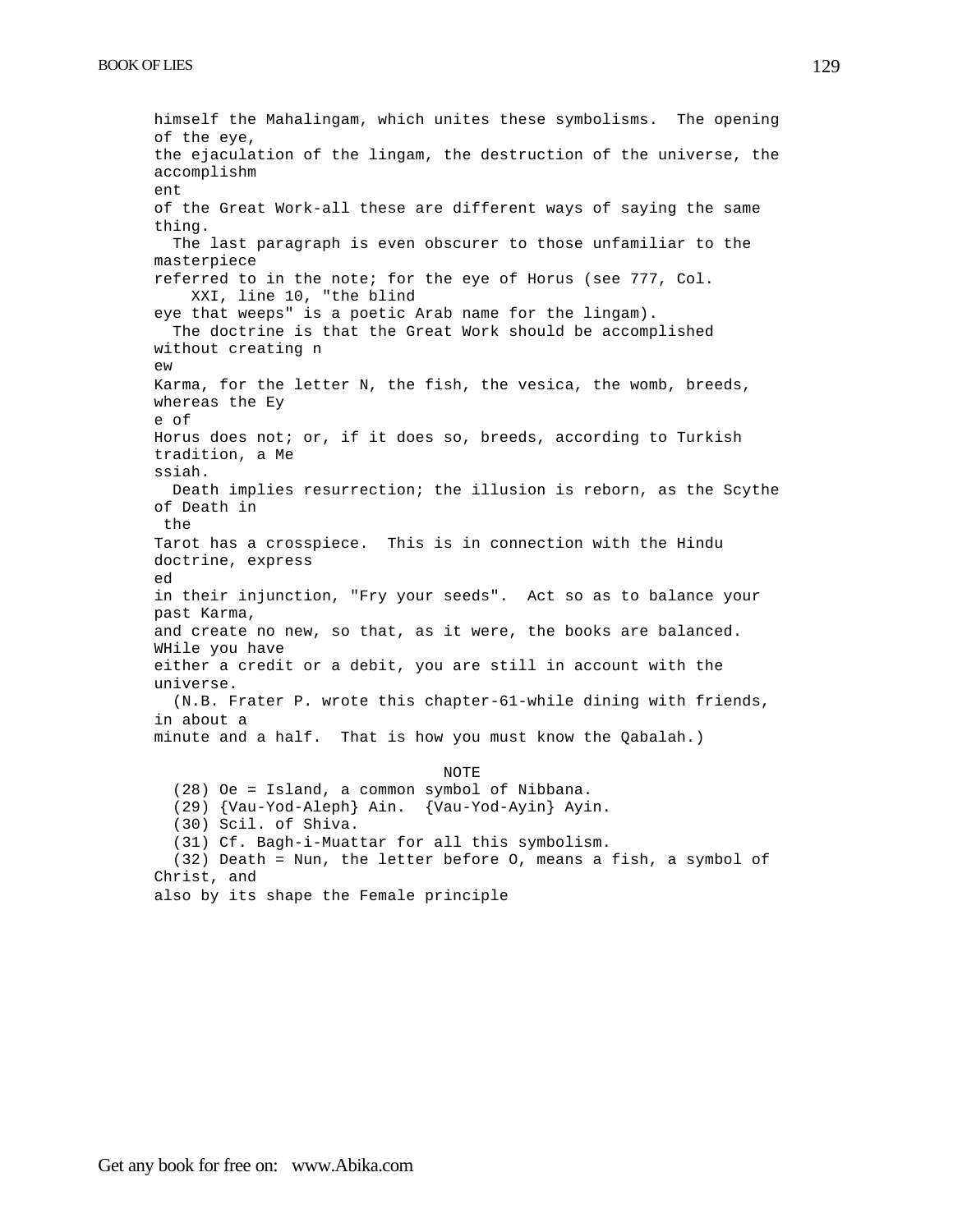# [133]  $\sim$  62

#### {Kappa-Epsilon-Phi-Alpha-Lambda-Eta Xi-Beta}

#### TWIG?(33)

The Phoenix hat a Bell for Sound; Fire for Sight; a Knife for Touch; two cakes, one for taste, the other for smell. He standeth before the Altar of the Universe at Sunset, when Earth-life fades. He summons the Universe, and crowns it with MAGICK Light to replace the sun of natura light. He prays unto, and give homage to, Ro-Hoor\_khuit; to Him he then sacrifices. The first cake, burnt, illustrates the profit drawn from the scheme of incarnation. The second, mixt with his life's blood and eaten,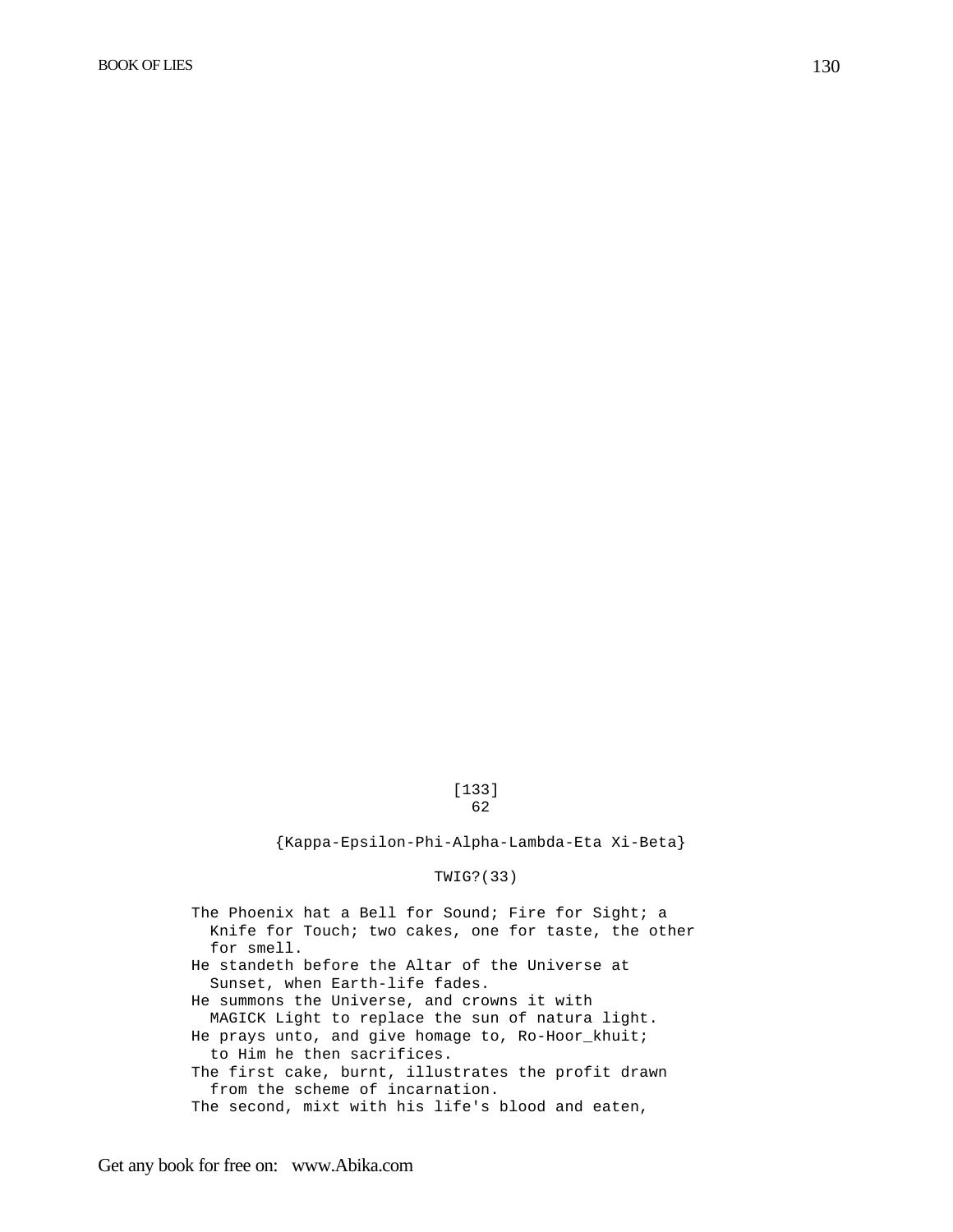illustrates the use of the lower life to feed the higher life. He then takes the Oath and becomes free-un conditioned-the Absolute. Burning up i the Flame of his Prayer, and born again-the Phoenix!

> [134] COMMENTARY ({Xi-Beta})

This chapter is itself a comment on Chapter 44.

NOTE

 (33) Twig? = dost thou understand? Also the Phoenix takes twigs to kindle the fire in which it burns itself.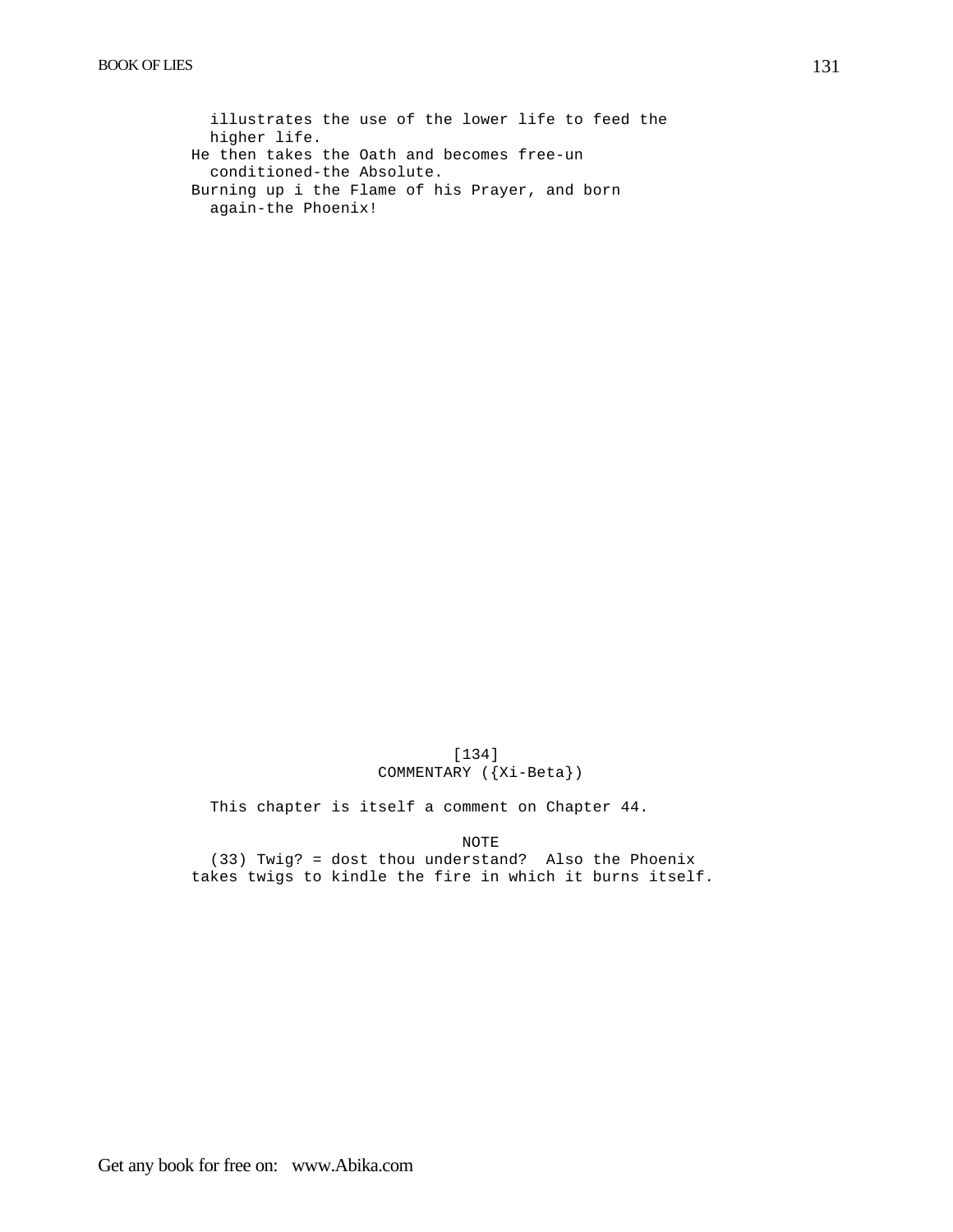[135]  $\sim$  63

{Kappa-Epsilon-Phi-Alpha-Lambda-Eta Xi-Gamma}

## MARGERY DAW

 I love LAYLAH. I lack LAYLAH. "Where is the Mystic Grace?" sayest thou? Who told thee, man, that LAYLAH is not Nuit, nd I hadit? I destroyed all things; they are reborn in other shapes. I gave up all for One; this One hath given up its Unity for all? I wrenched DOG backwards to find GOD; now GOD barks. Think me not fallen because I love LAYLAH, and lack LAYLAH. I am the Master of the Universe; then give me a heap of straw in a hut, and LAYLAH naked! Amen.

Get any book for free on: www.Abika.com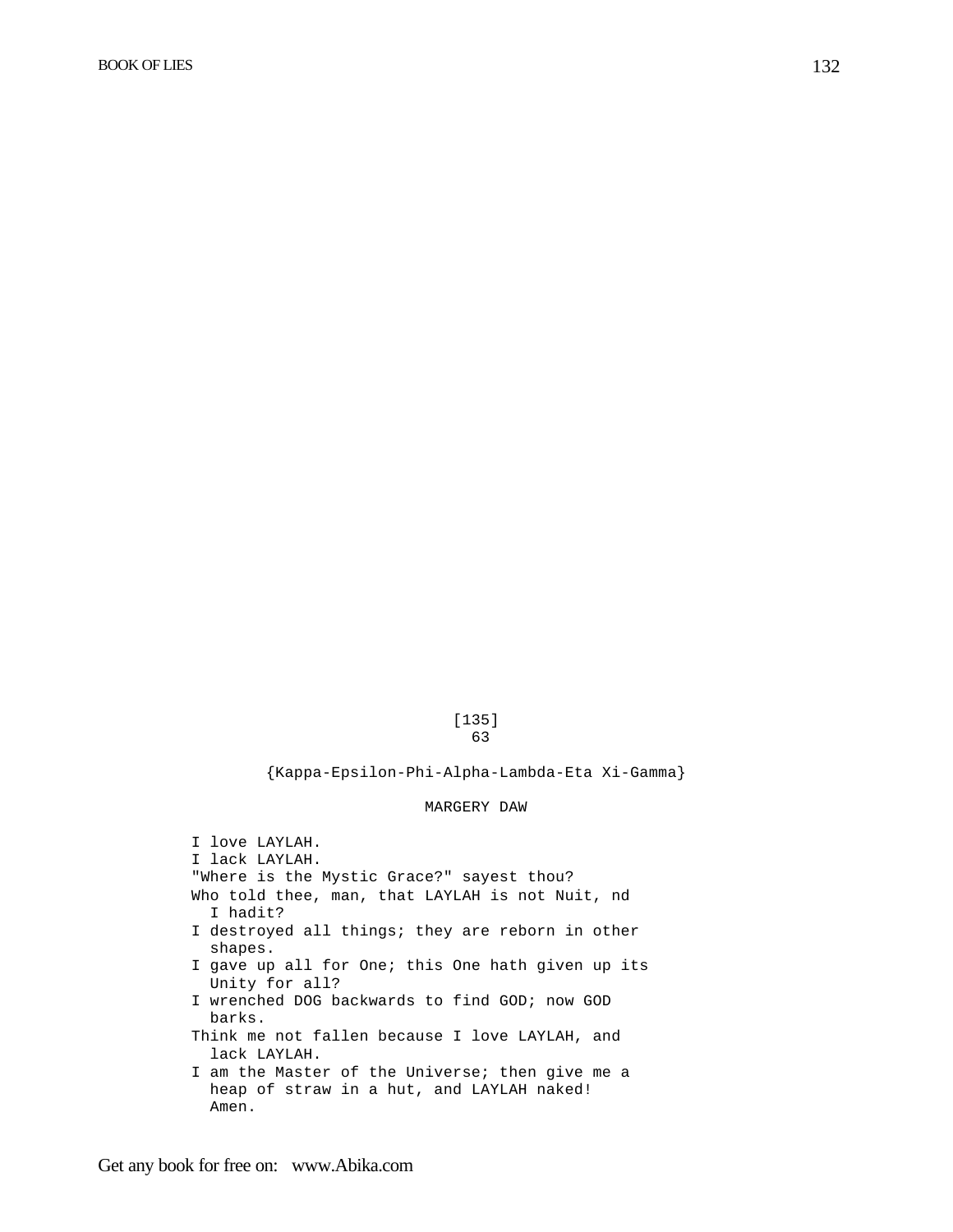[136] COMMENTARY ({Xi-Gamma})

 This chapter returns to the subject of Laylah, and to the subject already discussed in Chapters 3 and others, particularly Chapter 56. The title of the chapter refers to the old rime: "See-saw, Margery Daw, Sold her bed to lie upon straw. Was not she a silly slut To sell her bed to lie upon dirt?" The word "see-saw" is significant, almost a comment upon this chapter. To the Master of the Temple opposite rules apply. His unity seeks the many, and the many is again transmuted to the one. Solve et Coagula.

133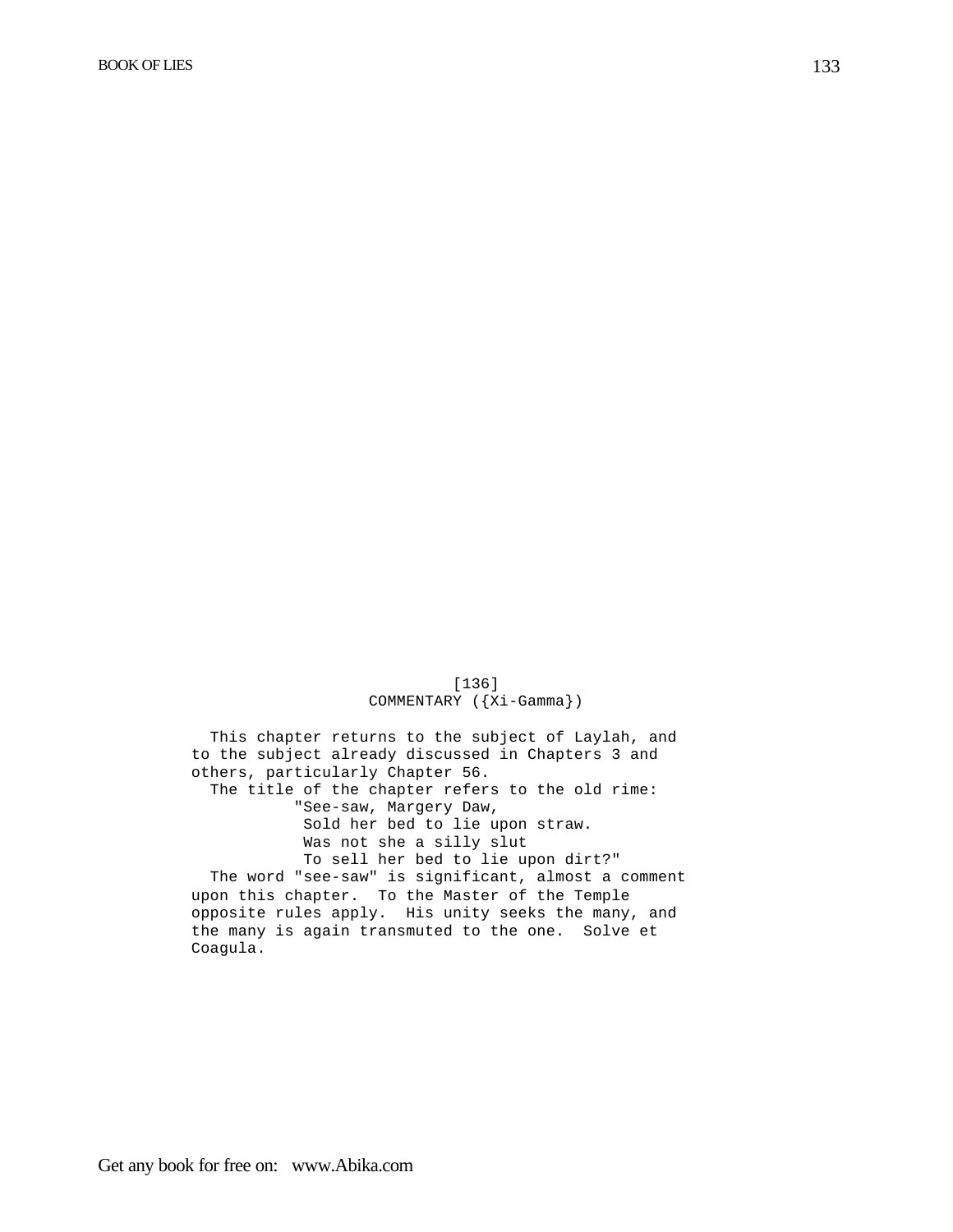$\begin{bmatrix} 137 \\ 64 \end{bmatrix}$ 

#### $\sim$  64

## {Kappa-Epsilon-Phi-Alpha-Lambda-Eta Xi-Delta}

### CONSTANCY

 I was discussing oysters with a crony: GOD sent to me the angels DIN and DONI. "An man of spunk," they urged, "would hardly choose To breakfast every day chez Laperouse." "No!" I replied, "h would not do so, BUT Think of his woe if Laperouse were shut! "I eat these oysters and I drink this wine Solely to drown this misery of mine. "Yet the last height of consolation's cold: Its pinnacle is-not to be consoled! "And though I sleep with Janefore and Eleanor "And Julian only fixes in my mind Even before feels better than behind. "You are Mercurial spirits-be so kind As to enable me to raise the wind. "Put me in LAYLAH'S arms again: the Accurst, Leaving me that. elsehow may do his worst." DONI and DIN, perceiving me inspired,

Get any book for free on: www.Abika.com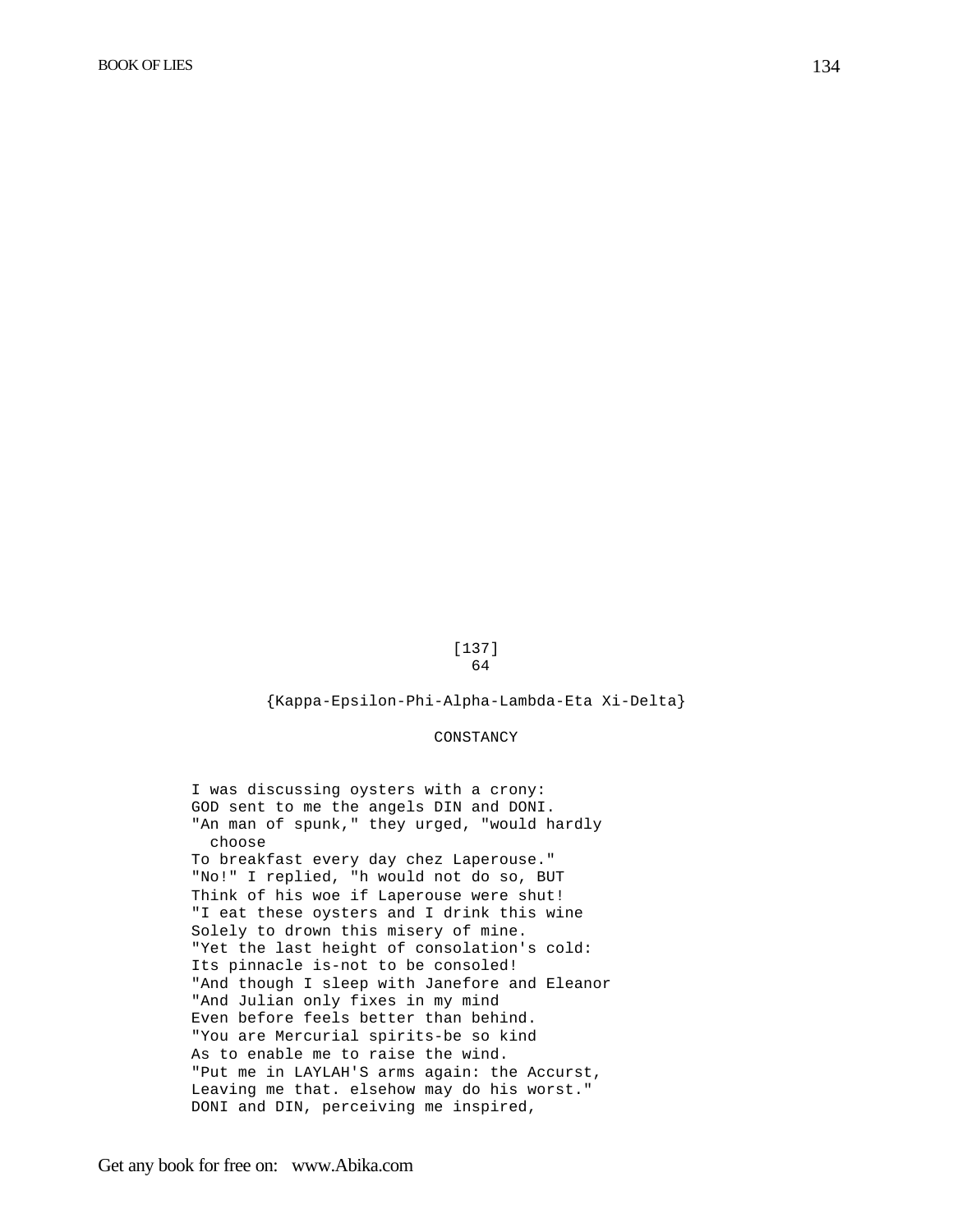Conceived their task was finished: they retired. I turned upon my friend, and, breaking bounds, Borrowed a trifle of two hundred pounds.

> [138] COMMENTARY ({Xi-Delta})

 64 is the number of Mercury, and of the intelligence of that planet, Din and Doni.

 Th moral of the chapter is that one wants liberty, although one may not wish to exercise it: the author would readily die in defence of the right of Englishmen to play football, or of his own right not to play it. (As a great poet has expressed it: "We don't want to fight, but, by Jingo, if we do-") This is his meaning towards his attitude to complete freedom of speech and action. He refuses to listen to the ostensible criticism of the spirits, and explains his own position. Their real mission was to rouse him to confidence and action.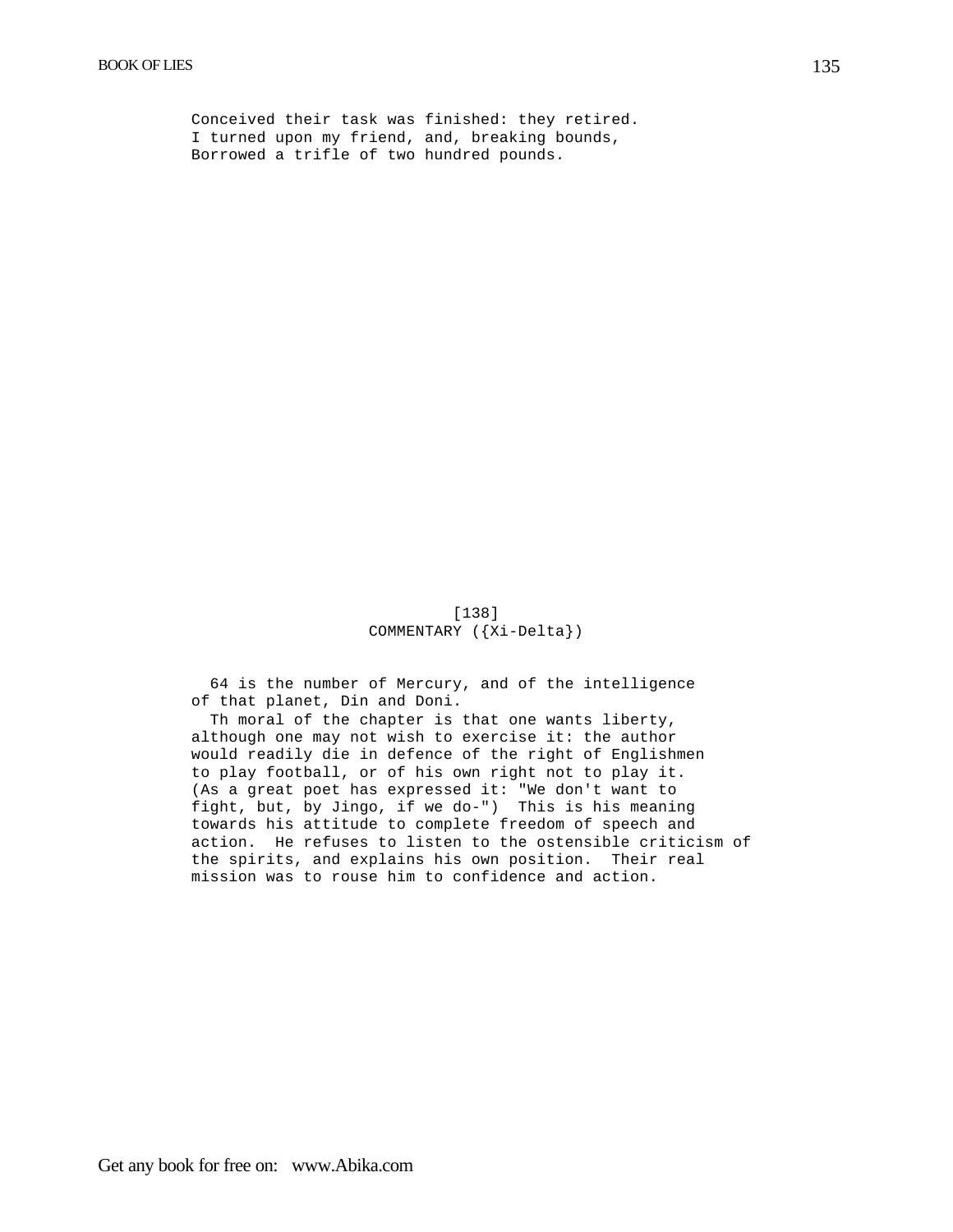[139]  $\sim$  65

{Kappa-Epsilon-Phi-Alpha-Lambda-Eta Xi-Epsilon}

# SIC TRANSEAT---

"At last I lifted up mine eyes, and beheld; and lo! the flames of violet were become as tendrils of smoke, as mist at sunset upon the marsh-lands. "And in the midst of the moon-pool of silver was the Lily of white and gold. In this Lily is all honey, in this Lily that flowereth at the midnight. In this Lily is all perfume; in this Lily is all music. And it enfolded me." Thus the disciples that watched found a dead body

kneeling at the altar. Amen!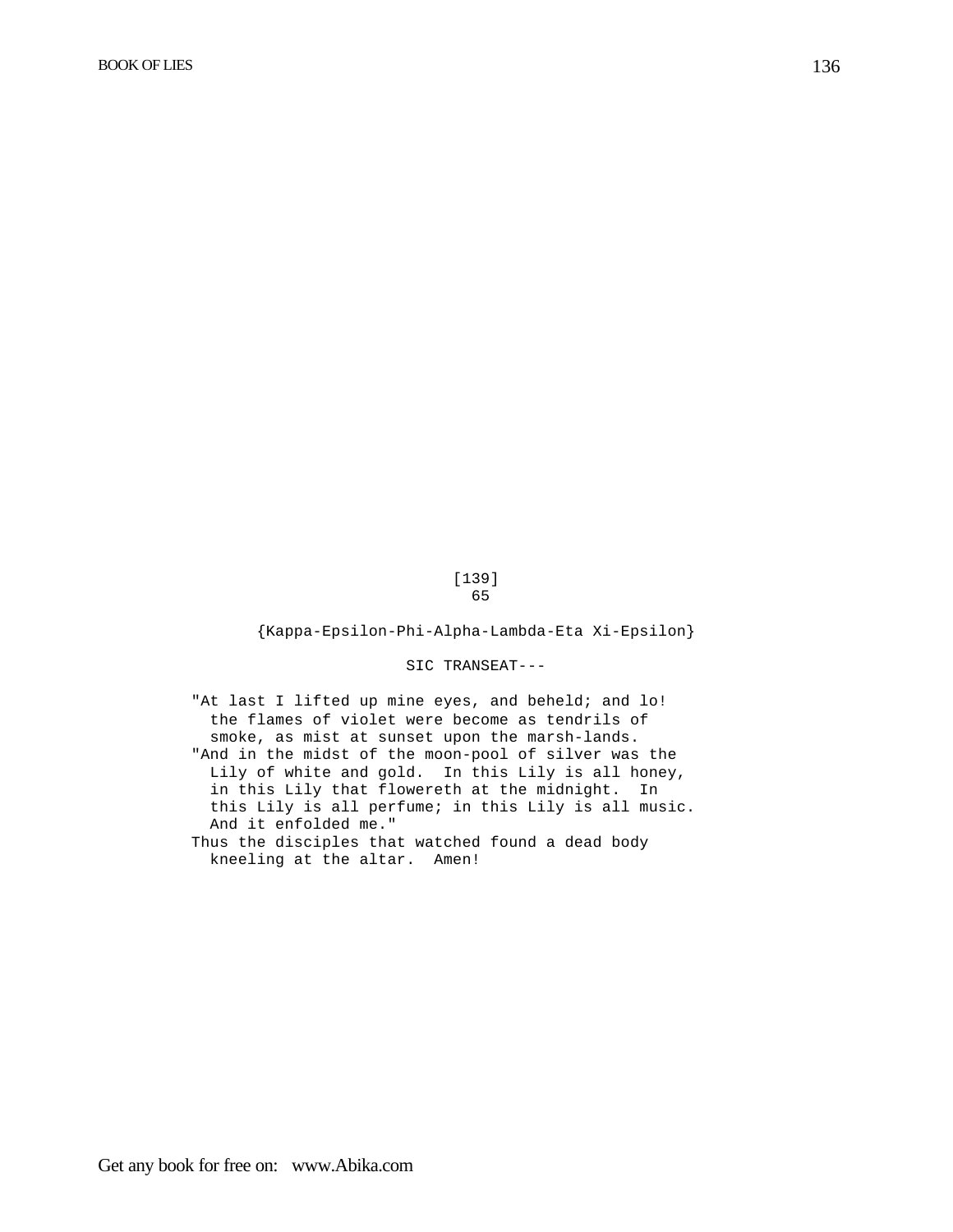[140] COMMENTARY ({Xi-Epsilon})

 65 is the number of Adonai, the Holy Guardian Angel; see Liber 65, Liber Konx Om Pax, and other works of reference.

 The chapter title means, "So may he pass away", the blank obviously referring to N E M O.

 The "moon-pool of silver" is the Path of Gimel, leading from Tiphareth to Kether; the "flames of violet" are the Ajna-Chakkra; the lily itself is Kether, the lotus of the Sahasrara. "Lily" is spelt with a capital to connect with Laylah.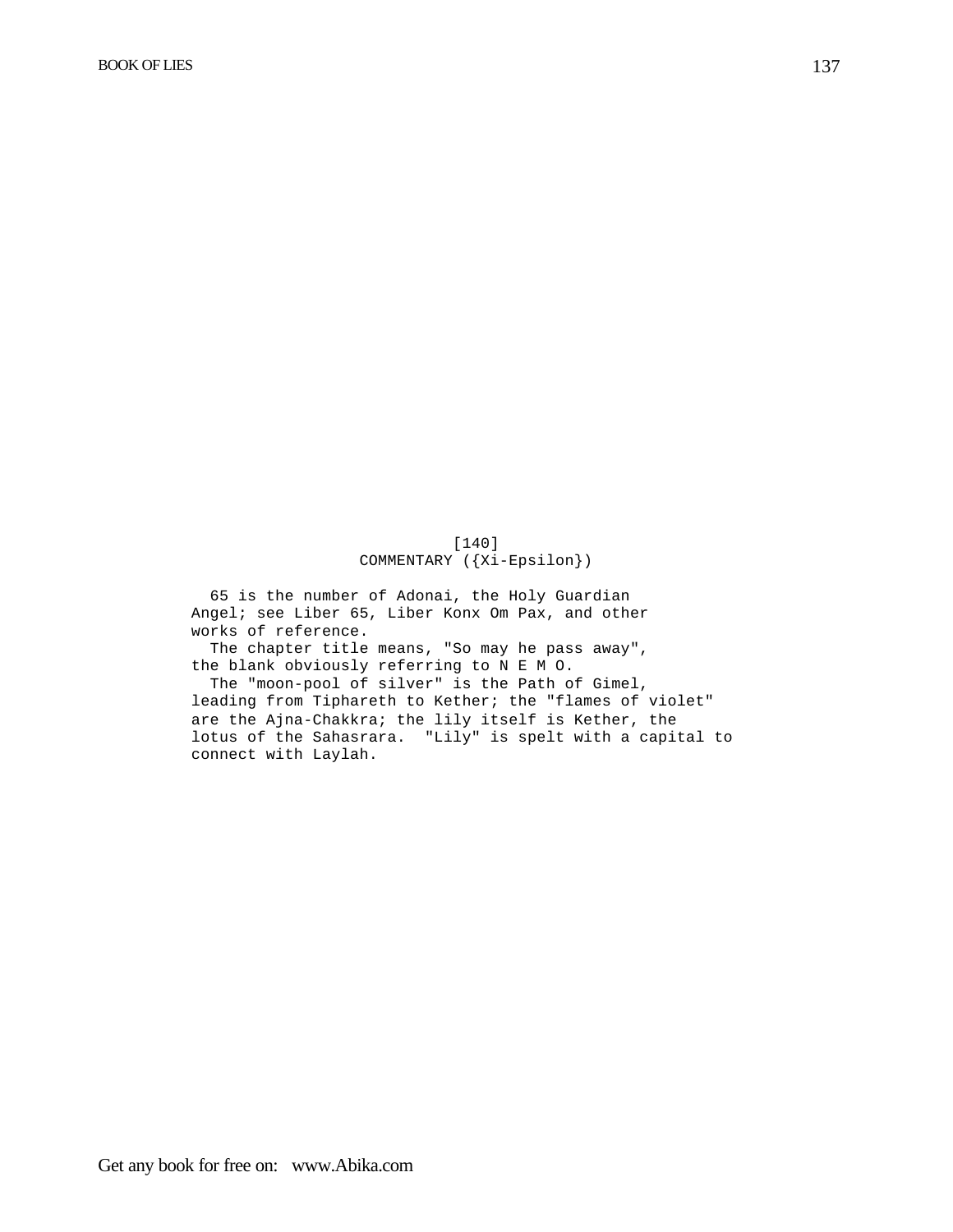[141]

 $\sim$  66

{Kappa-Epsilon-Phi-Alpha-Lambda-Eta Xi-Digamma}

#### THE PRAYING MANTIS

 "Say: God is One." This I obeyed: for a thousand and one times a night for one thousand nights and one did I affirm th Unity. But "night" only means LAYLAH(34); and Unity and GOD are not worth even her blemishes. Al-lah is only sixty-six; but LAYLAH counteth up to Seven and Seventy.(35) "Yea! the night shall cover all; the night shall cover all."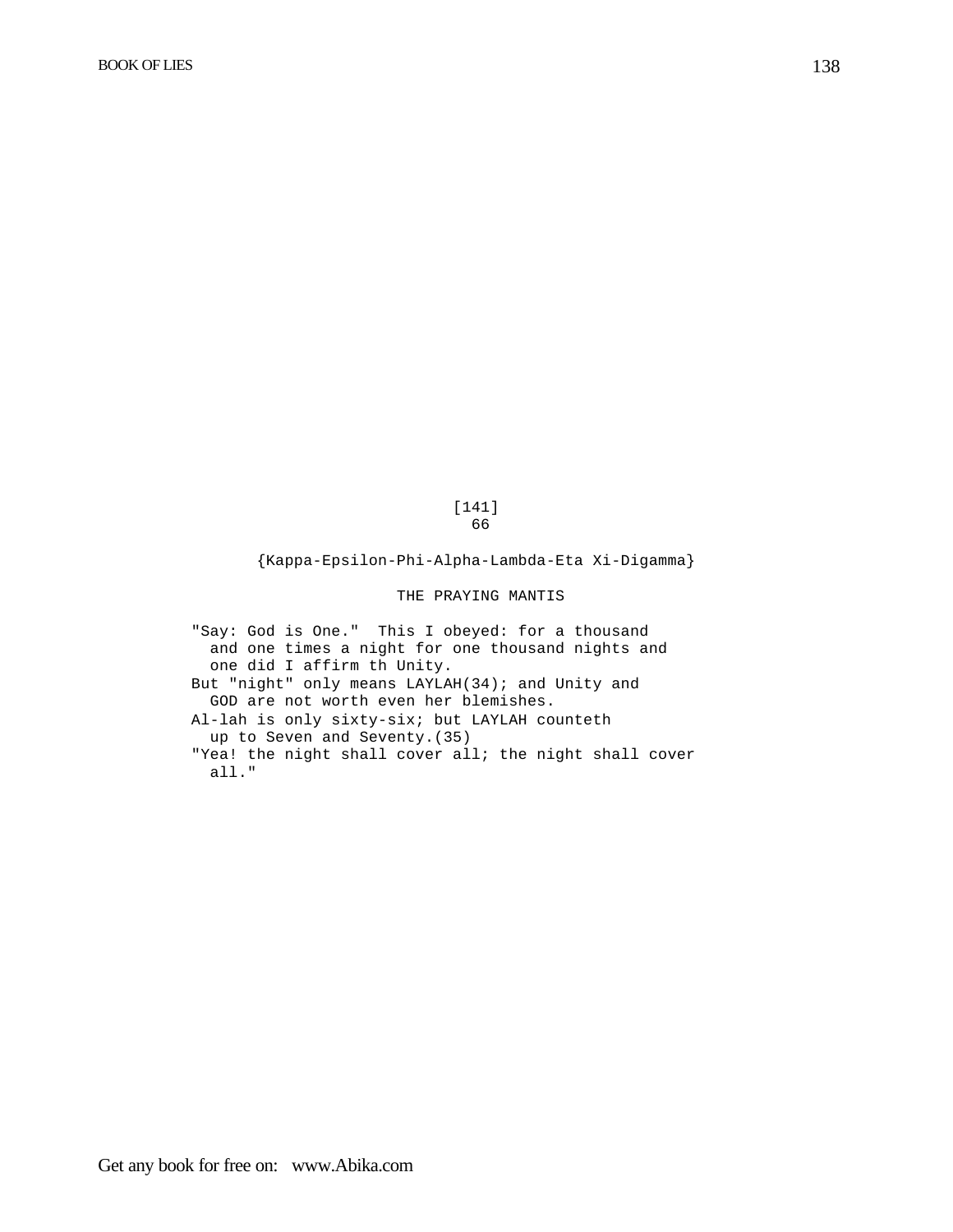## [142] COMMENTARY ({Xi-Digamma})

 66 is the number of Allah; the praying mantis is a blasphemous grasshopper which caricatures the pious. The chapter recurs to the subject of Laylah, whom the author exalts above God, in continuation of the reasonings given in Chapter 56 and 63. She is identified with N.O.X. by the quotation from Liber 65.

NOTES

 (34) Laylah is the Arabic for night. (35) A L L H =  $1 + 30 + 30 + 5 = 66$ . L + A + I  $+$  L + A + H = 77, which also gives MSL, the Influence of the Highest, OZ, a goat, and so on.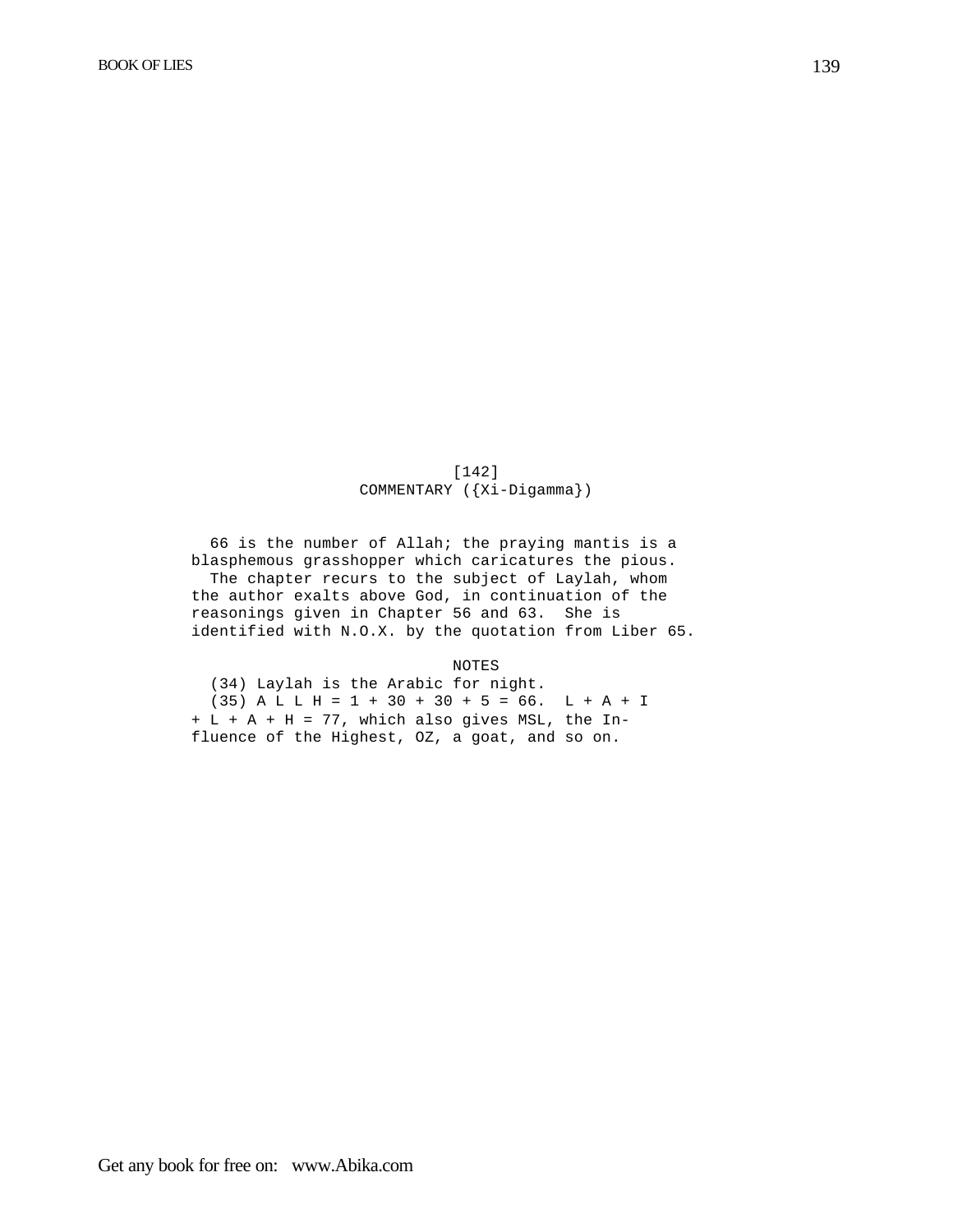[143]  $\sim$  67

{Kappa-Epsilon-Phi-Alpha-Lambda-Eta Xi-Zeta}

#### SODOM-APPLES

- I have bought pleasant trifles, and thus soothed my lack of LAYLAH.
- Light is my wallet, and my heart is also light; and yet I know that the clouds will gather closer for the false clearing.
- The mirage will fade; then will the desert be thirstier than before.
- O ye who dwell in the Dark Night of the Soul, beware most of all of every herald of the Dawn!
- O ye who dwell in the City of the Pyramids beneath the Night of PAN, remember that ye shall see no more light but That of the great fire that shall consume your dust to ashes!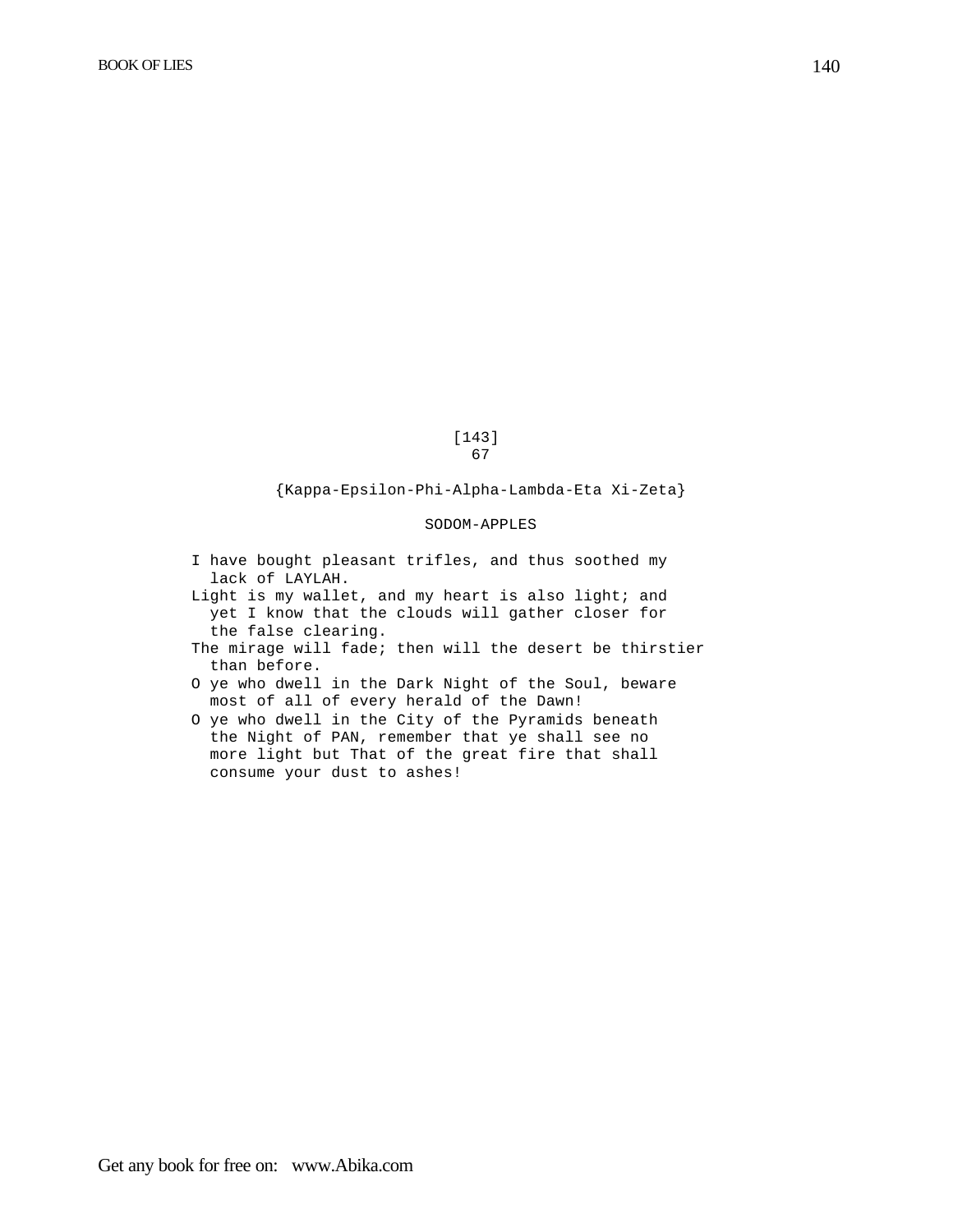# [144] COMMENTARY ({Xi-Zeta})

 This chapter means that it is useless to try to abandon the Great Work. You may occupy yourself for a time with other things, but you will only increase your bitterness, rivet the chains still on your feet. Paragraph 4 is a practical counsel to mystics not to break up their dryness by relaxing their austerities. The last paragraph will only be understood by Masters of the Temple.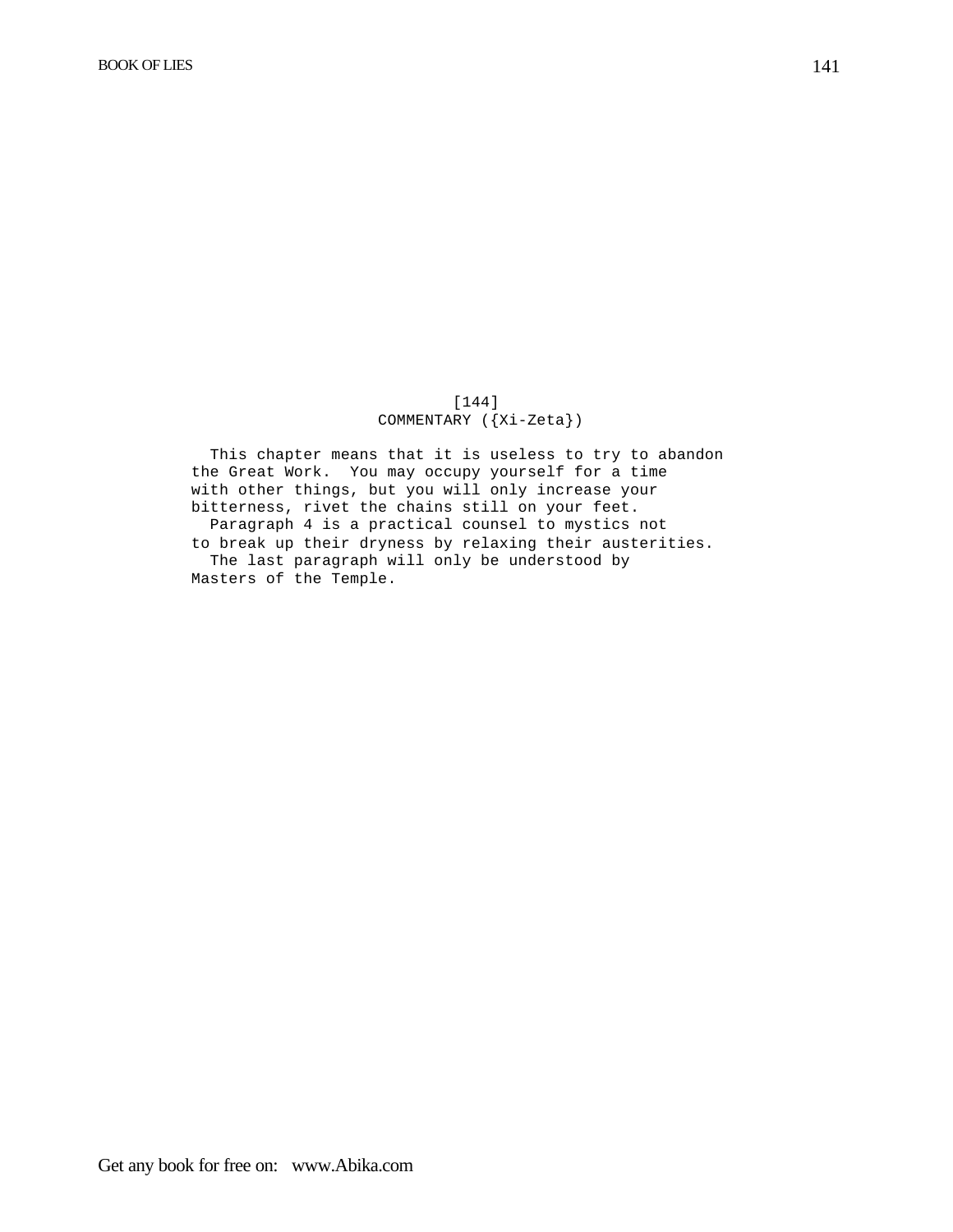# [145]  $\sim$  68

{Kappa-Epsilon-Phi-Alpha-Lambda-Eta Xi-Eta}

#### MANNA

 At four o'clock there is hardly anybody in Rumpel mayer's. I have my choice of place and service; the babble of the apes will begin soon enough. "Pioneers, O Pioneers!" Sat no Elijah under the Juniper-tree, and wept? Was not Mohammed forsaken in Mecca, and Jesus in Gethsemane? These prophets were sad at heart; but the chocolate at Rumpelmayer's is great, and the Mousse Noix is like Nepthys for perfection. Also there are little meringues with cream and chestnut-pulp, very velvety seductions. Sail I not toward LAYLAH within seven days? Be not sad at heart, O prophet; the babble of the apes will presently begin. Nay, rejoice exceedingly; for after all the babble of the apes the Silence of the Night.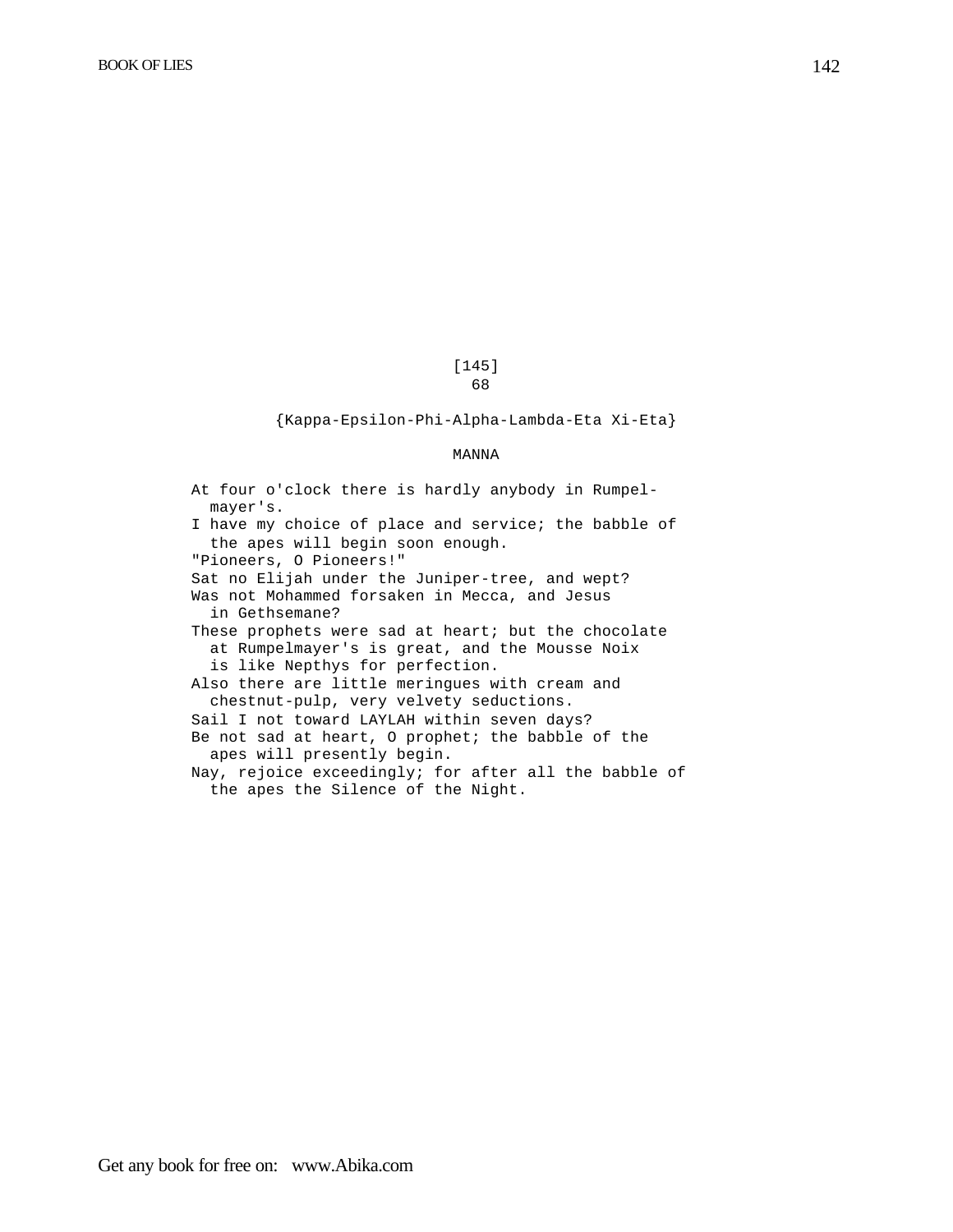[146] COMMENTARY ({Xi-Eta})

 Manna was a heavenly cake which, in the legend, fed the Children of Israel in the Wilderness.

 The author laments the failure of his mission to mankind, but comforts himself with the following reflections:

 (1) He enjoys the advantages of solitude. (2) Previous prophets encountered similar difficulties in con vincing their hearers. (3) Their food was not equal to that obtainable at Rumpelmayer's. (4) In a few days I am going to rejoin Laylah. (5) My mission will succeed soon enough. (6) Death will remove the nuisance of success.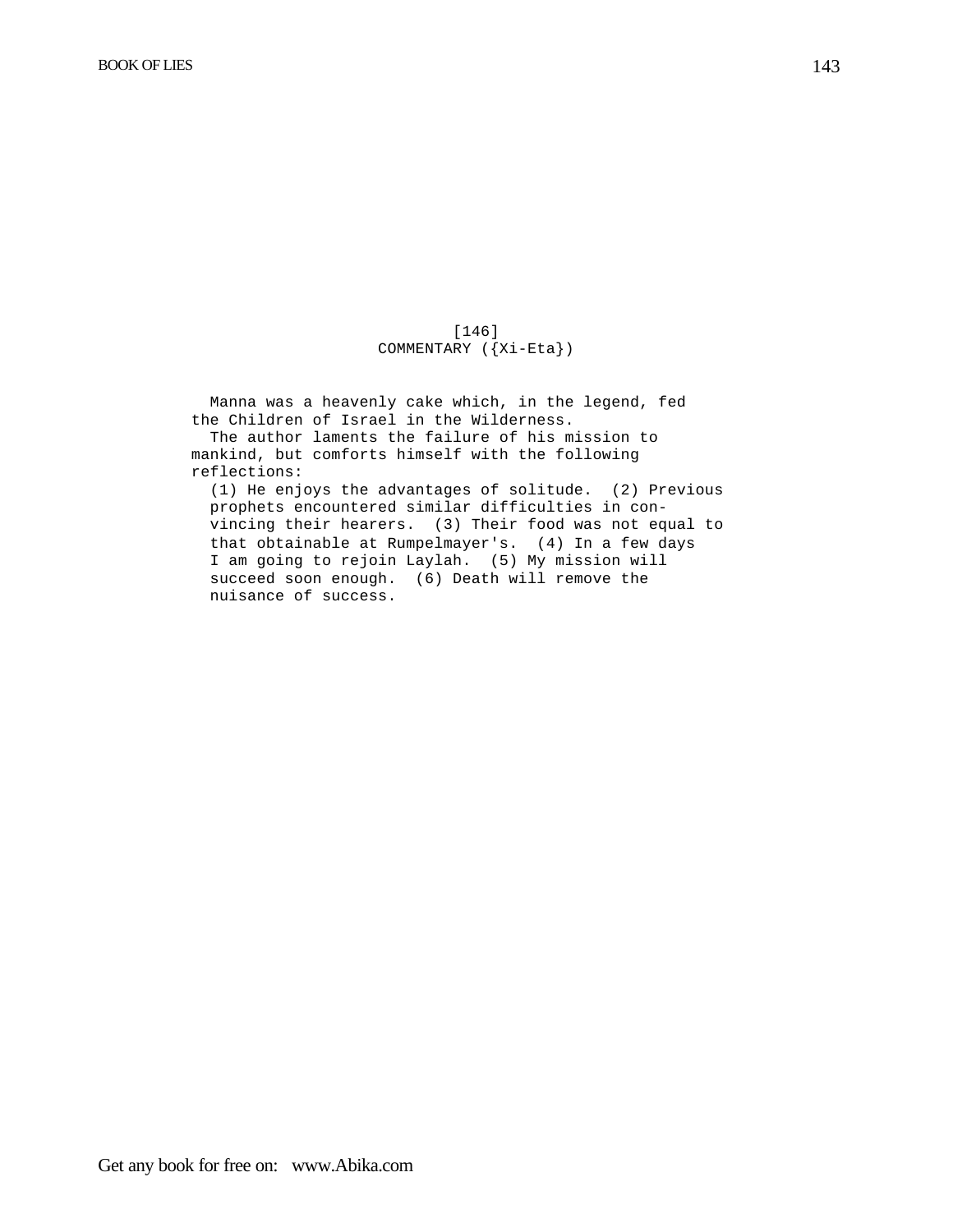$\sim$  69 {Kappa-Epsilon-Phi-Alpha-Lambda-Eta Xi-Theta} THE WAY TO SUCCEED-AND THE WAY TO SUCK EGGS! This is the Holy Hexagram. Plunge from the height, O God, and interlock with Man! Plunge from the height, O Man, and interlock with Beast! The Red Triangle is the descending tongue of grace; the Blue Triangle is the ascending tongue of prayer This Interchange, the Double Gift of Tongues, the Word of Double Power-ABRAHADABRA!-is the sign of the GREAT WORK, for the GREAT WORK is accomplished in Silence. And behold is not that Word equal to Cheth, that is Cancer. whose Sigil is {Cancer}? This Work also eats up itself, accomplishes its own end, nourishes the worker, leaves no seed, is per fect in itself. Little children, love one another!

[147]

144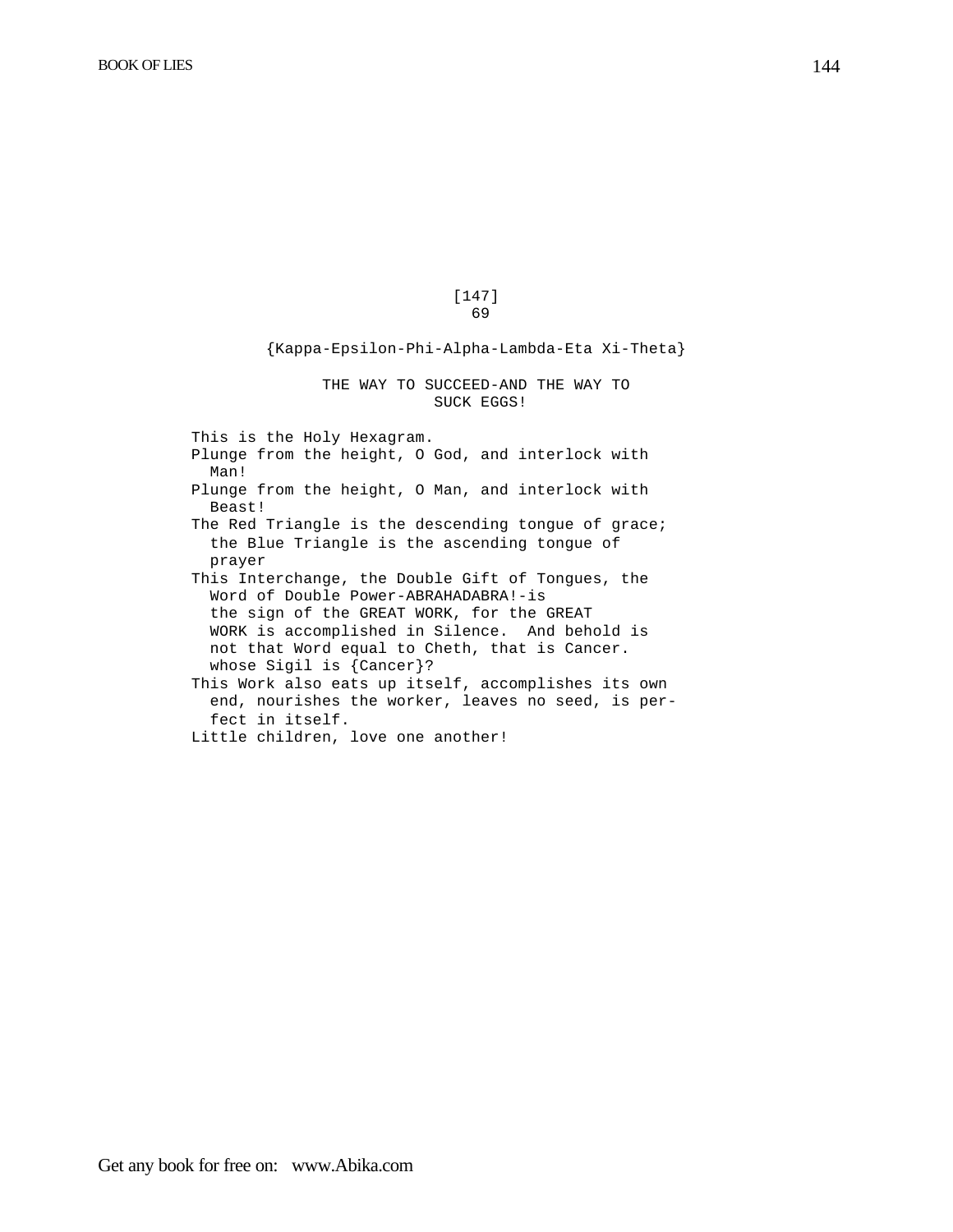[148] COMMENTARY ({Xi-Theta})

 The key to the understanding of this chapter is given in the number and the title, the former being intelligible to all nations who employ Arabic figures, the latter only to experts in deciphering English puns.

 The chapter alludes to Levi's drawing of the Hexa gram, and is a criticism of, or improvement upon, it. In the ordinary Hexagram, the Hexagram of nature, the red triangle is upwards, like fire, and the blue triangle downwards, like water. In the magical hexa gram this is revered; the descending red triangle is that of Horus, a sign specially revealed by him per sonally, at the Equinox of the Gods. (It is the flame desending upon the altar, and licking up the burnt offering.) The blue triangle represents the aspiration, since blue is the colour of devotion, and the triangle, kinetically considered, is the symbol of directed force.

 In the first three paragraphs this formation of the hexagram is explained; it is a symbol of the mutual separation of the Holy Guardian Angel and his client. In the interlocking is indicated the completion of the work.

 Paragraph 4 explains in slightly different language what we have said above, and the scriptural image of tongues is introduced.

 In paragraph 5 the symbolism of tongues is further developed. Abrahadabra is our primal example of an interlocked word. We assume that the reader has thoroughly studied that word in Liber D., etc. The sigil of Cancer links up this symbolism with the number of the chapter.

 The remaining paragraphs continue the Gallic symbolism.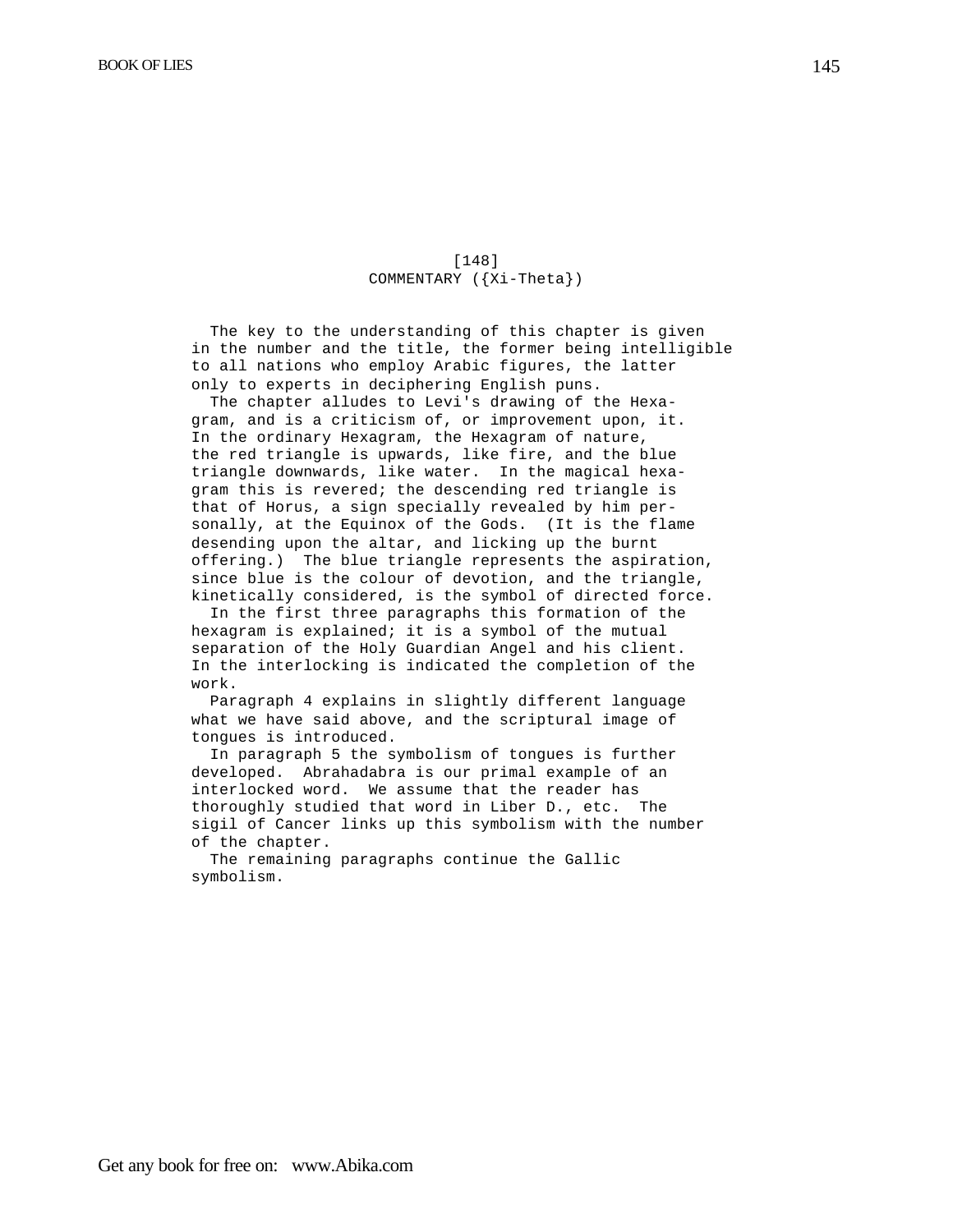[149] 70

{Kappa-Epsilon-Phi-Alpha-Lambda-Eta Omicron}

BROOMSTICK-BABBLINGS

 FRATER PERDURABO is of the Sanhedrim of the Sabbath, say men; He is the Old Goat himself, say women. Therefore do all adore him; the more they detest him the more do they adore him. Ay! let us offer the Obscene Kiss! Let us seek the Mystery of the Gnarled Oak, and of the Glacier Torrent! To Him let us offer our babes! Around Him let us dance in the mad moonlight! But FRATER PERDURABO is nothing but AN EYE; what eye none knoweth. Skip, witches! Hop, toads! Take your pleasure! for the play of the Universe is the pleasure of FRATER PERDURABO.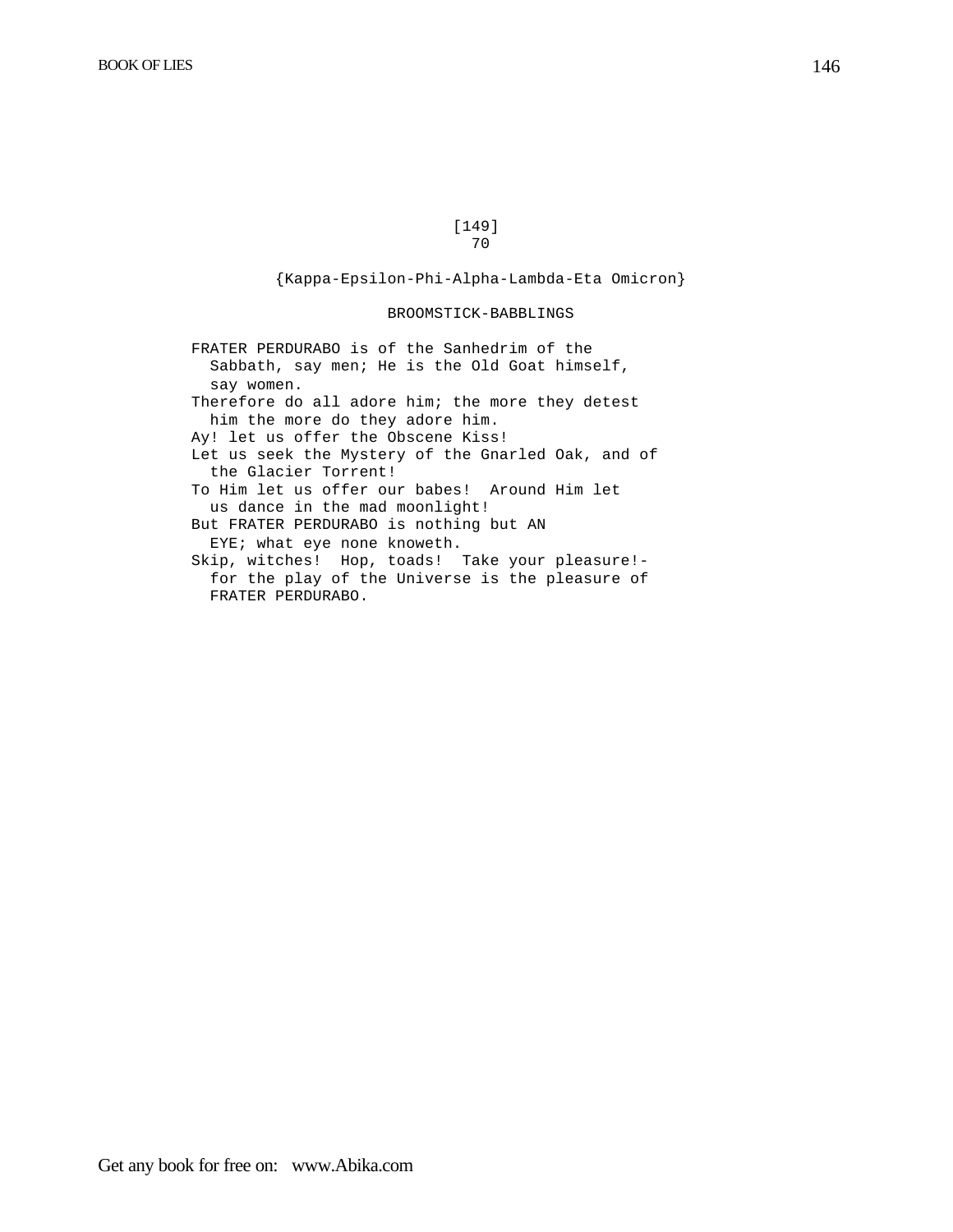# [150] COMMENTARY ({Omicron})

 70 is the number of the letter Ain, the Devil in the Tarot.

 The chapter refers to the Witches' Sabbath, the description of which in Payne Knight should be carefully read before studying this chapter. All the allusions will then be obvious, save those which we proceed to not.

 Sanhedrim, a body of 70 men. An Eye. Eye in Hebrew is Oin, 70.

 The "gnarled oak" and the "glacier torrent" refer to the confessions made by many witches.

 I paragraph 7 is seen the meaning of the chapter; the obscene and distorted character of much of the universe is a whim of the Creator.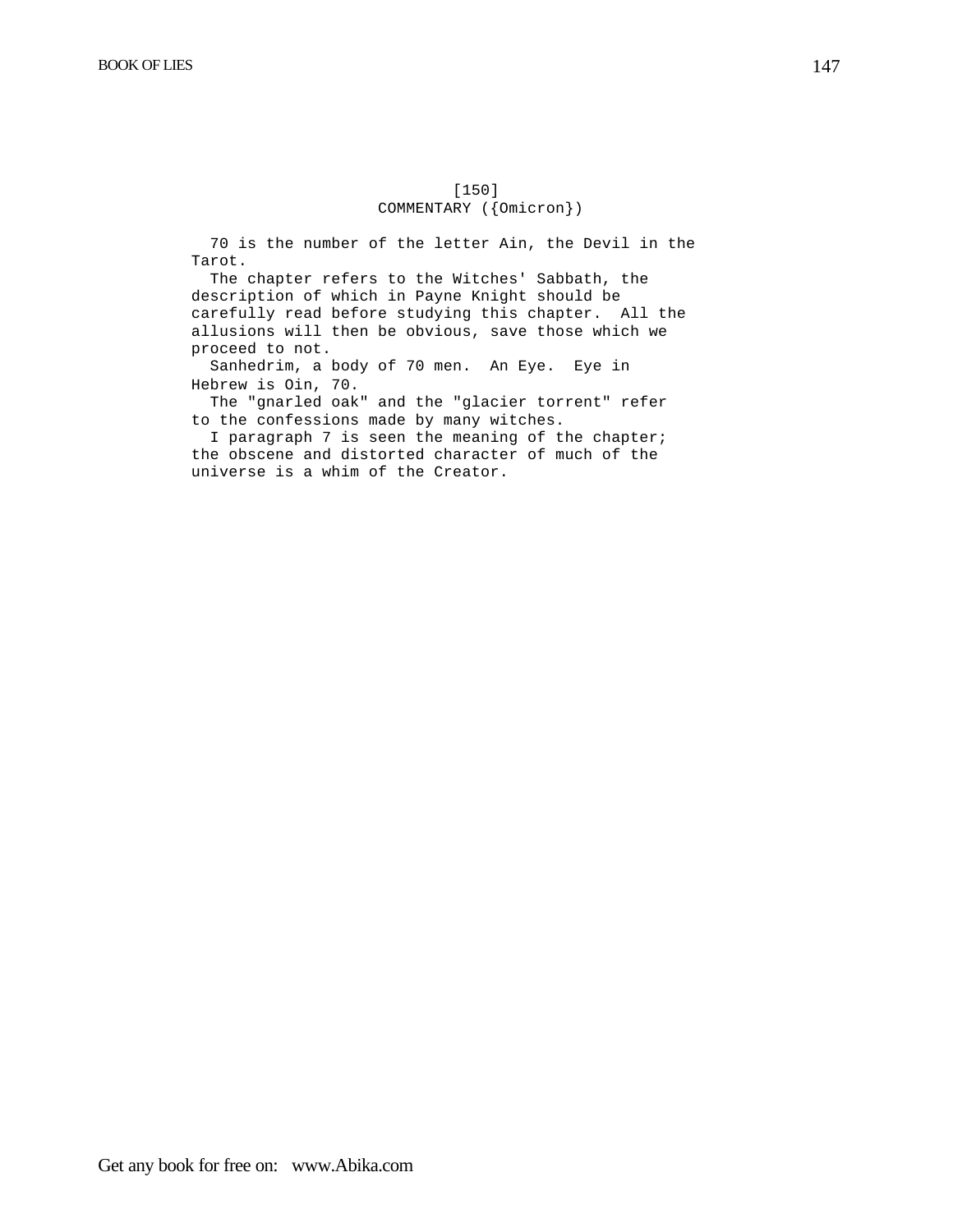## [151] 71

{Kappa-Epsilon-Phi-Alpha-Lambda-Eta Omicron-Alpha}

### KING'S COLLEGE CHAPEL

 For mind and body alike there is no purgative like Pranayama, no purgative like Pranayama. For mind, for body, for mind and body alike alike!-there is, there is, there is no purgative, no purgative like Pranayama-Pranayama!-Prana yama! yea, for mind and body alike there is no purgative, no purgative, no purgative (for mind and body alike!) no purgative, purgative, purgative like Pranayama, no purgative for mind and body alike, like Pranayama, like Pranayama, like Prana-Prana-Prana-Prana-pranayama! -Pranayama!

AMEN.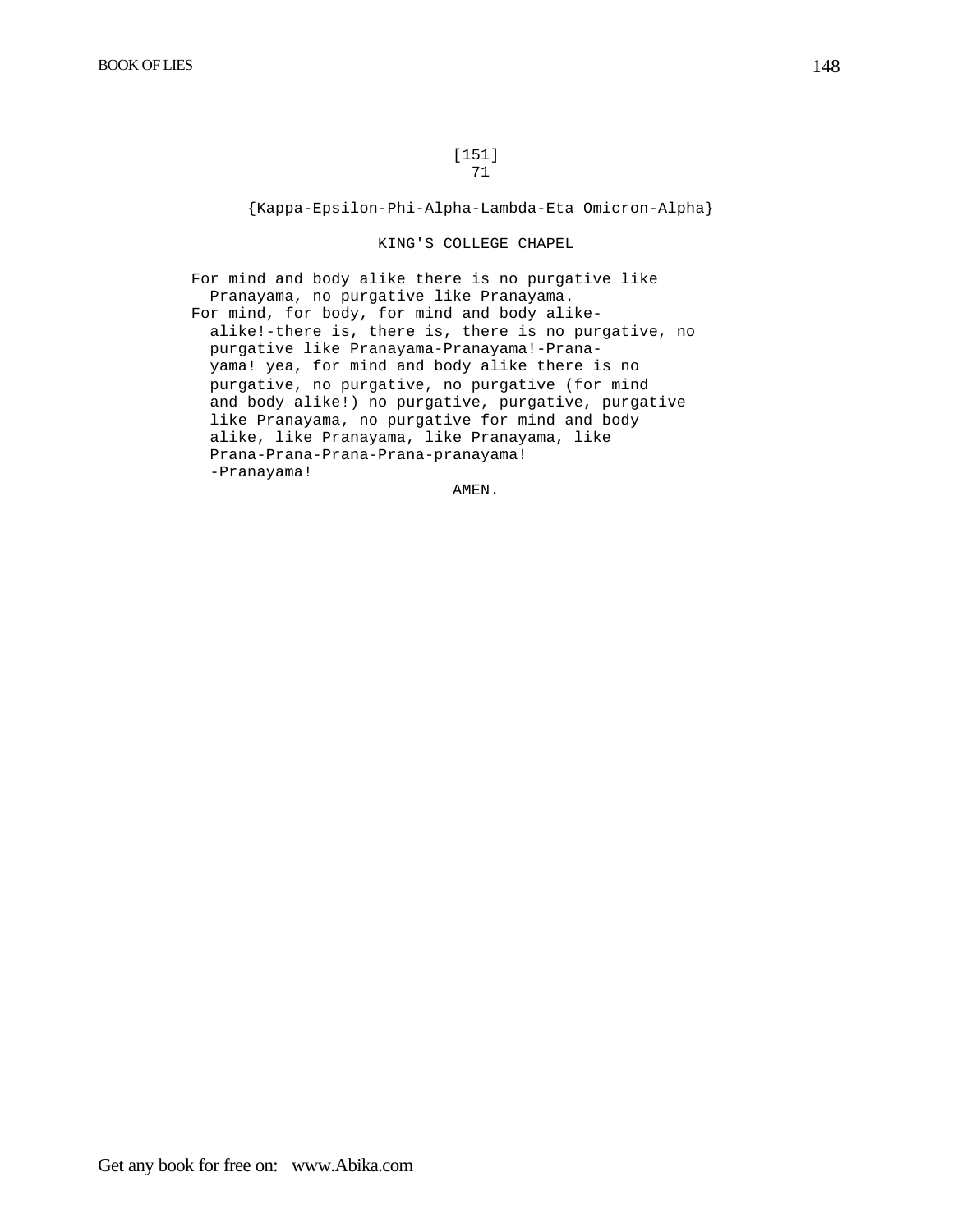## [152] COMMENTARY ({Omicron-Alpha})

 This chapter is a plain statement of fact, put in anthem form for emphasis.

 The title is due to the circumstances of the early piety of Frater Perdurabo, who was frequently refreshed by hearing the anthems in this chief of the architectural glories of his Alma Mater.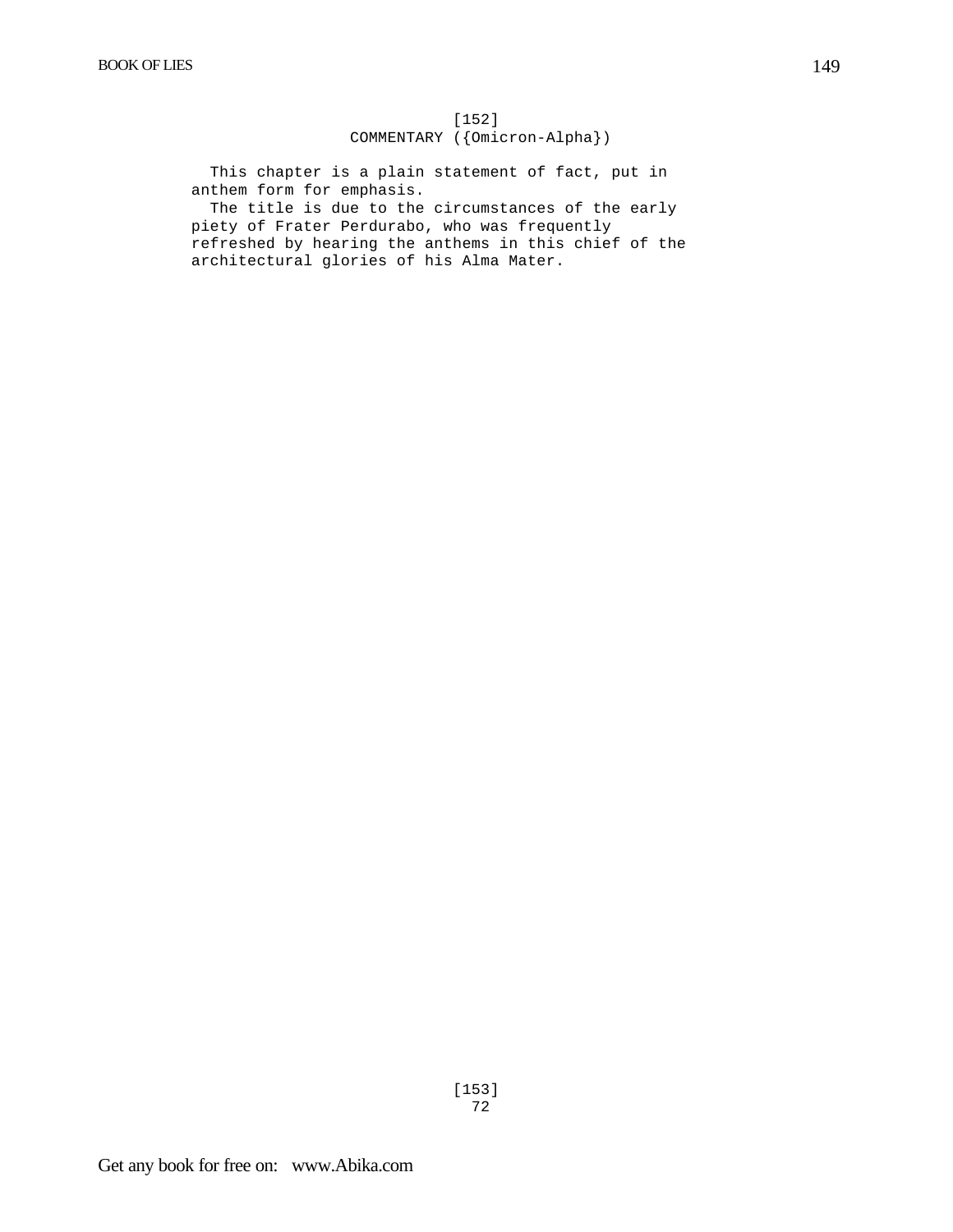{Kappa-Epsilon-Phi-Alpha-Lambda-Eta Omicron-Beta}

#### HASHED PHEASANT

 Shemhamphorash! all hail, divided Name! Utter it once, O mortal over-rash!- The Universe were swallowed up in flame -Shemhamphorash!

 Nor deem that thou amid the cosmic crash May find one thing of all those things the same! The world has gone to everlasting smash.

 No! if creation did possess an aim (It does not.) it were only to make hash Of that most "high" and that most holy game, Shemhamphorash!

> [154] COMMENTARY ({Omicron-Beta})

There are three consecutive verses in the Pentateuch,

Get any book for free on: www.Abika.com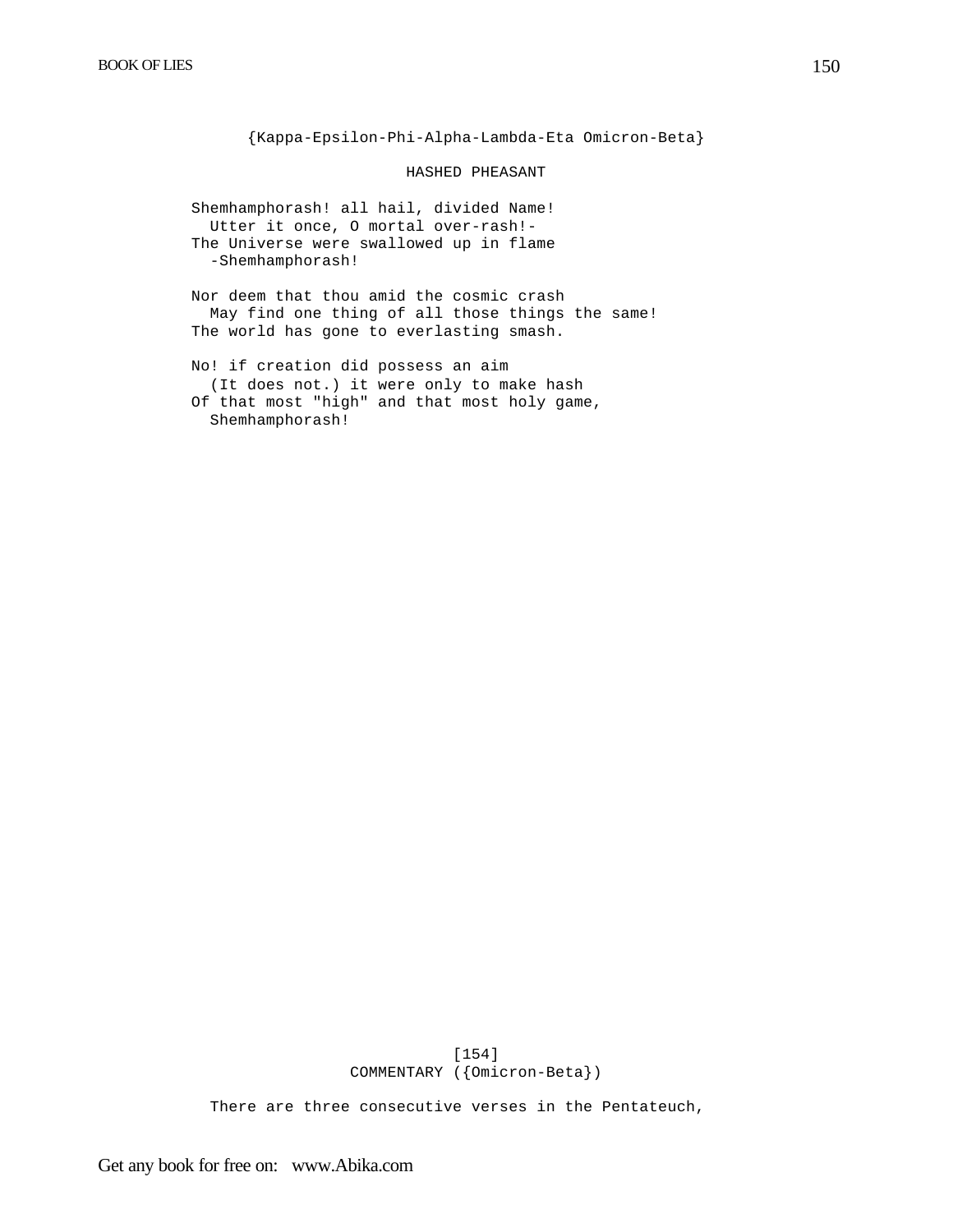each containing 72 letters. If these be written beneath each other, the middle verse bring reversed, i.e. as in English, and divisions are then made vertically, 72 tri-lateral names are formed, the sum of which is Tetragrammaton; this is the great and mysterious Divided Name; by adding the terminations Yod He, or Aleph Lamed, the names of 72 Angels are formed. The Hebrews say that by uttering this Name the universe is destroyed. This statement means the same as that of the Hindus, that the effective utterance of the name of Shiva would cause him to awake, and so destroy the universe.

 In Egyptian and Gnostic magick we meet with pylons and Aeons, which only open on the utterance of the proper word.

 In Mohammedan magick we find a similar doctrine and practice; and the whole of Mantra-Yoga has been built on this foundation.

Thoth, the god of Magick, is the inventor of speech; Christ is the Logos.

Lines 1-4 are now clear.

 In lines 507 we see the results of Shivadarshana. Do not imagine that any single ides, however high, however holy (or even however insignificant!!), can escape the destruction.

 The logician my say, "But white exists, and if white is destroyed, it leaves black; yet black exists. So that in that case at least one known phenomenon of this universe is identical with one of that." Vain word! The logician and his logic are alike involved in the universal ruin.

 Lines 8-11 indicate that this fact is the essential one about Shivadarshana.

 The title is explained by the intentionally blasphemous puns and colloquialisms of lines 9 and 10.

 [155] 73

{Kappa-Epsilon-Phi-Alpha-Lambda-Eta Omicron-Gamma}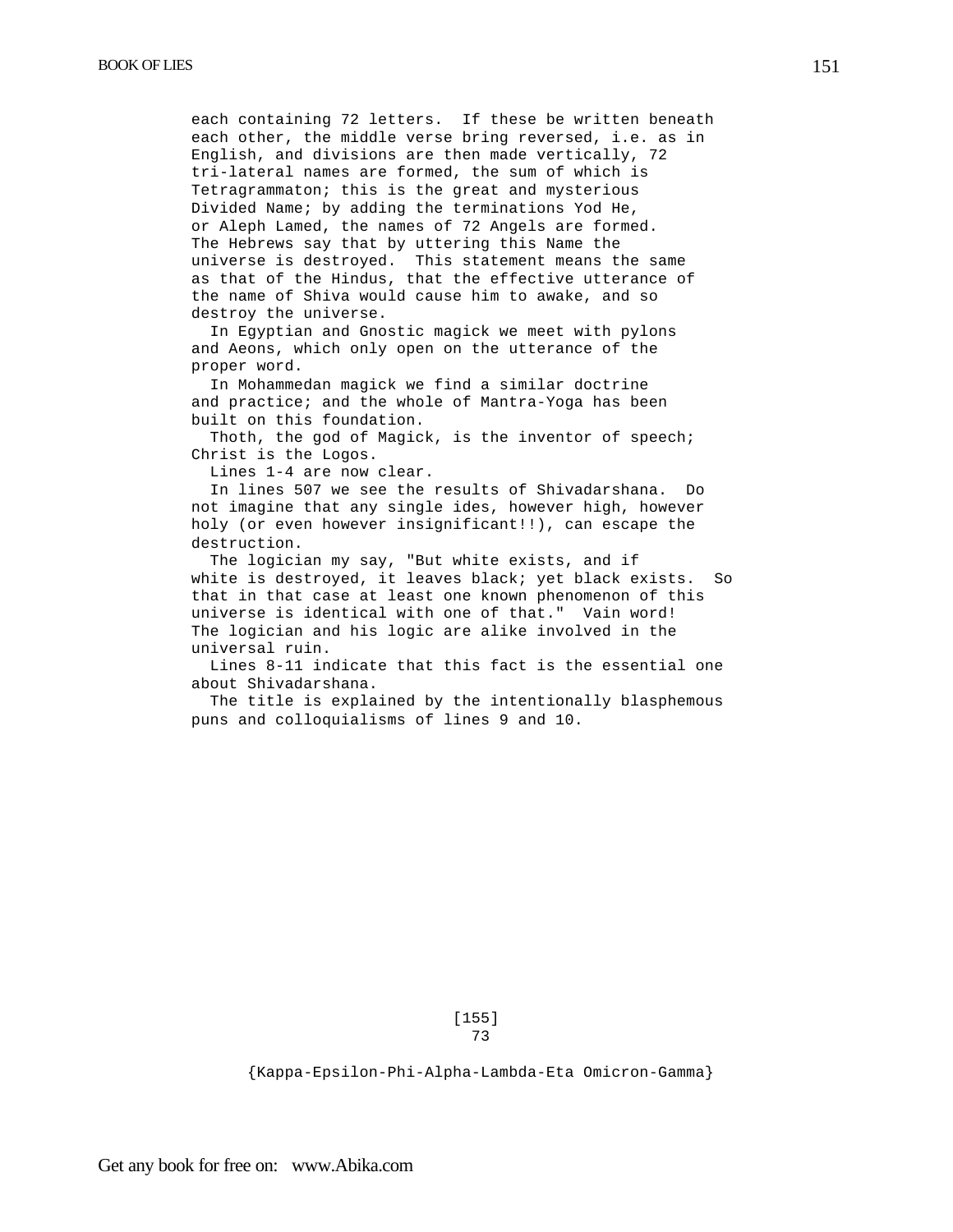# THE DEVIL, THE OSTRICH, AND THE ORPHAN CHILD

 Death rides the Camel of Initiation.(36) Thou humped and stiff-necked one that groanest in Thine Asana, death will relieve thee! Bite not, Zelator dear, but bide! Ten days didst thou go with water in thy belly? Thou shalt go twenty more with a firebrand at thy rump! Ay! all thine aspiration is to death: death is the crown of all thine aspiration. Triple is the cord of silver moonlight; it shall hang thee, O Holy One, O Hanged Man, O Camel-Termination-of-the third-person-plural for thy multiplicity, thou Ghost of a Non-Ego! Could but Thy mother behold thee, O thou UNT!(37) The Infinite Snake Ananta that surroundeth the Universe is but the Coffin-Worm!

> [156] COMMENTARY ({Omicron-Gamma})

 The Hebrew letter Gimel adds up to 73; it means a camel. The title of the chapter is borrowed from the well-known lines of Rudyard Kipling:

Get any book for free on: www.Abika.com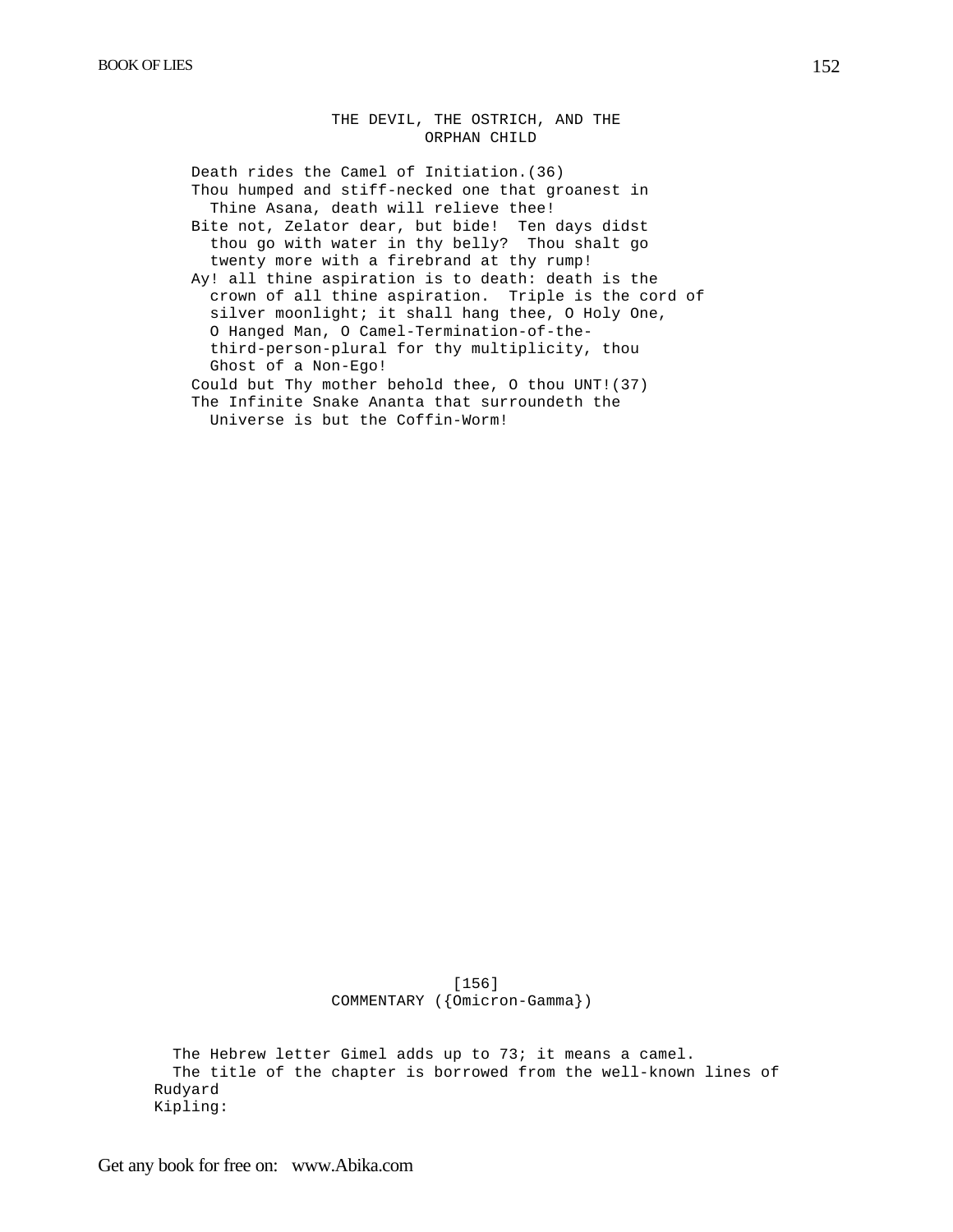"But the commissariat camel, when all is said and done, 'E's a devil and an awstridge and an orphan-child in one." Paragraph 1 may imply a dogma of death as the highest form of initiation. Initiation is not a simple phenomenon. Any given initiation must take place on several planes, and is not always conferred on all of these simultaneously. Intellectual and moral perception of truth often, one might almost say usually, precedes spiritual and physical perceptions. One would be foolish to claim initiation unless it were complete on every plane. Paragraph 2 will easily be understood by those who have practised Asana. there is perhaps a sardonic reference to rigor mortis, and certainly one conceives the half-humorous attitude of the expert towards the beginner. Paragraph 3 is a comment in the same tone of rough good nature. The word Zelator is used because the Zelator of the A.'.A.'. has to pass an examination in Asana before he becomes eligible for the grade of Practicus. The ten days allude merely to the tradition about the camel, that he can go ten days without water. Paragraph 4 identifies the reward of initiation with death; it is a cessation of all that we call life, in a way in which what we call death is not. 3, silv er, and the moon, are all correspondences of Gimel, the letter of the Aspiration, since gimel is the Path that leads from the Microcosm in tiphareth to the Macrocosm in Kether. The epithets are far too complex to explain in detail, but Mem, the Hanged man, has a close affinity for Gimel, as will be seen by a study of Liber 418. Unt is not only the Hindustani for Camel, but the usual termination of the third person plural of the present tense of Latin words of the Third and Fourth Conjugations. The reason for thus addresing the reader is that he has now transcended the first and second persons. Cf. Liber LXV, Chapter III, vv. 21-24, and FitzGerald's Omar Khayyam: "Some talk there was of Thee and Me There seemed; and then no more of Thee and Me.") The third person plural must be used, because he has now perceived himself to be a bundle of impressions. For this is the point on the Path of Gimel when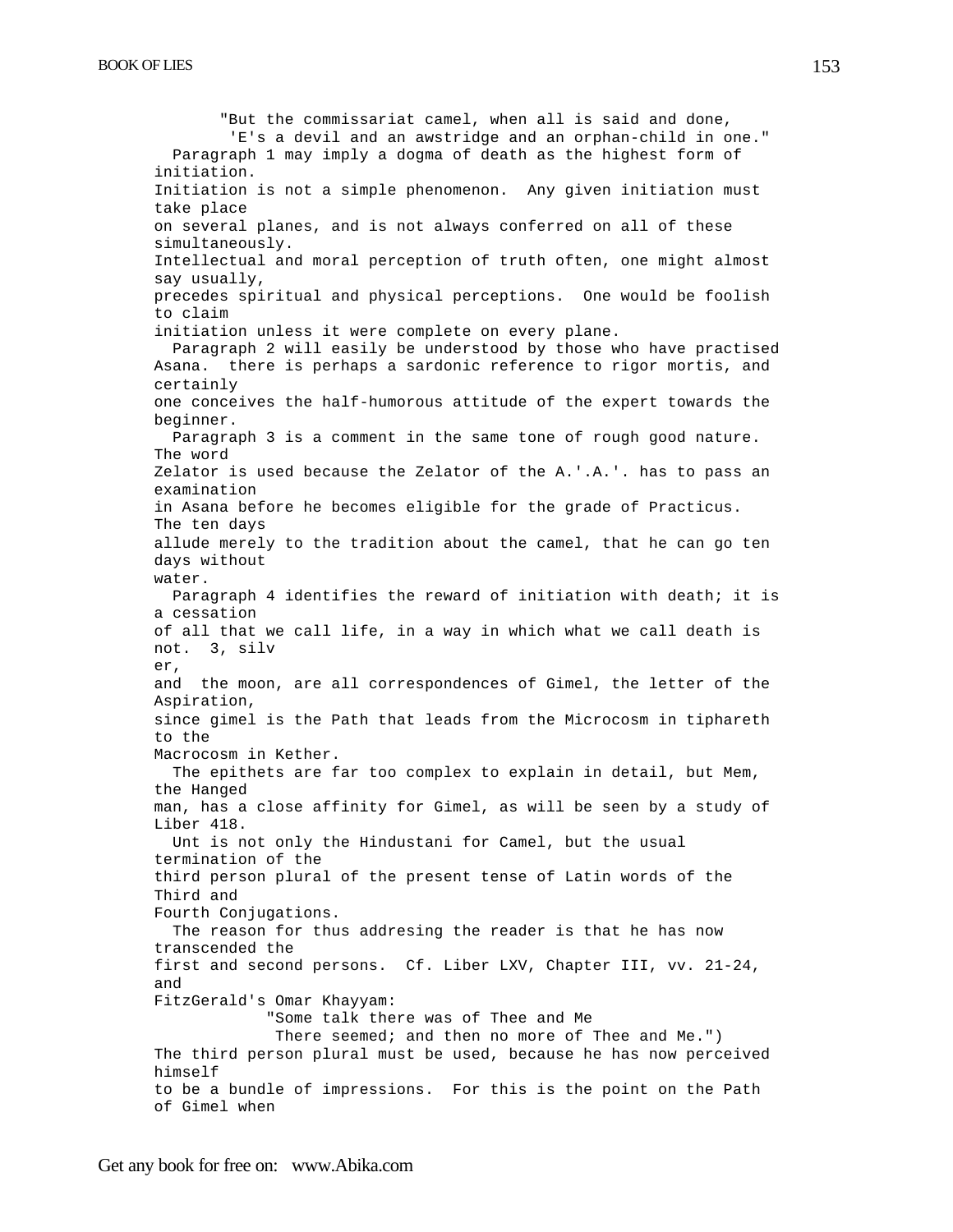he is actually crossing the Abyss; the student must consult the account of this given in "The Temple of Solomon the King". The Ego is but "the ghost of a non-Ego", the imaginary focus at which the non-Ego becomes sensible. Paragraph 5 expresses the wish of the Guru that his Chela may attain safely to binah, the Mother. Paragraph 6 whispers the ultimate and dread secret of initiation into his ear, identifying the vastness of the Most Holy with the obscene worm that gnaws the bowels of the damned. NOTES (36) Death is said by the Arabs to ride a Camel. The Path of Gimel (which means a Camel) leads from Tiphareth to Kether, and its Tarot trump is the "High Priestess". (37) UNT, Hindustani for Camel. I.e. Would that BABALON might look on thee with favour. [157] 74 {Kappa-Epsilon-Phi-Alpha-Lambda-Eta Omicron-Delta} CAREY STREET When NOTHING became conscious, it made a bad bargain. This consciousness acquired individuality: a worse bargain. The Hermit asked for love; worst bargain of all. And now he has let his girl go to America, to have "success" in "life": blank loss. Is there no end to this immortal ache That haunts me, haunts me sleeping or awake? If I had Laylah, how could I forget Time, Age, and Death? Insufferable fret! Were I an hermit, how could I support The pain of consciousness, the curse of thought? Even were I THAT, there still were one sore spot- The Abyss that stretches between THAT and NOT. Still, the first step is not so far away:- The Mauretania sails on Saturday!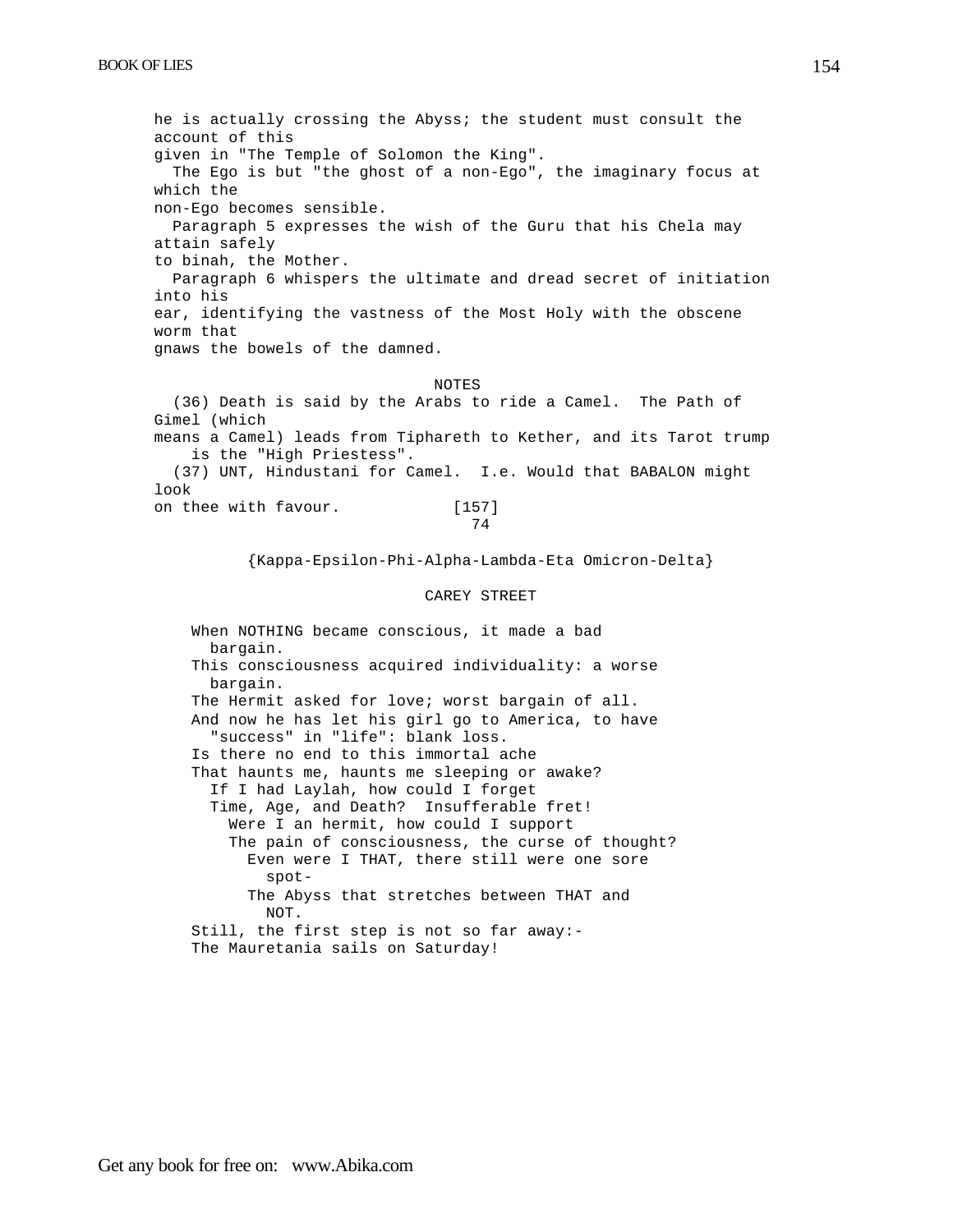[158] COMMENTARY ({Omicron-Delta})

 Carey Street is well known to prosperous Hebrews and poor Englishmen as the seat of the Bankruptcy buildings.

 Paragraphs 1-4 are in prose, the downward course, and the rest of the chapter in poetry, the upward.

 The first part shows the fall from Nought in four steps; the second part, the return.

 The details of this Hierarchy have already been indicated in various chapters. It is quite conventional mysticism.

 Step 1, the illumination of Ain as Ain Soph Aour; step 2, the concentration of Ain Soph Aour in Kether; step 3, duality and the rest of it down to Malkuth; step 4, the stooping of Malkuth to the Qliphoth, and the consequent ruin of the Tree of Life.

 Part 2 show the impossibility of stopping on the Path of Adeptship.

 The final couplet represents the first step upon the Path, which must be taken even although the aspirant is intellectually aware of the severity of the whole course. You must give up the world for love, the material for the moral idea, before that, in its turn, is surrendered to the spiritual. And so on. This is a Laylah-chapter, but in it Laylah figures as the mere woman.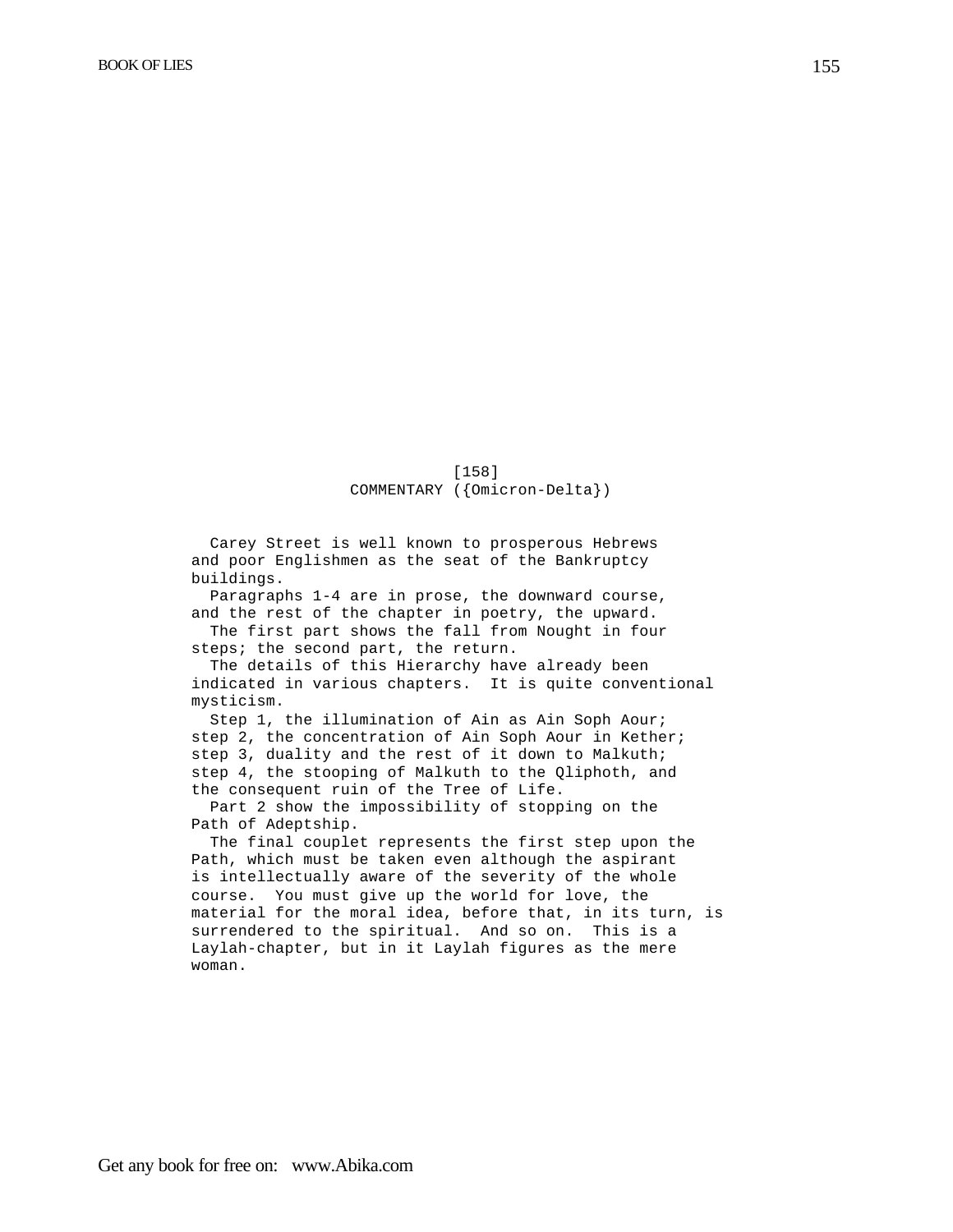75 {Kappa-Epsilon-Phi-Alpha-Lambda-Eta Omicron-Epsilon} PLOVERS' EGGS(38) Spring beans and strawberries are in: goodbye to the oyster! If I really knew what I wanted, I could give up Laylah, or give up everything for Laylah. But "what I want" varies from hour to hour. This wavering is the root of all compromise, and so of all good sense. With this gift a man can spend his seventy years in

[159]

 peace. Now is this well or ill? Emphasise gift, then man, then spend, then seventy years, and lastly peace, and change the intonations --each time reverse the meaning! I would show you how; but-for the moment! --I prefer to think of Laylah.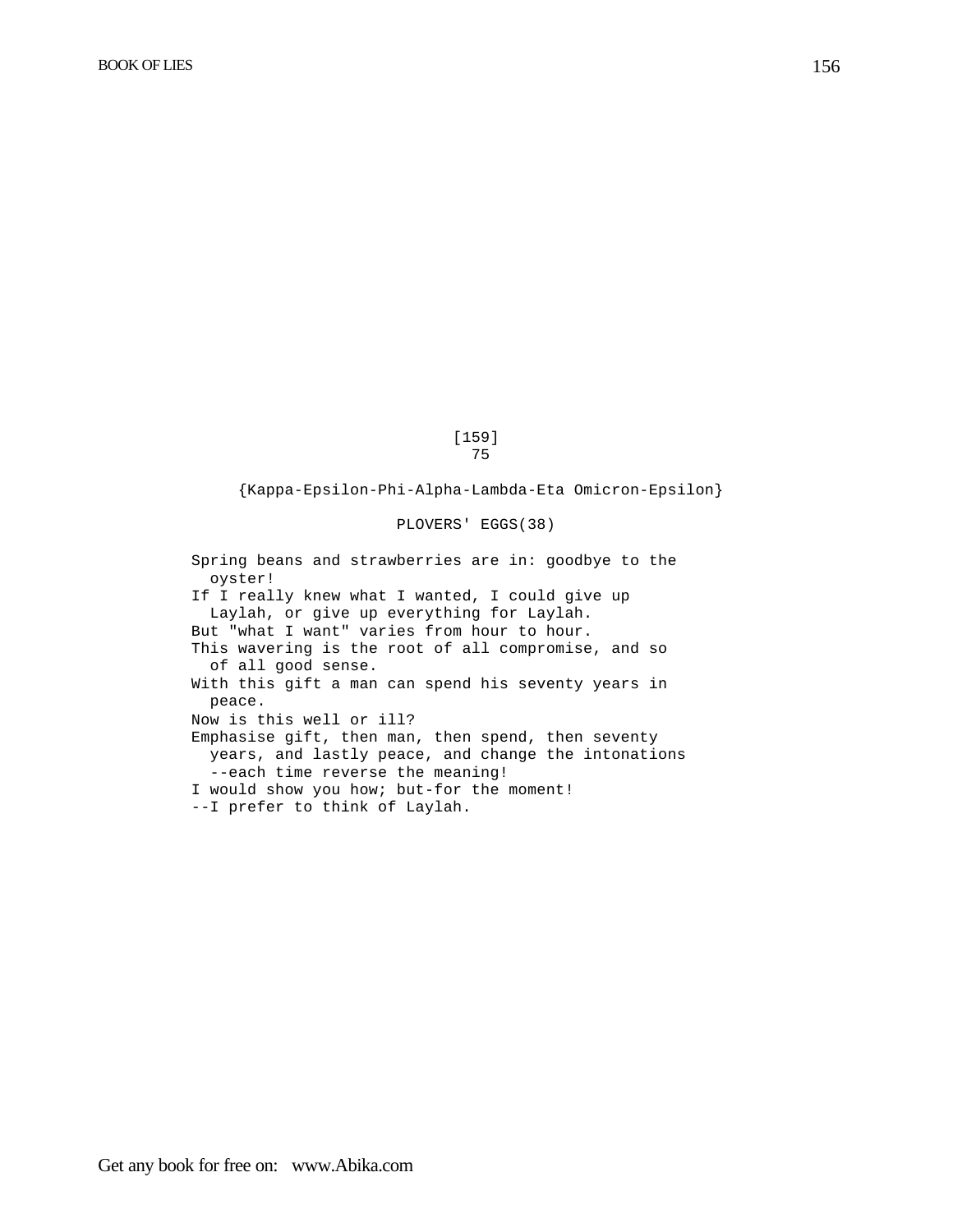## [160] COMMENTARY ({Omicron-Epsilon})

 The title is explained in the note, but also alludes to paragraph 1, the plover's egg being often contemporary with the early strawberry.

Paragraph 1 means that change of diet is pleasant; vanity pleases the mind; the idee fixe is a sign of insanity. See paragraphs 4 and 5.

 Paragraph 6 puts the question, "Then is sanity or insanity desirable?" The oak is weakened by the ivy which clings around it, but perhaps the ivy keeps it from going mad.

 The next paragraph expresses the difficulty of expressing thought in writing; it seems, on the face of it, absurd that the the text of this book, composed as it is of English, simple, austere, and terse, should need a commentary. But it does so, or my most gifted Chela and myself would hardly have been at the pains to write one. It was in response to the impassioned appeals of many most worthy brethren that we have yielded up that time and thought which gold could not have bought, or torture wrested.

Laylah is again the mere woman.

NOTE

 (38) These eggs being speckled, resemble the wander ing mind referred to.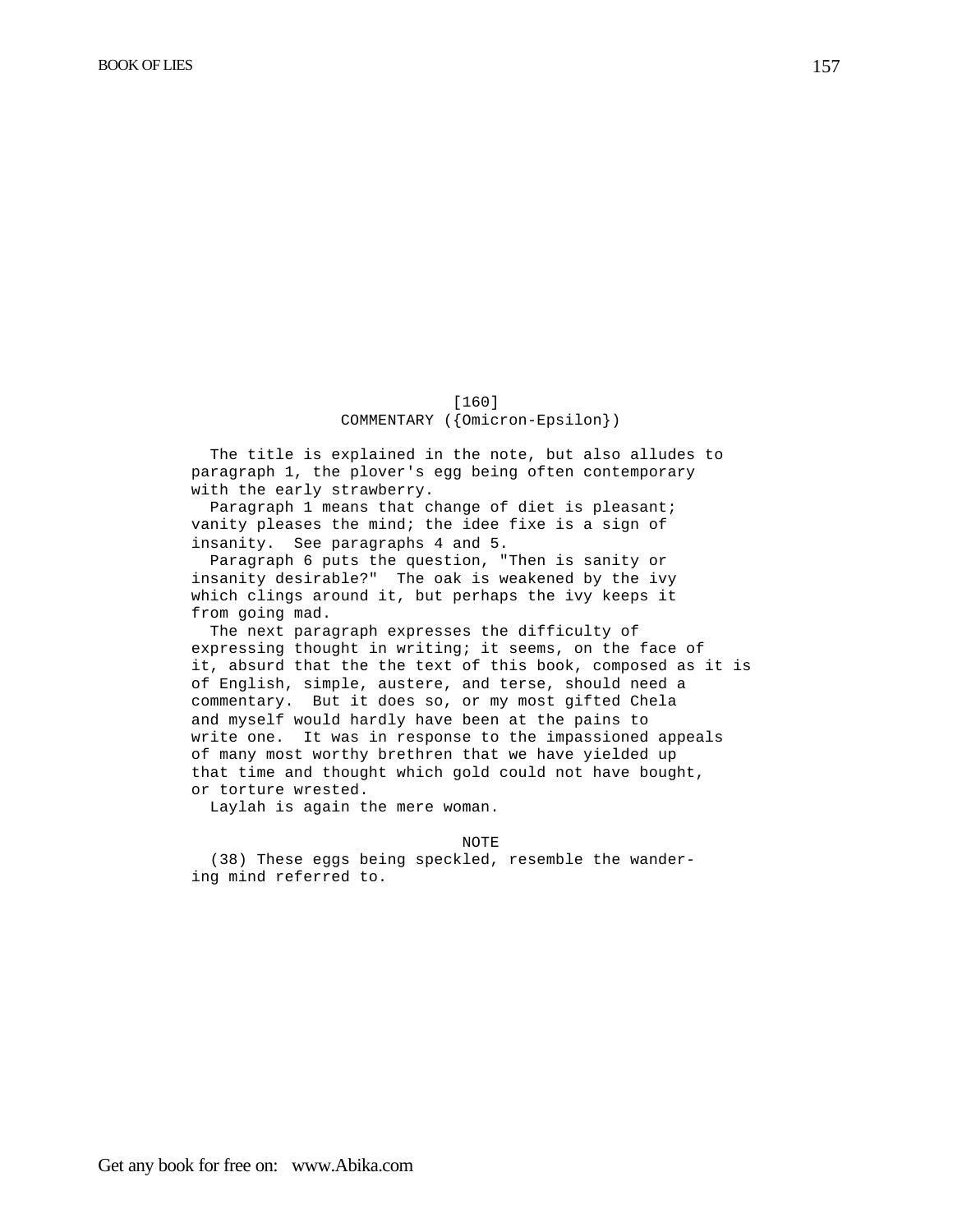# [161]<br>76 76

{Kappa-Epsilon-Phi-Alpha-Lambda-Eta Omicron-Digamma}

## PHAETON

 No. Yes. Perhaps. O! Eye. I. Hi! Y? No. Hail! all ye spavined, gelded, hamstrung horses! Ye shall surpass the planets in their courses. How? Not by speed, nor strength, nor power to stay, But by the Silence that succeeds the Neigh!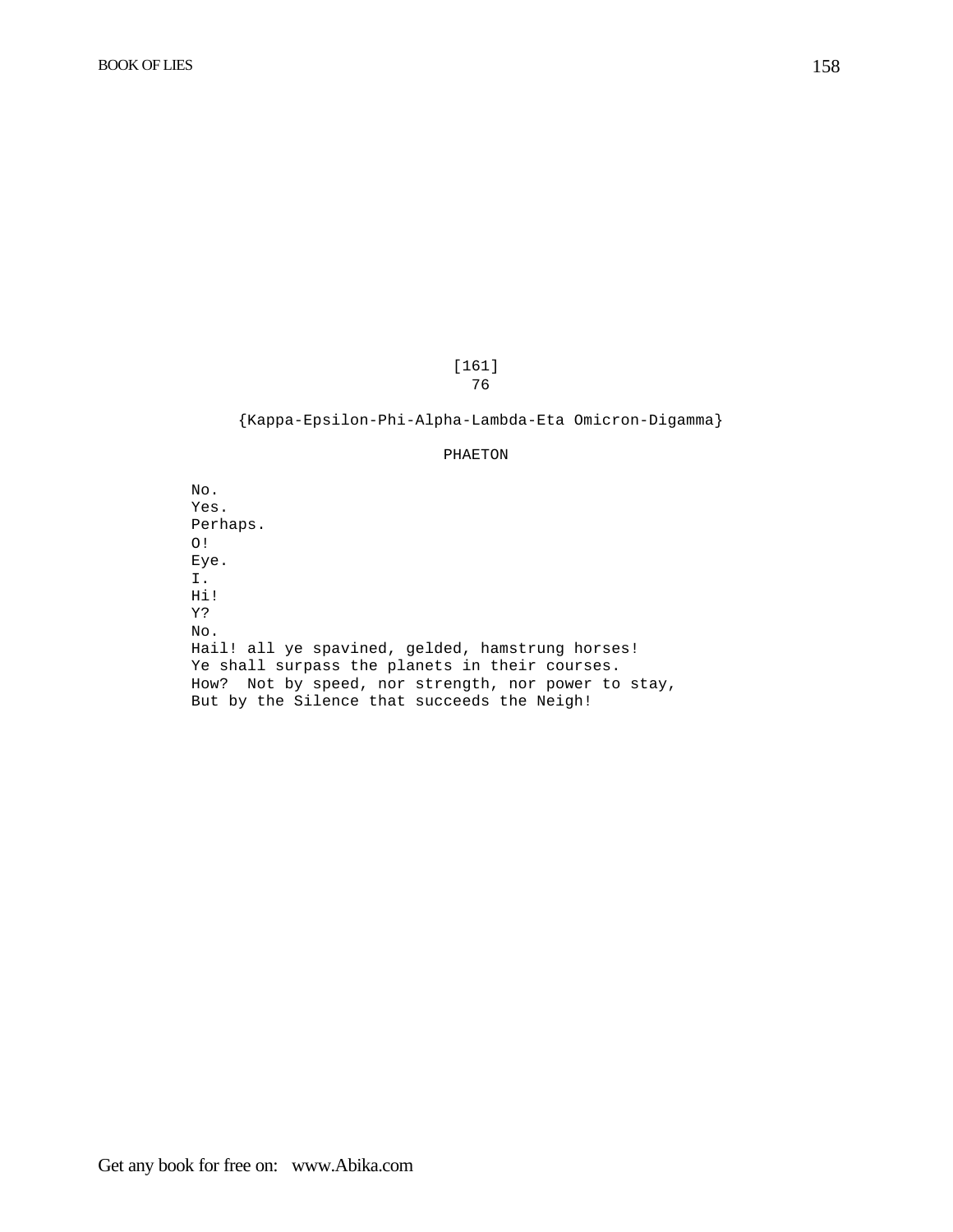Phaeton was the charioteer of the Sun in Greek mythology. At first sight the prose of this chapter, though there is only one dissyllabl e in it, appears difficult; but this is a glamour cast by Maya. It is a compendium of various systems of philosophy. No = Nihilism; Yes = Monism, and all dogmatic systems; Perhaps = Pyrrhonism and Agnosticism; O! = The system of Liber Legis. (See Chapter 0.) Eye = Phallicism (cf. Chapters 61 and 70); I = Fichteanism; Hi! = Transcendentalism; Y? = Scepticism, and the method of science. No denies all these and closes the argument. But all this is a glamour cast by Maya; the real meaning of the prose of this chapter is as follows: No, some negative conception beyond the IT spoken of in Chapters 31, 49 and elsewhere. Yes, IT. Perhaps, the flux of these. O!, Nuit, Hadit, Ra-Hoor-Khuit. Eye, the phallus in Kether. I, the Ego in Chokmah. Hi!, Binah, the feminine principle fertilised. (He by Yod.) Y?, the Abyss. No, the refusal to be content with any of this. But all this is again only a glamour of Maya, as previously observed in the text (Chapter 31). All this is true and false, and it is true and false to say that it is true and false. The prose of this chapter combines, and of course denies, all these meanings, both singly and in combination. It is intended to stimulate thought to the point where it explodes with violence and for ever. A study of this chapter is probably the best short cut to Nibbana.

 [162] COMMENTARY ({Omicron-Digamma})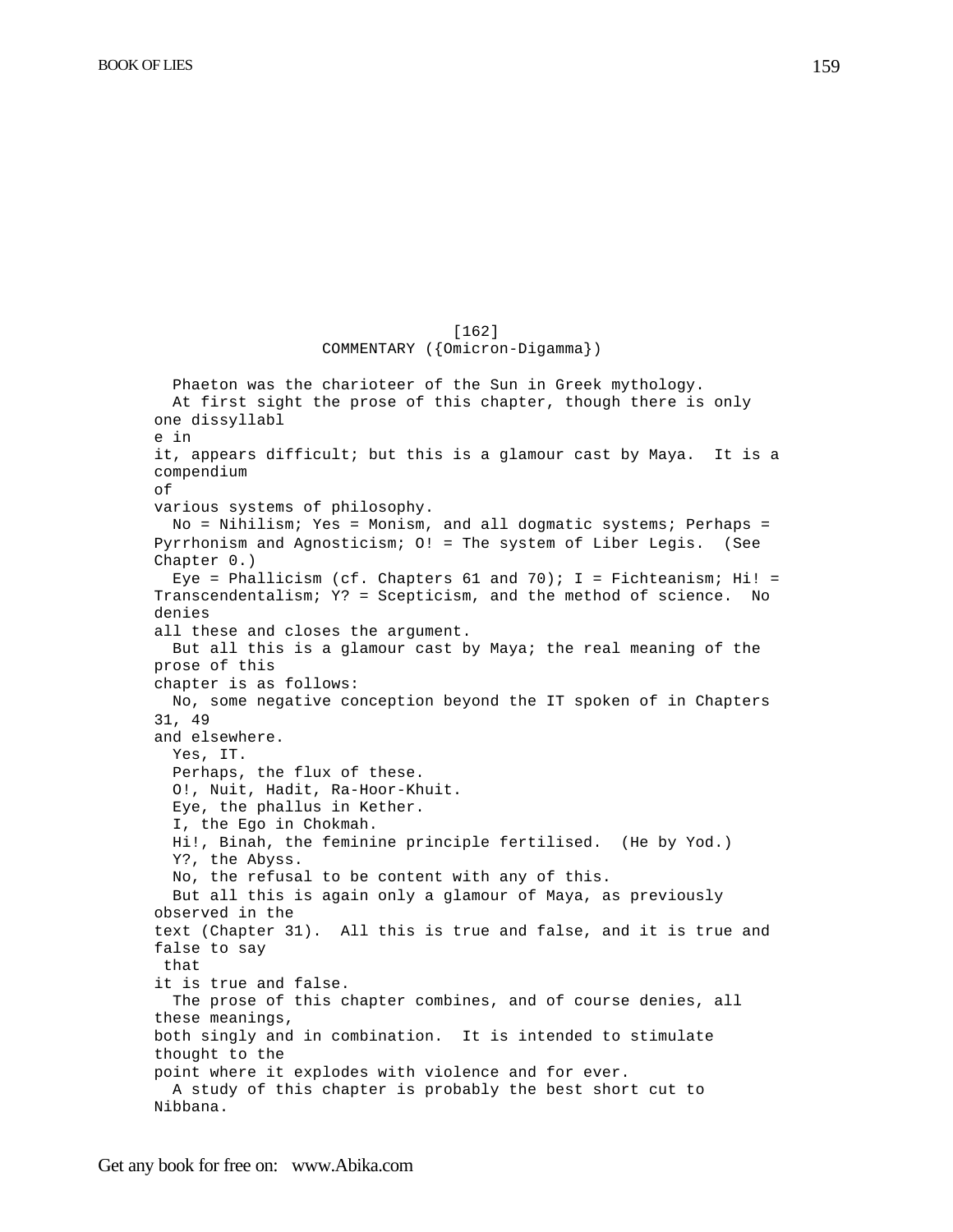The thought of the Master in this chapter is exceptionally lofty. That this is the true meaning, or rather use, of this chapter, is evident fro m the poetry. The master salutes the previous paragraphs as horses which, although in themselves worthless animals (without the epithets), carry the Charioteer in th e path of the Sun. The question, How? Not by their own virtues, but by the silence which results when they are all done with. The word "neigh" is a pun on "nay", which refers to the negative conception already postulated as beyond IT. The suggestion is, that there may be somethin g falsely described as silence, to represent absence-of-conception beyond that negative. It would be possible to interpret this chapter in its entirety as an adverse criticism of metaphysics as such, and this is doubtless one of its many submeanings.

 [163] 77

{Kappa-Epsilon-Phi-Alpha-Lambda-Eta Omicron-Zeta}

 THE SUBLIME AND SUPREME SEPTENARY IN ITS MATURE MAGICAL MANIFESTATION THROUGH MATTER: AS IT IS WRITTEN: AN HE-GOAT ALSO

Laylah.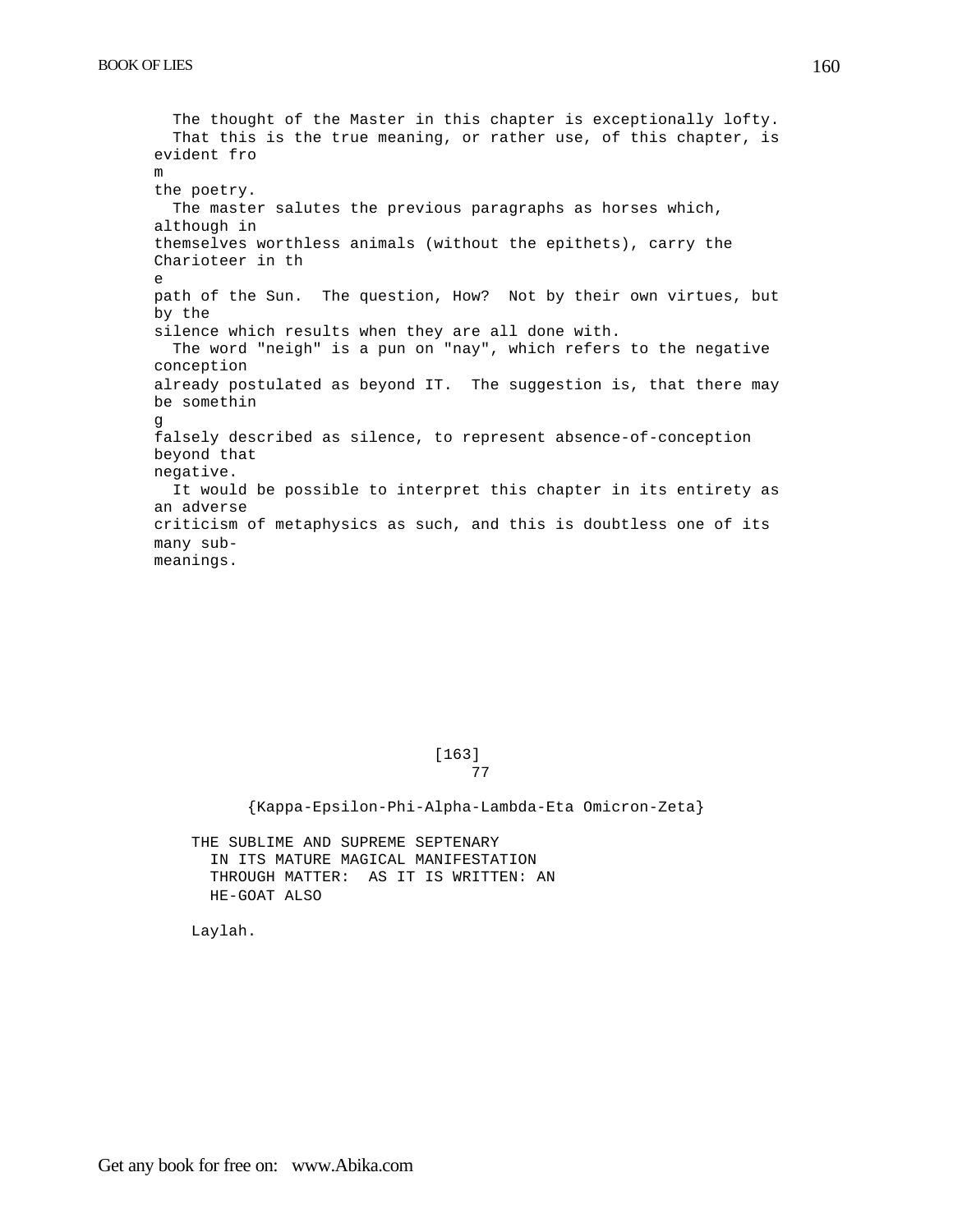# [164] COMMENTARY ({Omicron-Zeta})

 77 is the number of Laylah (LAILAH), to whom this chapter is wholly devoted. The first section of the title is an analysis of 77 considered as a mystic number. 7, the septenary; 11, the magical number; 77, the mani festation, therefore, of the septenary. Through matter, because 77 is written in Hebrew Ayin Zayin (OZ), and He-Goat, the symbol of matter, Capri cornus, the Devil of the Tarot; which is the picture of the Goat of the Sabbath upon an altar, worshipped by two other devils, male and female. As will be seen from the photogravure inserted opposite this chapter, Laylah is herself not devoid of "Devil", but, as she habitually remarks, on being addressed in terms implying this fact, "It's nice to be a devil when you're one like me." The text need no comment, but it will be noticed that it is much shorter that the title.

Now, the Devil of the Tarot is the Phallus, the Redeemer,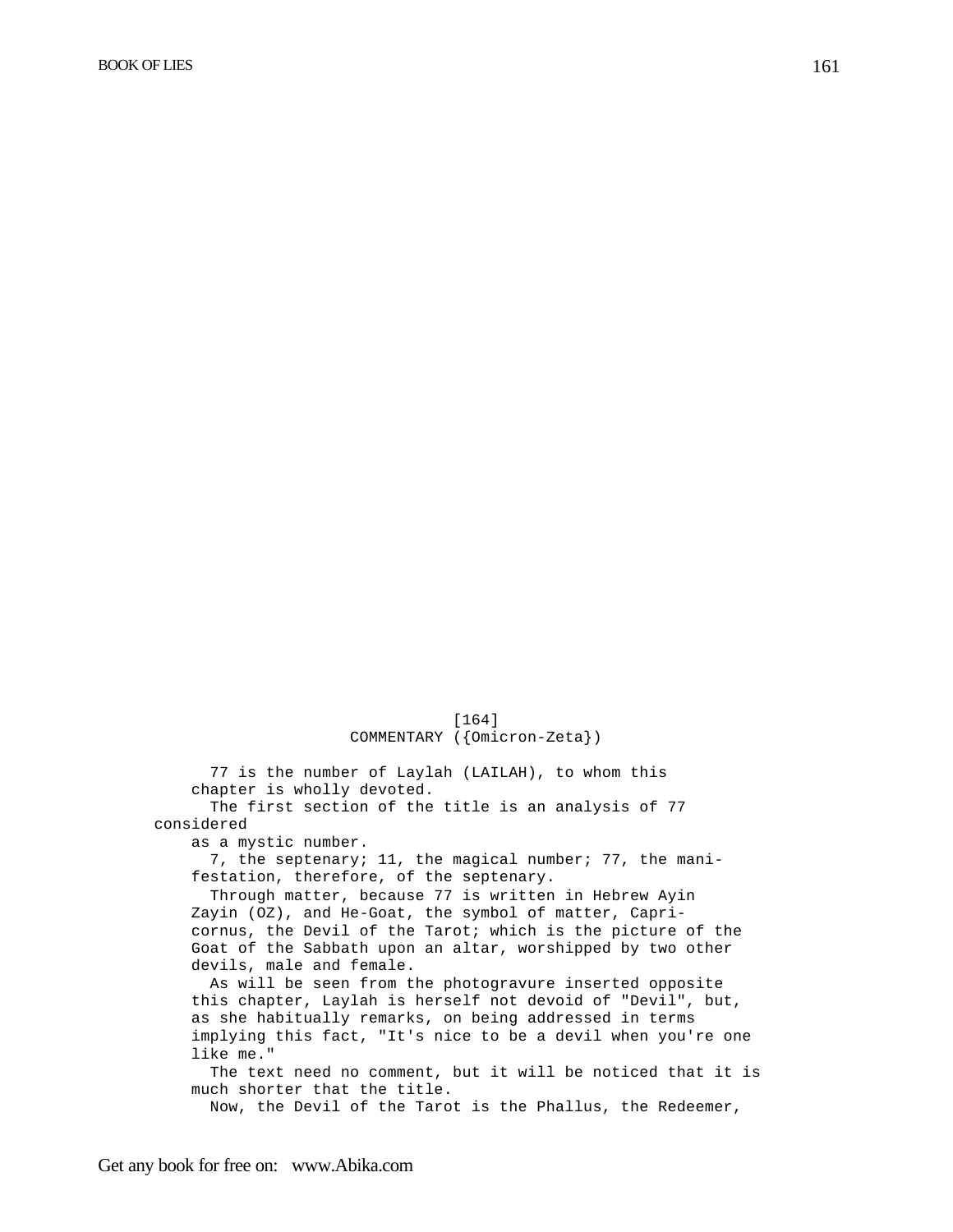and Laylah symbolises redemption to Frater P. The number 77, also, interpreted as in the title, is the redeeming force.

 The ratio of the length of title and text is the key to the true meaning of the chapter, which is, that Redemption is really as simple as it appears complex, that the names (or veils) of truth are obscure and many, the Truth itself plain and one; but that the latter must be reached through the former. This chapter is therefore an apology, were one needed, for the Book of Lies itself. In these few simple words, it explains the necessity of the book, and offers it humbly, yet with confidence-as a means of redemption to the world of sorrowing men.

 The name with full-stops: L.A.Y.L.A.H. represents an analysis of the name, which may be left to the ingenium of the advanced practicus (see photograph).

[165]

### 78

{Kappa-Epsilon-Phi-Alpha-Lambda-Eta Omicron-Eta}

#### WHEEL AND--WOA!

 The Great Wheel of Samsara. The Wheel of the Law [Dhamma]. The Wheel of the Taro. The Wheel of the Heavens. The Wheel of Life. All these Wheels be one; yet of all these the Wheel of the TARO alone avails thee consciously. Meditate long and broad and deep, O man, upon this Wheel, revolving it in thy mind Be this thy task, to see how each card springs necessarily from each other card, even in due order from The Fool unto The Ten of Coins. Then, when thou know'st the Wheel of Destiny complete, mayst thou perceive THAT Will which moved it first. [There is no first or last.} And lo! thou art past through the Abyss.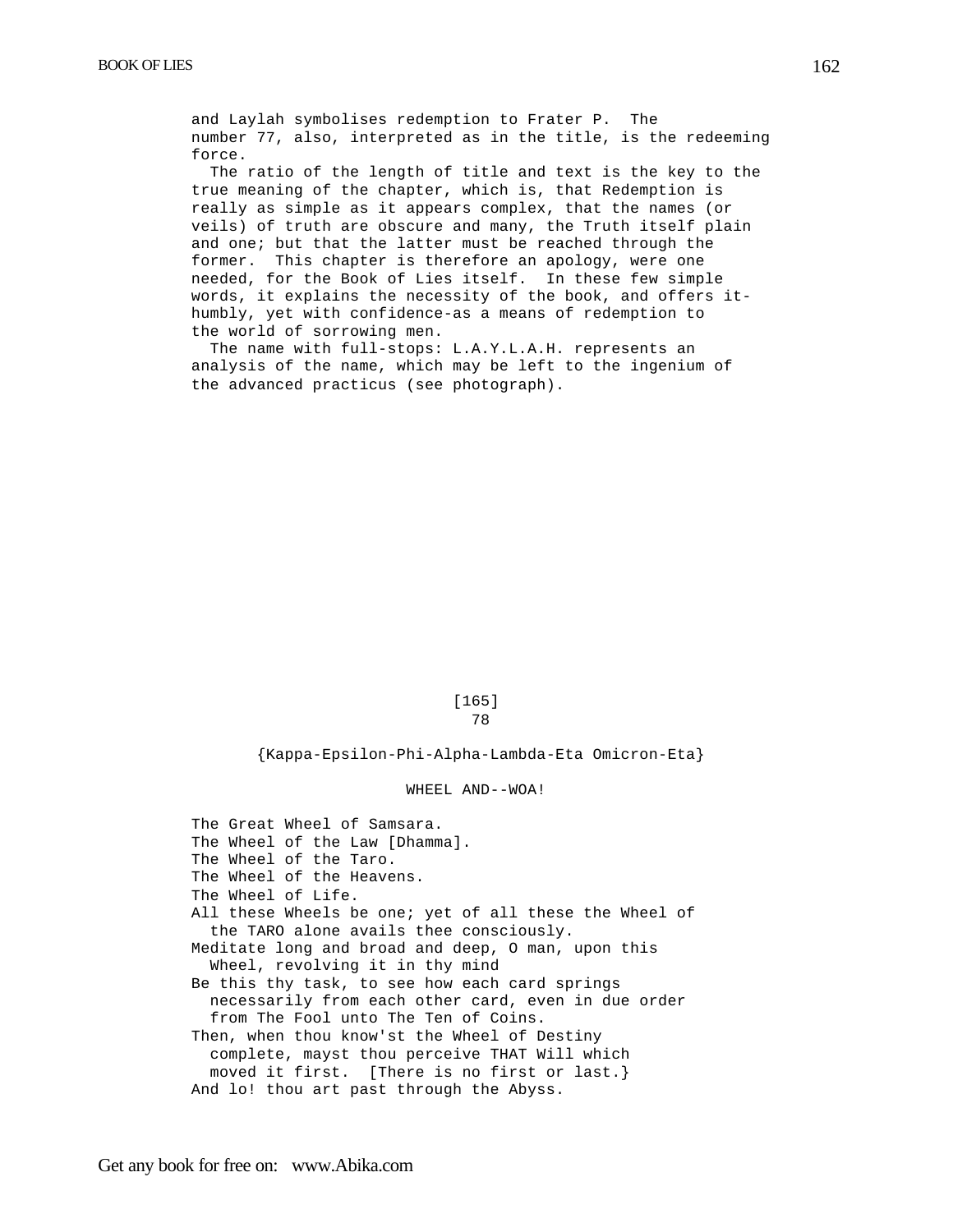# [166] COMMENTARY ({Omicron-Eta})

 The number of this chapter is that of the cards of the Tarot.

 The title of this chapter is a pun of the phrase "weal and woe". It means motion and rest. The moral is the conventional mystic one; stop thought at its source!

Five wheels are mentioned in this chapter; all but the third refer to the universe as it is; but the wheel of the Tarot is not only this, but represents equally the Magickal Path.

 This practice is therefore given by Frater P. to his pupils; to treat the sequence of the cards as cause and effect. Thence, to discover the cause behind all causes. Success in this practice qualifies for the grade of Master of the Temple.

 In the penultimate paragraph the bracketed passage reminds the student that the universe is not to be contemplated as a phenomenon in time.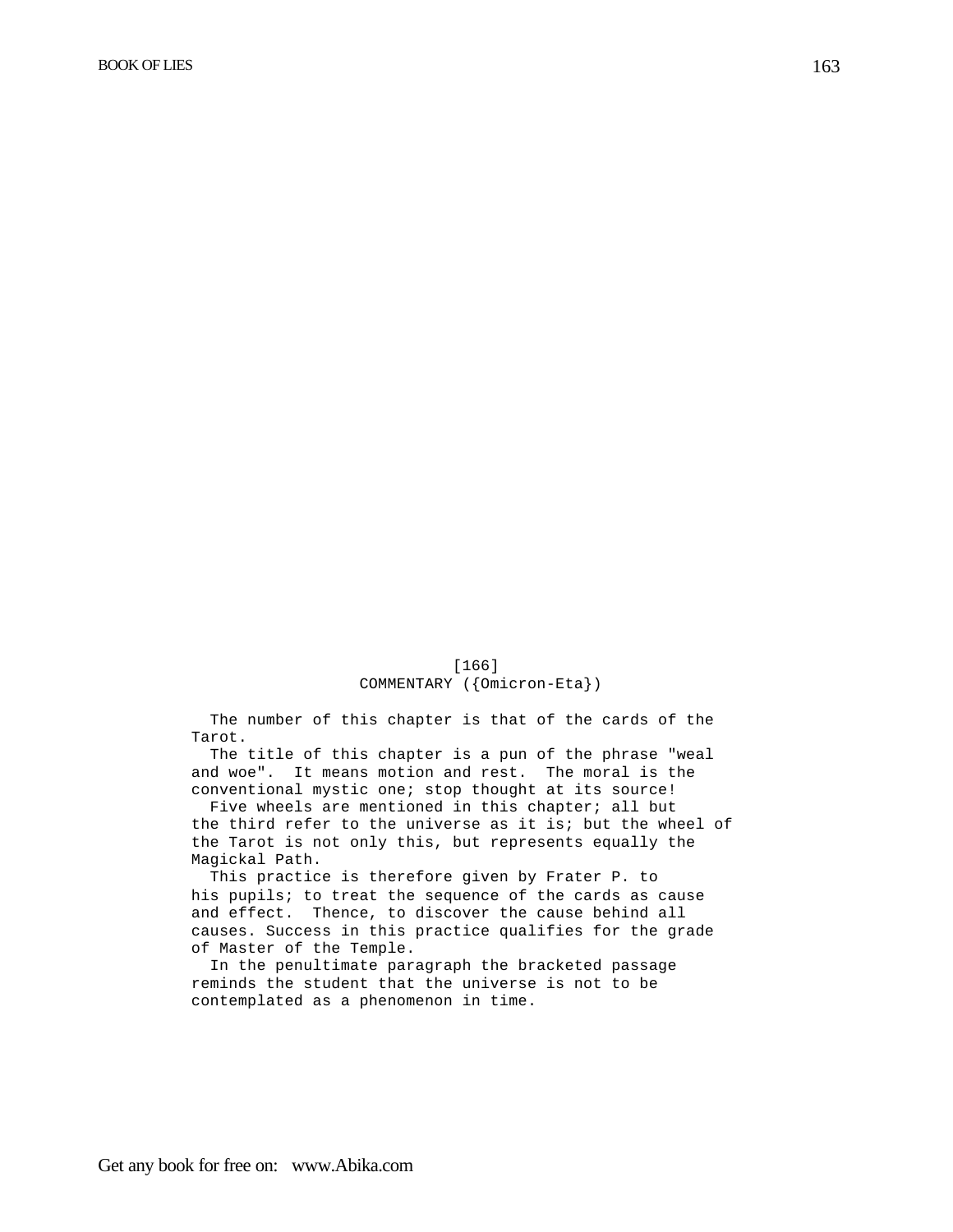[167] 79

{Kappa-Epsilon-Phi-Alpha-Lambda-Eta Omicron-Theta}

THE BAL BULLIER

 Some men look into their minds into their memories, and find naught but pain and shame. These then proclaim "The Good Law" unto mankind. These preach renunciation, "virtue", cowardice in every form. These whine eternally. Smug, toothless, hairless Coote, debauch-emascu lated Buddha, come ye to me? I have a trick to make you silent, O ye foamers-at-the mouth! Nature is wasteful; but how well She can afford it! Nature is false; but I'm a bit of a liar myself. Nature is useless; but then how beautiful she is! Nature is cruel; but I too am a Sadist. The game goes on; it y have been too rough for Buddha, but it's (if anything) too dull for me. Viens, beau negre! Donne-moi tes levres encore!

Get any book for free on: www.Abika.com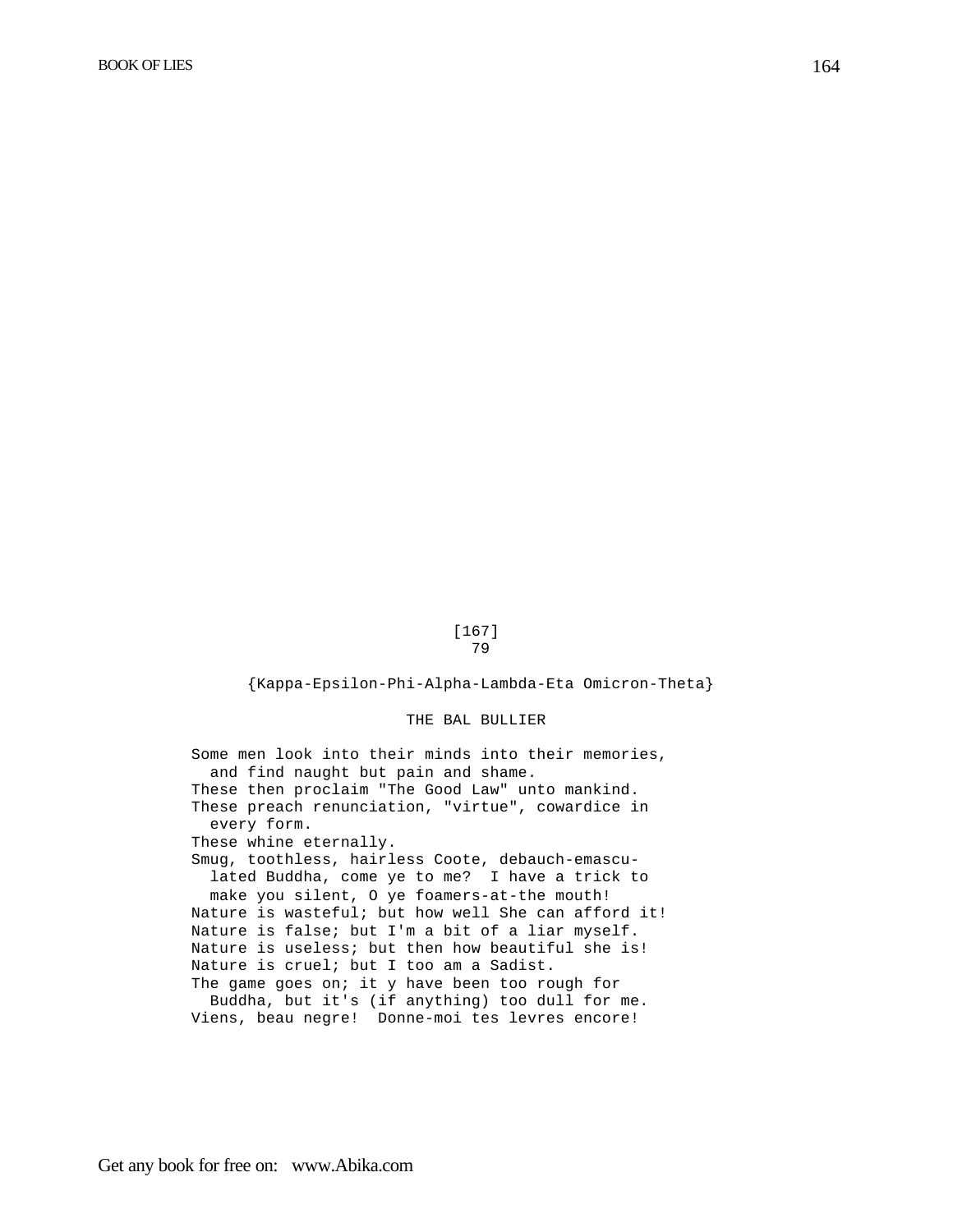[168] COMMENTARY ({Omicron-Theta})

 the title of this chapter is a place frequented by Frater P. until it became respectable.

 The chapter is a rebuke to those who can see nothing but sorrow and evil in the universe.

 The Buddhist analysis may be true, but not for men of courage. The plea that "love is sorrow", because its ecstasies are only transitory, is contemptible.

 Paragraph 5. Coote is a blackmailer exposed by The Equinox. The end of the paragraph refers to Catullus, his famous epigram about the youth who turned his uncle into Harpocrates. It is a subtle way for Frater P. to insist upon his virility, since otherwise he could not employ the remedy.

 The last paragraph is a quotation. In Paris, Negroes are much sought after by sportive ladies. This is therefore presumably intended to assert that even women may enjoy life sometimes.

 The word "Sadist" is taken from the famous Marquis de Sade, who gave supreme literary form to the joys of torture.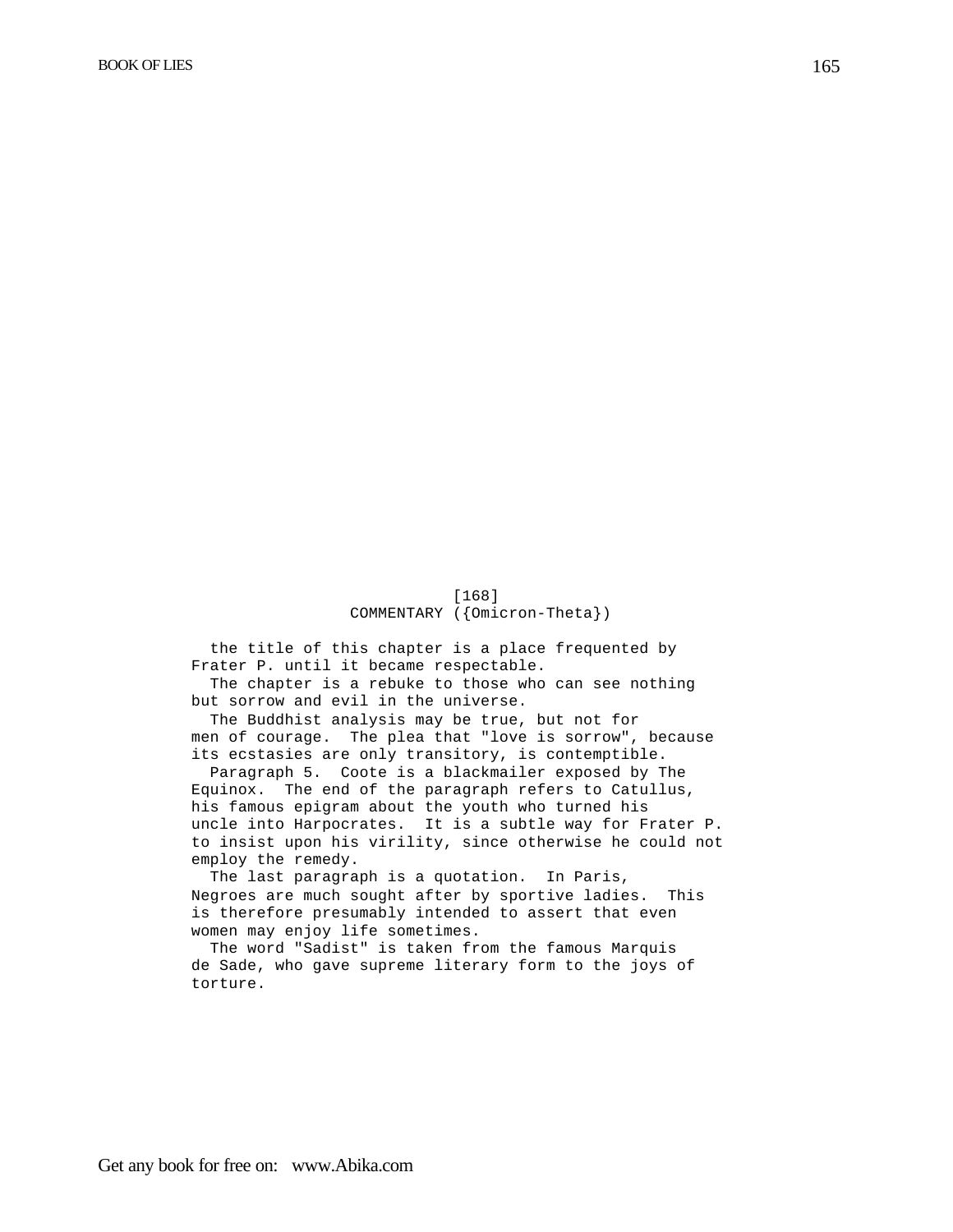[169] <u>80</u>

{Kappa-Epsilon-Phi-Alpha-Lambda-Eta Pi}

#### BLACKTHORN

 The price of existence is eternal warfare.(39) Speaking as an Irishman, I prefer to say: The price of eternal warfare is existence. And melancholy as existence is, the price is well worth paying. Is there is a Government? then I'm agin it! To Hell with the bloody English! "O FRATER PERDURABO, how unworthy are these sentiments!" "D'ye want a clip on the jaw?"(40)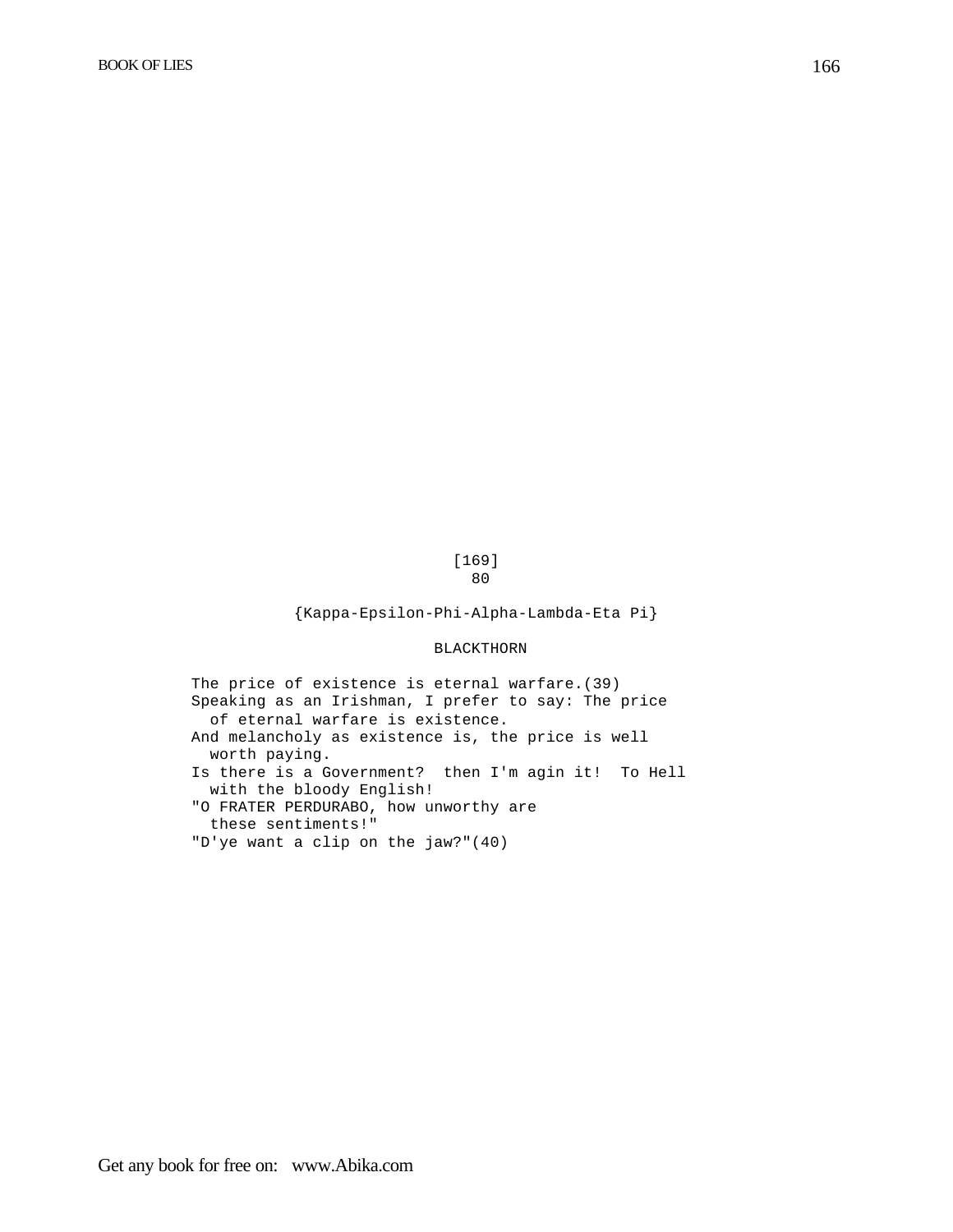# [170] COMMENTARY ({Pi})

 Frater P. continues the subject of Chapter 79. He pictures himself as a vigorous, reckless, almost rowdy Irishman. he is no thin-lipped prude, to seek salvation in unmanly self-abnegation; no Creeping Jesus, to slink through existence to the tune of the Dead March in Saul; no Cremerian Callus to warehouse his semen in his cerebellum.

"New Thoughtist" is only Old Eunuch writ small.

 Paragraph 2 gives the very struggle for life, which disheartens modern thinkers, as a good enough reason for existence.

 Paragraph 5 expresses the sorrow of the modern thinker, and paragraph 6 Frater P.'s suggestion for replying to such critics.

#### NOTES

 (39) ISVD, the foundation scil. of the universe = 80 = P, the letter of Mars.

(40) P also means "a mouth".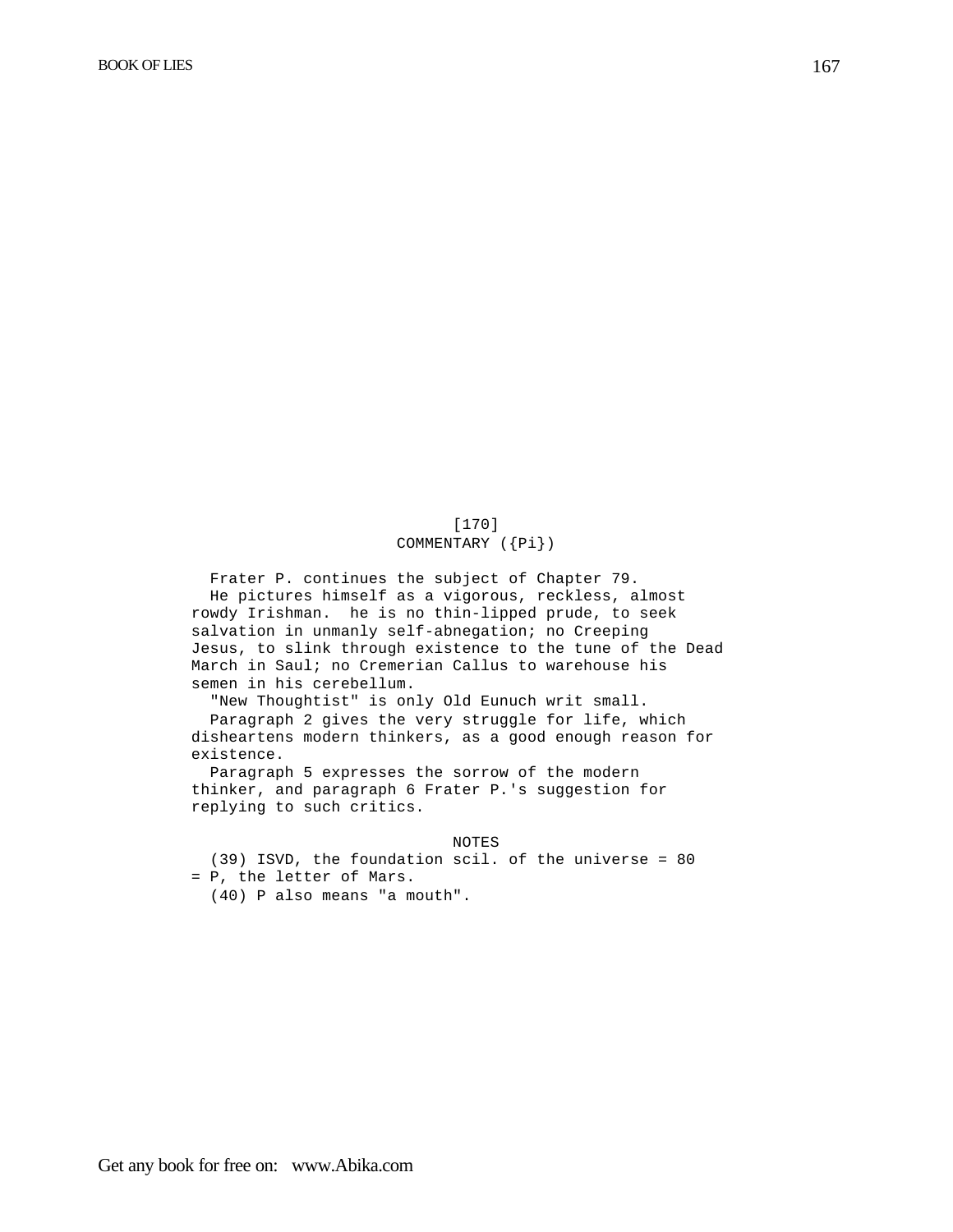[171] 81

{Kappa-Epsilon-Phi-Alpha-Lambda-Eta Pi-Alpha}

#### LOUIS LINGG

- I am not an Anarchist in your sense of the word: your brain is too dense for any known explosive to affect it.
- I am not an Anarchist in your sense of the word: fancy a Policeman let loose on Society!
- While there exists the burgess, the hunting man, or any man with ideals less than Shelley's and self discipline less than Loyola's-in short, any man who falls far short of MYSELF-I am against Anarchy, and for Feudalism.

Every "emancipator" has enslaved the free.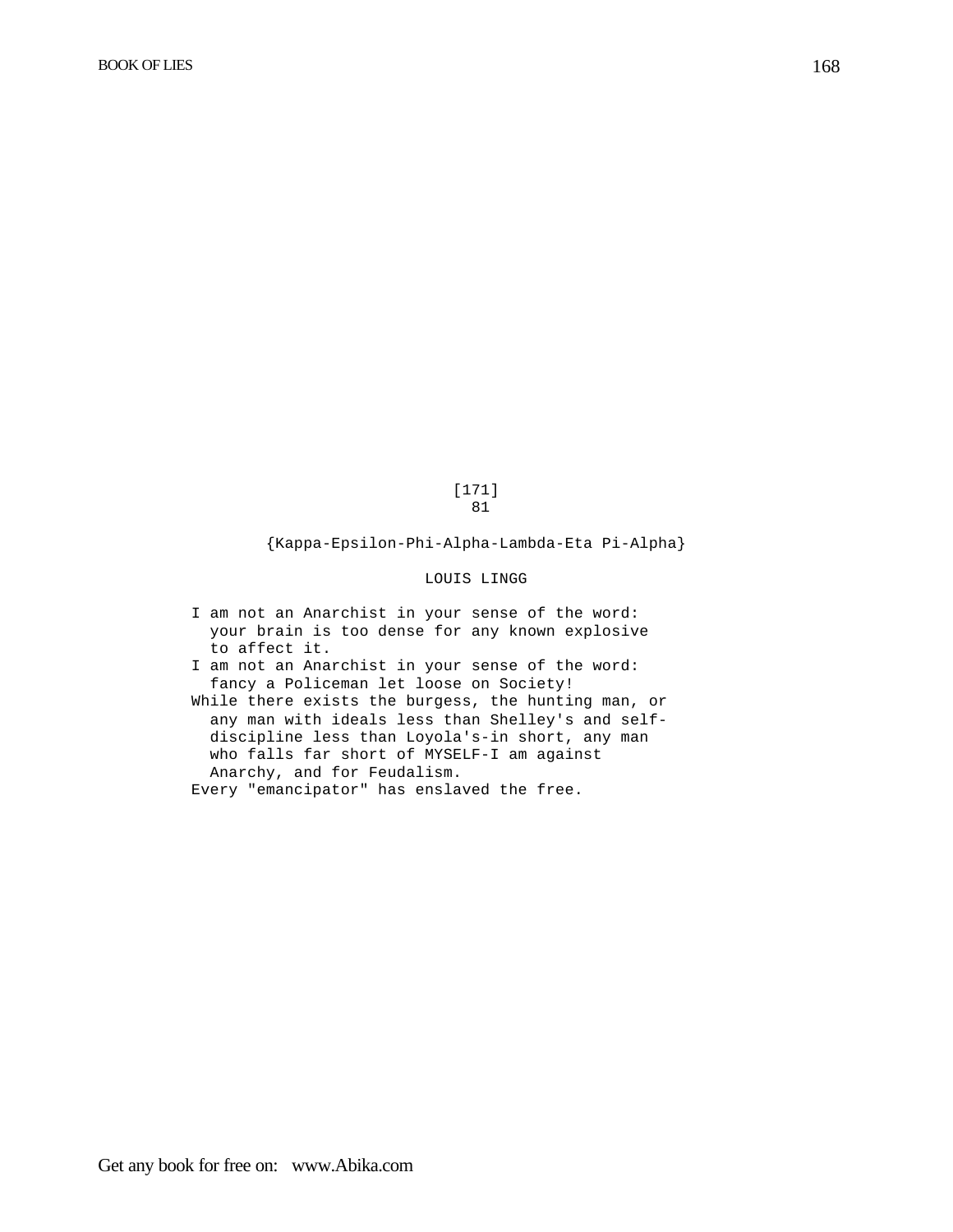[172] COMMENTARY ({Pi-Alpha})

 The title is the name of one of the authors of the affair of the Haymarket, in Chicago. See Frank Harris, "The Bomb".

 Paragraph 1 explains that Frater P. sees no use in the employment of such feeble implements as bombs. Nor does he agree even with the aim of the Anarchists, since, although Anarchists themselves need no restraint, not daring to drink cocoa, lest their animal passions should be aroused (as Olivia Haddon assures my favourite Chela), yet policemen, unless most severely repressed, would be dangerous wild beasts.

The last bitter sentence is terribly true; the personal liberty of the Russian is immensely greater than that of the Englishman. The latest Radical devices for securing freedom have turned nine out of ten English men into Slaves, obliged to report their movements to the government like so many ticket-of-leave men.

 The only solution of the Social Problem is the creation of a class with the true patriarchal feeling, and the manners and obligations of chivalry.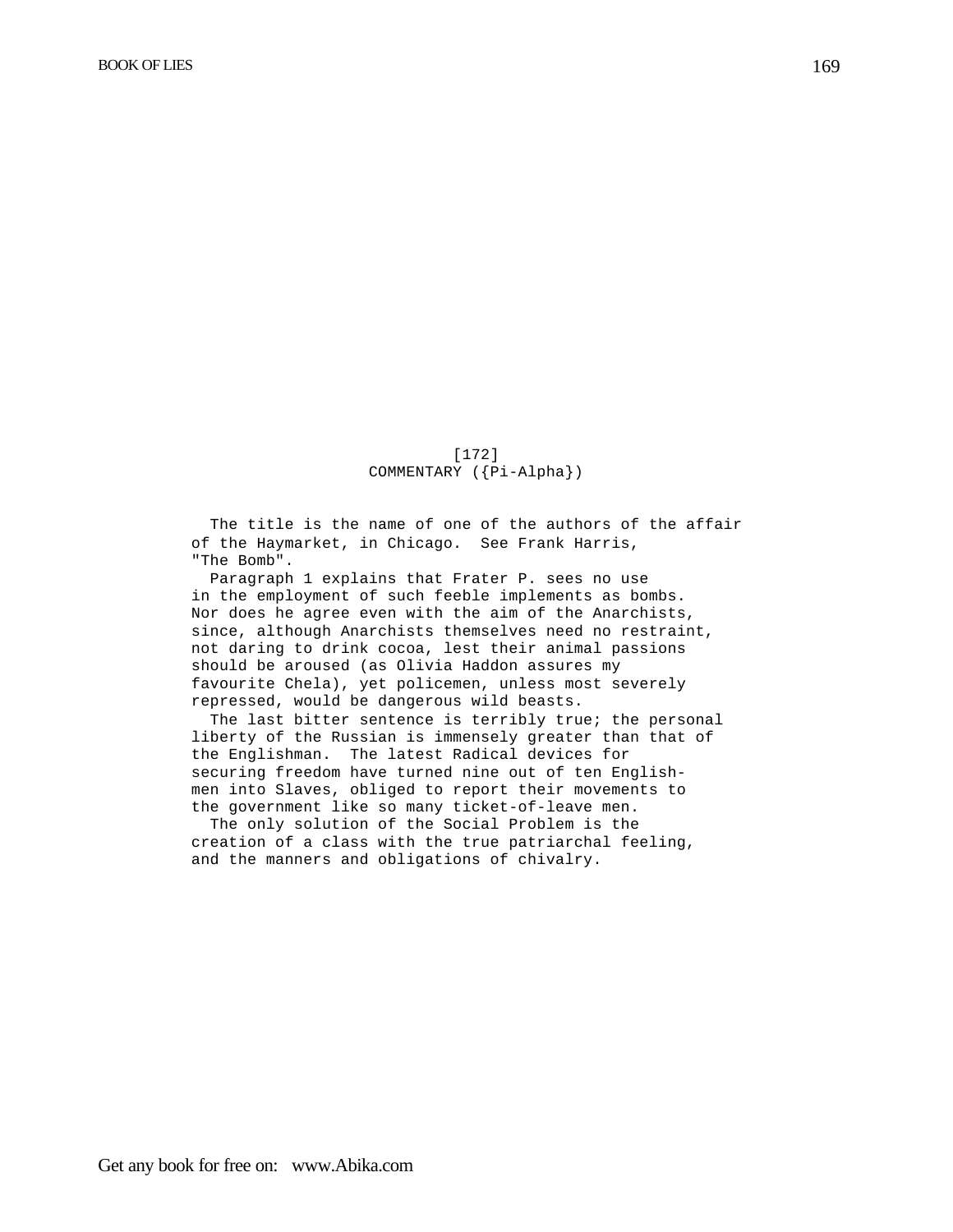[173] <u>82</u>

## {Kappa-Epsilon-Phi-Alpha-Lambda-Eta Pi-Beta}

### BORTSCH

 Witch-moon that turnest all the streams to blood, I take this hazel rod, and stand, and swear An Oath-beneath this blasted Oak and bare That rears its agony above the flood Whose swollen mask mutters an atheist's prayer. What oath may stand the shock of this offence: "There is no I, no joy, no permanence"?

 Witch-moon of blood, eternal ebb and flow Of baffled birth, in death still lurks a change; And all the leopards in thy woods that range, And all the vampires in their boughs that glow, Brooding on blood-thirst-these are not so strange And fierce as life's unfailing shower. These die, Yet time rebears them through eternity.

 Hear then the Oath, with-moon of blood, dread moon! Let all thy stryges and thy ghouls attend! He that endureth even to the end Hath sworn that Love's own corpse shall lie at noon Even in the coffin of its hopes, and spend All the force won by its old woe and stress In now annihilating Nothingness.

 This chapter is called Imperial Purple and A Punic War.

170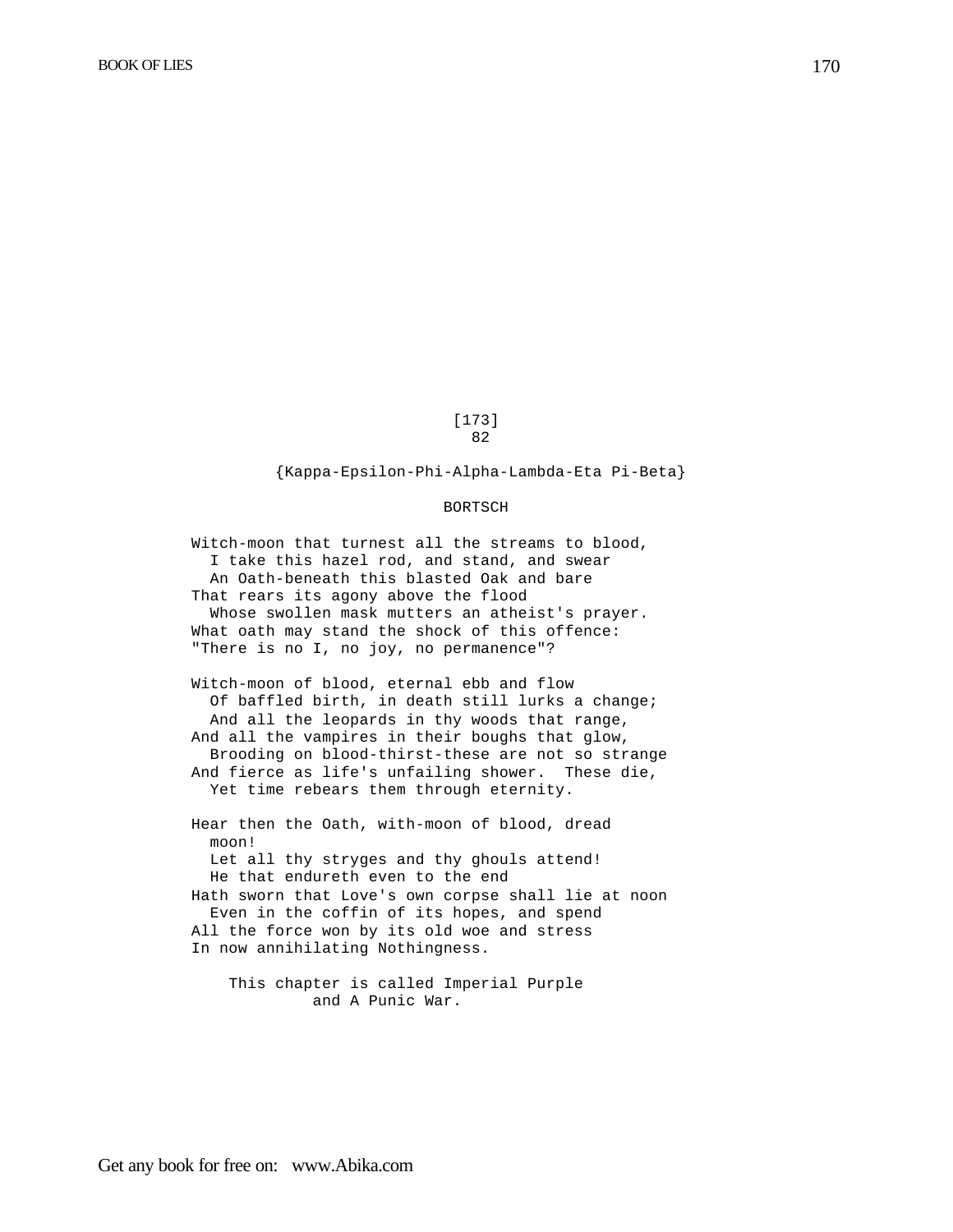## [174] COMMENTARY ({Pi-Beta})

 The title of this chapter, and its two sub-titles, will need no explanation to readers of the classics. This poem, inspired by Jane Cheron, is as simple as it is elegant. The poet asks, in verse 1, How can we baffle the Three Characteristics? In verse 2, he shows that death is impotent against life. In verse 3, he offers the solution of the problem. This is, to accept things as they are, and to turn your whole energies to progress on the Path.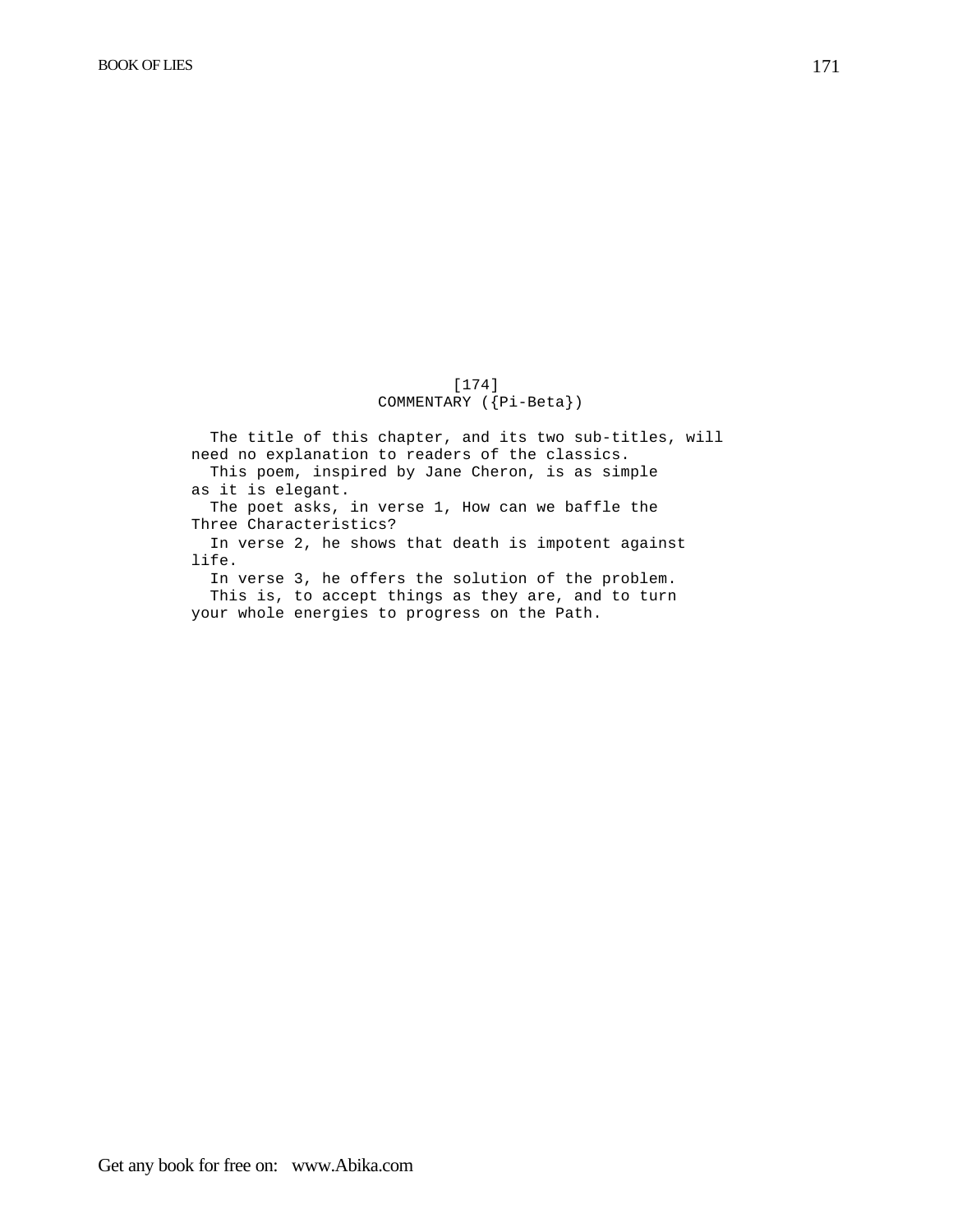## [175] en and the state of the state of the state of the state of the state of the state of the state of the state of

#### {Kappa-Epsilon-Phi-Alpha-Lambda-Eta Pi-Gamma}

THE BLIND PIG(41)

 Many becomes two: two one: one Naught. What comes to Naught? What! shall the Adept give up his hermit life, and go eating and drinking and making merry? Ay! shall he not do so? he knows that the Many is Naught; and having Naught, enjoys that Naught even in the enjoyment of the Many. For when Naught becomes Absolute Naught, it becomes again the Many. Any this Many and this Naught are identical; they are not correlatives or phases of some one deeper Absence-of-Idea; they are not aspects of some further Light: they are They! Beware, O my brother, lest this chapter deceive thee!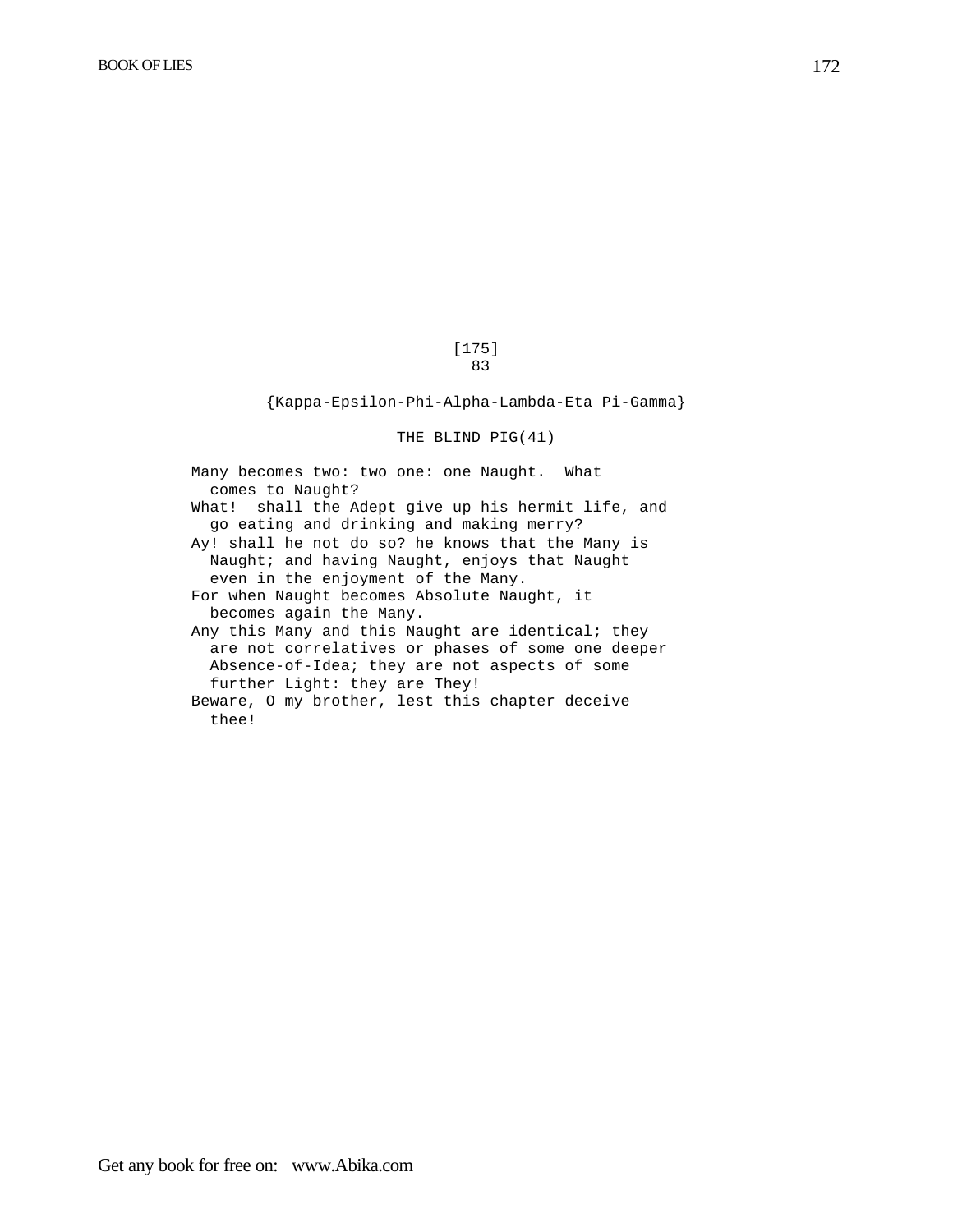[176] COMMENTARY ({Pi-Gamma})

 The title of this chapter refers to the Greek number, PG being "Pig" without an "i".

 The subject of the chapter is consequently corollary to Chapters 79 and 80, the ethics of Adept life.

 The Adept has performed the Great Work; He has reduced the Many to Naught; as a consequence, he is no longer afraid of the Many.

Paragraph 4. See berashith.

 Paragraph 5, takes things for what they are; give up interpreting, refining away, analysing. Be simple and lucid and radiant as Frater P.

 Paragraph 6. With this commentary there is no further danger, and the warning becomes superfluous.

NOTE (41)  ${Pi-Upsilon} = PG = Pig without an I = Blind Pig.$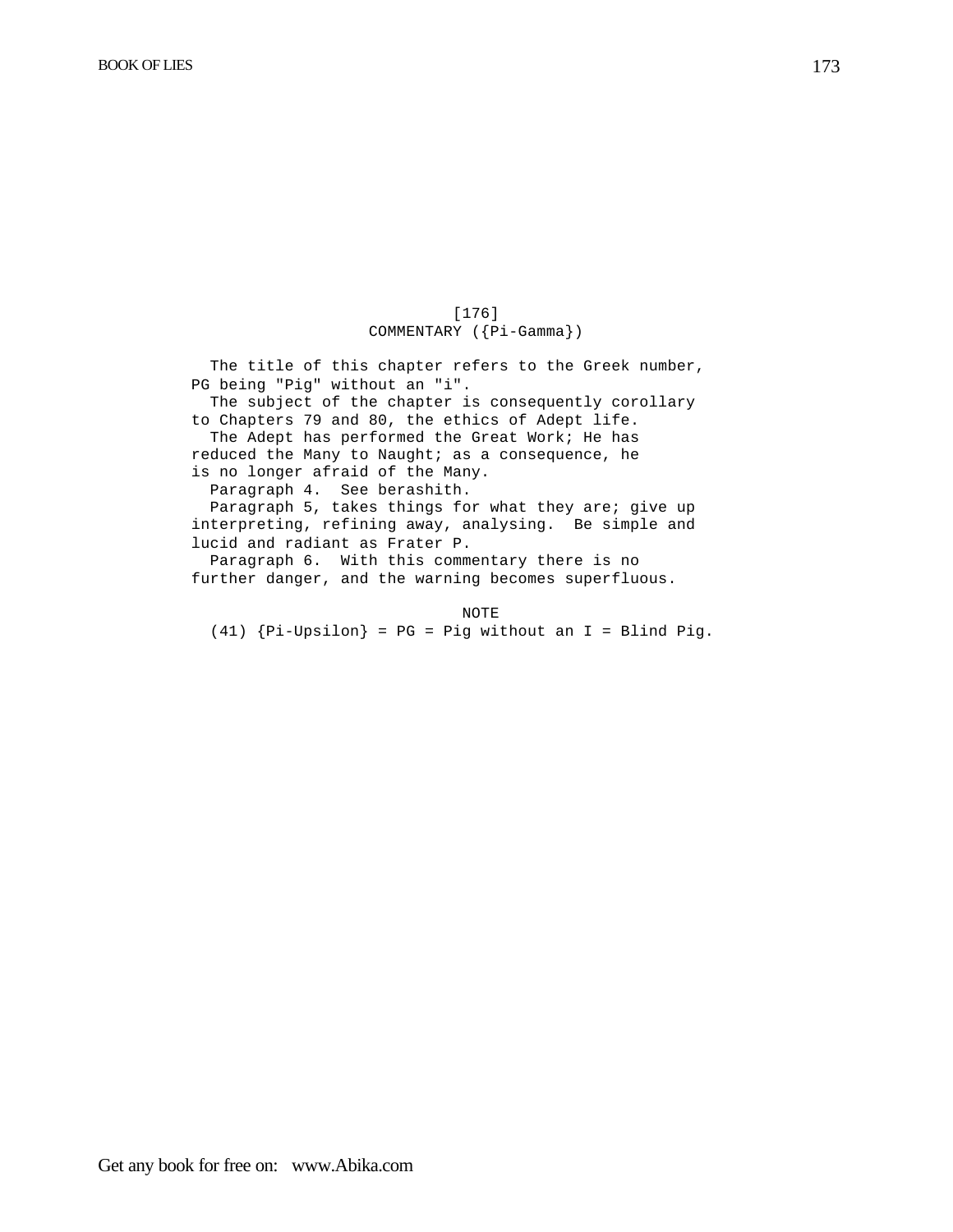## [177] <u>84</u>

{Kappa-Epsilon-Phi-Alpha-Lambda-Eta Pi-Delta}

### THE AVALANCHE

 Only through devotion to FRATER PERDURABO may this book be understood. How much more then should He devote Himself to AIWASS for the understanding of the Holy Books of {Theta-Epsilon-Lambda-Eta-Mu-Alpha}? Yet must he labour underground eternally. The sun is not for him, nor the flowers, nor the voices of the birds; for he is past beyond all these. Yea, verily, oft-times he is weary; it is well that the weight of the Karma of the Infinite is with him. Therefore is he glad indeed; for he hath finished THE WORK; and the reward concerneth him no whit.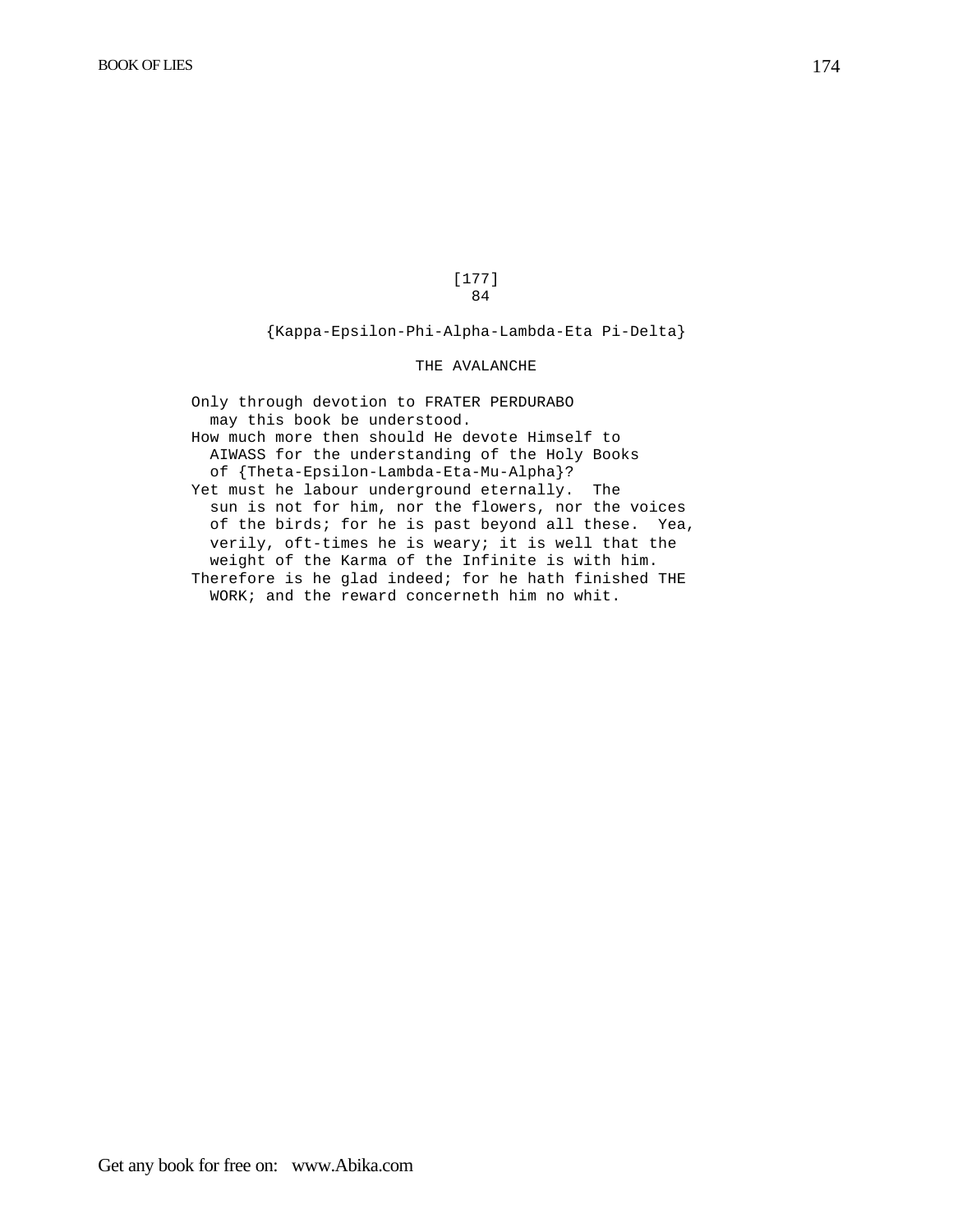[178] COMMENTARY ({Pi-Delta})

 This continues the subject of Chapter 83. The title refers to the mental attitude of the Master; the avalanche does not fall because it is tired of staying on the mountain, or in order to crush the Alps below it, or because that it feels that it needs exercise. Perfectly unconscious, perfectly indifferent, it obeys the laws of Cohesion and of Gravitation.

 It is the sun and its own weight that loosen it. So, also, is the act of the Adept. "Delivered from the lust of result, he is every way perfect."

 Paragraphs 1 and 2. By "devotion to Frater Per durabo" is not meant sycophancy, but intelligent reference and imaginative sympathy. Put your mind in tune with his; identify yourself with him as he seeks to identify himself with the Intelligence that communicates to him the Holy Books.

 Paragraphs 3 and 4 are explained by the 13th Aethyr and the title.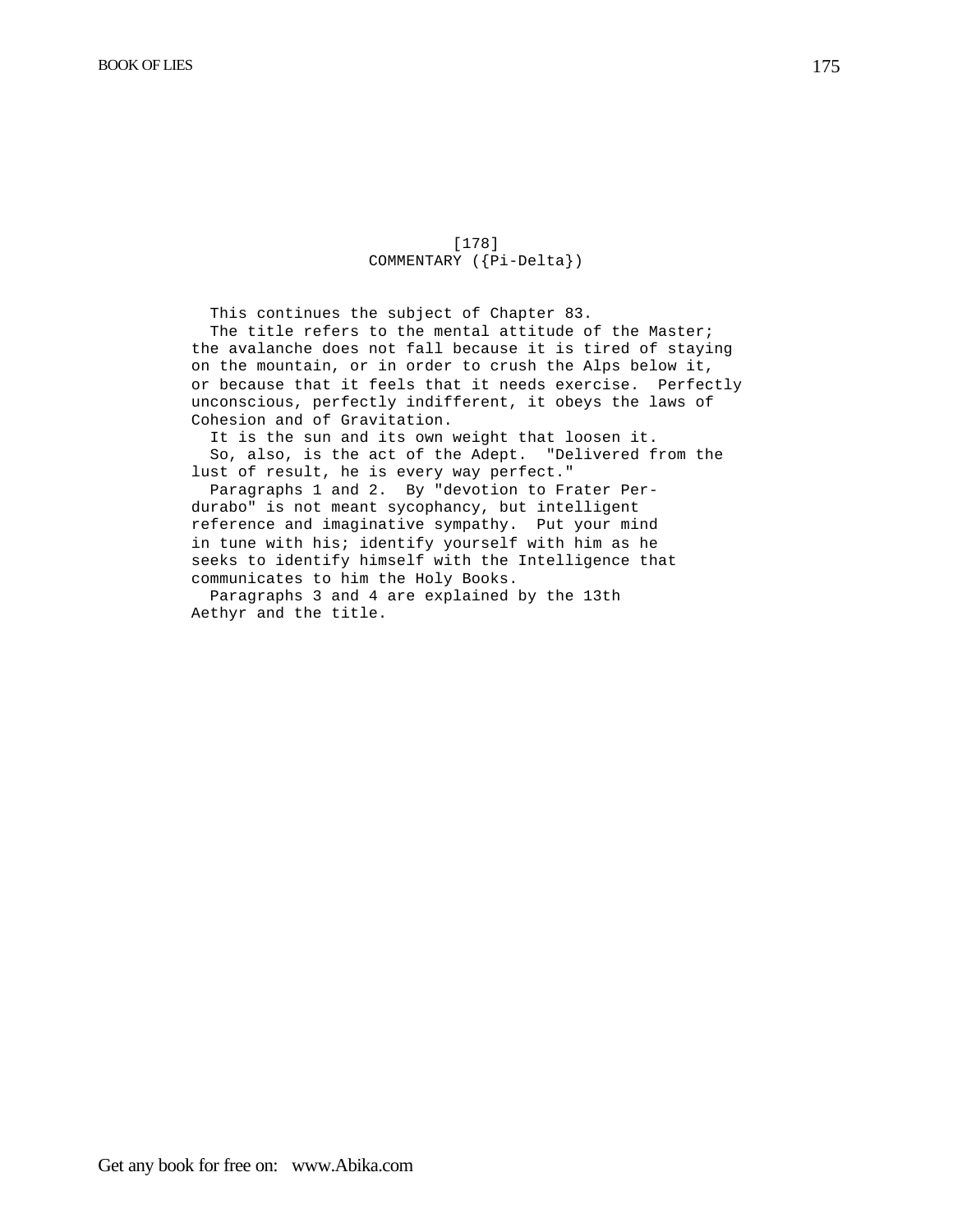## [179] <u>85 and 2001 and 2001 and 2001 and 2001 and 2001 and 2001 and 2001 and 2001 and 2001 and 2001 and 2001 and 200</u>

### {Kappa-Epsilon-Phi-Alpha-Lambda-Eta Pi-Epsilon}

### BORBORYGMI

 I distrust any thoughts uttered by any man whose health is not robust. All other thoughts are surely symptoms of disease. Yet these are often beautiful, and may be true within the circle of the conditions of the speaker. Any yet again! Do we not find that the most robust of men express no thoughts at all? They eat, drink, sleep, and copulate in silence. What better proof of the fact that all thought is dis-ease? We are Strassburg geese; the tastiness of our talk comes from the disorder of our bodies. We like it; this only proves that our tastes also are depraved and debauched by our disease.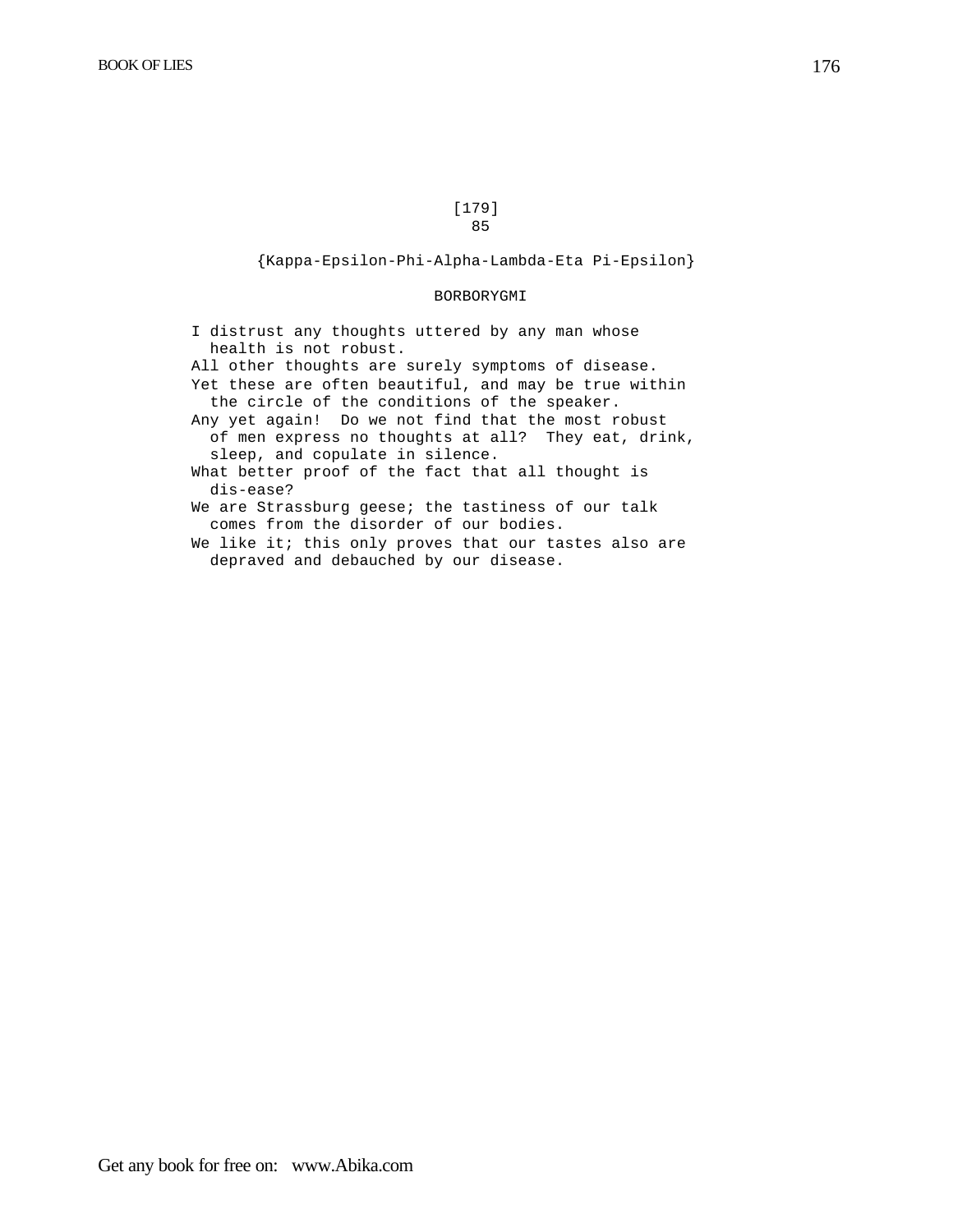We now return to that series of chapters which started with Chapter 8 ({Eta}). The chapter is perfectly simple and needs no com ment.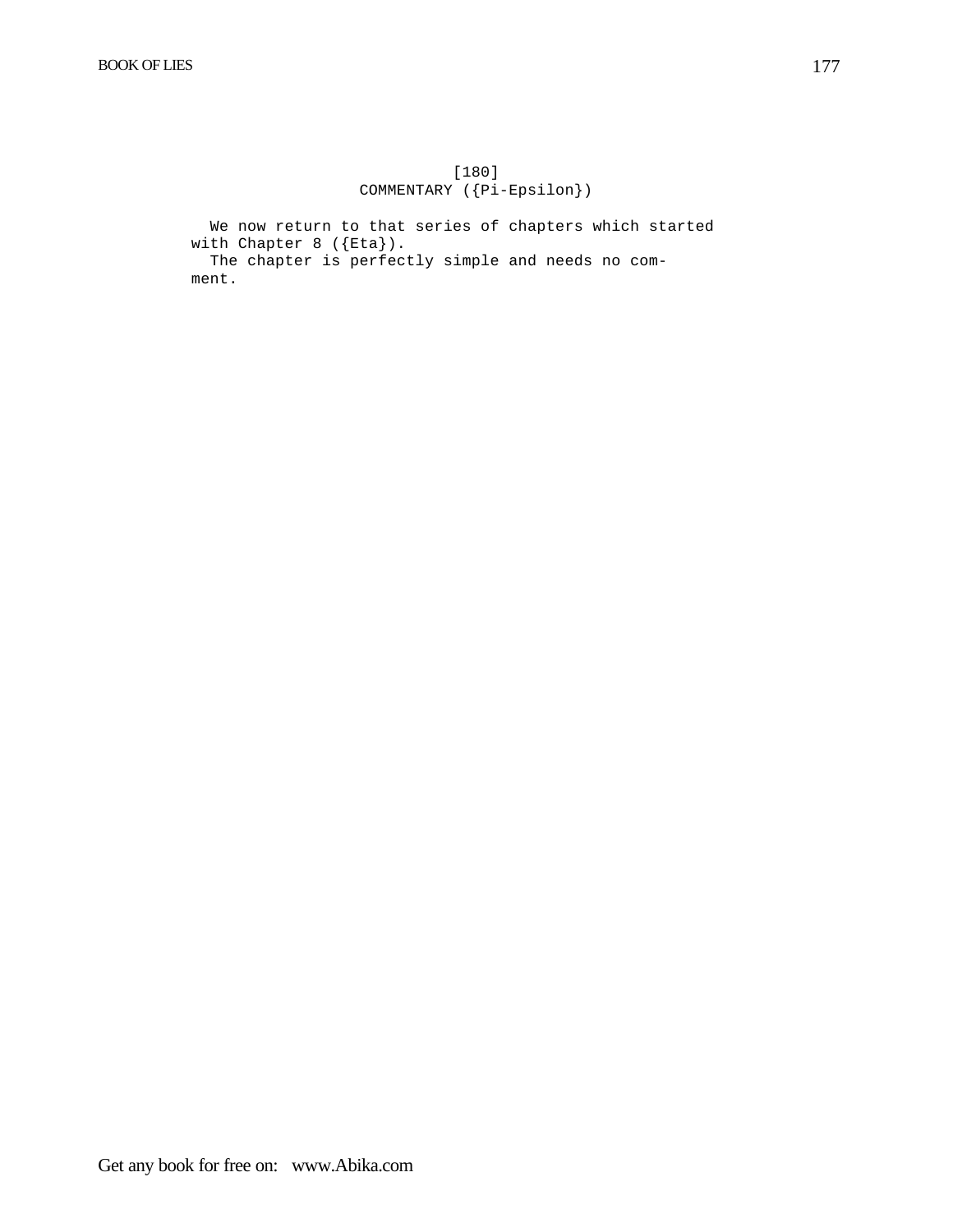```
 [181]
<u>86 and 2001 and 2002 and 2003 and 2003 and 2004 and 2004 and 2005 and 2006 and 2006 and 2006 and 2006 and 200</u>
```
 {Kappa-Epsilon-Phi-Alpha-Lambda-Eta Pi-Digamma} Ex nihilo N. I. H. I. L. fit. N. the Fire that twisteth itself and burneth like a scorpion. I, the unsullied ever-flowing water. H. the interpenetrating Spirit, without and within. Is not its name ABRAHADABRA? I. the unsullied ever-flowing air. L. the green fertile earth. Fierce are the Fires of the Universe, and on their daggers they hold aloft the bleeding heart of earth. Upon the earth lies water, sensuous and sleepy. Above the water hangs air; and above air, but also below fire-and in all-the fabric of all being woven on Its invisible design, is {Alpha-Iota-Theta-Eta-Rho}.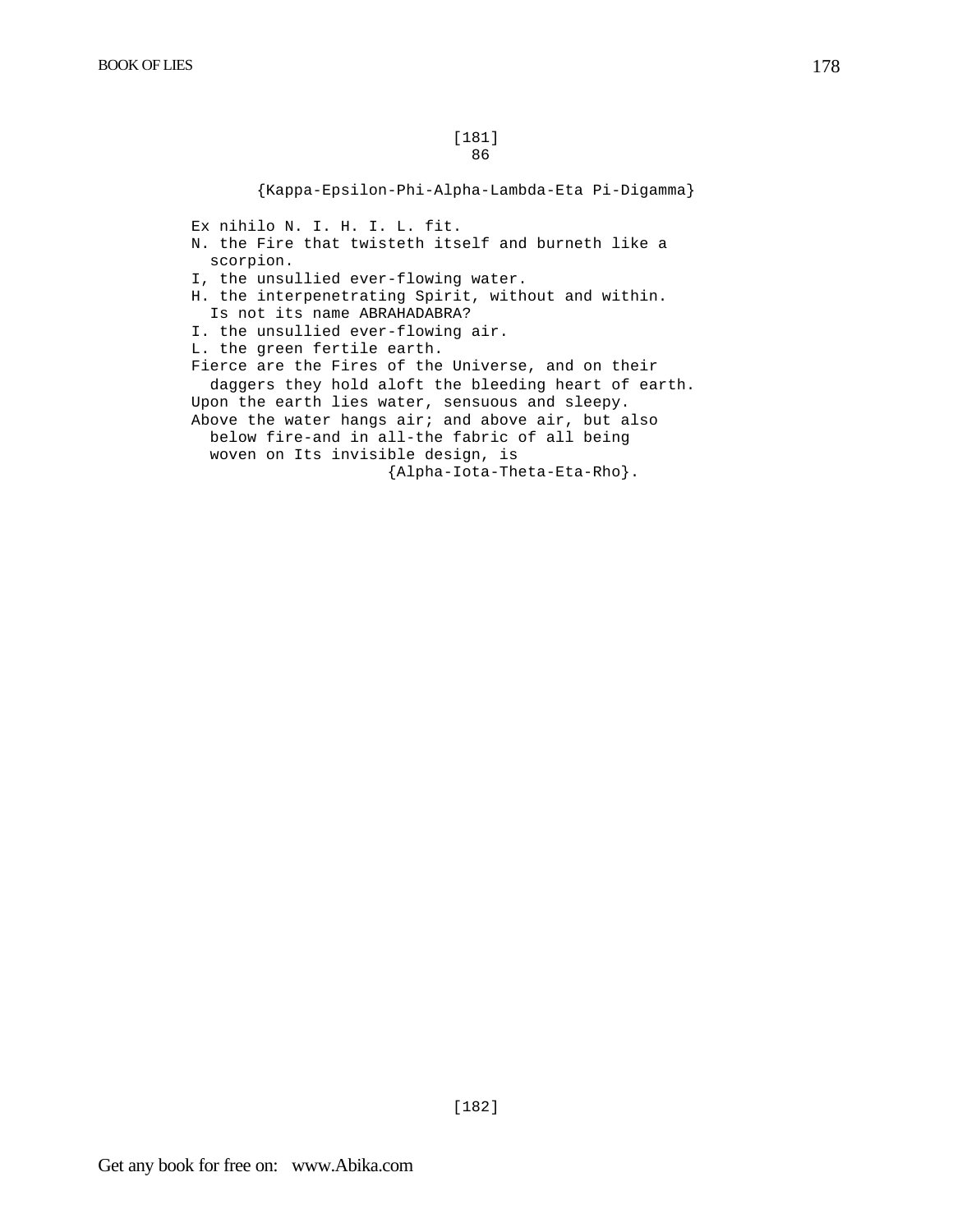COMMENTARY ({Pi-Digamma})

 The number 86 refers to Elohim, the name of the elemental forces.

 The title is the Sanskrit for That, in its sense of "The Existing".

 This chapter is an attempt to replace Elohim by a more satisfactory hieroglyph of the elements.

The best attribution of Elohim is Aleph, Air; Lamed, Earth; He, Spirit; Yod, Fire; Mem, Water. But the order is not good; Lamed is not satisfactory for Earth, and Yod too spiritualised a form of Fire. (But see Book 4, part III.)

 Paragraphs 1-6. Out of Nothing, Nothing is made. The word Nihil is taken to affirm that the universe is Nothing, and that is now to be analysed. The order of the element is that of Jeheshua. The elements are taken rather as in Nature; N is easily Fire, since Mars is the ruler of Scorpio: the virginity of I suits Air and Water, elements which in Magick are closely interwoven: H, the letter of of breath, is suitable for Spirit; Abrahadabra is called the name of Spirit, because it is cheth: L is Earth, green and fertile, because Venus, the greenness, fertility, and earthiness

of things is the Lady of Libra, Lamed.

 In paragraph 7 we turn to the so-called Jetziratic attribution of Pentagrammaton, that followed by Dr. Dee, and by the Hindus, Tibetans, Chinese and Japanese. Fire is the Foundation, the central core, of things; above this forms a crust, tormented from below, and upon this condenses the original steam. Around this flows the air, created by Earth and Water through the action of vegetation.

 Such is the globe; but all this is a mere strain in the aethyr, {Alpha-Iota-Theta-Eta-Rho}. Here is a new Pentagrammaton, presumably suitable for another analysis of the elements; but after a different manner. Alpha ( ${Alpha}$ ) is Air; Rho ( ${Rho}$ ) the Sun; these are the Spirit and the Son of Christian theology. In the midst is the Father, expressed as Father-and-Mother. I-H (Yod and He), Eta ({Eta}) being used to express "the Mother" instead of Epsilon ({Epsilon}), to show that She has been impregnated by the Spirit; it is the rough breathing and not the soft. The centre of all is Theta ({Theta}), which was originally written as a point in a circle ({Sun}), the sublime hieroglyph of the Sun in the Macrocosm, and in the Microcosm of the Lingam in conjunction with the Yoni. This word {Alpha-Iota-Theta-Eta-Rho} (Aethyr) is therefore a perfect hierogly ph of the Cosmos in terms of Gnostic Theology. The reader should consult La Messe et ses Mysteres, par Jean 'Marie de V .... (Paris et Nancy, 1844), for a complete demonstration of the incorporation of the Solar and Phallic

Mysteries in Christianity.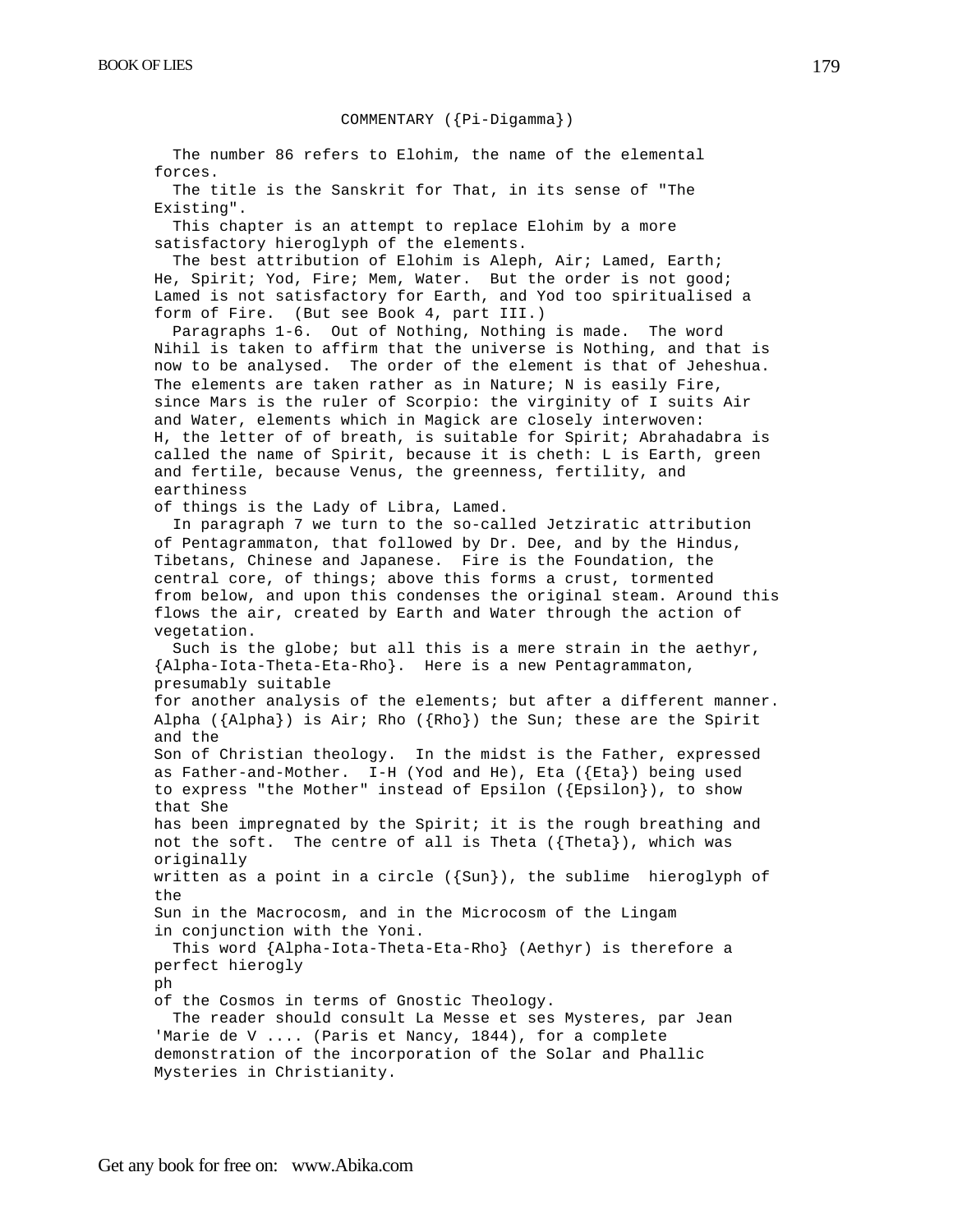# [183] <u>87 and 2012</u>

{Kappa-Epsilon-Phi-Alpha-Lambda-Eta Pi-Zeta}

MANDARIN-MEALS

 There is a dish of sharks' fins and of sea-slug, well set in birds' nests...oh! Also there is a souffle most exquisite of Chow-Chow. These did I devise. But I have never tasted anything to match the

(?)

 which she gave me before She went away. March 22, 1912. E. V.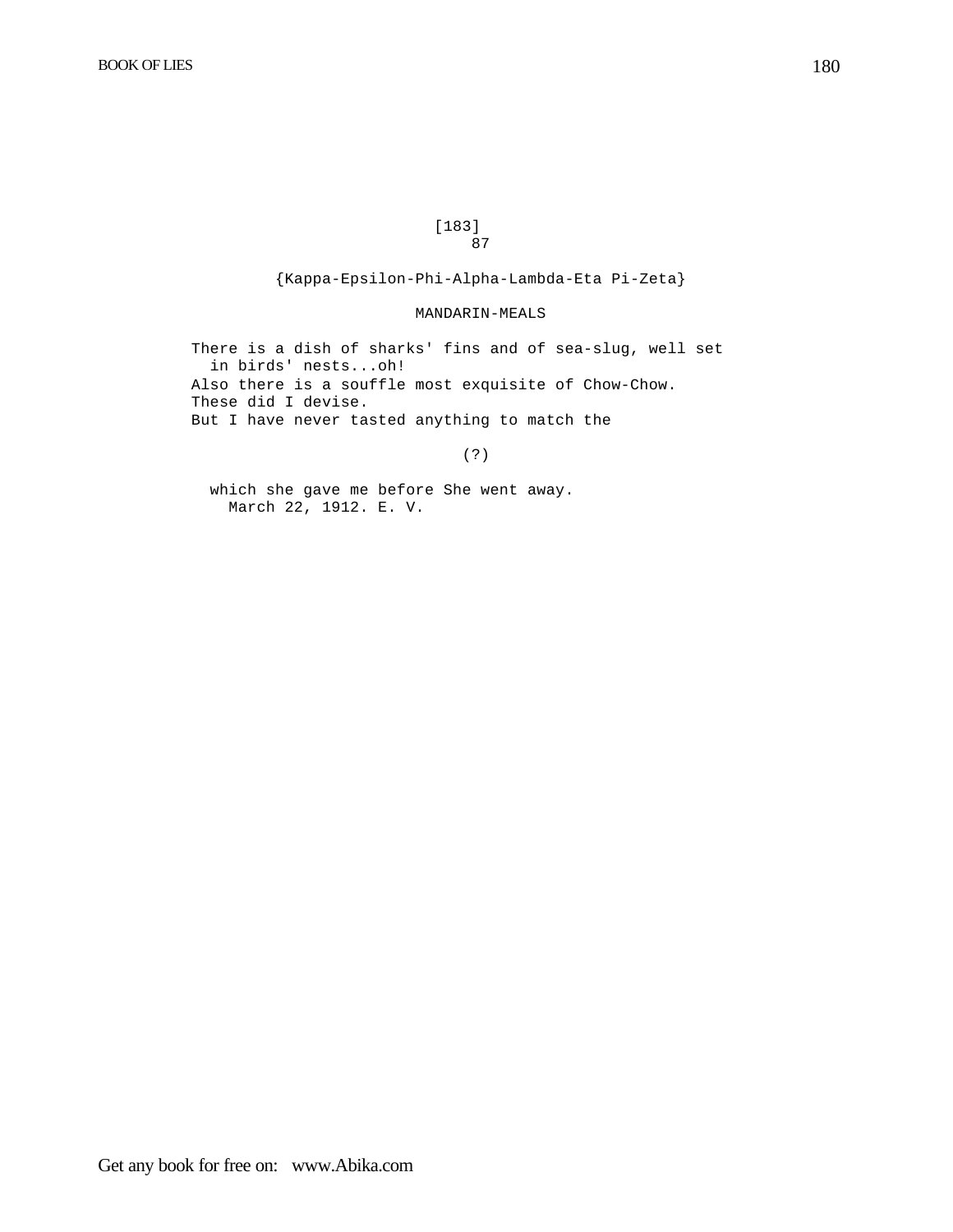# [184] COMMENTARY ({Pi-Zeta})

 This chapter is technically one of the Laylah chapters. It means that, however great may be one's own achievements the gifts from on high are still better. The Sigil is taken from a Gnostic talisman, and refers to the Sacrament.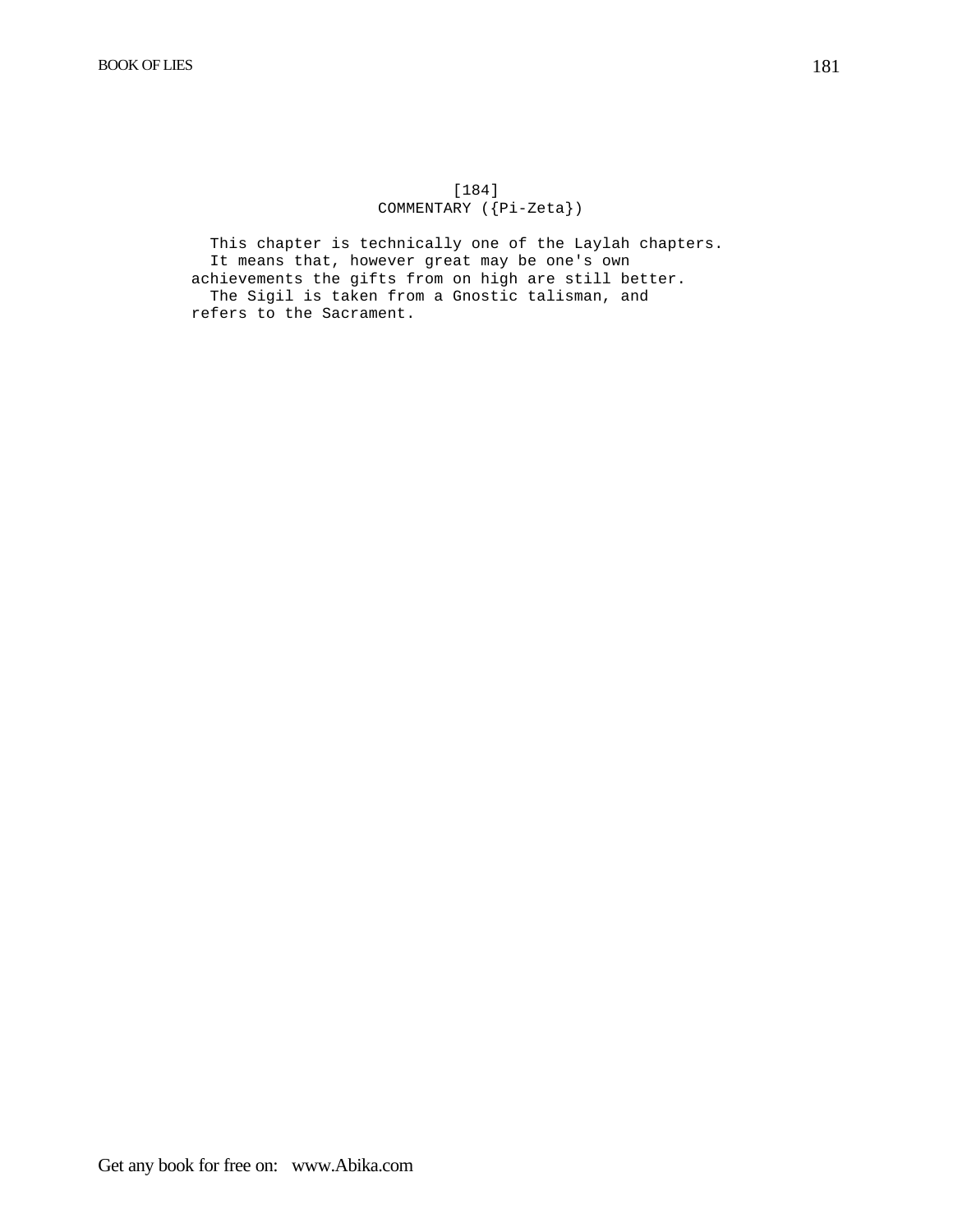#### {Kappa-Epsilon-Phi-Alpha-Lambda-Eta Pi-Eta}

 GOLD BRICKS Teach us Your secret, Master! yap my Yahoos. Then for the hardness of their hearts, and for the softness of their heads, I taught them Magick. But...alas! Teach us Your real secret, Master! how to become invisible, how to acquire love, and oh! beyond all, how to make gold. But how much gold will you give me for the Secret of Infinite Riches? Then said the foremost and most foolish; Master, it is nothing; but here is an hundred thousand pounds. This did I deign to accept, and whispered in his ear this secret: A SUCKER IS BORN EVERY MINUTE.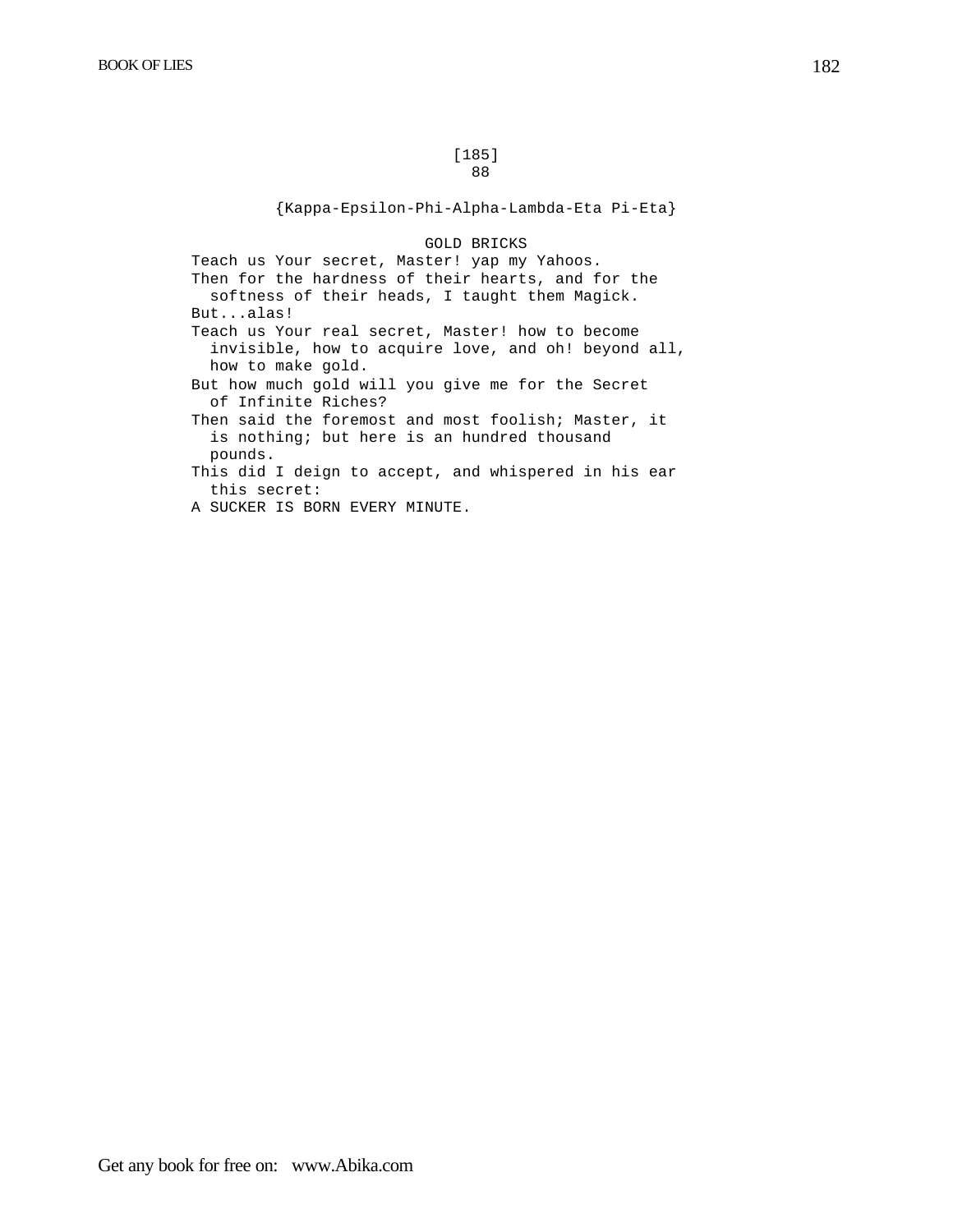## [186] COMMENTARY ({Pi-Eta})

 The term "gold bricks" is borrowed from American finance.

The chapter is a setting of an old story.

 A man advertises that he could tell anyone how to make four hundred a year certain, and would do so on receipt of a shilling. To every sender he dispatched a post-card with these words: "Do as I do."

 The word "sucker" is borrowed from American finance.

 The moral of the chapter is, that it is no good trying to teach people who need to be taught.

[187]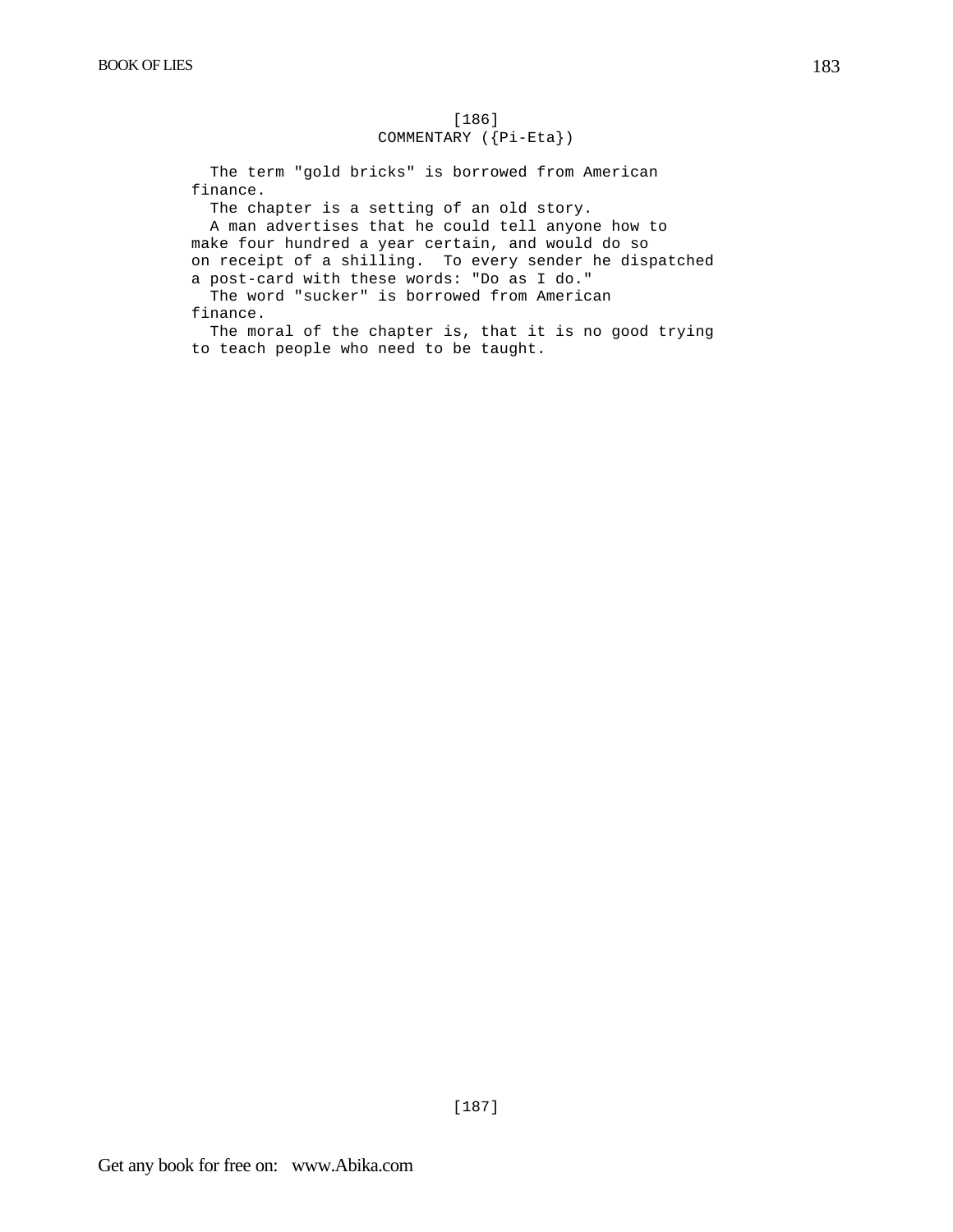{Kappa-Epsilon-Phi-Alpha-Lambda-Eta Pi-Theta}

### UNPROFESSIONAL CONDUCT

- I am annoyed about the number 89.
- I shall avenge myself by writing nothing in this chapter.
- That, too, is wise; for since I am annoyed, I could not write even a reasonably decent lie.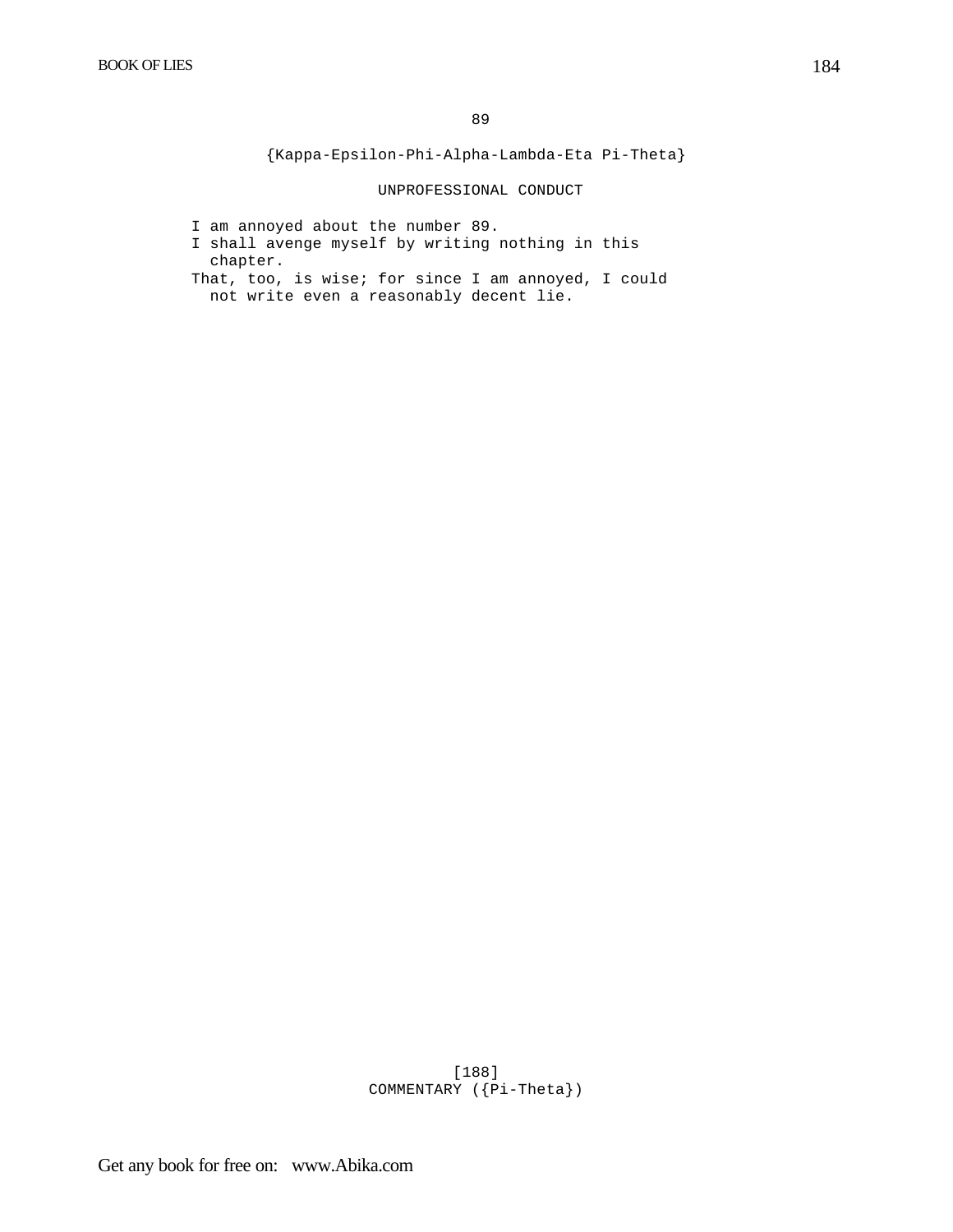Frater P. had been annoyed by a scurvy doctor, the number of whose house was 89. He shows that his mind was completely poisoned in

 respect of that number by his allowing himself to be annoyed.

 (But note that a good Qabalist cannot err. "In Him all is right." 89 is Body-that which annoys-and the Angel of the Lord of Despair and Cruelty.

Also "Silence" and "Shut Up".

The four meanings completely describe the chapter.)

 [189] <u>90</u>

{Kappa-Epsilon-Phi-Alpha-Lambda-Eta Rho}

185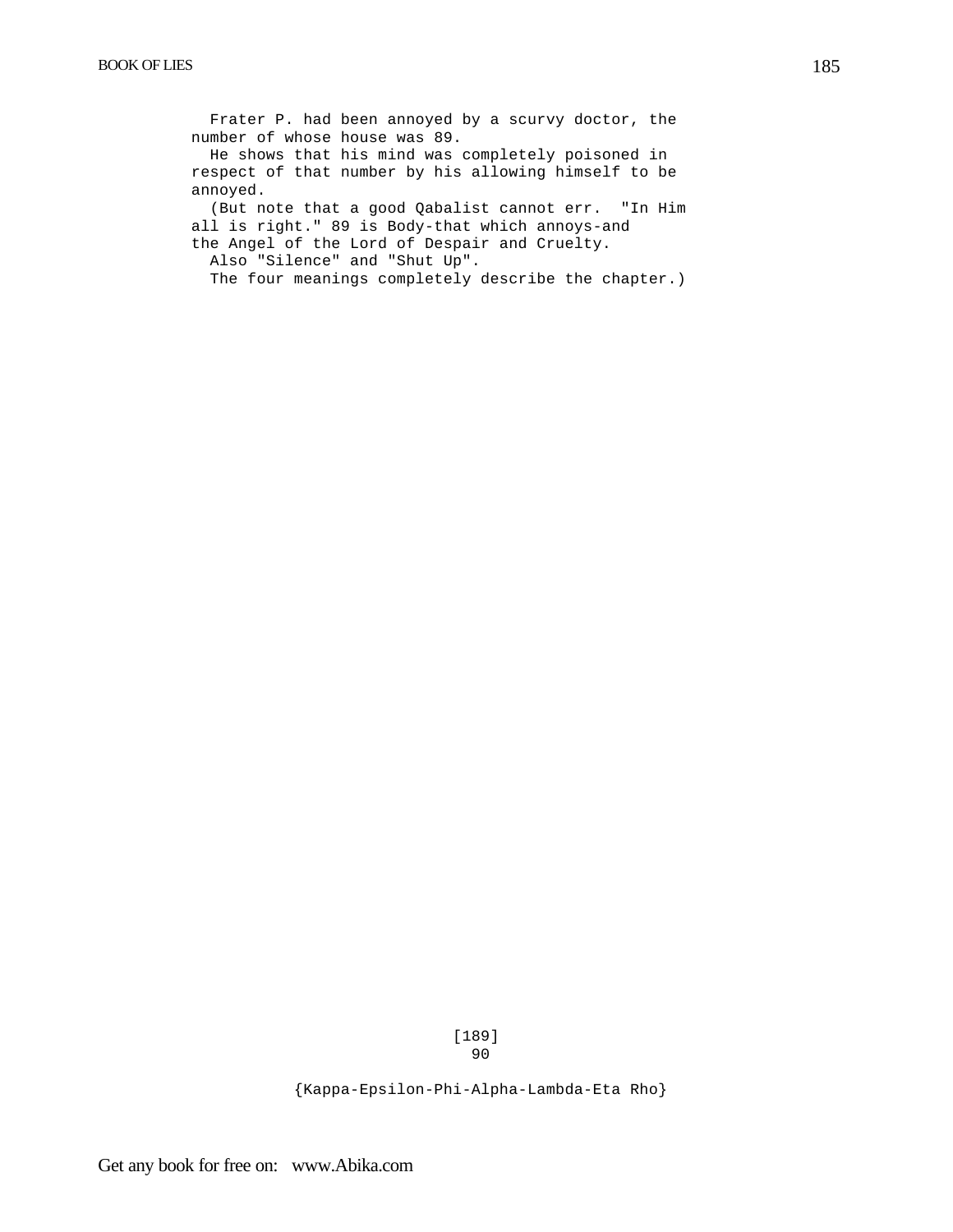## STARLIGHT

 Behold! I have lived many years, and I have travelled in every land that is under the dominion of the Sun, and I have sailed the seas from pole to pole. Now do I lift up my voice and testify that all is vanity on earth, except the love of a good woman, and that good woman LAYLAH. And I testify that in heaven all is vanity (for I have journeyed oft, and sojourned oft, in every heaven), except the love of OUR LADY BABALON. And I testify that beyond heaven and earth is the love of OUR LADY NUIT. And seeing that I am old and well stricken in years, and that my natural forces fail, therefore do I rise up i my throne and call upon THE END. For I am youth eternal and force infinite. ANd at THE END is SHE that was LAYLAH, and BABALON, and NUIT, being...

> [190] COMMENTARY ({Rho})

 This chapter is a sort of final Confession of Faith. It is the unification of all symbols and all planes. The End is expressible.

Get any book for free on: www.Abika.com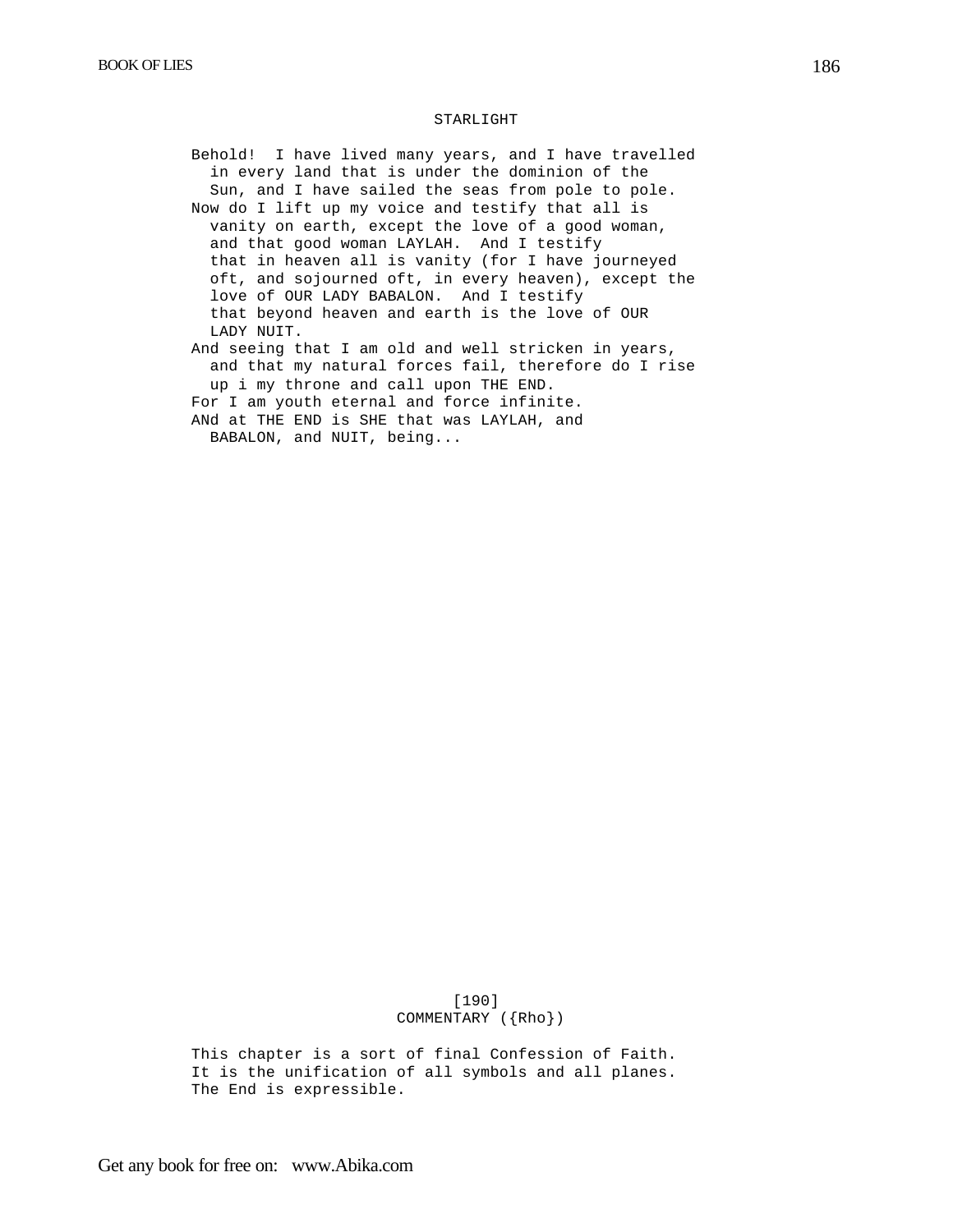[191] 91

{Kappa-Epsilon-Phi-Alpha-Lambda-Eta Rho-Alpha}

THE HEIKLE

A. M. E. N.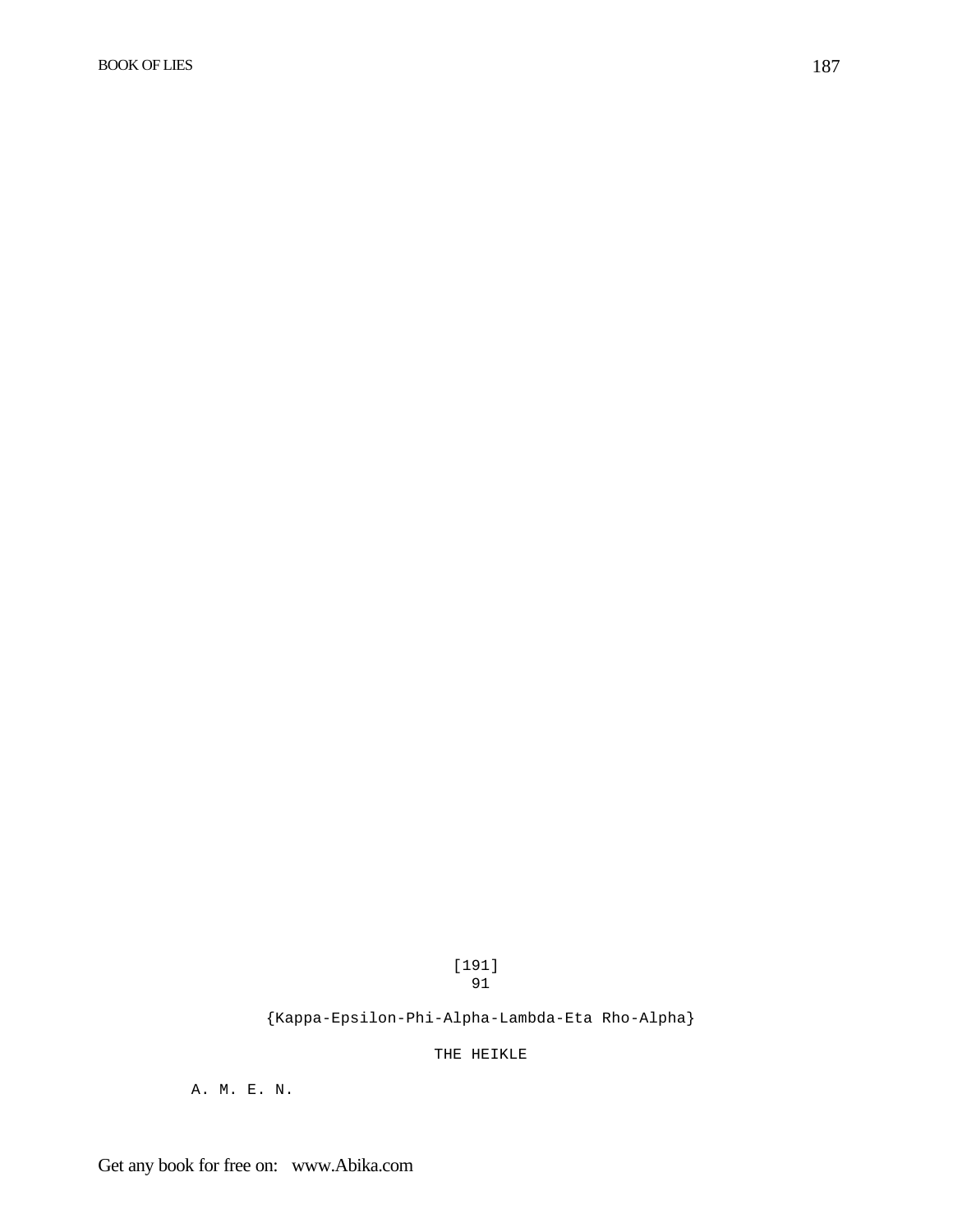COMMENTARY ({Rho-Alpha)

 The "Heikle" is to be distinguished from the "Huckle", which latter is defined in the late Sir W.S. Gilbert's "Prince Cherry-Top".

 A clear definition of the Heikle might have been obtained from Mr Oscar Eckenstein, 34 Greencroft Gardens, South Hampstead, London, N.W. (when this comment was written).

 But its general nature is that of a certain minute whiteness, appearing at the extreme end of great blackness.

 It is a good title for the last chapter of this book, and it also symbolises the eventual coming out into the light of his that has wandered long in the darkness.

91 is the numberation of Amen.

 The chapter consists of an analysis of this word, but gives no indication as to the result of this analysis, as if to imply this: The final Mystery is always insoluble.

FINIS.

CORONAT OPUS.

 [192] BOOKS BY ALEISTER CROWLEY

mentioned in the Commentary

 The Soldier and the Hunchback ! and ? The Eqx. I, i. Berashith. Coll. Works, II, 233. The Vision and The Voice (Liber 418). The Eqx., I, v. Reprint, Barstow, Cal., 1952, with Com-

Get any book for free on: www.Abika.com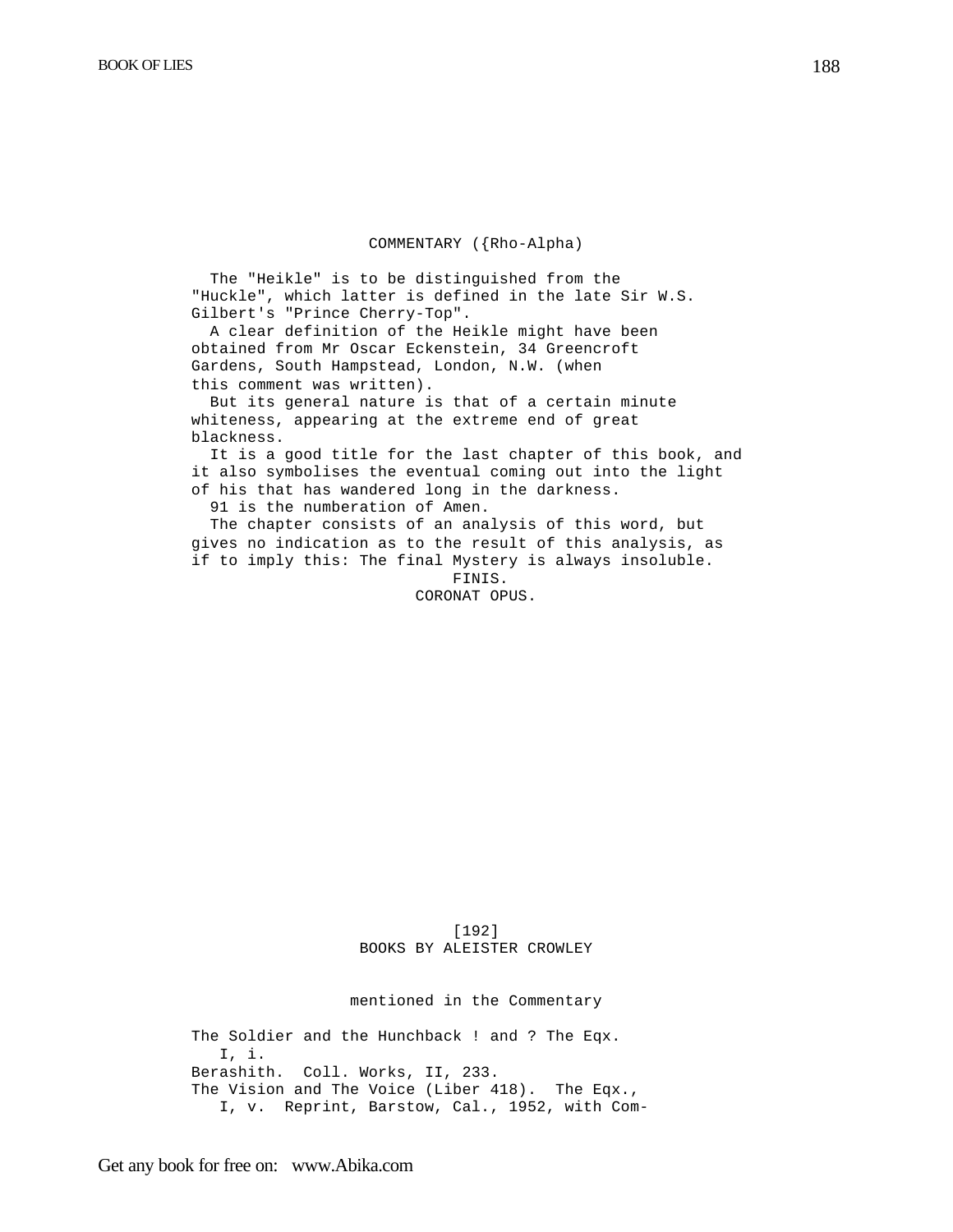mentary. Liber VII (Liber Liberi vel Lapidis Lazuli). Out of print; some reprints available. Liber Legis. The Eqx., I, vii. The Book of Thoth (The Tarot). London, 1944. AHA! The Eqx., I, iii. The Temple of Solomon the King. The Eqx. Household Gods. Pallanza, 1912. Liber LXI vel Causae. The Eqx., III, i. Liber 500. Unpublished. The World's Tragedy. Paris, 1910. The Scorpion. The Eqx., I, vi. The God-Eater. London, 1903. Liber XVI. The Eqx., I, vi. 777, London 1909. Reprint with Commentary, London, 1955. Liber LXV. The Eqx., III, i. Liber O (Liber VI). The Eqx., I, ii. Konx Om Pax. London, 1907. Book 4, part III, same as Magick in Theory and Practice. Paris, 1929.

> [193] PRO AND CON TENTS

 (dots?) 1. The Sabbath of the Goat. 2. The Cry of the Hawk. 3. The Oyster. 4. Peaches. 5. The battle of the Ants. 6. Caviar. 7. The Dinosaurs. 8. Steeped Horsehair.

Get any book for free on: www.Abika.com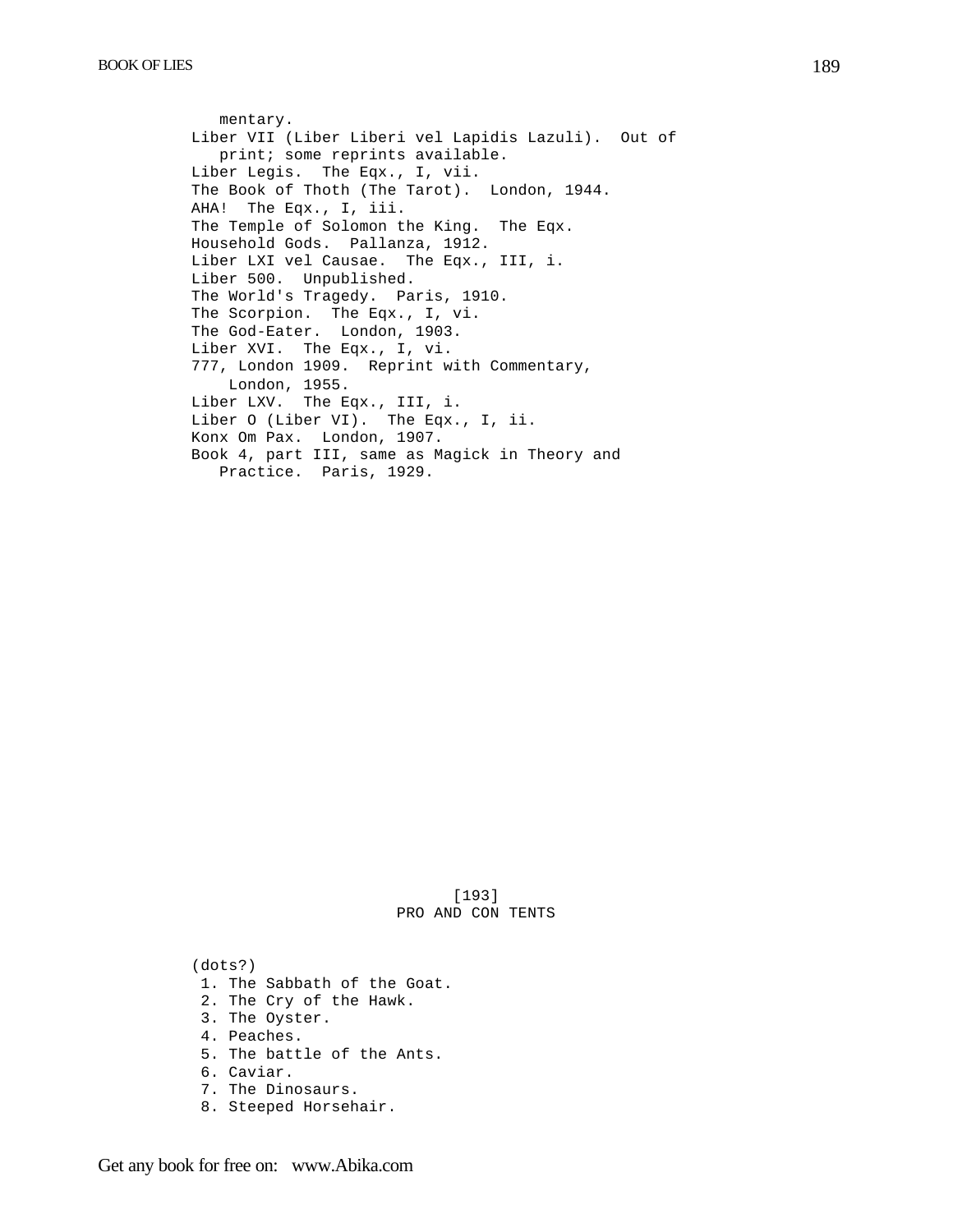- 9. The Branks.
- 10. Windlestraws.
- 11. The Glow-Worm.
- 12. The Dragon-Flies.
- 13. Pilgrim-Talk.
- 14. Onion-Peelings.
- 15. The Gun-Barrel.
- 16. The Stag-Beetle.
- 17. The Swan.
- 18. Dewdrops.
- 19. The Leopard and the Deer.
- 20. Samson.
- 21. The Blind Webster.
- 22. The Despot.
- 23. Skidoo!
- 24. The Hawk and the blindworm.
- 25. THE STAR RUBY.
- 26. The Elephant and the Tortoise.
- 27. The Sorcerer.
- 28. The Pole-Star.
- 29. The Southern Cross.
- 30. John-a-Dreams.

[194]

- 31. The Garotte.
- 32. The Mountaineer.
- 33. BAPHOMET.
- 34. THe Smoking Dog.
- 35. Venus of Milo.
- 36. THE STAR SAPPHIRE.
- 37. Dragons.
- 38. Lambskin.
- 39. The Looby.
- 40. The HIMOG.
- 41. Corn Beef Hash.
- 42. Dust-Devils.
- 43. Mulberry Tops.
- 44. THE MASS OF THE PHOENIX.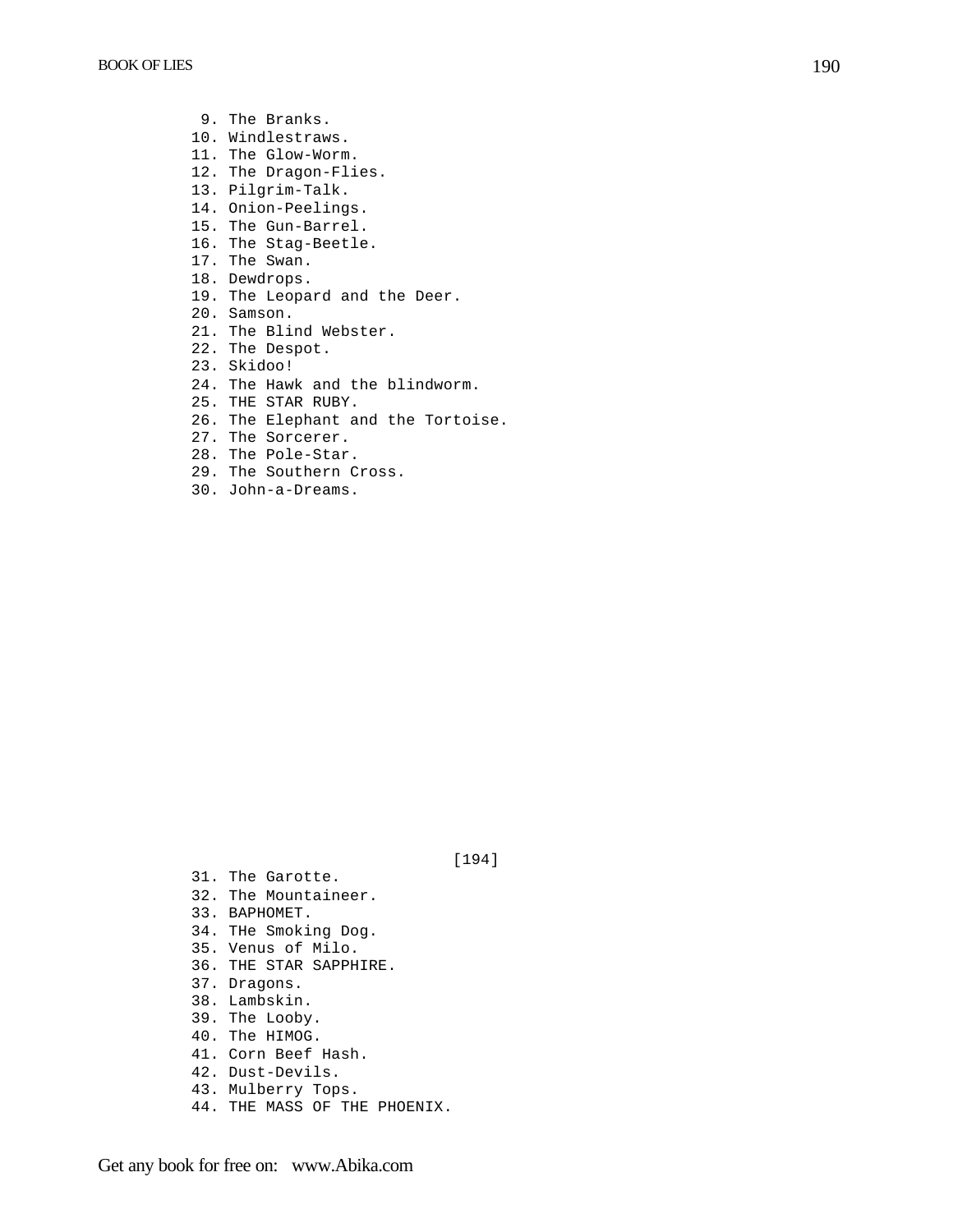- 45. Chinese Music.
- 46. Buttons and Rosettes.
- 47. Windmill-Words.
- 48. Mome Raths.
- 49. WARATAH-BLOSSOMS.
- 50. The Vigil of St. Hubert.
- 51. Terrier Work.
- 52. The Bull-Baiting.
- 53. The Dowser.
- 54. Eaves-Droppings.
- 55. The Drooping Sunflower.
- 56. Trouble with Twins.
- 57. The Duck-Billed Platypus.
- 58. Haggai-Howlings.
- 59. The Tailess Monkey.
- 60. The Wound of Amfortas.
- 61. The Fool's Knot.
- 62. Twig?
- 63. Margery Daw.
- 64. Constancy.
- 65. Sic Transeat ---
- 66. The Praying Mantis.
- 67. Sodom-Apples.
- 68. Manna.

#### [195]

- 69. The Way to Succeed-and the Way to Suck Eggs!
- 70. Broomstick-Babblings.
- 71. King's College Chapel.
- 72. Hashed Pheasant.
- 73. The Devil, the Ostrich, and the Orphan Child.
- 74. Carey Street.
- 75. Plover's Eggs.
- 76. Phaeton.
- 77. THE SUBLIME AND SUPREME SEPTEN- ARY IN ITS MATURE MAGICAL MANI- FESTATION THROUGH MATTER: AS IT IS WRITTEN: AN HE-GOAT ALSO.
- 78. Wheel and-Woa!
- 79. The Bal bullier.
- 80. Blackthorn.